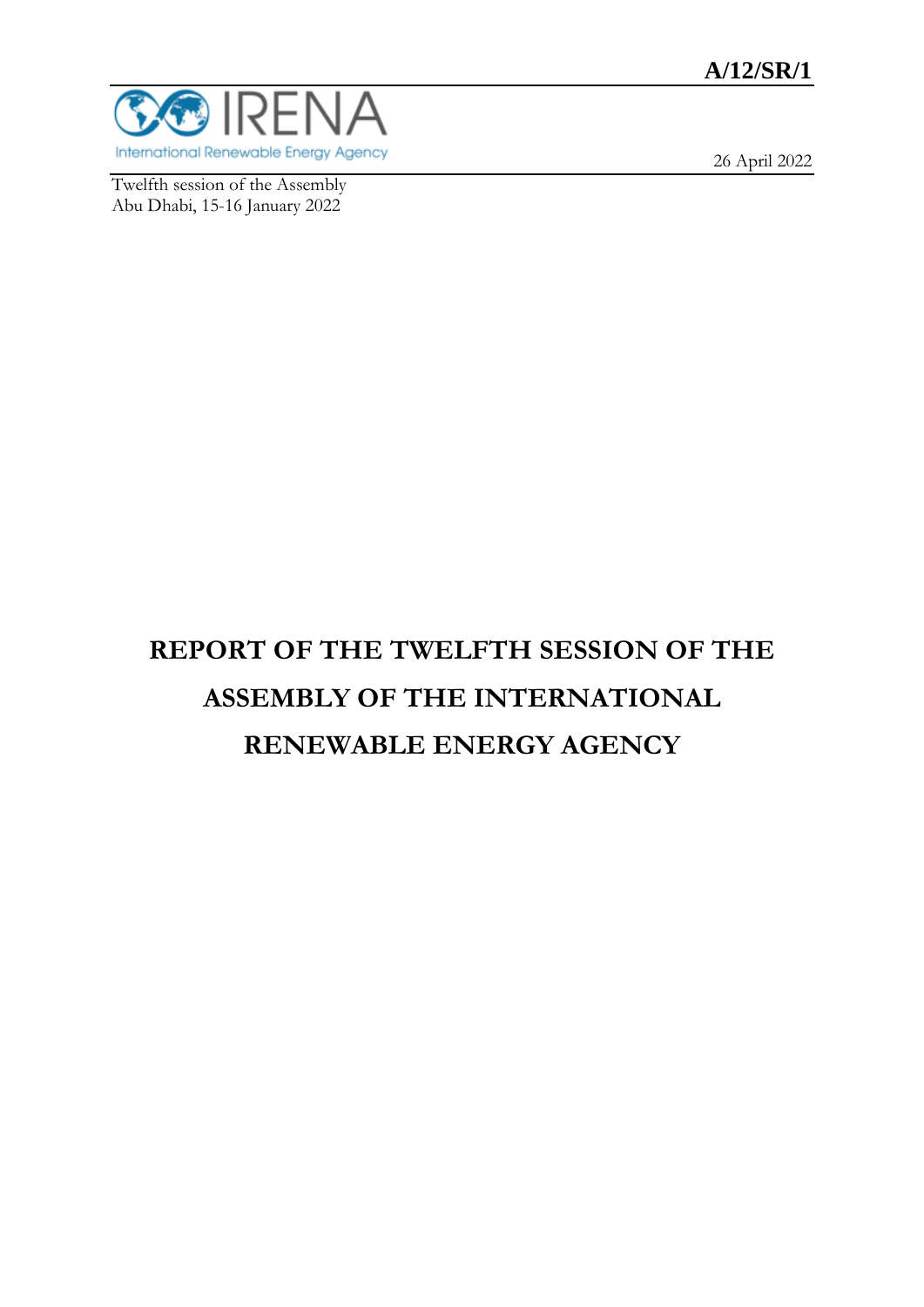|         | <b>Document Title</b>                                                      | Document<br>Number | Page |
|---------|----------------------------------------------------------------------------|--------------------|------|
|         | Report of the twelfth session of the Assembly of<br><b>IRENA</b>           | A/12/SR/1          | 2    |
| Annex 1 | Agenda                                                                     | A/12/1             | 34   |
| Annex 2 | List of observers at the twelfth session of the<br>Assembly                | A/12/2             | 36   |
| Annex 3 | Decision on the Proposed Work Programme and<br><b>Budget for 2022-2023</b> | A/12/DC/1/Rev.1    | 40   |
| Annex 4 | Decision on Staff Tenure Policy – General Service<br>staff                 | A/12/DC/2          | 42   |
| Annex 5 | <b>Report of the Credentials Committee</b>                                 | A/12/5             | 44   |
| Annex 6 | <b>List of Participants</b>                                                | A/12/INF/5         | 46   |

## **TABLE OF CONTENTS**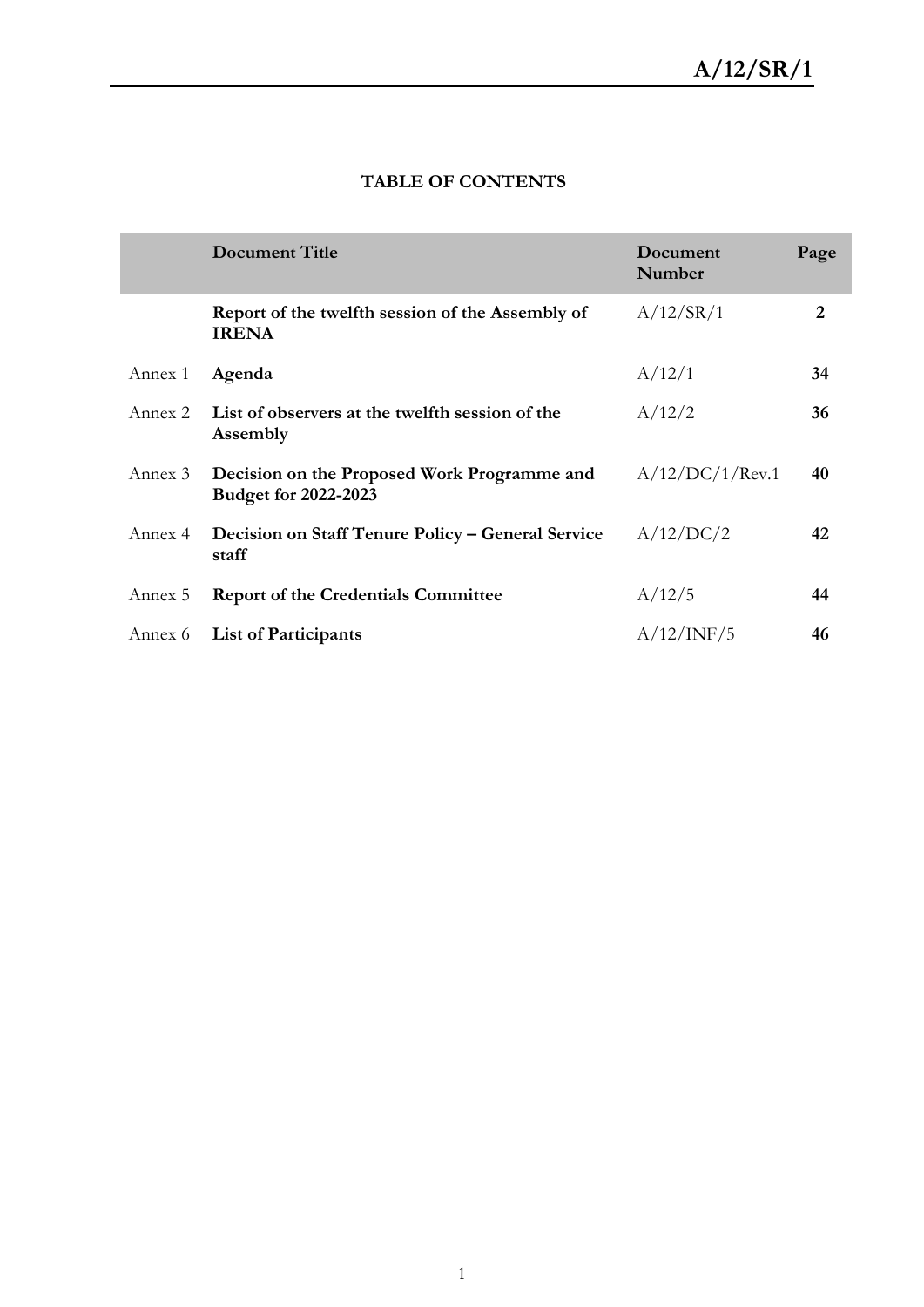#### **Report of the twelfth session of the Assembly of the International Renewable Energy Agency**

#### **Agenda Item 1: Opening of the meeting**

1. The twelfth session of the Assembly of the International Renewable Energy Agency (IRENA) was held via a live virtual platform from 15-16 January 2022 with related meetings held on 13-14 January 2022. There were over 1115 registered participants to the twelfth session of the Assembly, including 90 Heads of Government and Ministers, from 147 countries and the European Union, together with representatives from almost 175 organisations.

2. The President of the eleventh session of the Assembly, Spain, represented by H.E. Ms Teresa Ribera, Deputy Prime Minister and Minister for the Ecological Transition and Demographic Challenge, declared open the twelfth session of the Assembly and reflected on the rise of the renewable energy solutions around the world and the challenges presented by the global health crisis to the people and countries worldwide. H.E. Ms Ribera emphasised that the lessons learned from the pandemic included the importance of urgency for action, the necessity to prioritise health and safety, and to provide solutions in unexpected circumstances. She thanked the Vice-Presidents of the eleventh session of the Assembly - Albania, Costa Rica, Ghana and India-for their contributions throughout the year and thanked the Membership for the trust placed upon the bureau.

3. H.E. Ms Ribera explained that throughout the course of the year, there was a global recognition of the central role of the energy transition in achieving climate and development imperatives, welfare and access to modern forms of energy for all, to build a sustainable, resilient, equitable, and just future for shared prosperity. She highlighted this as an important milestone for the global community and particularly IRENA Members, who have maintained a strong conviction in IRENA's mission and continue to work closely with the Agency, its Membership and different stakeholders to solidify IRENA's status as the intergovernmental organisation for the energy transition and principal platform for international cooperation on renewable energy. Recognising intensified efforts to achieve transformative impacts on lives and livelihoods with particular attention on the most vulnerable communities, including women and children, she relayed that the commitment to accelerate the energy transition at national, regional, and global levels requires continued attention to the social impact to leave no one behind. H.E. Ms Ribera reflected on the key initiatives highlighted at the eleventh session of the Assembly, which included the need to facilitate just transitions, understand energy access, and the constant imperative to leave no one behind; the shared interest and responsibility across all levels to strengthen cooperation and remove barriers for a swift transition into a new energy era; the sense of urgency to step onto and across the commitment to a 1.5-degree pathway; and the need to give prominence to the cost of inaction in policymaking discussions and decisions, and she concluded that many of the current turbulences are due to the difficulties of speed of pace, for which fast and smooth action is needed.

4. H.E. Ms Ribera noted that such messages remain at the forefront of global discussions, initiatives, and outcomes, including the UN High-Level Dialogue on Energy and the COP 26 on Climate Change, and she cited the World Energy Transitions Outlook (WETO), launched at the Global High-Level Forum on Energy Transition in June 2021, as a valuable guiding instrument driving the transition from understanding the requirements to embarking on a clear pathway of action. She noted that the IRENA Membership has the advantage of being at an advanced position in the realisation of the challenges and opportunities, and she mentioned that the barriers ahead require attention to meet imperatives and establish a clear path of action for sustainability and resilience. She underscored that aside from targets and goals, an all-inclusive action on the ground is what is necessary, with the second World Energy Transition Day having poised discussions to take steps to move from commitment to action in the coming decade. She further noted the palpable urgency of the 1.5-degree pathway which, although challenging, has many opportunities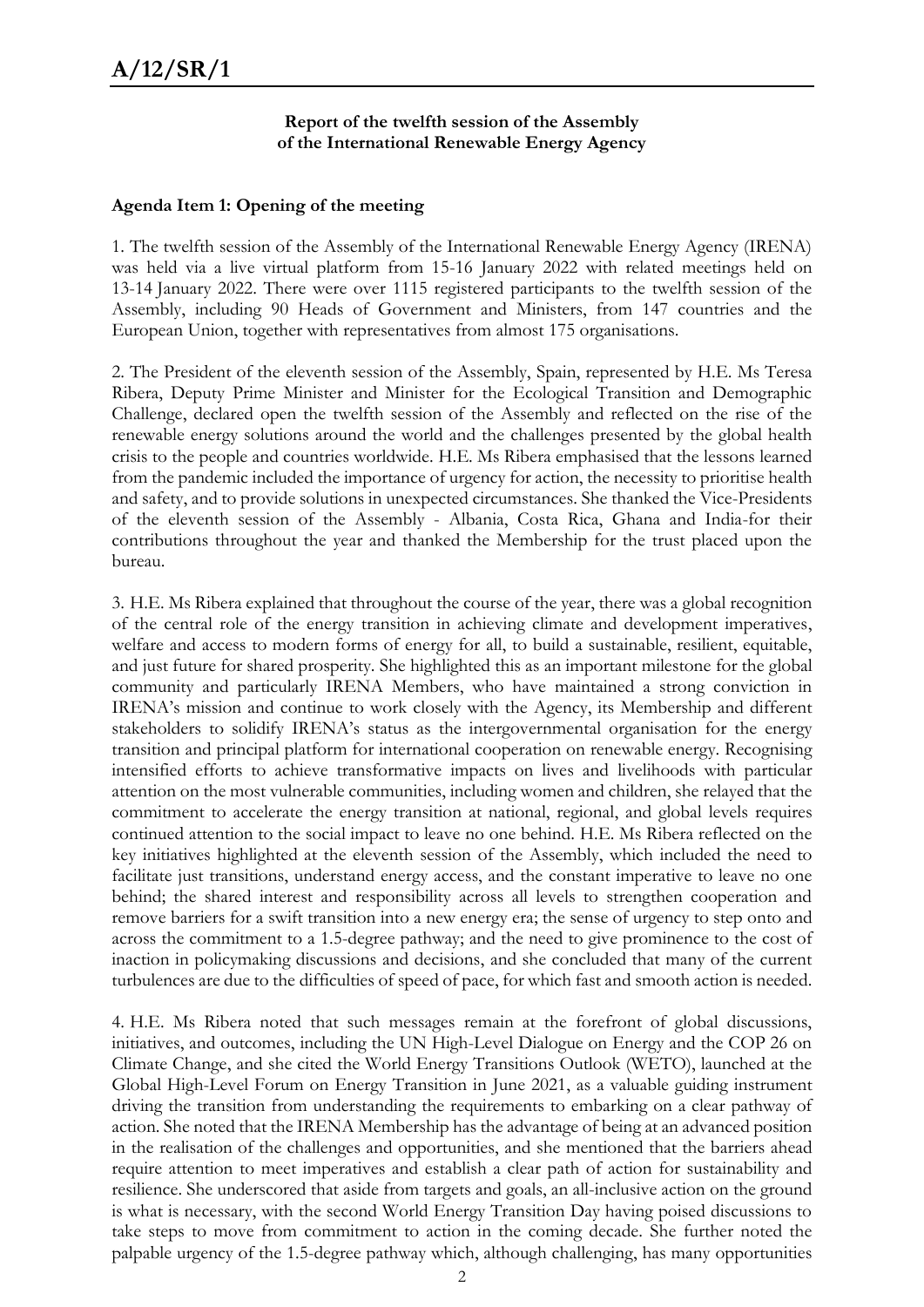and benefits that need to be embraced with particular attention given to most vulnerable groups. Quoting IRENA's 2020 renewable capacity statistics, she relayed the impressive increase of almost 50% from the previous year with 260 GW of renewable energy capacity being installed worldwide that were realised during unprecedented uncertainty, thus indicating that larger and faster steps can be taken to accelerate the energy transition in a manner that is just, balanced, inclusive, ambitious, consistent with the scientific consensus and aligned with the needs of the planet and its people.

5. H.E. Ms Ribera advised on the need for development of existing available tools and for investment in future needs, and she encouraged Members to seize opportunities presented by the twelfth session of the Assembly, IRENA's support and diverse Membership, and synergies with global stakeholders and initiatives to set objectives, take decisive action, and work together with the determination to advance in a climate consistent, neutral, 100% renewable future. In this regard, she encouraged Members to leap ahead into the 1.5-degree pathway by continuing to work towards a future for all-inclusive access to sustainable, clean energy whilst also recognising the existence of multiple paths of action in line with the specific challenges, priorities, and comparative advantages of different regions and countries, with each path sharing equal importance, to create a better world for current and future generations. She underscored the diversity of actions to ensure a just transition that will embody the wide-ranging benefits of job creation, welfare gains, technological advancement, innovation, finance, investment, employment, cross sector cooperation, international collaboration, and that will ultimately place people and the planet at the heart of collective prosperity.

#### **Agenda Item 2: Organisation of work**

#### **a. Election of officials**

6. The outgoing President proposed that the Assembly elect El Salvador, represented by H.E. Ms Alexandra Hill Tinoco, Minister of Foreign Affairs, as President of the twelfth session.

#### 7. **The Assembly elected by acclamation El Salvador, represented by H.E. Ms Alexandra Hill Tinoco, Minister of Foreign Affairs, as President of the twelfth session of the Assembly.**

8. The Assembly had, at its eleventh session, designated Antigua and Barbuda, Bangladesh, Egypt, and Greece as Vice-Presidents.

- 9. **The Assembly elected by acclamation as Vice-Presidents of its twelfth session:** 
	- **Antigua and Barbuda, represented by H.E. Mr Molwyn Joseph, Minister of Health and Wellness;**
	- **Bangladesh, represented by H.E. Mr Nasrul Hamid, State Minister of Power, Energy and Mineral Resources;**
	- **Egypt, represented by H.E. Dr Mohamed Shaker El-Markabi, Minister of Electricity and Renewable Energy; and**
	- **Greece, represented by Ms Alexandra Sdoukou, Secretary-General for Energy and Mineral Resources, Ministry of Environment and Energy.**

10. The President informed the Assembly that she had proposed **Malaysia** to act as Rapporteur of its twelfth session.

11. **On the basis of the President's proposal, Malaysia, represented by Ms Noor Afifah Abdul Razak, Deputy Secretary-General for Energy at the Ministry of Energy and Natural Resources, was appointed as Rapporteur of the twelfth session of the Assembly.**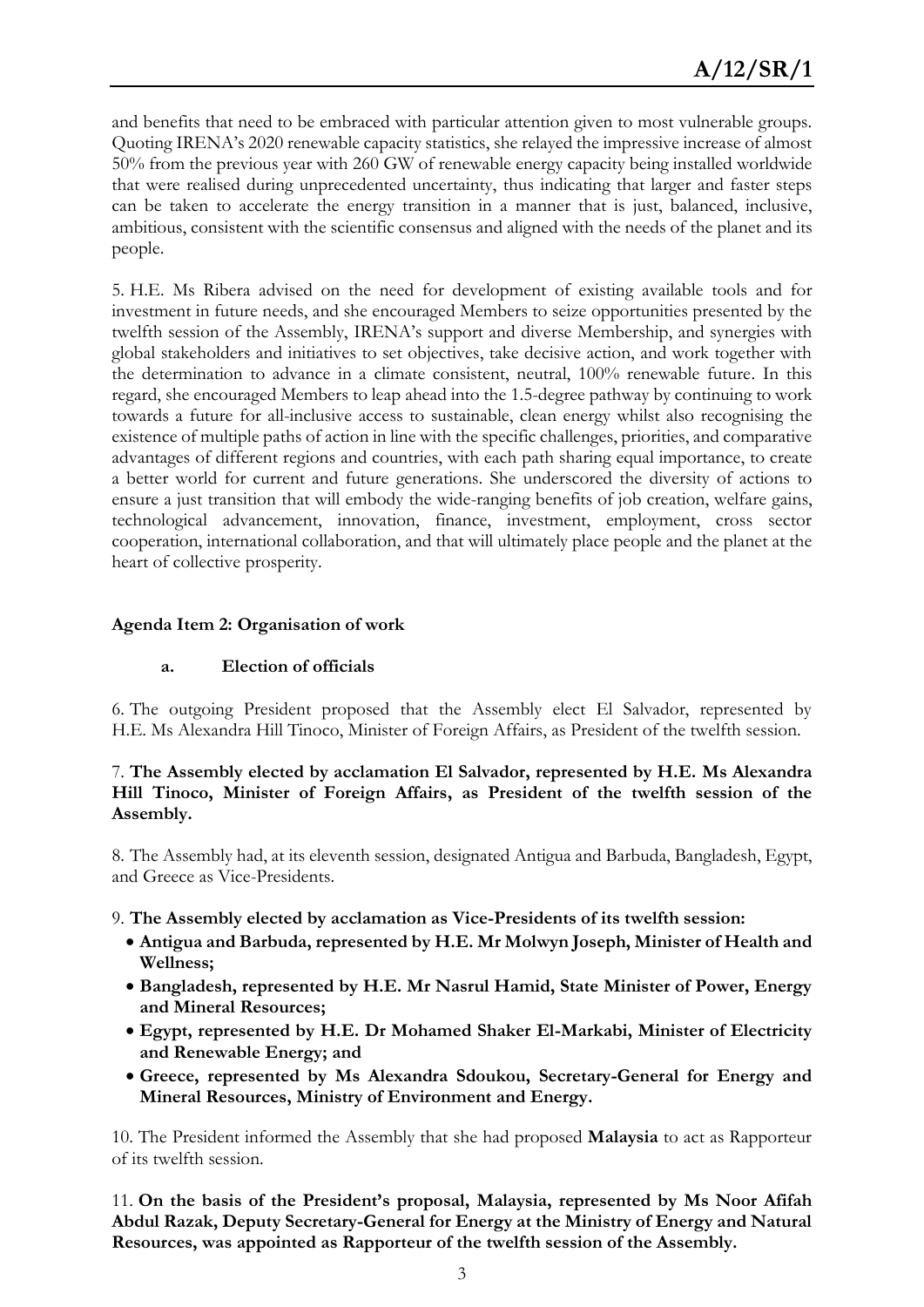**.** 

#### **b. Adoption of the agenda**

12. The President of the twelfth session of the Assembly introduced the provisional agenda  $(A/12/L.1)$  and advised that owing to the necessary change in the format of the session from in-person to virtual, due to continuing global developments, including last-minute flight cancellations and additional formalities resulting from pandemic exigencies, the Ministerial meetings<sup>1</sup> under agenda items 7, 8, and 9 would be convened at a later date, taking into account the calendar of events and other planned initiatives.

#### 13. **The Assembly adopted the Agenda (A/12/L.1) on the understanding that the Ministerial meetings be convened at a later date and their outcomes reported to the Membership.**

#### **c. Appointment of the Credentials Committee**

14. The President proposed to the Assembly that, following the expressions of interest received by 12 January 2022, Antigua and Barbuda, Bahrain, Bangladesh, Colombia, Cuba, Ghana, Peru, Portugal, and the United Arab Emirates are designated as members of the Credentials Committee.

#### 15. **The Assembly appointed the nine countries as members of the Credentials Committee.**

#### **d. Participation of Observers**

16. The President introduced the document 'Draft List of applicants for observer status at the twelfth session of the Assembly' (A/12/L.2).

#### 17. **The Assembly considered the matter and granted observer status for its twelfth session to entities included in the list of applicants (A/12/L.2).**

#### **Agenda Item 3: Host Country and other opening remarks**

18. The President of the Assembly, H.E. Ms Alexandra Hill Tinoco, thanked Members on behalf of El Salvador's President, H.E. Mr Nayib Bukele, for entrusting them with the privilege and responsibility to preside over the twelfth session of the Assembly and she conveyed El Salvador's promotion of a profound national transformation that includes energy as one of the priorities. She noted the consequences of the COVID-19 pandemic on progress and applauded Members on their acceptance of the enormous commitment to create a safer and greener world for generations to come. In this regard, she conveyed solidarity in efforts associated with the pandemic, offered her respects to families affected, and affirmed the impacts of climate change on all countries, particularly the vulnerable areas. She recalled that IRENA, which was created to provide a platform for international cooperation, exchange of policies, technologies, and resources and knowledge around renewable energies, now has 167 Members and has the credibility, ability, and capability to create synergies and bring about positive transformation worldwide, promote international policies to encourage efficient, accessible, and low cost energy, and to combat the effect of climate change and global warming. She stated that the Assembly will continue to search for ways to improve the living conditions and ability of everyone to overcome challenges and develop the deliverance of prosperity for all.

19. In her overview of El Salvador's commitments, targets and ambitions, the President mentioned the increased national installed capacity by 67% and noted that 80% of the country's energy is renewable, with solar energy, photovoltaic, wind and natural gas as well as other green energies assisting the move from traditional energy sources and the reduction in the environmental impact

<sup>&</sup>lt;sup>1</sup> Respectively titled: Ministerial meeting on Flexible Grids for Smart Electrification - Pathways for Energy System Integration and End-use Decarbonisation, Ministerial Roundtable on the Geopolitics of Hydrogen, and Ministerial meeting on Accelerating the Energy Transition Investments and Finance: The Role of Local Financial Institutions.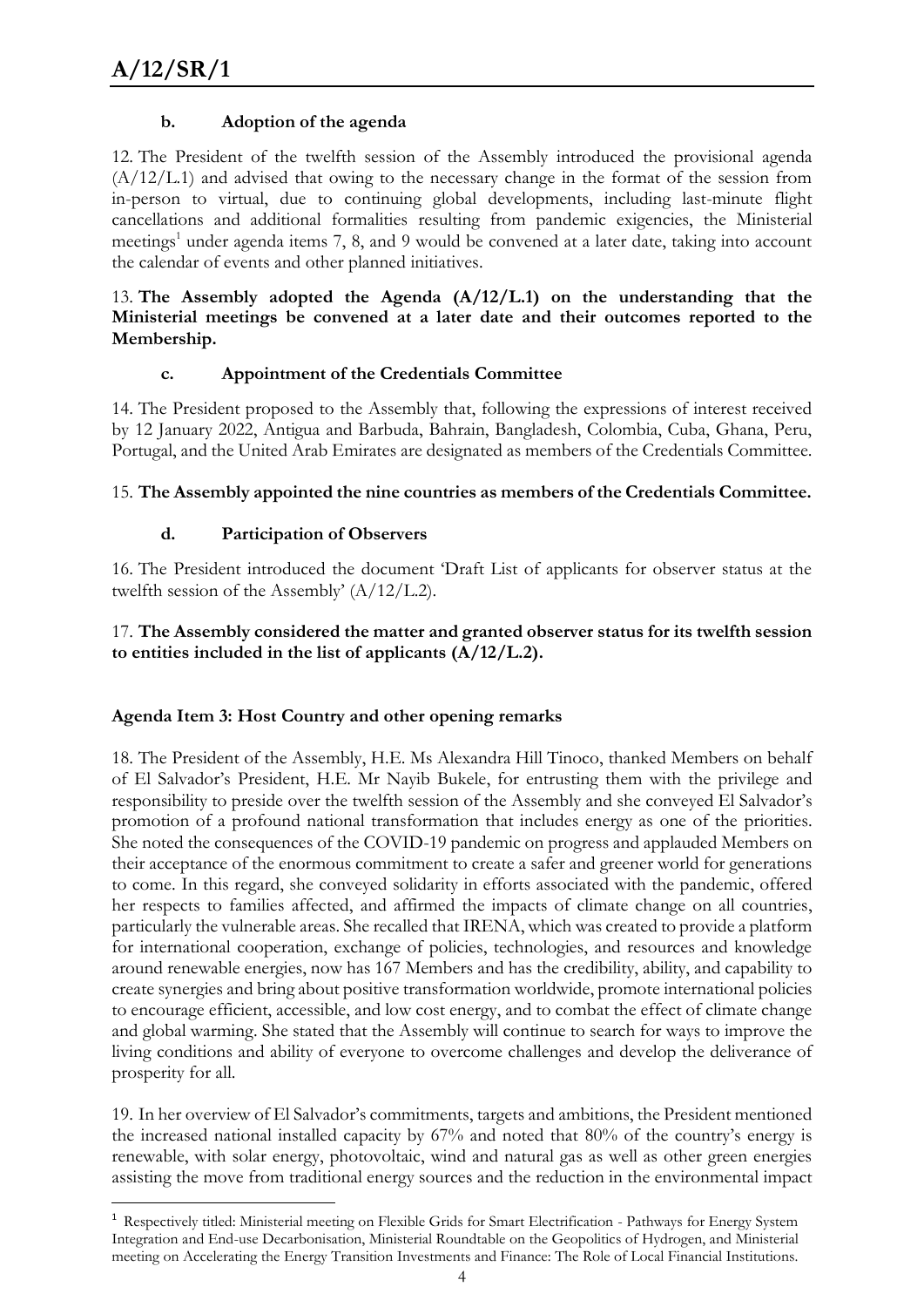that would otherwise jeopardise the future of the country. She relayed that El Salvador continues to promote both private and public services and that there are historical changes in national laws forthcoming to ensure that electricity really is a public service. She further mentioned the construction of their 'Bitcoin City' to materialise the creation of energy sustainable cities using the alternative of geothermal energy to eliminate the dependency on oil and coal as El Salvador is committed to creating a carbon neutral economy. She expressed El Salvador's commitment to attaining the Sustainable Development Goals (SDGs), and willingness to share experiences with IRENA Members and partners in this regard. The President acknowledged IRENA's ongoing work, and expressed her appreciation to the Director-General, the outgoing Presidency, and to the Ministers and delegates for their continued commitment and hard work for the good of humanity and people.

20. Mr António Guterres, Secretary-General of the United Nations saluted the Assembly's theme on 'Energy Transition: From Commitment to Action. He highlighted the opportunities for progress created at the High-Level Dialogue on Energy and COP 26 but advised that promises must be translated into meaningful change in peoples' lives. He affirmed that IRENA is well positioned to support countries, especially the most vulnerable, in this effort through the creation of energy transition pathways to advance the 2030 Agenda for Sustainable Development and the Paris Agreement. Noting that further and faster efforts to close the energy access gap are needed to keep the 1.5-degree goal of the Paris Agreement alive, he conveyed that the Assembly gathers Ministers of energy and other vital stakeholders in the energy landscape together and offers a unique opportunity to shape the global energy discourse and to drive investments towards an inclusive and job-rich recovery, including by investing in reskilling programmes for the expanding green economy. Mr Guterres reiterated that what is needed is a tripling of renewable energy capacity this decade, a phase out of coal in OECD nations by 2030, and 2040 for the rest of the world, and cutting the price of carbon and ending fossil fuel subsidies, and to ensure support for the just transition. He called upon all governments, public and private finance institutions, and the private sector with the technological knowledge to form coalitions in support of the energy transitions of developing countries as all the technological and financial solutions and tools are available, and he noted that the investment in a renewable energy future will support the pandemic recovery and build resilient societies and sustainable and inclusive economies. He encouraged the movement of the world from commitments to urgent action be maintained to ensure a better future for all.

21. H.E. Ms Mariam Bint Mohammed Saeed Hareb Almheiri, Minister of Climate Change and Environment of the United Arab Emirates (UAE), congratulated the President of the Assembly, extended her thanks to the outgoing President, and expressed her appreciation to Director-General Mr Francesco La Camera and IRENA's staff for their continued efforts. She noted that the COVID-19 pandemic emphasised the need of full collective, meaningful action amongst the international community as reflected in the renewables space, the fight against climate change, and the new momentum of pledges towards real, effective action. She mentioned the Host country's role in the acceleration process, with their leadership's vision and directives having long focused on enhancing efforts to adopt a more sustainable approach.

22. In her overview of the UAE's commitments, H.E. Ms Almheiri relayed that the 'Net Zero by 2050' strategic initiative was launched in October 2021, for which the UAE is working on a sustainable economic growth model that will leverage research, development, and innovation and act as a catalyst for job creation with the aim of supporting national economy diversification, and she underscored that renewable energy plays a fundamental role in pursuing climate neutrality. She advised that the UAE has more than 2.8 GW of solar PV capacity with 2 GW to become operational with the inauguration of the Al Dhafra project in Abu Dhabi. She mentioned that, as part of diversifying energy sources, the UAE is developing alternative, more sustainable sources that includes blue and green hydrogen and she further mentioned that the UAE launched a roadmap to achieve better hydrogen development during COP26.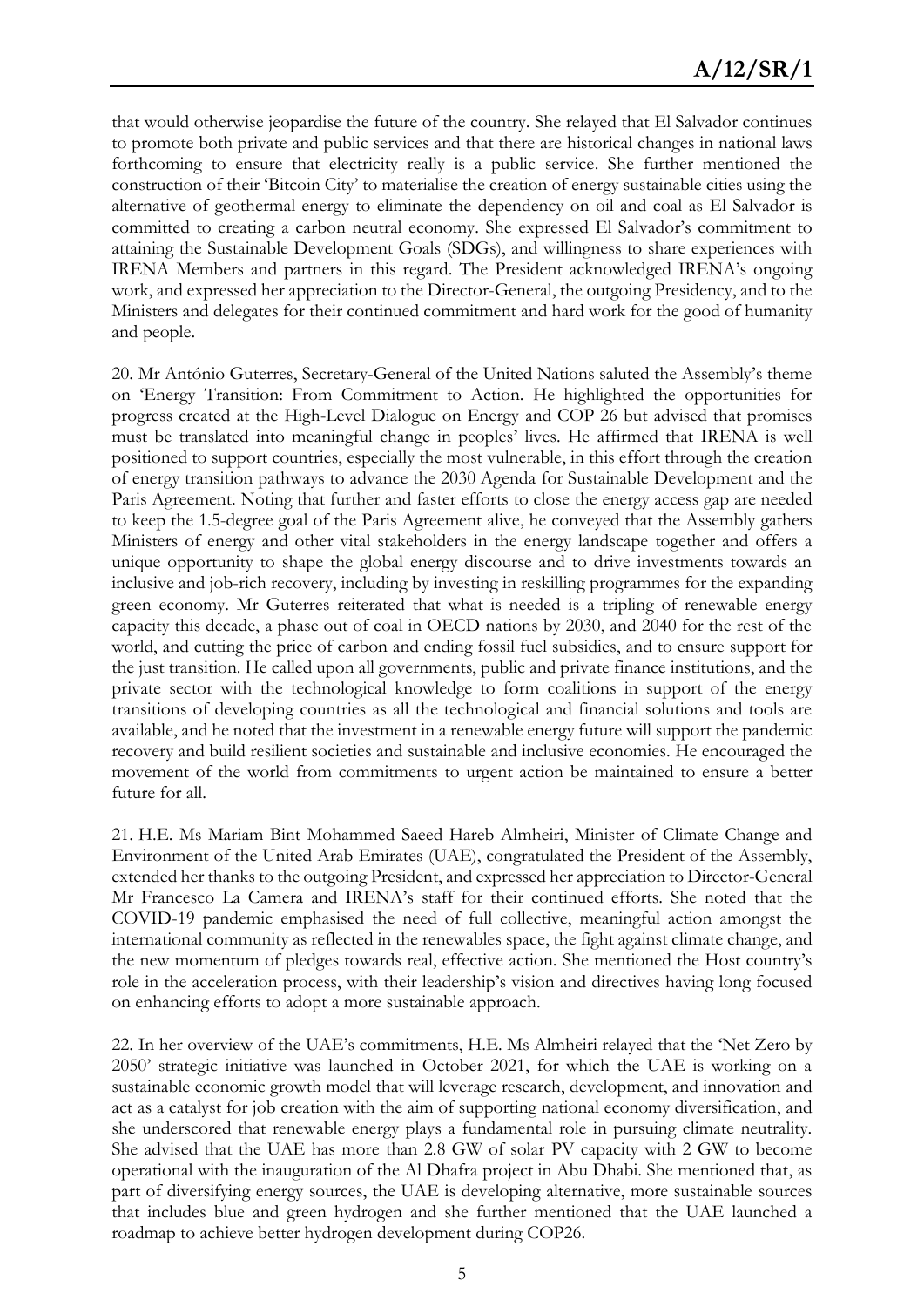# **A/12/SR/1**

23. H.E. Ms Almheiri emphasised that the delivery of an inclusive energy transition will be critical to advancing climate efforts, which is where IRENA's expertise in energy transition and devising adequate plans are vital. Her overview also included the announcement of the Energy Transition Accelerator Financing (ETAF) platform in cooperation with IRENA to collect USD 1 billion for the acceleration of the transformation, and the UAE's commitment to provide USD 400 million as support funding to the platform. She stated that major energy companies are adopting effective approaches to advance the energy transition and that a strategic partnership agreement was signed between the Abu Dhabi National Energy Company (TAQA) and Abu Dhabi National Oil Company (ADNOC) with Mubadala to own shares in Masdar and develop the world's largest portfolio of renewable investments. She underscored the UAE's proud role in the energy transition and climate action and anticipates that COP 28 in 2023, when the UAE will serve as host, will focus on the global stock take, measuring progress and action needed to stay within the 1.5-degree limit. She encouraged everyone to work towards COP 28 to stress that renewable energy is an important part of the process to face the climate change. She commended IRENA's exceptional successes, in cooperation with the Membership, and looks forward to more achievements towards sustainable development and a sustainable future.

24. The Director-General welcomed delegates and participants and congratulated the President, noting that there will be a Ministerial meeting on the Global Geothermal Alliance in El Salvador in 2022. He congratulated the Vice-Presidents on their role for the twelfth Assembly and he expressed his gratitude to the outgoing President and Vice-Presidents for their leadership and support in 2021. He regretted that present circumstances did not permit an in-person meeting of the Assembly in Abu Dhabi and expects IRENA's global family to meet in person in the future. He highlighted that the special occasion of the annual Assembly provides much-needed political impetus and direction to efforts which is signified by the attendance of over a thousand participants worldwide to the twelfth session of the Assembly. He conveyed that the Assembly is a large family united in a conviction that Members are on the cusp of a transformational time - a new era where renewable energy is the engine of tomorrow's economy - and a positive prospect at a time of mounting challenges. He reiterated that the theme of the twelfth session of the Assembly, is 'Energy Transition: From Commitment to Action', which carries a special significance as it is crystal clear that business as usual can no longer continue if we are to live in a world that is safe, resilient, and prosperous for all. He stressed the palpable urgency to progress with the energy transition through the achievement of development goal pathways upon which the evasion of the climate crisis is dependent.

25. Director-General La Camera reflected on the immense focus on energy in 2021, including the UN SDGs, High-Level Dialogue on Energy, and COP 26 in Glasgow which were followed by the twelfth session of the Assembly as the first global, intergovernmental meeting in 2022. He noted the onus on the Assembly to set the stage for concrete steps to be taken towards achieving the significant commitments made in order to further the energy transition worldwide. He emphasised his belief that the twelfth session of the Assembly will convey the message that IRENA and its Members are ready to act to get on a path that leads to resilience, equity, and shared prosperity.

#### 26. **The Assembly received, with appreciation, and took note of the welcoming remarks.**

#### **Agenda Item 4: High-level plenary on the outcomes of COP26 and the High-Level Dialogue on Energy (A/12/BN/1)**

27. The President of the Assembly, H.E. Ms Alexandra Hill Tinoco, presided over the deliberations under this agenda item. After introducing this agenda item, she invited introductory remarks from the Director-General, Ms Amina Mohammed, Deputy Secretary-General, United Nations and The Rt Hon Gregory Hands, Minister of State at the Department for Business, Energy and Industrial Strategy, United Kingdom, followed by a moderated panel discussion. Speakers included H.E. Mr Frans Timmermans, Executive Vice-President on the European Green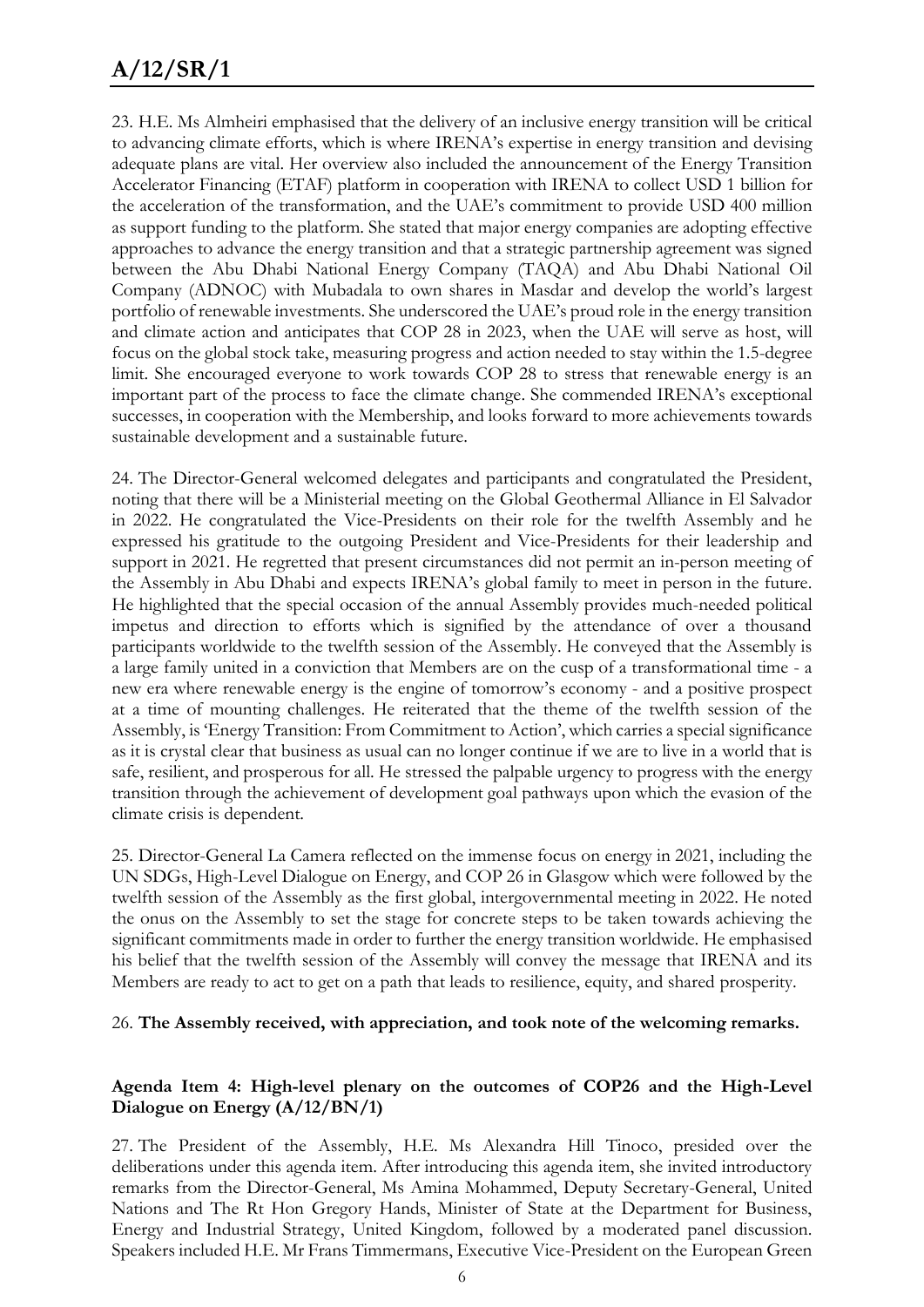Deal, European Commission; H.E. Ms Amani Abou-Zeid, Commissioner for Infrastructure and Energy, African Union Commission; H.E. Mr Molwyn Joseph, Minister of Health, Wellness and the Environment, Antigua and Barbuda; H.E. Mr Ahmed Mohina, Senior Undersecretary of Electricity and Renewable Energy, Egypt; and Mr Achim Steiner, Administrator, UNDP, H.E. Mr Tomas Anker Christensen, Climate Ambassador, Denmark also provided an intervention.

28. The President provided a context by stating that the impact of climate change is being felt in countries and regions around the world, thus, increasing the call for decisive and immediate action. She stressed that the long-awaited COP26 in Glasgow, convened by the UNFCCC, has confirmed that countries worldwide share the same sense of urgency for climate action, as manifested in the Nationally Determined Contributions (NDCs), which after five years have been revised and for the most part, reflect a greater ambition to tackle climate change. She clarified though that these commitments are not enough to reach the path towards limiting global warming to a maximum of 1.5 degrees by 2050.

29. The President noted that the Glasgow Climate Pact lays the foundation for 2022 to be a year of significant changes, with in-depth commitments to radically contribute to the decarbonisation of economies across regions. She underscored that the transitioning of energy systems towards renewable, clean energy is inevitable and called for implementing concrete actions to realise them in the short and medium term. She also highlighted that financing the development of climate action projects, and the energy efficiency agendas will be vital to achieving an environmentally friendly transition, and directly contributing to the fulfilment of the Sustainable Development Goals and a just and equitable future.

30. The President underlined that IRENA has delivered work globally and has provided essential support for the revision and improvement of NDCs to help guide governments towards long-term energy planning to achieve a carbon-neutral future. She pointed out that her own country, El Salvador, has benefited from the Agency's support and will continue collaborating closely to realise the international commitments.

31. She then stated that the Assembly will take stock of the energy-related outcomes of COP26 and the High-Level Dialogue on Energy and identify concrete actions to accelerate the energy transition. She stressed that 2015 presented a turning point in global history through the adoption of the 2030 Agenda and the Paris Agreement, whereas in 2021, the global community witnessed and participated in important global efforts for an energy transition, namely COP26 and the High-Level Dialogue. Therefore, the IRENA Assembly provides an ideal platform to discuss the way forward and shift quickly and urgently from commitment to action, which aligns with the theme of the twelfth Session of the Assembly.

32. The Director-General noted that the global focus that the energy transition received last year was welcome and needed in equal measure, with significant commitments made in Energy Compacts and COP26 that brought about a range of partnerships and strategies for concerted action.

33. The Director-General then underlined two important developments of 2021; first, net-zero commitments emerged worldwide, changing the narrative around climate change, and second, renewable energy firmly occupied a centre stage in the solutions agenda. He added that none of this happened by accident but resulted from decades of work by governments, organisations, activists and citizens. The ten years of IRENA's existence is also a chronicle of this path. He stressed that when the Agency was established, less than 100 countries considered renewables part of their energy strategy; yet, today, every net-zero commitment includes renewable energy, not only as a mitigation and resilience tool but also as a means for economic development and social inclusion.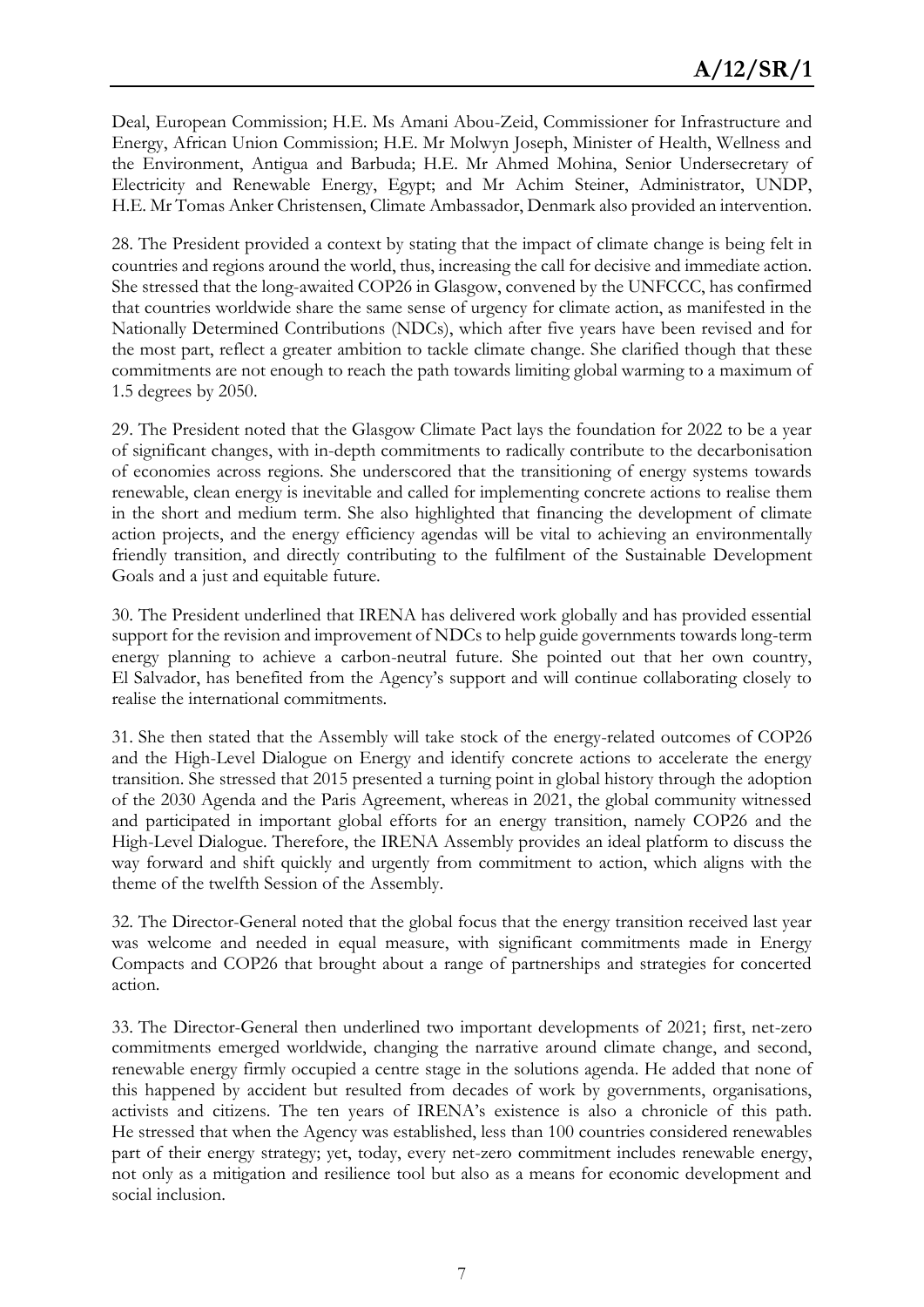34. Emphasising that IRENA extensively supported the global efforts in 2021, the Director-General referred to the Energy Transitions theme of the High-level Dialogue on Energy, co-led by IRENA, UNEP and UNESCAP. He noted IRENA's World Energy Transitions Outlook helped shape the Roadmap that came out of the Dialogue and noted that IRENA participates in over ten Energy Compacts. Similarly, IRENA worked closely with the UK, as President of COP26, on their energy priorities, and continues to lead the energy track of the UNFCCC Climate Action. He then underlined the collaboration with many countries on the preparation of their NDCs, in close cooperation with NDC Partnership and UNDP.

35. The Director-General continued that a lot remains to be done, emphasising that even if every commitment made at the Dialogue and COP is fulfilled, SDG7 and the Paris Agreement will not be achieved. He stressed that progress remains uneven, with renewable technologies yet to power countries worldwide and make inroads into the end-use sectors, such as direct heat, buildings and transport. In addition, he stressed that the investment for projects, infrastructure and policies is still lacking at the necessary scale and that the transition needs to be accelerated and meet multiple objectives in a just, inclusive, and systemic manner.

36. Ms Amina Mohammed, Deputy Secretary-General, United Nations, stated that the world faces yet again a multitude of challenges at the beginning of 2022, ranging from another wave of COVID-19, in large part due to vaccine inequity, and a worsening climate and sustainable energy crisis that must be solved with people at the centre. She noted that the High-Level Dialogue and COP26 have led the global community to step up with ambitious commitments and pledges to deliver on the SDGs and the Paris Agreement.

37. Ms Mohammed highlighted that the Dialogue delivered more than two hundred Energy Compacts, reflecting actions and finance commitments throughout 2030, and the Global Energy Roadmap included essential milestones for the global energy transition and for climate action to translate these commitments into action. She then underlined the need for decisive progress to close the energy access gap by 2030 and ensure access to clean, renewable energy for the 760 million people who currently live without electricity, and for the 2.6 billion who still rely on harmful fuels for cooking. She also called on OECD nations to rapidly transition to decarbonised energy systems by phasing out coal by 2030 and the rest of the world by 2040. Thirdly, she stressed the importance of tripling global investment in renewable energy and energy efficiency by 2030, shifting fossil fuel subsidies to renewables through carbon pricing, and ensuring a just and inclusive transition to a net-zero future. Ms. Mohammed also underscored that COP26 recognised the importance of the energy transition and phasing down unabated coal, making the need for an accelerated, just, and inclusive energy transition even more central to the global climate agenda.

38. She then highlighted two urgent priorities to ensure the global commitments will result in action this year. She first referred to the call by the Secretary-General for the creation of coalitions of public and private finance to provide packages of support to rapidly scale up investments in countries that request assistance with their energy transition. Second, she called on world leaders to integrate a just and inclusive energy transition into every aspect of national policies.

39. The Rt Hon Gregory Hands, Minister of State at the Department for Business, Energy and Industrial Strategy, highlighted IRENA's contribution to the renewables agenda in the success of COP26, pointing out that solar and wind are now the cheapest sources of new electricity generation in most markets and costs continue to fall. He then stressed that almost two hundred countries came together to form the Glasgow Climate Pact amidst fractured global politics because they understood the scale of the common threat. The Pact is at the top end of what the UK COP Presidency had hoped to achieve, including commitments on coal and progress on fossil fuel subsidies. He added that major announcements were made in critical areas such as deforestation and power generation.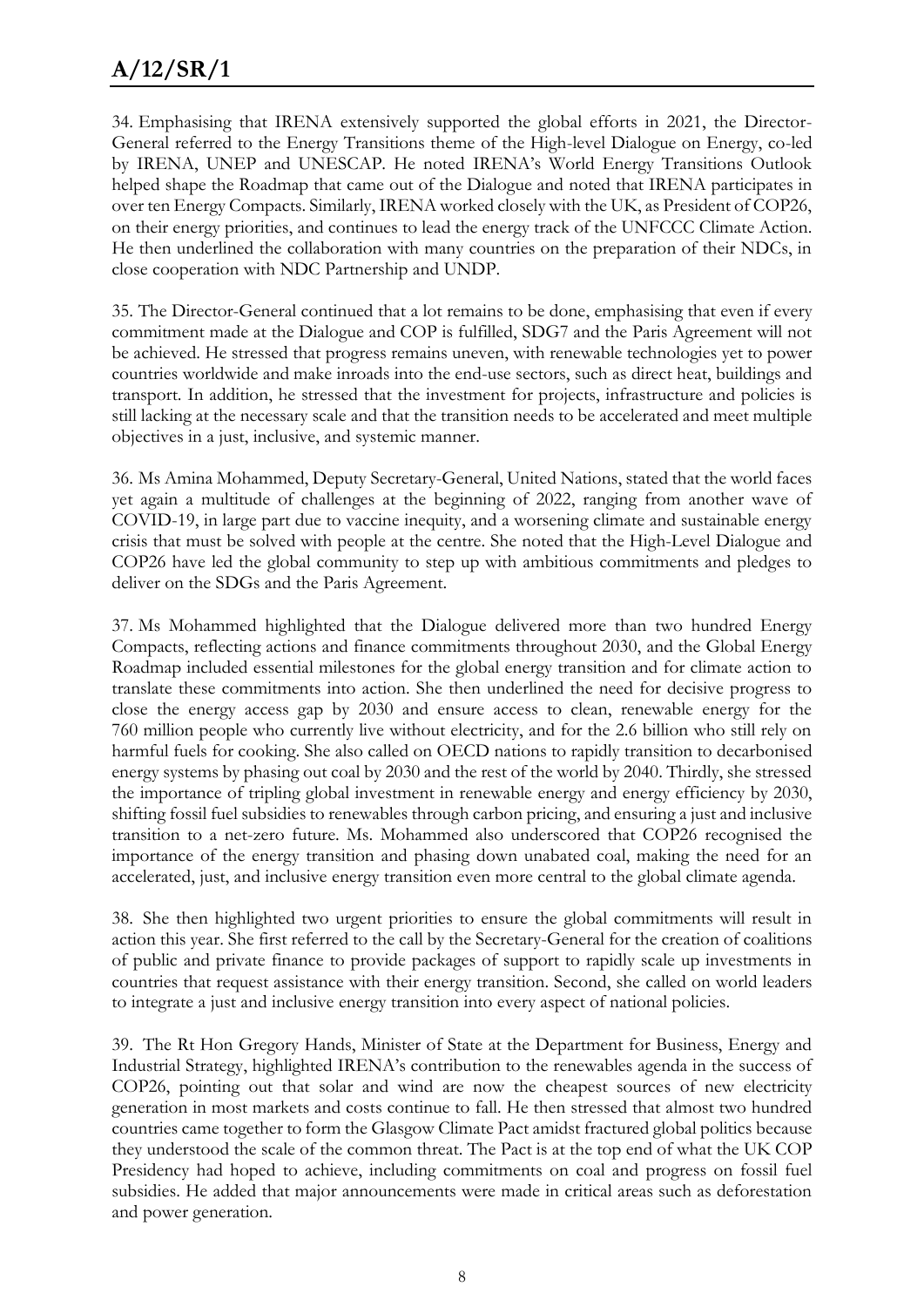40. Minister Hands underlined the importance of not being complacent and the need to deliver on promises and increase ambition, and called on the global community to come together and turn commitments into action, creating international and domestic pathways to net zero, and implementing clear policies to achieve them. The United Kingdom will implement a groundbreaking net-zero strategy, published in October 2021, reform funding models for energy such as nuclear as it can generate cheap, clean power, and prioritise international cooperation to maximise shared learning and accelerate global innovation and deployment. Implementing the Breakthrough Agenda will also be a priority. In closing, he expressed appreciation that IRENA will be involved in assessing global progress against the Glasgow Breakthroughs and identifying the cooperation priorities to keep innovation and deployment on track.

41. The moderator, Ms Becky Anderson, set the scene by noting that 2021 was an important year in the global efforts on energy transition, and the message heard repeatedly was to act now and transform the global energy landscape. She noted that the meeting would consider the immediate steps that can be taken to move from the commitments that emerged in 2021 towards practical and concrete progress in 2022 and beyond.

42. There was general consensus among speakers that renewables, especially solar and wind, have become the cheapest energy option, which calls for massive investments as well as raising awareness on their ability to replace fossil fuels. The role of natural gas as a transitional fuel was also discussed.

43. It was also agreed that the current fossil fuel-based energy systems are neither resilient nor equitable, further accentuating the need for a rapid transition to renewables, especially in light of the current high energy prices. The success of the energy transition will depend on leadership and political will as well as sharing of experiences and best practices. The pandemic offered an excellent opportunity to accelerate the energy transition through policy reforms, stop fossil fuel subsidies, and create an enabling environment for investments. IRENA's greatest strengths - the ability to capture and build on the possibilities renewables offer and understanding trends – can further assist countries in correcting energy market distortions caused by the fossil fuel paradigm.

44. Furthermore, it was stressed that the energy transition needs to include the livelihoods of people in all sectors, and necessary measures should be put in place to this end. IRENA's expertise in energy transition and the related socio-economic benefits, job potential, and just transition can be valuable to countries, when formulating and revising strategies to this end.

45. It was also agreed that the private sector has a significant role to play in the energy transition by undertaking bankable green projects and supporting initiatives. It is important to encourage such initiatives in Africa and beyond to demonstrate that they are good for people and the planet but also profitable. A high number of multi-stakeholder initiatives were indeed launched, in cooperation with the private sector, at COP26 such as the Beyond Oil and Gas Alliance that aims to help countries align their oil and gas profiles with the Paris Agreement and set end dates for licenses.

46. Speakers also made specific points with regard to progress in the implementation of development and climate goals of vulnerable groups of countries. Several speakers, for example, stressed that the climate and energy agenda relate to sustainable development and pointed out that despite Africa's population growth, urbanisation and abundance of natural resources, 600 million people lack access to electricity and 900 million lack access to clean cooking. While significant work is undertaken in Africa to accelerate energy access by utilising new technologies, it remains critical to strengthen partnerships and increase investments in the continent. The increasing demand for hydrogen and ammonia has the potential to create opportunities and new markets in Africa, with enormous local potential and new networks of energy relationships to de-risk them. IRENA's recently launched *Renewable Energy Market Analysis: Africa and its Regions* report is valuable input and tool for policymakers to this end.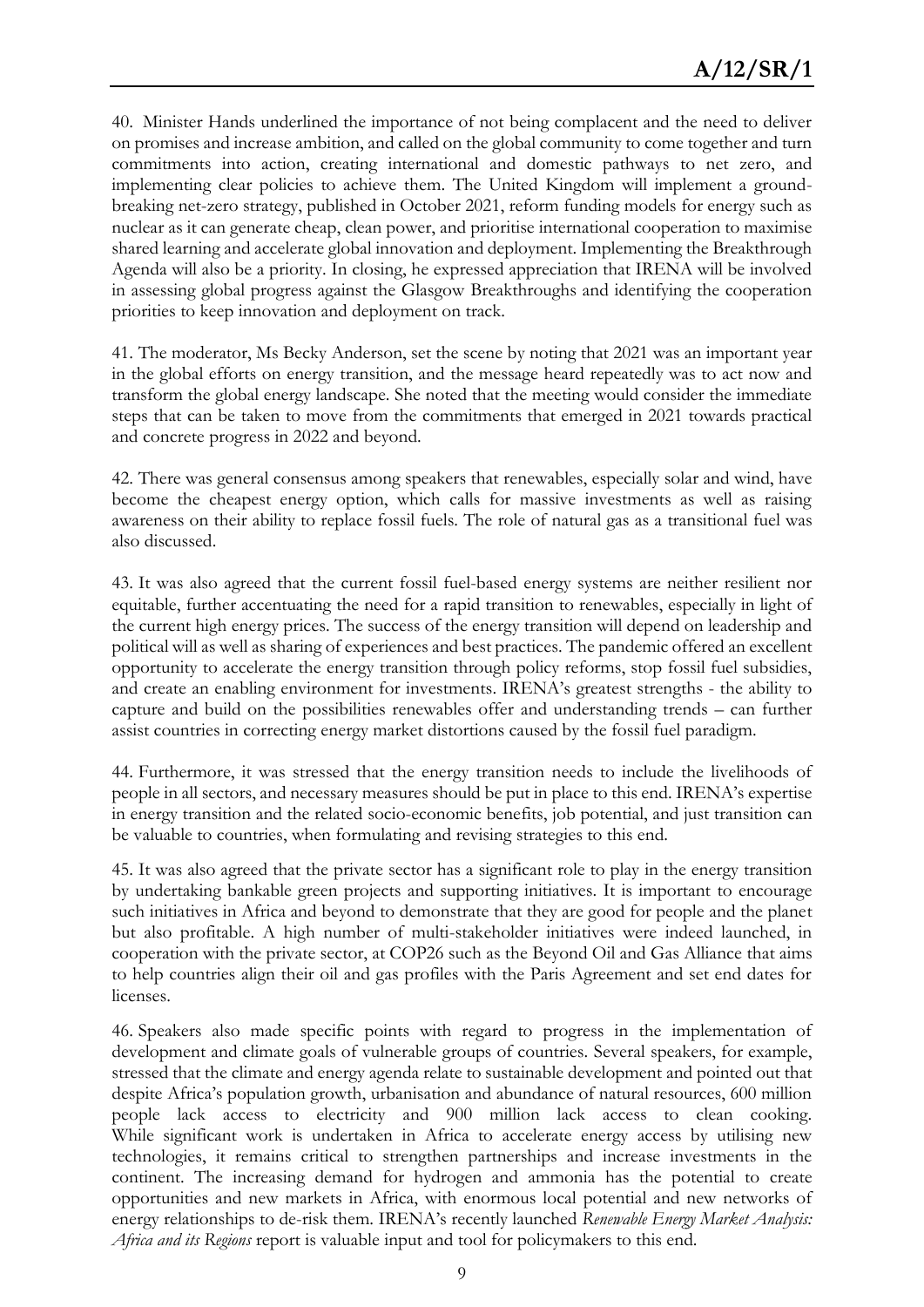# **A/12/SR/1**

47. Some speakers also highlighted that the consequences of the climate crisis are mostly felt by developing countries and regions, which did not cause it. Small Island Developing States (SIDS), for example, face critical energy transition challenges such as the prohibitive cost of technologies to implement mitigation and adaptation actions, the possible dumping of oil and soon to be obsolete technology by larger countries and their vulnerability to natural disasters. SIDS and Least Developed Countries (LDCs) also find it challenging to secure investments. In addition, the COVID-19 crisis has disrupted tourism in SIDS - a vital source of income - and increased existing debt, thus further aggravating the economies.

48. Some speakers mentioned that wealthy and highly emitting countries should enhance their mitigation efforts to ensure compliance with the 1.5°C goal and update their NDCs as well as redirect some of the fossil subsidies to SIDS and LDCs, through adaptation and mitigation grants. Honouring the USD 100 billion in climate finance towards lower-income countries and creating the financial means to help SIDS transform into 100% renewable energy economies, with electricity and mobility, would be also a game changer. Furthermore, IRENA has a key role to play in assisting these vulnerable countries develop robust energy transition programmes.

49. COP26 recognised the need for special treatment for vulnerable countries. The Glasgow Climate Pact also includes language on stopping coal and fossil fuel subsidies, and the need to create a large-scale energy system transformation. Going forward, it is imperative to ensure that COP27 is another landmark meeting leading to accelerated, harmonised, and complementary actions to help the world address the financial and technical challenges in implementing energy transition programmes.

50. In summarising the discussion, the President reiterated the key messages to act urgently, raise ambition and accelerate action by capitalising on universal solutions in new technologies, investments, voluntary commitments, multi-stakeholder partnerships and capacity building.

51. In concluding the agenda item, the President commented that there are many opportunities to accelerate delivery and create support mechanisms and services for countries to foster energy transitions and implementation of energy-related goals. She also stressed the need to strengthen political commitment to achieving these goals and promote green recovery from the COVID-19 pandemic through sustainable and decarbonised energy solutions.

#### 52. **The Assembly considered and took note of the discussions.**

#### **Launch of the Geopolitics of Hydrogen Report**

53. Ms Melinda Crane, Journalist and Political Commentator moderated this event. In her opening remarks, she reiterated the considerable mention of hydrogen in the preceding High-level meeting and highlighted the profound impact of hydrogen and its potential to reshape energy markets, trade flows, and political as well as economic relations between countries and regions.

54. The Director-General referenced the seminal work done on the geopolitics of the energy transformation by IRENA's Global Commission, which noted that, given the complex and dynamic nature of the transition, it is difficult to predict precisely how the events will unfold. He underlined that the report being launched today is a clear example of this unpredictability. The current focus on hydrogen has emerged as a result of the growing number of government targets for net-zero, where hydrogen is seen as a critical solution for harder to abate sectors, and the falling costs of technology opening up new decarbonisation solutions. The Director-General presented key insights from the report, including:

 Many countries and regions have a hydrogen strategy, and the numbers are growing along with dedicated resources. By August 2021, Governments allocated at least USD 65 billion to support hydrogen;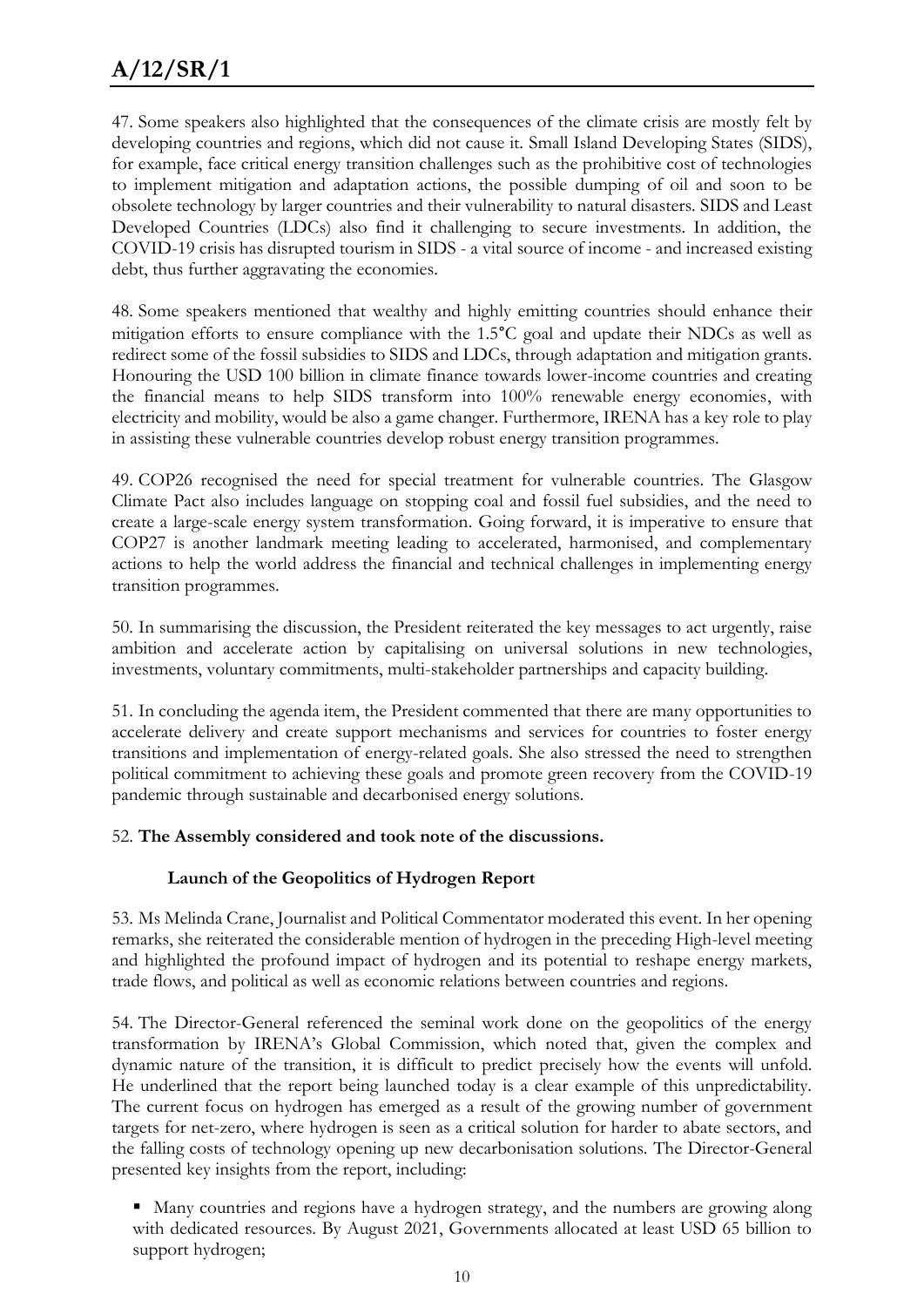Existing or planned trade routes will be different from the hydrocarbon-based energy relationships of the 20<sup>th</sup> century. These new economic ties are likely to impact political dynamics as well;

 Geopolitical shifts are closely linked to the renewable revolution. While there are many factors that come into play, countries with an abundance of low-cost renewable power could potentially become producers of green hydrogen;

■ The emergence of new producers would diversify the pool of hydrogen suppliers, improving energy security for all. As a manufactured product, the hydrogen business will be more competitive and will not generate returns comparable to those of oil and gas today;

Hydrogen is an attractive option for countries that depend on oil and gas exports to diversify their economies and leverage their energy infrastructure, a skilled workforce and existing energy trade relations.

55. The Director-General also touched upon other important considerations, such as the use of critical materials that will need to follow the principle of efficiency, recycle and reuse, as well as the broader impacts on the use of water for hydrogen production that may affect locations already under stress. He emphasised the many uncertainties around hydrogen development and underlined the need to set the right priorities for its use and align with global sustainable development goals. He stressed the need for international cooperation to develop a transparent market with coherent standards that will contribute to climate change efforts meaningfully, and a reminder that hydrogen development and deployment strategies should not be pursued in isolation as part of the wider energy transition. He concluded by saying that IRENA will continue to examine the geopolitical implications of the ongoing energy transition.

56. H.E. Dr Anna Lührmann, Minister of State for Europe and Climate, Germany remarked on the opportunities of hydrogen for decarbonisation and the importance of having pledges followed up by concrete policies to realise greenhouse gas reduction goals. She informed participants that the new German Government has doubled the ambition in hydrogen development against the targets in the national hydrogen strategy from 2020. She underlined the need to create large scale alternatives, such as efficient heating systems, new mobility concepts, and smart grids, that are both green and just, and urged for investment in sustainable energy and technology.

57. She highlighted the fact that climate change and energy transition will have profound geopolitical and security implications which will require early consideration of the effects on foreign policy to mitigate security and economic risk from changes in global energy markets. Minister Lührmann mentioned Germany's hydrogen diplomacy offices that are promoting dialogues with fossil fuel exporters about the challenges and opportunities of the energy transition. To establish a well-functioning hydrogen market, Minister Lührmann stressed the importance of binding international standards and agreements to address issues such as market access, connectivity and fair competition. She noted also the demand for technology cooperation so as to avoid a decarbonisation divide between developed and developing countries.

58. Minister Lührmann observed that the report findings note that most of the benefits for strengthened energy independence and resilience will stem from green hydrogen. Germany as the Co-Facilitator of the Collaborative Framework on the Geopolitics of Energy Transformation actively supported IRENA's report from the very beginning and concluded that now is the time to take the next step on hydrogen.

59. H.E. Mr Suhail Mohamed Al-Mazrouei, Minister of Energy and Infrastructure, United Arab Emirates opened his remarks by noting the UAE's support of IRENA's critical work on geopolitics and the energy transition for more than a decade. He noted that the UAE was a founder and member of the Global Commission on the geopolitics of the energy transformation. In the capacity of Co-Facilitator of IRENA's Collaborative Framework on the Geopolitics of Energy Transformation, UAE took on the request from IRENA Members to conduct an in-depth analysis on the impact of hydrogen on the current and future geopolitical environment. Minister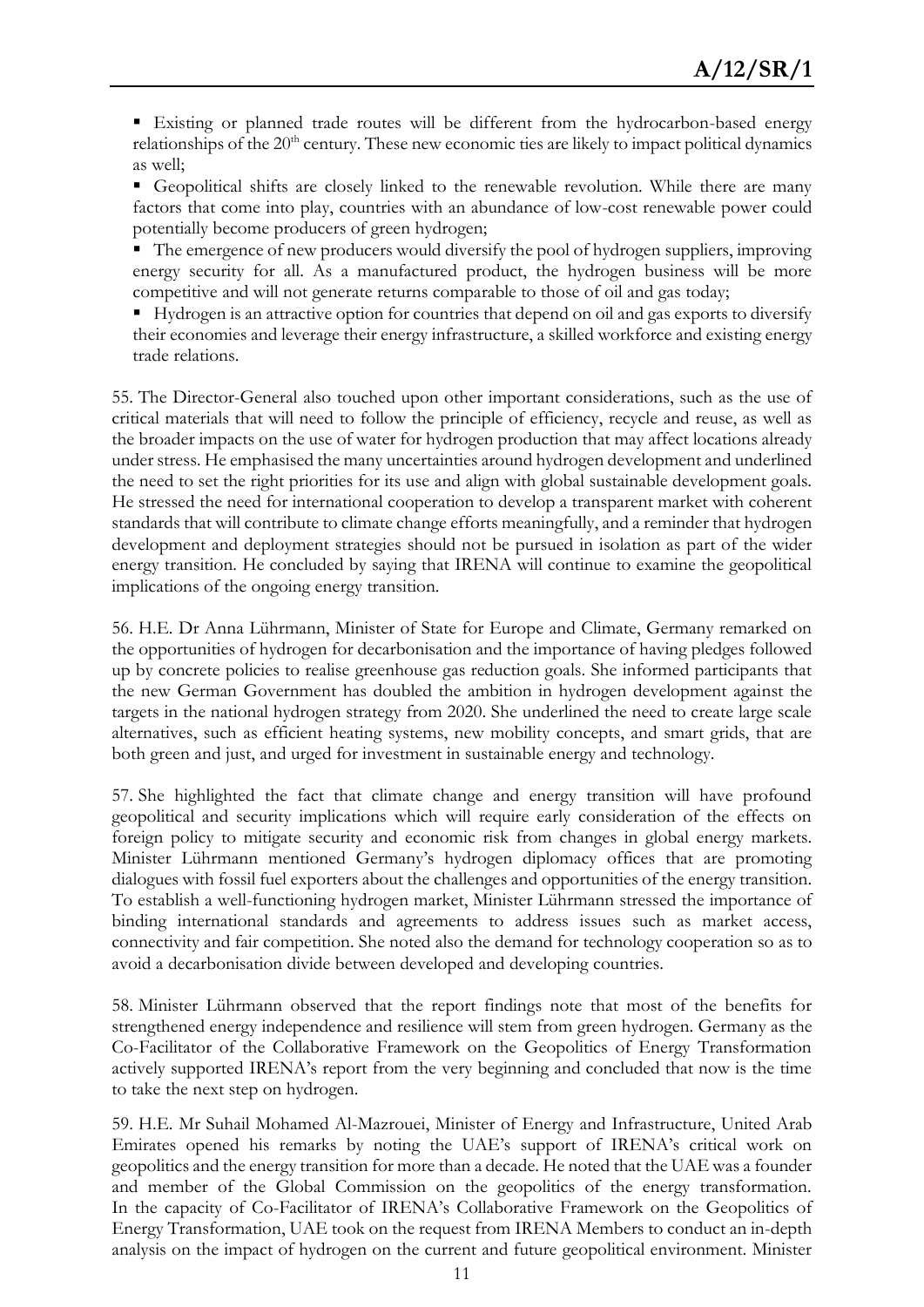# **A/12/SR/1**

Al-Mazrouei iterated that the global energy transition will disrupt the current energy systems on a grand scale, which will challenge the resilience of economies. Hydrogen will open up a range of new opportunities and challenge the traditional energy pathway that will define sustainable development for years to come. He highlighted that the UAE is ready to embrace the challenges and opportunities of hydrogen and announced the country's aims to decarbonise the energy and industrial systems. This includes developing a blue and green hydrogen economy, where hydrogen is one of the central pathways to achieving net zero by 2050 as announced in October 2021. Minister Al-Mazrouei also drew attention to UAE's Hydrogen Leadership Roadmap announced at COP26 that is designed to support domestic industries through blue and green hydrogen production and use. The Roadmap seeks to leverage UAE's knowledge and experience of the hydrocarbon economy to become a global hydrogen exporter and further diversify the economy. He concluded by noting the critical role of hydrogen and IRENA's report as a tool for implementing an inclusive energy transition that works for everyone.

60. Part of the event included a recorded discussion between the Director-General and Dr Daniel Yergin, a Pulitzer Prize-winning energy expert, on the findings of the report. During the conversation, Mr La Camera remarked at the pace of development in green hydrogen, which, according to some companies could become competitive in 2025, and asked Dr Yergin his thoughts on the geopolitical impacts of this change. Dr Yergin noted that the previous hydrogen boom focused on transportation, while the current interest has arisen from multiple factors, including policy driving the need to decarbonise the industrial sector, current industry capabilities which can be transferred to hydrogen, and the potential to switch from natural gas to hydrogen using existing infrastructure. He highlighted that a hydrogen energy business does not yet exist, but there is a clear agenda, and a critical number of participants and producers looking for a market. He noted that the IRENA report addresses these issues, including indicating the way forward. It should be noted that the IHS Markit view underlines blue hydrogen playing a bigger role for a longer period of time – which calls for development of the carbon capture industry.

61. Dr Yergin underlined the varying timeframes being modelled for hydrogen, which the Director-General commented was also a strong focus of IRENA. Dr Yergin noted that IRENA's report is a starting point which should be benchmarked over the next couple of years to understand how quick it is to mobilise industrial engineering capabilities to bring an integrated change. Dr Yergin's new book focuses on existing infrastructure that can be repurposed for hydrogen to create networks, and sees hydrogen develop into a global trade similar to the LNG market. The discussion concluded with Dr Yergin's remarks that there are different possible pathways, and that we are at the beginning of a new hydrogen era.

62. In closing, Ms Crane underlined one of the key messages from the report - Governments have a unique opportunity to proactively shape the advent of hydrogen and international cooperation will be essential to effectively navigate the unknowns, mitigate risks and overcome obstacles in the years ahead.

#### 63. **The Assembly welcomed the launch of the Geopolitics of Hydrogen Report.**

**Agenda Item 5: Annual Report of the Director-General on the Implementation of the Work Programme and Budget for 2020-2021 (A/12/3; A/12/INF/2)**

#### **Agenda item 6: Report of the Director-General - Proposed Work Programme and Budget for 2022-2023 (A/12/4; A/12/4/Rev.1; A/12/DC/L.1/Rev.1)**

64. The Director-General introduced the Annual Report on the Implementation of the Work Programme and Budget 2020-2021 and the Report of the Director-General - Proposed Work Programme and Budget for 2022-2023 by highlighting that the world is trying to make sense of the unexpected events of 2021 and their impact. These events constantly remind us of our co-dependency, calling for cross-border and cross-sectoral collaboration to deal with them.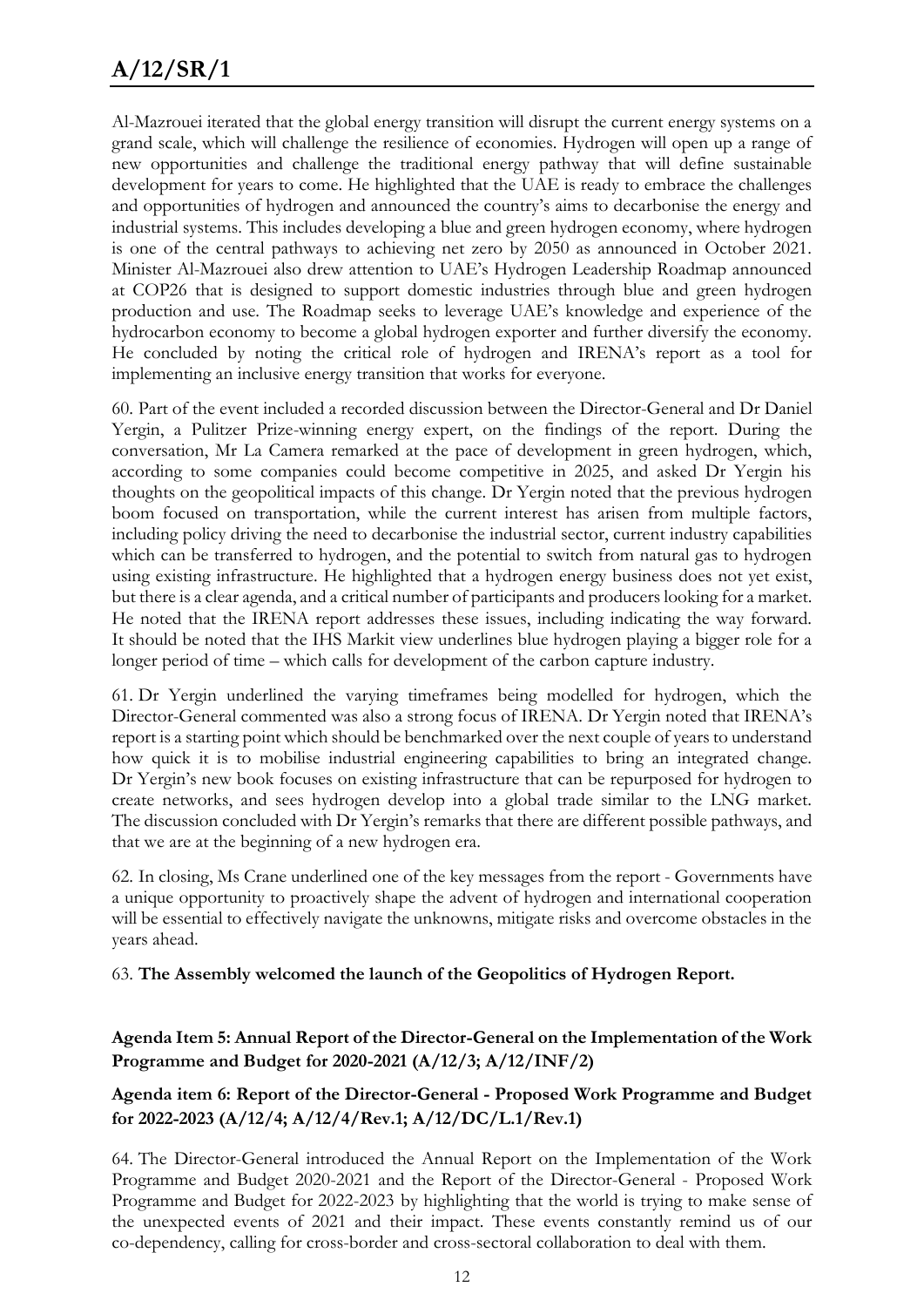65. The Director-General highlighted that despite the recent positive developments to tackle the climate crisis such as the commitments by 130 countries to net zero strategies by mid-century and by thousands of businesses to fight climate change, there is an urgency to move fast with operationalising them. He underlined that the realisation of the development and climate goals depends on progress with the energy transition in the coming years and urged the world community to speed up the deployment and scaling up of available solutions, while fostering innovation. The Director-General noted that renewables stand out as affordable, available solutions for a range of policy objectives. He also stressed that their fast deployment, pursued in tandem and holistically with unmatched levels of international cooperation, will be essential in achieving health, development, and climate priorities globally.

66. He stressed that despite the challenges in the past two years, IRENA has risen to the challenge by adapting to change in innovative, inclusive, and programmatic ways. For example, responding to Members' requests, IRENA established a series of Collaborative Frameworks to promote closer peer to peer collaboration and knowledge exchange. He added that the Frameworks are more than a dynamic, inclusive, and action-focused platform for international cooperation as they are becoming the Agency's way of working. In addition, collaboration with other stakeholders, including the private sector, has been enhanced.

67. The Director-General relayed that IRENA's analytical and technical work remains the foundation of its work. Referring to the first *World Energy Transitions Outlook (WETO)*, launched in 2021, he stressed that IRENA showed how emissions could rapidly be reduced in line with the 1.5-degree goal while ensuring the transition is just, leaving no one behind. IRENA's analysis offers a path for decarbonising all energy uses, with electrification and energy efficiency as primary drivers enabled by renewables, green hydrogen, and sustainable, modern bioenergy. He continued that the WETO also outlines several pre-requisites and demonstrates how the policy, finance, and socioeconomic dimensions are intertwined with the technology pathway to help countries minimise risk and reap the benefits of the energy transition.

68. Reflecting on jobs, the Director-General stressed that IRENA's narrative of renewable jobs has always been compelling, but it is especially significant today as it shows the renewables' immediate positive impact on multiple challenges. IRENA's latest *Renewable Energy and Jobs-Annual Review 2021*, prepared in cooperation with the International Labor Organization, revealed that despite the pandemic, the total number of people employed in the renewable energy sector rose by 500,000 to 12 million in 2020.

69. The Director-General stressed that IRENA's primary mission is to empower Members with the knowledge and tools to translate the opportunities that the transitions offer into policies, strategies, and results. He underlined that while the pandemic challenged the Agency's ability to drive action on the ground, IRENA used all means available to provide complete and impactful support. Regarding the NDCs, he emphasised that IRENA's support has been vital. The Agency engaged with seventy-three countries, impacting 1.8 billion people through NDC enhancement and implementation, thus, giving dynamic insight into local conditions, priorities, abilities, and needs. He also noted the importance of this foundational work for the next stage, where operational clarity and implementation of steps will drive progress.

70. The Director-General also underscored that IRENA has argued for a long time that by investing in both people and technologies, governments could make energy transition an effective tool for a resilient, equitable, and prosperous future. He pointed out that the indispensable role of renewables has now become a mainstream conviction, but going forward, we must ensure that their deployment realises their immense and wide-reaching benefits.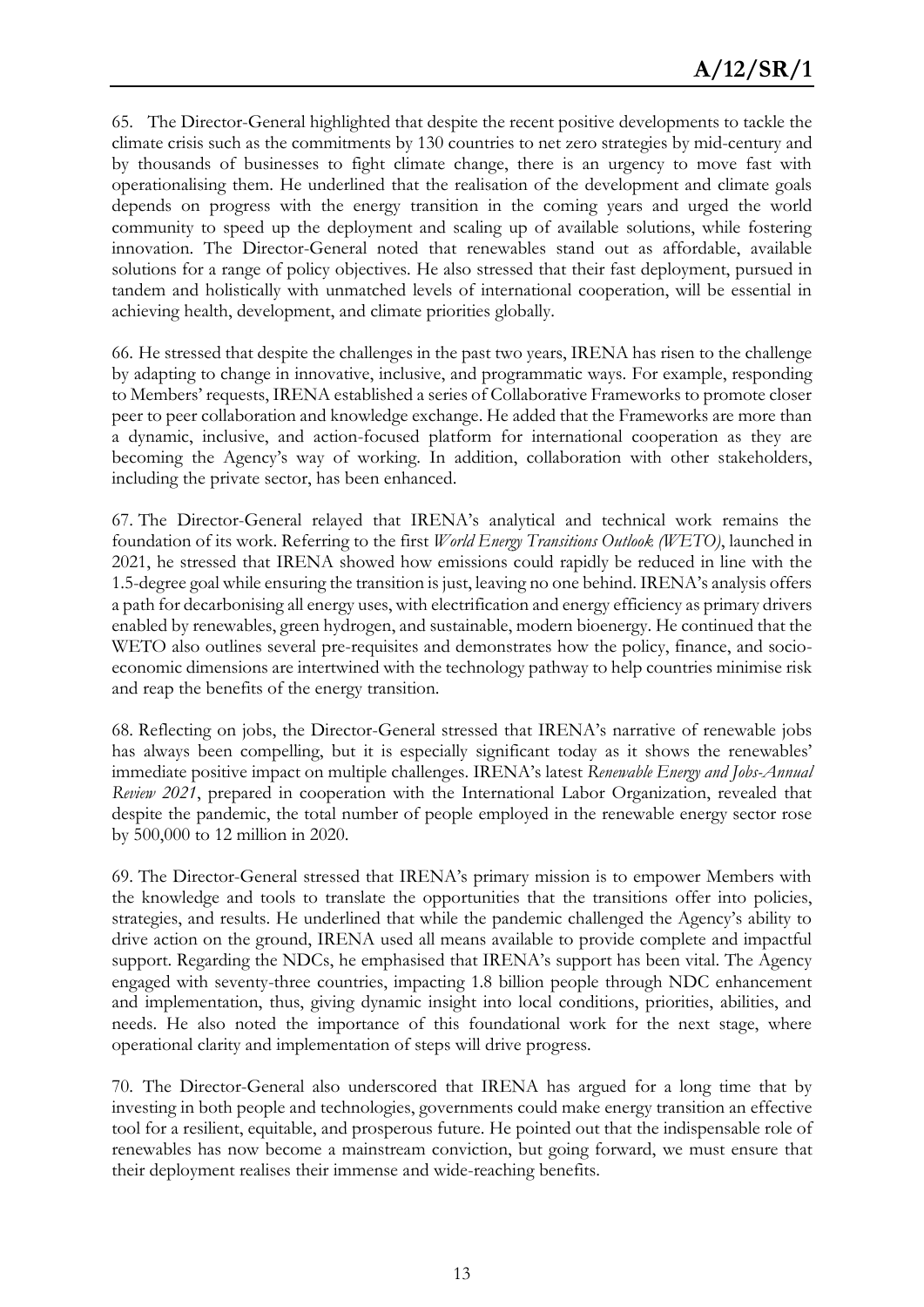71. He emphasised that as WETO will become the organising framework, guiding all aspects of work, IRENA will continue to update and improve the analysis to account for the dynamism of the energy sector and stay abreast of the latest developments. He underlined that WETO goes beyond the technology pathway and provides policy, finance, and socioeconomic insight and advice. The Director-General reaffirmed that IRENA would continue to provide cutting edge knowledge especially focused on slow-moving areas such as end uses as well as on topical issues such as green hydrogen, critical materials, end of life, recycling, and reuse.

72. The Director-General reflected on the increasing need for a holistic approach to the energy transition to achieve development goals, accelerate mitigation, improve resilience, and adapt to the realities of climate change. To this end, he noted that IRENA works at the cross section of energy and areas such as health, food security, water, education, gender, and indigenous communities, while considering the broader economic, social, geopolitical implications of the shift to renewables.

73. He continued that the energy transition is a global challenge and therefore solutions must be found at many different levels. To address this, IRENA's central priority for the coming years will be to translate WETO into Regional Energy Transition Outlooks, or RETOs, starting with three regional reports - for Africa, South America, and Southeast Asia to provide pathways aligned with the regional conditions and their development and climate priorities. The Director-General highlighted that RETOs would also give a clear picture of the required policy, finance, and socioeconomic aspects to help maximise benefits and manage adverse impacts, in line with IRENA's priority to ensure a just, inclusive, equitable transition. In addition, RETOs will support investment in project facilitation, especially in LDCs and SIDS.

74. The Director-General regretted that the pandemic limited project facilitation plans, and noted progress was made, nonetheless. He pointed out that the Climate Investment Platform has already over three hundred registered partners, including almost all multilateral organisations, international financing institutions, and the private sector. Over two hundred and eighty projects have been sourced by the Platform, with 120 eligible for support and some have already been matched with funding. He noted that Investments Forums would be held as soon as conditions allow.

75. He continued that a significant development has been the partnership with the host country, the United Arab Emirates, on the Energy Transition Accelerator Financing Platform (ETAF), launched at COP26. The Platform aims to mobilise financing for 1.5 gigawatts of renewable energy projects in developing countries, with the Abu Dhabi Fund for Development (ADFD) joining as the Platform's first partner in providing seed funding of USD 400 million. He noted that this strong partnership builds on the success of the ADFD-IRENA Project Facility, which supported twenty-six renewable projects in developing countries.

76. The Director-General stressed that it is always challenging to reconcile the Agency's programmatic ambition with the financial reality. He stated that the last biennium was even more challenging and expressed appreciation for Members' timely contributions despite difficult economic circumstances. He also extended thanks to the UAE, host country of headquarters, and Germany, hosting the Innovation and Technology Centre in Bonn, for the core non-assessed resources provided. Bearing in mind the ongoing reality of the pandemic, he proposed to keep the core budget at the same level for the next programmatic cycle, while accounting for new Member contributions in line with previous practice.

77. He expressed gratitude to all Members for providing voluntary contributions, thus, enabling the Agency to deepen and widen its knowledge and reach. He underlined the need to secure a sustainable balance between core budget, voluntary contributions, and other resources. To this end, he proposed resuming the work on the Renewable Acceleration Fund, which Members started in 2018, and to pursue a multi-donor trust fund in line with the applicable regulation. This would enable IRENA to tap into diverse funding sources and secure a stable resource base to support the successive programmatic cycles.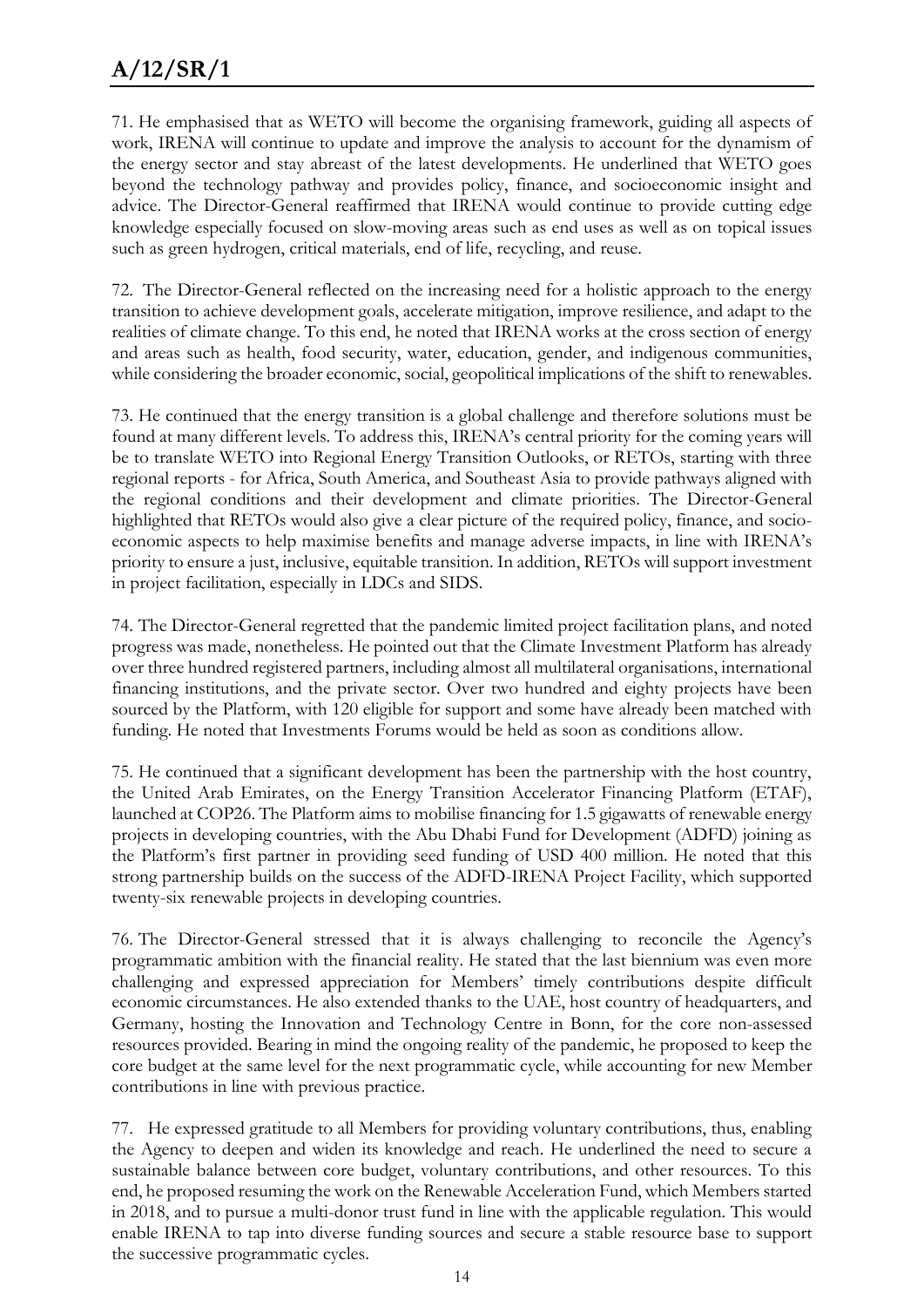78. In conclusion, he noted the need to take the energy discourse to the next level and, as requested by IRENA Members, for the Agency to play a leading role in the global energy transition. He stressed that IRENA Membership is accelerating and growing, and the agenda is extensive. The Director-General's proposal for the next biennial Work Programme draws on the Agency's comparative advantage in the evolving energy landscape and sets the stage for the next phase of international cooperation for a positive change. He closed with a call to turn commitments into action and move quickly and collaboratively to rise to the challenge ahead.

79. The President H.E. Ms Alexandra Hill Tinoco, El Salvador, invited Members to make their statements.

80. Delegations congratulated the Director-General for his leadership and guidance and the IRENA Secretariat for adapting its work methods and delivering the Work Programme, despite the challenges caused by the COVID-19 pandemic, and for organising the Assembly in a virtual format. Delegations also expressed appreciation for the partnership with IRENA and thanked the Agency for the support provided.

81. Delegations welcomed the *Annual Report of the Director-General.* Delegations underlined the importance of high-quality analytical work to assist policymakers in seizing the opportunity to shape resilient energy systems for a sustainable future, in the context of the post-COVID recovery process. One delegation underlined that empirical and analytical work should be at the core of the Agency's work. Another delegation noted that the Renewable Energy Market Analysis: Africa and its Regions focuses on the benefits of the energy transition and suggested expanding this analysis to include financial cost.

82. Several delegations welcomed the *Proposed Work Program and Budget 2022-2023.* One delegation welcomed greater focus on promoting renewable energy sources for sectors such as transport, construction, and industry and asked for additional work on decarbonising the gas sector and the use of biomethane. Another delegation urged IRENA to continue to deliver reliable socioeconomic analysis and analysis on the job creation potential of renewables, which is central for building the case for energy transition as a key to net zero and climate resilient future. A delegation underlined the vital role of renewables in reducing greenhouse gas emissions and all forms of pollution and urged for the adoption of measures encouraging the generation of energy from renewable sources and improving energy efficiency to meet the Paris Agreement.

83. Several delegations welcomed the ongoing discussion on the *Medium-Term Strategy 2023-2027*. One delegation called for identifying ways for IRENA to differentiate itself by continuing to provide leadership through well-founded reports, analysis, and data, while also positively affecting decarbonisation policies, and called on discussions to focus on mobilisation of private capital. Some delegations underlined the importance of public and private partnerships to mobilise finance, share best practices and expertise and bring about a multiplier effect to address the multifaceted challenges of climate change. One delegation suggested aligning Collaborative Frameworks, IRENA's Medium-term Strategy 2023-2027 and their programming to the commitments highlighted in the Glasgow Climate Change Pact.

84. Some delegations welcomed the *World Energy Transitions Outlook* as it provides coherent framework for a just, equitable, and inclusive transition.

85. Some delegations welcomed the *Regional Energy Transition Outlooks* as an efficient and constructive analysis that will serve the diverse priorities, abilities, and needs of Members. One delegation also called on the Secretariat to remain in contact with the country focal points at all levels of engagement to keep track of specific country developments, avoid duplication of requests and ensure the relevance of programs to countries' needs.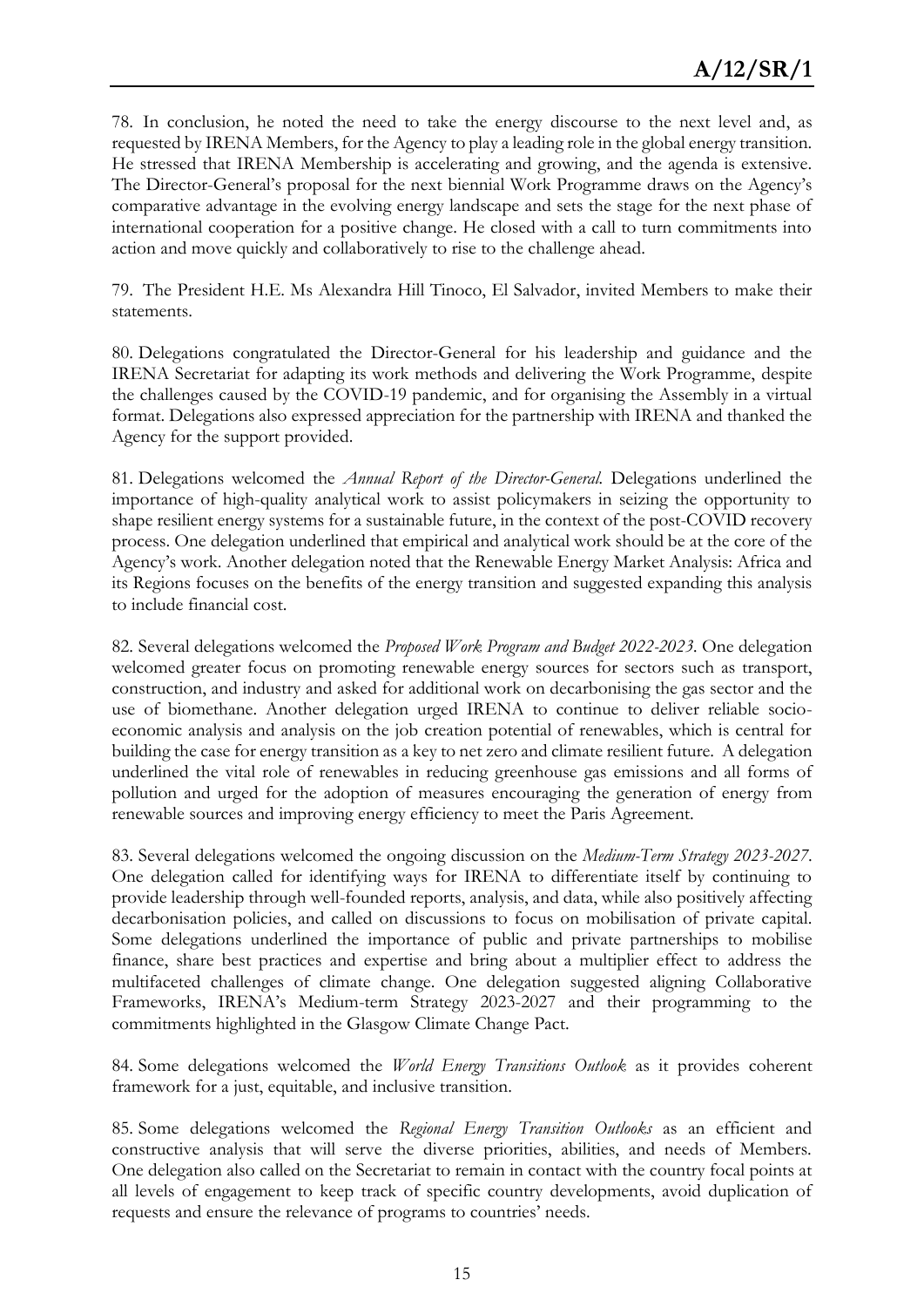# **A/12/SR/1**

86. One delegation expressed support for IRENA's desire to promote multilateralism and international cooperation in its meetings, which combined with multilingualism will strengthen Member participation and support impact by making IRENA's work more accessible. The delegation also urged IRENA to strengthen its communication and dissemination of information to improve IRENA's visibility and provide inspiration and confidence in the future, especially in light of the current energy prices crisis.

87. Another delegation congratulated IRENA for the monitoring and evaluation efforts as they demonstrate impact of the Agency's work, and can therefore encourage Members to contribute to the work, including financially. One delegation expressed interest in IRENA's modelling tool to provide quantitative evolution of sector coupling opportunities, especially in the largest cities.

88. Some delegations welcomed the outcomes of the High-level Dialogue on Energy, congratulated IRENA for its contribution to it and reiterated their commitment to a just, inclusive and equitable energy transition. Some delegations welcomed the creative and cross-cutting Compact on Renewable Energy in Peacekeeping and one announced that it is joining it.

89. Some delegations underlined that efforts to contain the pandemic and the ensuing global economic and energy crises should be used as an opportunity to build back better, improve collaboration and press ahead with decarbonisation efforts to realise a more sustainable, inclusive, and resilient future. One delegation mentioned the need to assist countries to ensure a just and inclusive energy transition, diversify their economies, and reduce inefficient subsidies.

90. Some delegations underlined that the energy transition would boost economic growth and create a sustainable and green future, but it requires robust infrastructure, advanced technology and innovation, and adequate financing and knowledge sharing through enhanced collaboration. Delegations stressed the importance of increased regional cooperation to create a conducive environment for the achievement of sustainable development through technology transfer, knowledge exchange, and enhanced regional markets. One delegation brought attention to energy security challenges that persist and will evolve with the energy transition, and that affordable and reliable energy supply will be critical to maintaining market stability.

91. To achieve green transition, one delegation recalled that Africa is rich in natural resources and the largest arable area in the world, and underscored that for economic prosperity, proper longterm planning and strategy; enhanced, refined, and joint projects; and support from developed countries through adequate resource mobilisation, and technology transfer are needed. The delegation also highlighted the role of women in the process. Two delegations stated that developing countries, especially African, should develop their indigenous hydrocarbon energy resources as these assets hold the prospects to end energy poverty, promote industrialisation and accompanying economic transformation.

92. Some delegations called on developed countries to provide climate finance, technology transfer and capacity building to developing countries, especially African countries and SIDS, in support of their energy transition. One delegation highlighted that it is essential to empower SIDS by capacity building, technological exchange, and project facilitation to grow the potential urgently.

93. Delegations reflected on their national policies to enhance the deployment of renewable energy and promote energy access, energy efficiency, electric mobility, energy storage, carbon sequestration, water desalination and smart grid as well as the regulatory and policy frameworks to attract investments. Delegations also referred to their goals to increase the share of variable renewable sources in their power mix, and one delegation mentioned the national program to transform consumers into prosumers, while reducing emissions. One delegation underscored that energy sector integration and the electrification of hard to decarbonise sectors should be at the core of the energy strategy for climate neutrality.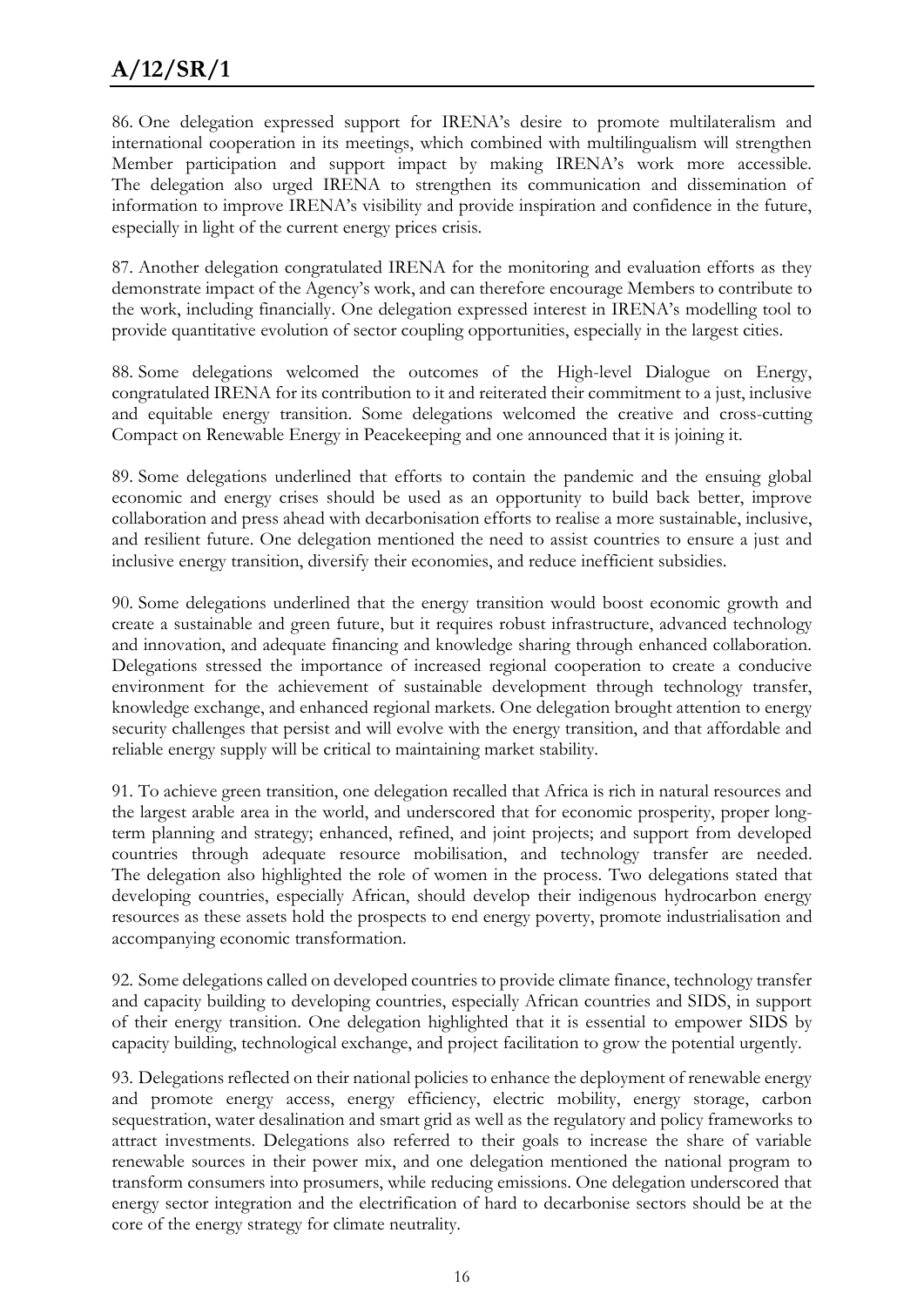94. Several delegations mentioned their plans to phase out coal by 2030 with one noting its 2024 timeline. One delegation referred to the national decision to end new licenses and exploration of oil and gas. Some delegations discussed the domestic use of biofuels, while others the role of natural gas or nuclear energy as part of their energy mix.

95. One delegation called for ensuring a truly sustainable path through transparent and fair governance of critical mineral resource supply chains. Another delegation stressed that IRENA is well-positioned to address new technologies and pressing challenges, and can play a key role in understanding and improving critical mineral supply chains for renewables, analysing new clean energy technology solutions, market structures, and planning protocols. The delegation referred to the Energy Resource Governance Initiative by the USA State Department, a multilateral effort to help build responsible, transparent, and resilient supply chains for clean energy minerals, and the plan to step up engagement with IRENA and Members on this topic in 2022. Another delegation referred to the country's vast untapped lithium deposits and called for partnerships to develop the e-vehicle value chain, including manufacturing of lithium ion batteries.

96. Following the launch of the report "Geopolitics of Energy Transformation: The Hydrogen Factor", delegations discussed their national hydrogen strategies and roadmaps to develop a hydrogen economy. One delegation underscored the potential of hydrogen to influence the geopolitical trends of the 21st century and support the energy transition of hard-to-abate industries, and sectors beyond electrification. One delegation underlined that while there is no single path toward decarbonisation, the global energy transitions should focus on disseminating technologies and know-how to optimise the balance of domestic energy supply and demand, utilising fuels such as hydrogen and ammonia and establishing an international supply chain for these fuels.

97. Delegations welcomed the Collaborative Frameworks as a valuable platform to assist countries on their energy transition pathway. One delegation stressed that enhanced interactions and cooperation would increase IRENA's expertise and thus, the Agency's visibility and delivery of projects.

98. One delegation welcomed the focus of the Collaborative Framework on a Just and Inclusive Transition on jobs and livelihoods in 2022 and another delegation reiterated its interest and commitment to the Collaborative Framework on Ocean Energy/ Offshore Renewables.

99. Some delegations welcomed the Collaborative Framework on Hydropower that culminated in the World Hydropower Congress, hosted by Costa Rica, and the San Jose declaration on sustainable hydropower, and mentioned the upcoming conference on developing hydropower in countries with limited finance, to be co-hosted by IRENA and Switzerland in autumn 2022. Some delegations also called for greater engagement of IRENA in hydropower, underlined the role of hydropower in increasing energy access and enabling the integration of higher shares of renewables.

100. Some delegations thanked IRENA for its contribution to the G20 meeting. One delegation mentioned that energy transition, global health and digital economic transformation are some of the main priorities under Indonesia's G20 Presidency and welcomed IRENA's support.

101. Some delegations expressed support for IRENA's continued work in project facilitation such as the Climate Investment Platform, applauded the launch of IRENA's Energy Transition Accelerator Financing platform and the seed funding provided by the Abu Dhabi Fund for Development. One delegation invited IRENA to partner in hosting an in-person regional investment roundtable meeting, once circumstances allow.

102. Some delegations underlined that IRENA has an opportunity to promote partnerships to de-risk projects and thus lower financing costs, a key impediment to achieving deployment at scale. Another delegation proposed that IRENA support countries to secure low-cost financing for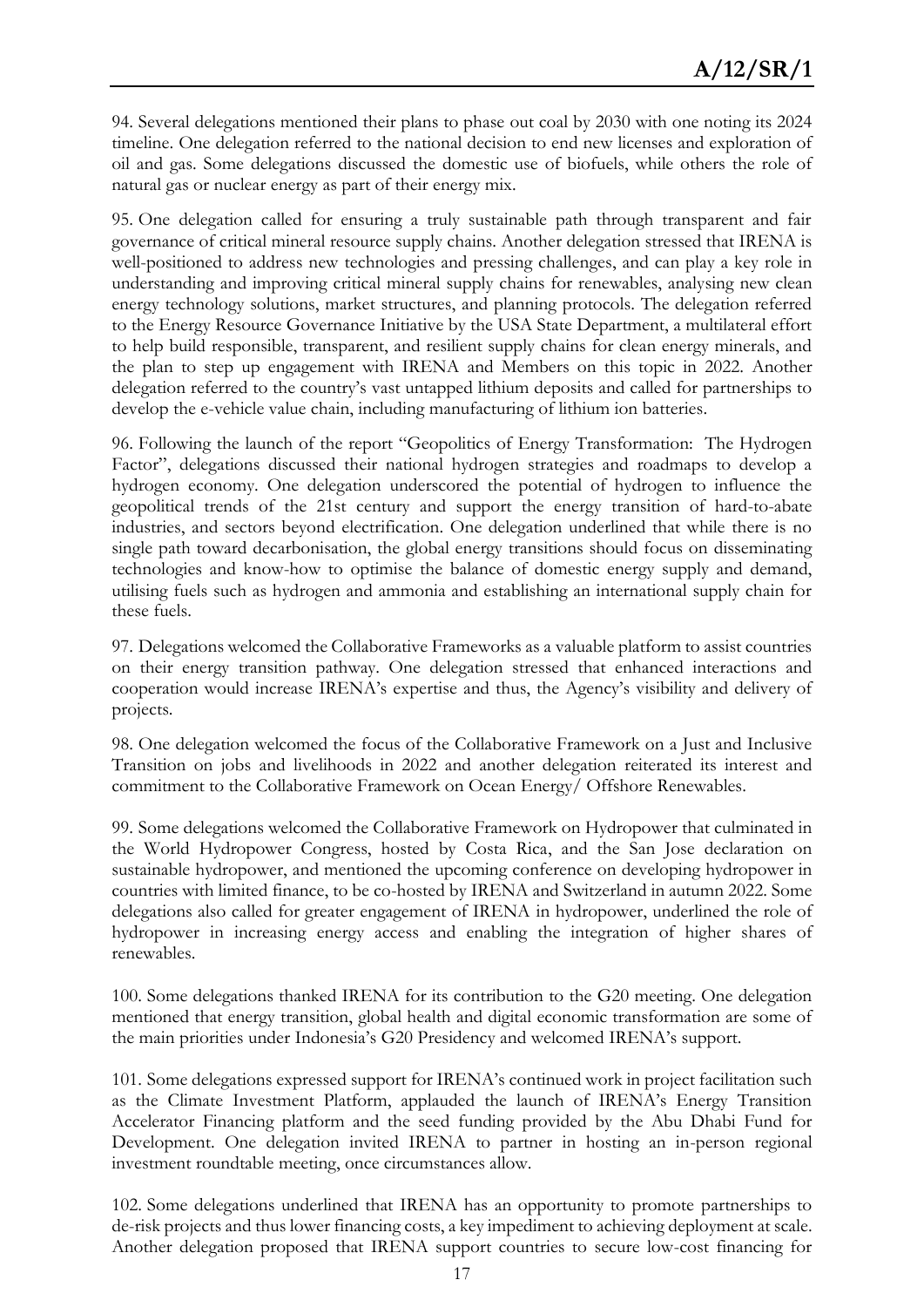renewable energy projects through capacity building for developers in formulating bankable renewable energy projects and the organisation of Investment Forums. One delegation looked forward to the next edition of IRENA's *Global Landscape of Renewable Finance* report.

103. Several delegations referred to their national emissions reduction ambitions and net zero strategies, and in this regard, welcomed the COP26 outcomes and the Glasgow Climate Pact. They urged for their speedy implementation and reiterated the urgency for collective action to decarbonise the energy sector. One delegation reiterated the importance of major emitters to reduce carbon emissions.

104. Some delegations also congratulated IRENA for its contribution to COP26 and the Ministerial Meeting on Climate Change, and several delegations also called on IRENA to assist Members, including through policy development and technical assistance, to realise climate goals.

105. One delegation underlined that IRENA will be at the centre of the energy transition movement and in delivering the Glasgow breakthroughs as we move from COP26 to COP27. Another delegation pointed out that while reference was made for the first time at COP26 on energy efficiency and phasing out coal, no reference has been made on renewables thus far and expressed hope that this will materialise at COP28 with IRENA's support.

106. Several delegations highlighted their climate goals as presented in the updated NDCs launched at COP26. One delegation expressed gratitude to IRENA for the support provided on the revision of their NDCs, in partnership with the UNDP Climate Promise Initiative and the NDC partnership's Climate Action Enhancement Package. The delegation noted that NDC commitments now encompass all sectors of the economy rather than just the energy sector as was the case in the initial NDCs of 2015.

107. One delegation welcomed the Partnership Agreement signed with IRENA during COP26, while another referred to the cooperation with IRENA to transition rural, remote, and indigenous communities, relying on diesel, to renewable energy solutions, as launched at COP26. The delegation invited Members to join this initiative.

108. One delegation stressed that carbon pricing can become a credible policy by allowing industry players to internalise the costs of the transition, if it is just, inclusive and robust and enables a level playing field and called on IRENA for further support in putting a value on sustainable development, and supporting a coalition of the middle intensity trap.

109. One delegation welcomed the Green Grid initiative, building on the One Sun, One World, One Grid initiative, and another noted the partnership to decarbonise South Africa's economy, and the Clean Energy Demand Initiative.

110. **The Assembly considered and took note, with appreciation, of the Annual report of the Director-General on the Implementation of the Work Programme and Budget for 2020- 2021 (A/12/3).**

111. **The Assembly considered the Proposed Work Programme and Budget for 2022-2023 (A/12/4 and A/12/4/Rev.1) and adopted the related draft decision (A/12 DC/L.1/Rev.1).**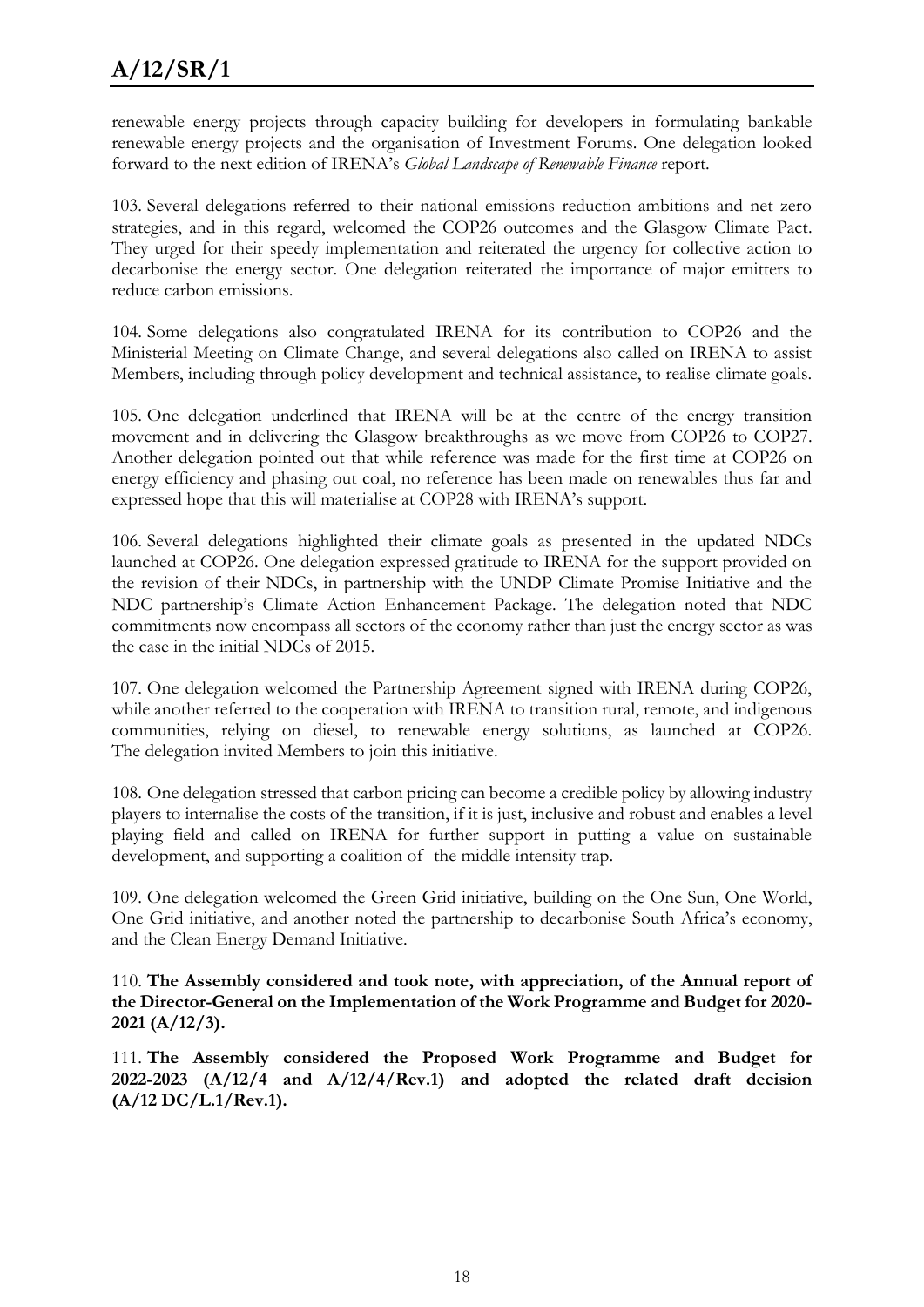#### **Agenda Item 7: Ministerial Meeting on Flexible Grids for Smart Electrification - Pathways for Energy System Integration and End-use Decarbonisation (A/12/BN/2)**

112. The Ministerial meeting under this agenda item would be convened at a later date, taking into account the calendar of events and other planned initiatives, and the outcome reported to the Membership.

#### **Agenda Item 8: Ministerial Meeting on the Geopolitics of Hydrogen (A/12/BN/3)**

113. The Ministerial meeting under this agenda item would be convened at a later date, taking into account the calendar of events and other planned initiatives, and the outcome reported to the Membership.

#### **Agenda Item 9: Ministerial Meeting on Accelerating the Energy Transition Investments and Finance: The Role of Local Financial Institutions (A/12/BN/4)**

114. The Ministerial meeting under this agenda item would be convened at a later date, taking into account the calendar of events and other planned initiatives, and the outcome reported to the Membership.

#### **Agenda Item 10: Reports from Ministerial Meetings and other events**

115. The President invited the presentation of the reports from the Ministerial, High-Level and Stakeholder meetings that were held on 13 and 14 January 2022 and other meetings held in the context of IRENA's engagement with Members and stakeholders.

#### **Report from the Global High-Level Forum on Energy Transition**

116. On behalf of Spain, President of the eleventh Assembly, Mr Joan Groizard, Director-General of the Institute for Diversification and Saving of Energy reported on the discussions of the Global High-Level Forum on Energy Transition established at the eleventh session of the Assembly. He informed that the Forum serves as a vision-building forum for IRENA Members to discuss collective aspirations for the energy transition with key stakeholders and he mentioned that the inaugural meeting of the Global High-Level Forum on Energy Transition took place on 30 June 2021 in a virtual format, and included the participation of Ministers, High-level representatives, and distinguished delegates across IRENA's Membership. He reported that IRENA's synergies with global partners with the intention to strengthen the nexus between climate and energy saw the participation of Ms Patricia Espinoza, Executive Secretary of UNFCCC and Mr Hoesung Lee, Chair of the IPCC, and in addition to the Vice-Presidents of the eleventh session of the Assembly (Albania, Costa Rica, Ghana, and India), the Forum also welcomed the participation of Antigua and Barbuda as the Chair of the Alliance of Small Island States, Italy as the current G20 Presidency, Indonesia as the incoming G20 Presidency, Germany as the incoming G7 Presidency, and the UAE, which has recently been announced as the host of COP 28.

117. Mr Groizard reported that the first special edition of the Forum coincided with the release of the complete edition of IRENA's WETO 2021, which comprises ambitious content including the 1.5-degree energy transition scenario, an analysis of the socioeconomic impacts of the pathway, and recommendations on policies and financing sources for its achievement. He further reported on the discussions and outcomes of this meeting, which included a High-level discussion on the relation between science and raising ambition in light of ongoing processes and exploring actions to accelerate a just, inclusive, and systemic energy transition. Mr Groizard reported that the panel welcomed the WETO as a landmark report that synergises findings and recommendations towards an energy pathway that is aligned with the IPCC's special report on the 1.5-degree goal, the Paris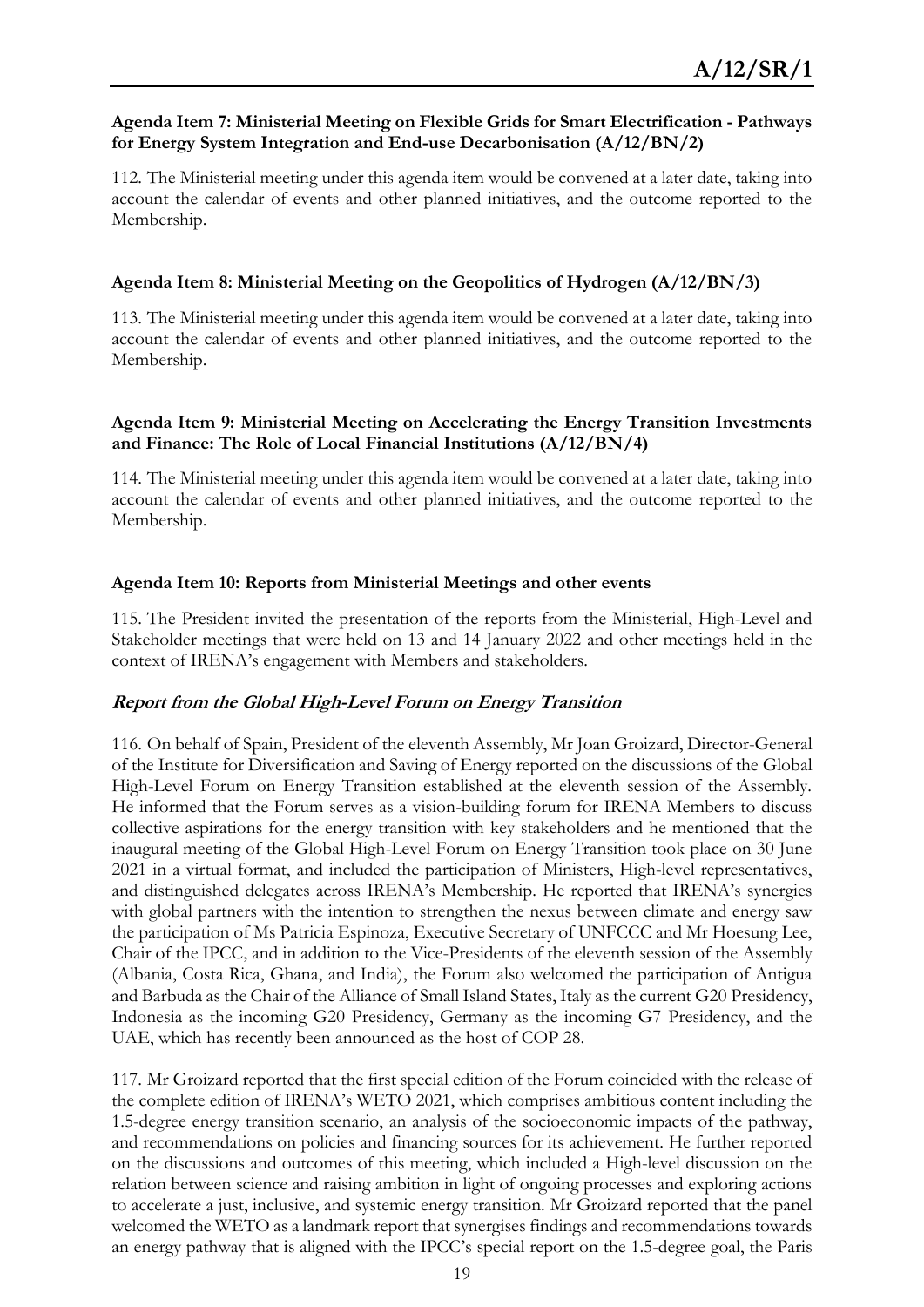Agreement on climate change, and the 2030 Agenda for Sustainable Development, and they noted that such linkages were highlighted as particularly crucial whilst countries chart the diverse plans of action to achieve a just, inclusive, and systemic transition for their citizens, in line with their NDCs and long-term low emission development strategies. He advised that the panel reiterated the commitment to place the energy transition at the heart of recovery efforts in a post-COVID situation. He further advised that the panel noted the cross-sectoral benefits in economic, environmental, societal, welfare, and developmental terms, and that they described their decarbonisation targets, experiences, achievements, and vision for their energy transitions.

118. Mr Groizard advised that amongst the discussions, the panel emphasised the urgency to further accelerate momentum towards the energy transition, achieve climate and development targets, and get on the 1.5-degree pathway at a faster pace. He conveyed that the panel stressed the need to leverage global initiatives in various fora including COP 26 and the UN High-Level Dialogue on Energy, to increase ambition to achieve net zero by 2050 through the acceleration of the phaseout of coal, and to mobilise finance and investments towards even greater penetration of renewables. Mr Groizard reported that the panel stressed the imperative to learn from the lessons of the pandemic and place an inclusive and just transition at the core of global, regional, and national efforts. Highlighting the need to move from setting long-term goals, targets and NDCs to taking actionable steps to implement policies and targets in the shorter time scale, he relayed that the panel further stressed the importance of promoting global solidarity, and extending support and partnership across regions to balance economic and environmental imperatives while removing barriers to finance and investment.

119. Mr Groizard reported that the growing importance of IRENA's role as a global voice of renewables was underscored, particularly in strengthening the nexus between energy and climate objectives and in achieving a successful global energy transition, and that the Global High-Level Forum on Energy Transition was recognised as a timely and instrumental platform to strengthen international cooperation and facilitate collaboration across IRENA's diverse Membership in the shared endeavour of the new energy system. He mentioned that the panel noted the analyses and foresight presented in the WETO and the clear message that success is only possible through an inclusive and just transition that leaves no one behind, which included an emphasis on the need to further develop regional approaches to the energy transition. To build momentum and ensure continued impact of the WETO, he reported that the panel called for the development of regional energy transition outlooks that will closely reflect the unique circumstances of IRENA's diverse Membership as the panel expressed the unique value of channelling and encompassing the WETO recommendations into concrete action areas that are tailored to the needs and circumstances of each region, thereby ensuring a relevant and bespoke approach towards holistic and consistent policy frameworks which embed justice, inclusion, and equity into the transition processes of respective countries in line with their NDCs and long-term low emission development strategies.

120. Mr Groizard reported that the panel underlined the commitment to take meaningful and relevant steps with the support of IRENA to build a new energy system and bring about lasting change for their countries, their regions, their people, and our planet. In concluding his report he called upon the Assembly to use this Forum, which is mandated to meet annually, as a visionbuilding platform for periodic reflection on the implementation of commitments, charting further cooperation and collaboration at national, regional, and international levels and for measuring the momentum of collective action in the energy transition.

#### **Report from the Ministerial Meeting on Just and Inclusive Energy Transitions in Africa: Promoting Development and Industrialisation**

121. Mr Seth Agbeve Mahu, Deputy Director for Renewable Energy, Ministry of Energy of Ghana, reported on the Ministerial Meeting of 14 January 2022, moderated by Hon Kandeh Yumkella, Founder and CEO, The Energy Nexus Network (TENN) and attended by Ministers and High-level representatives from the Membership, international and regional organisations, and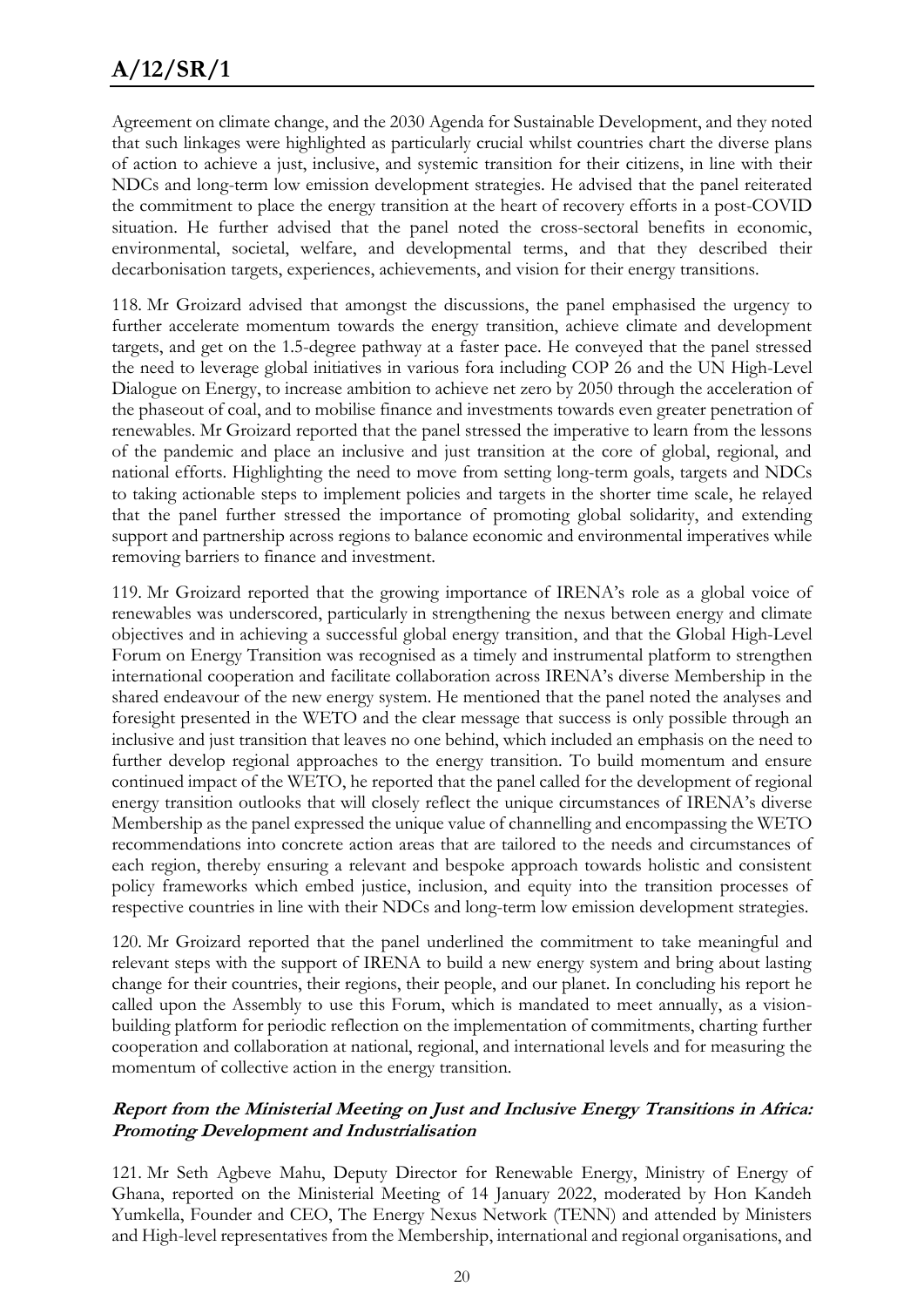related stakeholders including from the private sector. He informed participants that the purpose of the Ministerial meeting was to have a discussion that combines SDG7, on universal access to sustainable modern energy services, with other SDGs, including SDG8 on Decent Work and Economic Growth and SDG9 on Industry, Innovation and Infrastructure.

101. Mr Mahu reported that the meeting saw the launch of the *Renewable Energy Market Analysis: Africa and its Regions* report, developed by IRENA in collaboration with the African Development Bank. The report discusses the challenges and opportunities of the energy transition on the continent, and includes the finding that the energy transition accompanied by a holistic policy framework can help overcome structural dependencies and could raise GDP by 6.4% above the current plans, creating 26 million jobs by 2050, and significantly improve welfare. He conveyed that the report highlights the role of an African Green Deal as a collaborative tool to support the development of comprehensive policy packages underpinned by African and international cooperation and added that the event provided a platform for an exchange amongst Ministers from various parts of the continent, high-level representatives from international organisations, the development community, the private sector, and academia on the actions needed to strengthen the links between the energy transition, industrialisation, local value creation, and the broader development agenda. Mr Mahu reported that participants agreed on the tremendous opportunities offered by the energy transition and that several key priority areas were highlighted, which included the importance of planning, financing and industrial policy to overcome structural dependencies, among other factors. He highlighted that a common trait in many interventions echoing the key findings of the report was the crucial rule of a comprehensive policy framework that looks beyond renewable deployment and covers aspects related to system integration and those that support structural change and just transition, including industrial policies, labour market policies, and social production schemes. A further point underscored by participants was the role of regional integration of power systems to ensure that countries can harness their respective resource endowments whilst having access to larger networks to exploit synergies between multiple renewable energy sources, demand profiles across the continent, and integrate higher shares of variable renewable energy. He conveyed that participants further stressed the importance of attracting investments at the scale and speed required, with a particular emphasis on project cooperation and de-risking support, and the role of the right regulatory environment.

102. Mr Mahu stated that throughout the discussions, participants highlighted the wide range of existing national, regional, and international initiatives and efforts to accelerate the energy transition, improve access to electricity and clean cooking, and to ensure local value creation. He noted that participants echoed the important rule of strengthening partnership and international cooperation to realise the development priorities of African countries and he reported that participants asked IRENA to continue to build on its work with a view to support a Green Deal for a just and inclusive energy transition in Africa.

#### **Report from the 2022 IRENA Legislators Forum - Parliamentary and regulatory actions to drive national energy transition policies: from commitment to action**

103. Mr Guy Lentz, Secretary-General of the Energy Charter reported that the seventh IRENA Legislators Forum was held via a virtual platform on 13 January 2022, with almost 50 countries represented, to discuss parliamentary and regulatory actions to drive national energy transition policies from commitment to action. He reported that the Forum renewed the commitment and political will as parliamentarians to leverage legislative oversight as well as representation functions in promoting the deployment of renewable energy and accelerating the global energy transition in line with the broad vision and objectives of the Paris Agreement and the 2030 Agenda for Sustainable Development. Noting that this endeavour requires robust, transparent, and predictable legislative frameworks that bolster technology deployment, give confidence to investors, enable diversification, and—of high importance— facilitate private sector participation, he reported that flexible energy systems and regulatory toolboxes should integrate provisions related to subsidies,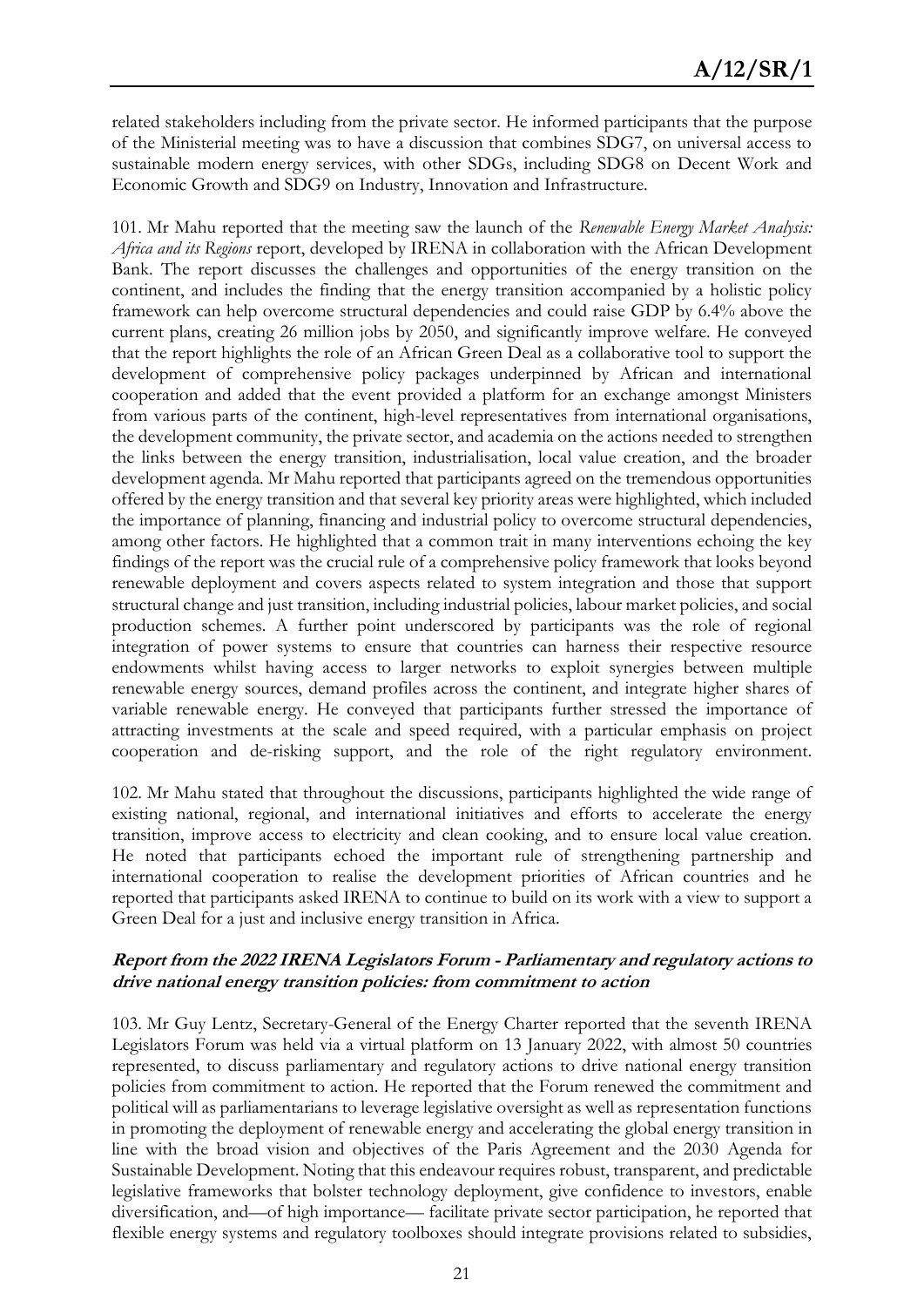excision, and planning and promote the relocation of resources from fossil fuel industries to sustainable energy. He conveyed that the discussions deduced that legislators need to be at the forefront of efforts to establish renewable energy as a norm, rather than an exception. He relayed that participants of the Forum emphasised the need to set intermediary and shorter-term energy and climate objectives to guarantee incumbent accountability and monitor progress toward longterm milestones, and that participants also underlined the imperative to focus on and find solutions for issues related to energy access, distribution, transmission, maintenance, and repair of renewable energy resources and related technology, especially in LDCs, the global south, Africa, and Southeast Asia. He noted that legislators are in the unique position as bridges between constituents and national institutions, and are firm in the resolve to develop localised governance systems.

104. Mr Lentz reported that participants committed to translating national green development policies from a top-down approach to a bottom-up governance structure that builds on the knowledge, experience and needs of citizens, micro-enterprises, entrepreneurs, and municipal and local governments to ensure harmonized actions across all levels. He further reported that legislators, as representatives of constituencies, highlighted the exigency to shield consumers from price volatility through social protection programmes and public financing, and ensure that people understand the advantages of the energy transition in terms of employment and quality of life. In acknowledging the need for continued dialogue and appreciative of the work IRENA does to foster cross-border extensions of knowledge, insight and experiences, he relayed that participants called upon IRENA to implement more programmes and initiatives to develop parliamentarian skills and knowledge in renewable energy, to further promote regional cooperation, to provide more data analysis, guides, and assessments to shape energy policy, and to organise smaller target- , problem- and regional specific legislative seminars. Mr Lentz stated that legislators also called upon IRENA to create an ever-growing platform that collates successful energy policy strategies and experiences from around the world to be used by parliamentarians and regulators for reference purposes, and he emphasised that participants again welcomed the IRENA Legislators Forum as an effective platform to foster sustained constructive dialogue between each other, with IRENA, and with relevant experts and associations.

#### **Report from the Public-Private Dialogue - Renewable energy and circular economy: Focus on end-of-life management of renewables**

105. Ms Silvia Piana, Head of Regulatory Affairs for Africa, Asia, and Oceania at Enel Green Power, reported on the fifth Public-Private Dialogue on behalf of the IRENA Coalition for Action which has now reached over 120 members, including private companies, industry associations, civil society, and research institutes. She affirmed the importance of the international network platform for key renewable energy players to share knowledge and best practices, and to identify actions to accelerate the energy transition. She noted that it is now more important than ever to continue to deliver on the climate and sustainable development agenda with no time to waste, as the world is still mobilising efforts to end the COVID-19 pandemic. She mentioned that the acceleration of renewable energy deployment despite the challenges of the pandemic is encouraging but that the increasing volume of decommissioned equipment as the energy transition accelerates demands the right measures to be put in place now. She referred to the preliminary findings from the second edition of IRENA's study on the end-of-life management of solar PV panels, which estimates that the global cumulative solar PV waste will increase from 4 million tonnes in 2030 to almost 50 million tonnes in 2040 to 200 million tonnes in 2050, representing more than 50 times of an increase between 2030 and 2050, which further demands that the energy transition and the circular economy must go hand-in-hand to ensure that global energy systems are truly sustainable, to successfully and significantly scale up renewable energy development. She mentioned that concrete enabling frameworks on circularity and the exploration of synergies across sectors must be implemented.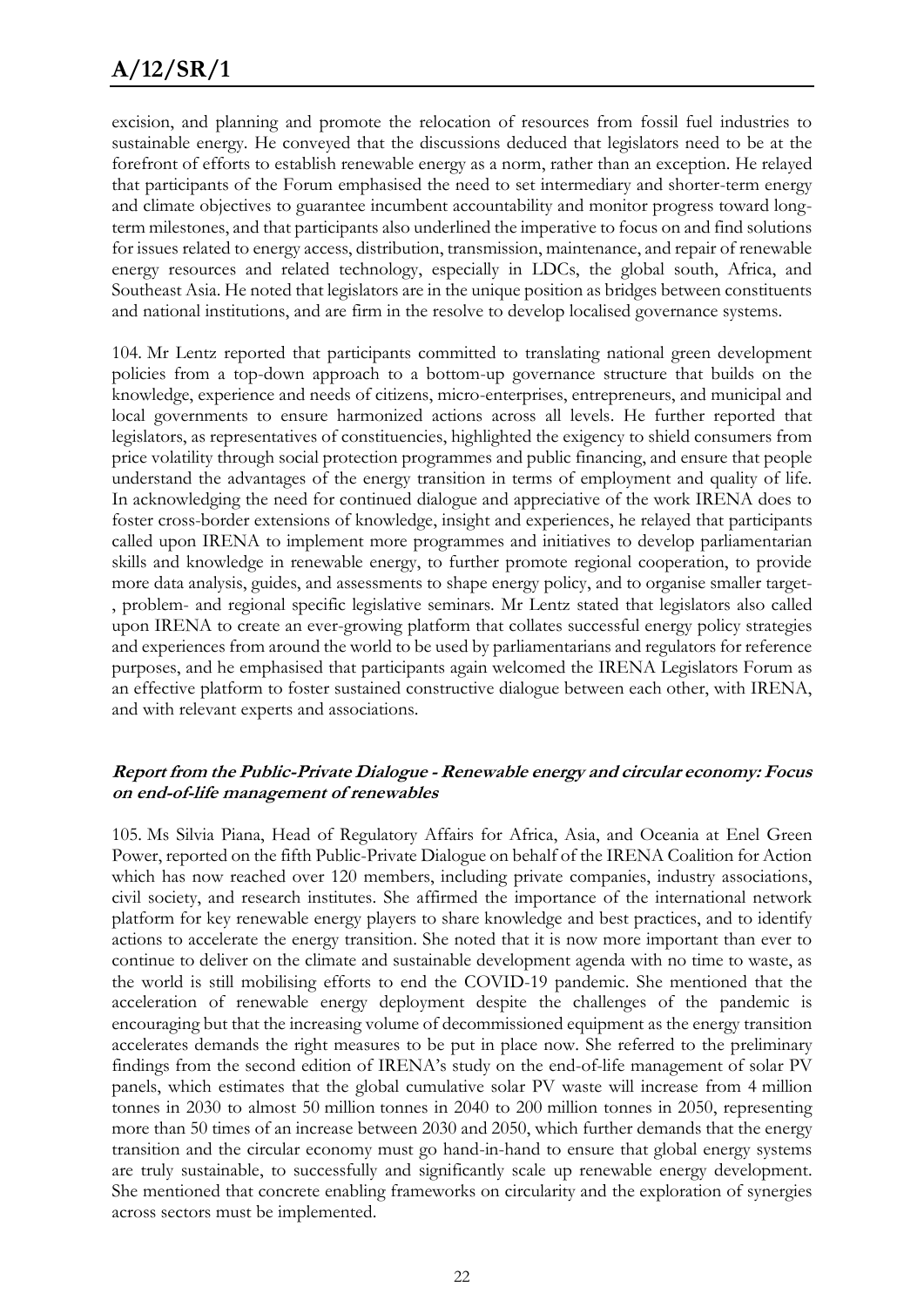106. Ms Piana reported that public and private actors participating in the Dialogue agreed on the urgency to act now to manage anticipated waste volume and she highlighted three key points from the Public-Private Dialogue: that the circularity in renewables presents vast opportunities of socioeconomic benefits such as new industries, new jobs, environmental gains, considerable economic value and with this approach, waste can be eliminated and a large stock of raw materials and valuable components unlocked; that concrete actions are required to achieve full circularity across the whole value chain - although some leading associations and leading industries are already prioritising sustainability - which includes establishing sustainable measures to decommission renewables and to integrate end-of-life management consideration from the early stages of design, with innovation and technological advancements being crucial to switching to more sustainable and efficient use of materials across the lifetime of products; and that some governments are already putting circularity at the centre of their decarbonisation strategies but many countries still do not have renewable energy-specific circular economy and waste regulation. She reported that leading industry associations are calling for level playing fields and for the standardisation of regulation and legislations across sectors and across regions, and for international collaboration and cross-sector cooperation which are key to aligning efforts to advance end-of-life management and circularity. She reported that leading renewable energy associations and companies are putting circularity at the heart of their strategies and that decisive action is needed from all governments to ensure that policy framework, waste regulation, and infrastructure are fully enabling the approach. She stressed the need to act now to accelerate a truly sustainable energy transition.

#### **Report from the 2022 IRENA Youth Forum**

107. Ms Sälma El-Gamal, a young professional from Egypt presented the report of the third IRENA Youth Forum that took place on a virtual platform on 13 January 2022 and which witnessed the gathering of over 400 young energy leaders to support youth inclusion in the public debate and discuss youth-led solutions to accelerate the energy transition and achieve climate objectives. She stated that the Forum offered the opportunity for young people globally to exchange their views and ideas with High-level representatives from international institutions and organisations. She reported that the participants identified five significant areas of necessary change: education and professional development, entrepreneurship, financing, local level support, and youth representation. She explained that education, which serves as the foundation to advance the development of necessary skills for a sustainable and clean energy transition, requires governments to guide skills training to meet the needs of their societies, for which theoretical and practical renewables and energy efficiency studies as well as various forms of training programmes must be realised. She added that governments, industries, and multilateral organisations should offer further professional development opportunities for young people in the energy sector as an essential solution to empower and build the capacity of young energy leaders, including through scholarships, mentorships, apprenticeships, internships, and entry level positions.

108. Ms El-Gamal also noted that young entrepreneurs and innovators have proven once again that they play an indispensable role in finding creative solutions for the provision of energy services in their regions and that new entrepreneurs need established businesses to pass on their experience and practical knowledge; in this regard participants at the Forum also highlighted that young entrepreneurs need support to bring their projects into the public debate and enhance youth involvement in national and regional policies. She conveyed that participants had concurred on the lack of access to funding being a major constraint to the adoption and expansion of youth-led solutions in the field of renewable energy, and that increased financial support can substantially empower young people, particularly in developing countries. Ms ElGamal mentioned that young people have also emphasised the importance to locally address climate change and the energy transition to enable them to serve as a powerful link between local communities and the national global dialogues and, with the right support systems, young energy leaders can grow their innovative capabilities and effectively implement the energy transition in correspondence with their local needs and priorities; the achievement of which, as noted by the Forum, requires equal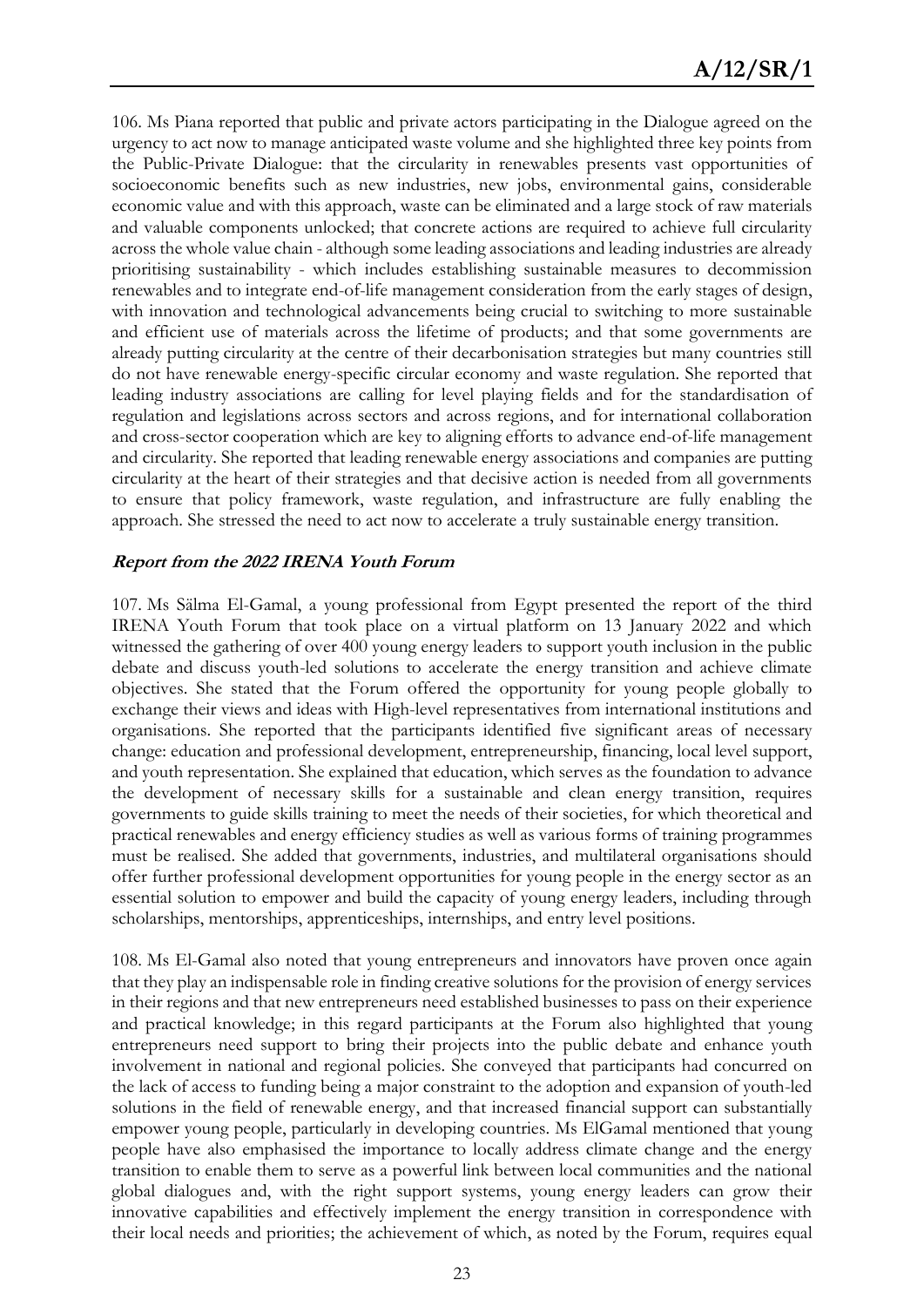access to modern technology all around the world. She stated that participants added that governments must ensure young people have the possibility and the means necessary to be connected and represented at all levels as the youth should not only be heard but also integrated into decision making processes as much as possible. She noted that participants commended the pledge of the UAE to have the largest ever global youth representation at COP 28 and also commended its leadership for placing the youth at the heart of decision-making processes by mandating youth representatives in councils and boards, and that participants hope to see similar actions taken by all governments to have youth and senior decision-makers working side by side.

109. In her concluding remarks, Ms Sälma El-Gamal conveyed that participants acknowledged and appreciated the youth engagement work that IRENA has championed, and that they urged the Agency to continue promoting the IRENA Youth Forum as an inclusive platform that encourages and continues meaningful engagement of the new generation of decision-makers. She further conveyed that participants look forward to the realisation of the youth initiatives announced by IRENA for 2022, including the launch of the Global Council on Enabling Youth Action for SDG 7 as well as the training programme for youth climate and energy leaders launched in response to the demands of the youth PreCOP26 in Milan. She mentioned that through the support of the Italian government and the activities on education and teacher training supported by the government of the UAE, the youth are on the verge of global energy transformation, and she stressed the commitment of the youth and their anticipation toward the continuous work that is central to the future of energy and its impacts on global prosperity.

#### **Report from Long-Term Energy Scenarios for Developing Energy Transitions Plan in Africa**

110. Mr Tichakunda Simbini, Energy Infrastructure Expert from the African Union Development Agency's New Partnership for Africa's Development (AUDA-NEPAD), reported on the outcomes of the side event held on 13 January 2022 in a virtual format. He described the longterm energy scenarios that have been deployed by many governments and used as an effective tool for energy planning around the world and explained that as the energy transition transforms global society, economies, and environments in an increasingly broader and complex manner, long-term energy scenarios serve as an even more important tool in planning towards the clean energy transition. He mentioned the examples of countries in Africa developing long-term energy scenarios as key to national master plans and that this side event was also the final session of the Africa webinar series, with the previous five sessions of the webinar series having taken place before the experiences were heard from the nine African countries that are known for good energy planning and scenario development practices. He reported that the event showcased efforts by African power pools to create a regional planning platform through coordination of planning scenarios and the development of regional power pool master plans, and discussed lessons that can be drawn moving forward to coordination at the continental level, specifically in the context of the development of the African Union's continental power system master plan (CMP), which is a key element of the African Single Electricity Market.

111. Mr Simbini conveyed that the event welcomed participants and interventions from the three regional economies communities of West, East and Southern Africa on their roles in supporting regional planning coordination, and he conveyed that participants highlighted scenarios of fundamental inputs to the regional master plans which are used by power pools to identify the infrastructure needs to guide future investment whilst also allowing the most effective use of renewable energy across the regions to create strategies for maximising the benefits. He reiterated the importance of the development of private documents to create a platform for regional level coordination as well as ownership both in technical and political levels whilst also having a robust process to ensure the sustainability of the efforts of updating these national and the regional and continental master plans. Mr Simbini stated that each power pool highlighted the importance of having a good cabinet structure, constant dialogue, and a communications strategy, and that recurring themes throughout the series included power pools and countries stressing the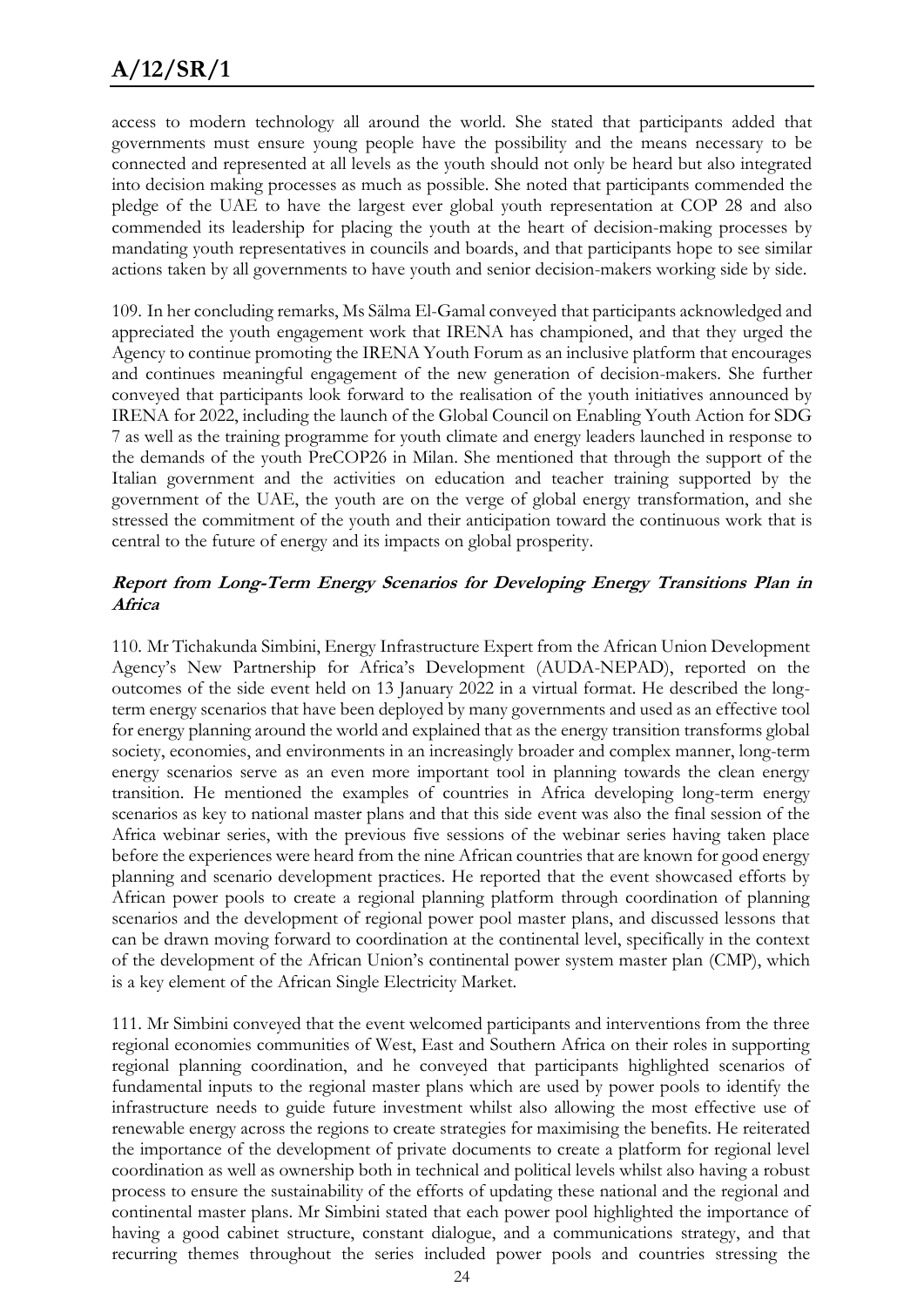importance of internalising scenario development skills, thus allowing institutions and governments to have autonomy over their scenario development process. He stressed that the effort of creating the Continental Power Systems Master Plan is highly welcomed by the power pools and regional economy communities, and that it should be based on a transparent consistent space as well as having a photomap approach.

112. In his conclusion, Mr Simbini stated that the event was organised under IRENA's Long-term Energy Scenarios (LTES) Network - a platform of government energy planners, to exchange knowledge and best practices on the development and use of long-term energy scenarios in the context of the clean energy transition. He reported that the feedback at the series of events reflected an appreciation for the peer-to-peer exchange of experiences across African stakeholders and inspired other African countries to establish or improve their long-term energy practices using these long-term energy scenarios. He conveyed that many participants emphasised the edge of translating political ambition into action, and that the long-term energy scenarios are one of the most effective tools to enable the transition, with the long-term energy scenarios for the continental process master plan contributing towards the finding that it is possible to achieve a cost effective, inclusive, and just transition.

#### 113. **The Assembly received, with appreciation, and took note of the reports provided.**

#### **Signing of Framework Agreements**

114. The President invited the Assembly to witness the signing of several Framework Agreements and she referred to the Director General's presentation of the Annual Report, which included the Agency's efforts in strengthening engagement with Members and international partners to build on linkages and further accelerate actions towards the new energy era, with such engagement being consolidated through a series of Framework Agreements.

115. The Director-General expressed his privilege at the opportunity to sign the Framework Agreements and he highlighted that IRENA continues efforts to strengthen capacity across multiple levels, including through relevant international cooperation, Private Partnership Agreements, and Framework Agreements with Member States wishing to embark on ambitious programmes with IRENA's support.

116. The Assembly witnessed the signing of Framework Agreements between IRENA and El Salvador, represented by the President of the Assembly; India, represented by Mr Indu Shekhar Chaturvedi, Secretary at the Ministry of New and Renewable Energy; The Energy Community Secretariat, represented by Mr Artur Lorkowski, Director; ENEL Green Power, represented by Mr Salvatore Bernabei, Chief Executive Officer; and the International Chamber of Shipping, represented by Mr Guy Platten, Secretary General.

117. The President emphasised El Salvador's commitment as a key partner in the implementation of regional programmes in Central America and as an active player in the Global Geothermal Alliance and announced that the cooperation agreement will support El Salvador's national decarbonisation plans, boost the financing of renewable energy projects, and contribute to the national development of geothermal energy. She expressed El Salvador's hope to build regional partnerships in the shared endeavour to enhance the quality of life for people through the implementation of renewable energy projects.

118. The Director-General noted that the partnership with India creates a solid cooperation framework for joint work on supporting transformative pathways to position renewable energy at the heart of the energy transition in India as well as globally, and stated that the agreement will help India achieve its target to raise the share of non-fossils in the energy mix to 50% by 2030 with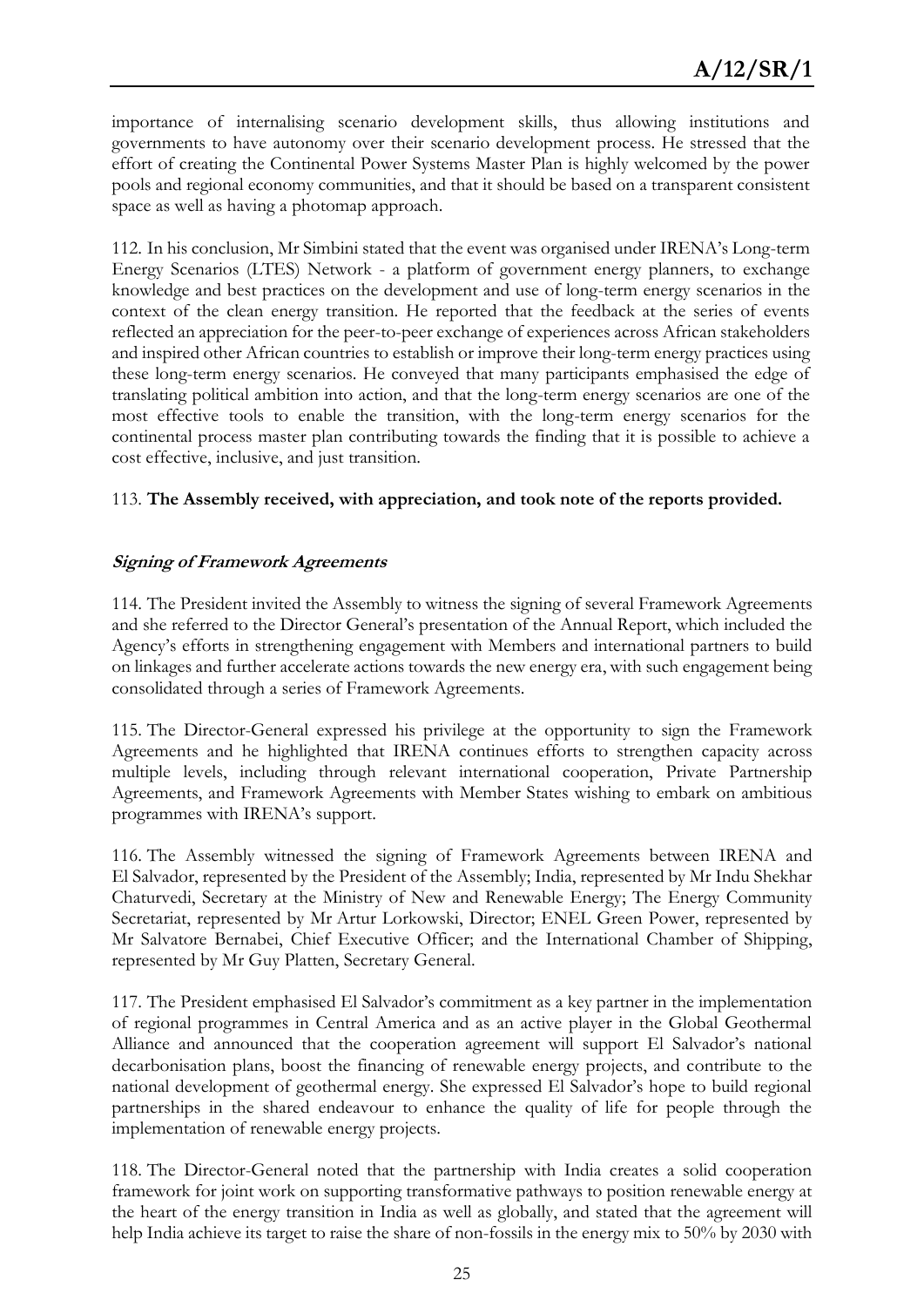an ultimate goal of achieving net zero emissions by 2070. He explained that the agreement will deepen IRENA's cooperation with India on a number of action areas, including the facilitation of knowledge sharing from India on scaling up renewable energy and clean energy technologies, supporting India's effort of long-term energy planning, collaborating to further strengthen clean energy innovation in India, and moving towards cost effective decarbonisation through catalysing development and deployment of green hydrogen. He stated that the combined forces of IRENA and the Ministry of New and Renewable Energy of India will work together towards the rapid deployment of renewables, boosting energy security, building energy independence and supporting climate action, and he thanked all personnel for their preparatory work on the agreement.

119. Mr Indu Shekhar Chaturvedi announced that India hopes to benefit from IRENA's years of expertise and assistance to implement their ambitious targets, which include a declared a target of 500 GW from non-fossil sources by the year 2030 as well as ambitious targets in hydrogen emission and offshore wind, and he emphasised that a lot is to be gained from international cooperation and that India intends to make maximum use of the strategic partnership agreement.

120. H.E. Mr Sunjay Sudhir, Ambassador of India to the UAE, expressed India's privilege to be amongst those signing partnership agreements with IRENA and advised that India is on course to achieving their targets before 2030. He mentioned that India initiated the International Solar Alliance, which now has 102 signatories and that India's Prime Minister recently launched ambitious national hydrogen emission dual auxiliary plans to generate carbon free fuel from renewables, with all initiatives and policy decisions contributing to the increase of the synergies which India could achieve with IRENA. He expressed his confidence that the partnership agreement will further strengthen the joint work in moving towards a greener and cleaner world.

121. The Director-General extended his gratitude to Mr Indu Shekhar Chaturvedi for his leadership and proactive role in supporting India's energy transition as well as his efforts in deepening India's engagement with IRENA, and he mentioned that this strengthened partnership will contribute towards the transformation of the global energy system and support climate action. 122. The Director-General stated that given India's global leadership on renewable energy, IRENA remains committed and will continue to facilitate the sharing of lessons and experience to the broader Membership and he stated that it has always been his priority to make all agreements operational and impact oriented, noting that some priority areas for action have already been identified under the framework of the partnership agreement.

123. Upon signing the agreement, Mr Indu Sekhar Chaturvedi thanked everyone involved, particularly the Deputy Director-General Ms Gauri Singh. He stated that India's commitment to the cause of renewable energy is well known, as are the commitments made in the Paris Agreement, and he advised that India would continue with the same commitment to ensure enhancement of the targets set forth by their government.

124. Noting that no country or region can achieve its decarbonisation goals in isolation, the Director-General emphasised that cooperation is the cornerstone of the energy transition and is critical to the realisation of climate and sustainable development goals. He expressed that with these principles in mind, the joint work of IRENA and Energy Community Secretariat, to be reinforced by the Agreement, will develop ways to accelerate the pace of the transition, bringing widespread socio-economic benefits to countries in the Southeast Europe region.

125. Mr Artur Lorkowski mentioned that the Energy Community Secretariat's cooperation with IRENA is well established and that with the new cooperation agreement, the two organisations will be even more equipped to support the Contracting Parties of the Energy Community in the transition to a carbon neutral energy future. He noted that together, they will help to unlock new renewables investments, including by building the capacities of local communities and citizens to implement renewable energy projects. He summarised that building on the expertise of both organisations will boost the uptake of renewable energy, including by supporting regional dialogue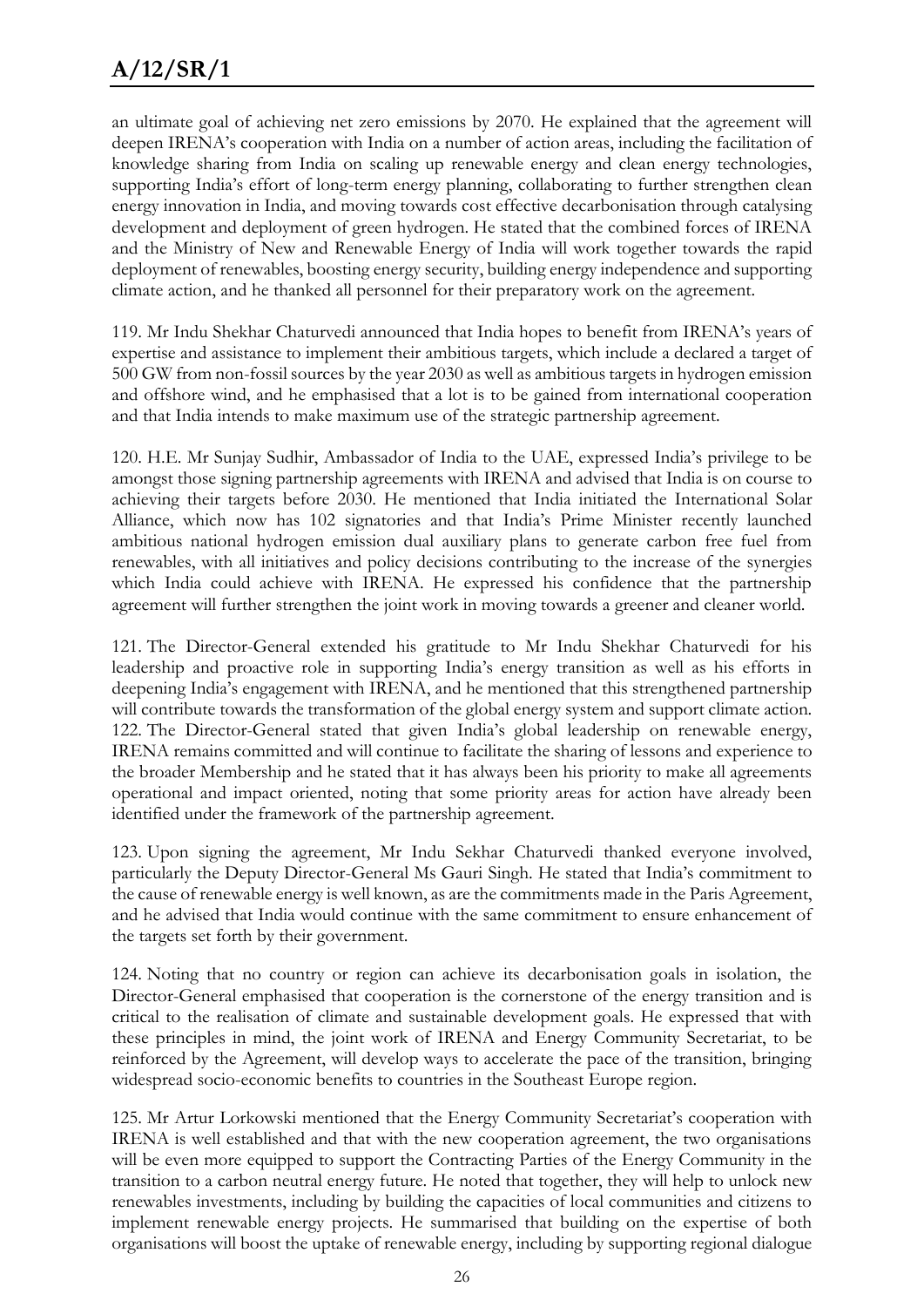on the challenges, gaps, and opportunities for scaling up deployment and strengthening cross border cooperation. He conveyed that he anticipates working together with IRENA on concrete actions to enable the green energy transition to become a reality in the Contracting Parties of the Energy Community.

126. The Director-General noted that the agreement between IRENA and ENEL Green Power can provide the necessary tools, leadership and impetus for further deployment of renewable energy solutions, with the cooperation aiming to provide a continuance platform that will enable both organisations to create synergies and utilise their resources, knowledge and experience to develop renewable energy markets and maximise investment flows into the sector. He expressed his confidence that the cooperation will enhance the role of the private sector as the key stakeholders in the global energy transition.

127. Mr Salvatore Bernabei mentioned that the partnership is an important milestone that will combine ENEL Green Power and IRENA's joint efforts to accelerate a just energy transition for all at local, national, and international levels through the development of renewable energy.

128. The Director-General stated that the agreement with the International Chamber of Shipping further strengthens numerous fruitful collaborations, and he mentioned that for the shipping sector to be decarbonised, it is fundamental to adopt a multi-stakeholder approach and encourage greater collaboration amongst private and public players. He expressed his confidence that the new partnership will support global decarbonisation efforts and is a step in the right direction.

129. Mr Guy Platten mentioned that shipping is a key enabler of world trade and moves 90% of all cargo around the world each year and is valued at USD 14 trillion, and he announced the strong ambitions of the International Chamber of Shipping towards the decarbonisation and reduction of the effects of climate change, including reaching net zero by 2050, which demands that strong collaboration of partnerships are in place. He emphasised that the partnership with IRENA is vital to realising these ambitions and collaboration towards a zero-carbon future for all.

130. The President thanked the Director-General and all the representatives from different countries, international and regional organisations for strengthening international cooperation to promote renewable based energy transitions.

131. **The Assembly applauded the signed frameworks between IRENA and El Salvador, India, the Energy Community Secretariat, ENEL Green Power, and the International Chamber of Shipping, respectively.** 

#### **Agenda Item 11: Report of the Chair of the Council**

132. The president invited the Chair of the Council, Japan, represented by Mr Kikuchi Nobuyuki from the Ministry of Foreign Affairs and Mr Hoshino Masashi from the Ministry of Economy, Trade, and Industry, to report on the activities of the Council in 2021.

133. Mr Kikuchi Nobuyuki reported on the work of the Council since the eleventh session of the Assembly and noted that the Council's primary task is to support the work of Assembly and of IRENA in general by facilitating the consultations and the cooperation of Members in preparing for each session of the Assembly. He reported that the twenty-first meeting of the Council took place on 25-26 May 2021 (virtual format), and the twenty-second meeting took place on 26-27 October 2021 (hybrid format), and thanked the Council members for their flexibility in adjusting to the various platforms used for the meetings, expressing the Council's appreciation to the UAE for facilitating arrangements with a view to ensuring the health and safety of delegates. He recounted that reports on the outcomes of the Council meetings were circulated amongst the Membership for approval and that the Council held discussions on a number of programmatic activities of the Agency during 2021, including the Programmatic Discussion on the Energy Transition and Food Systems for Sustainable Development as well as the virtual meetings of each of the six Collaborative Frameworks being held on the side-lines of the Council meetings in 2021.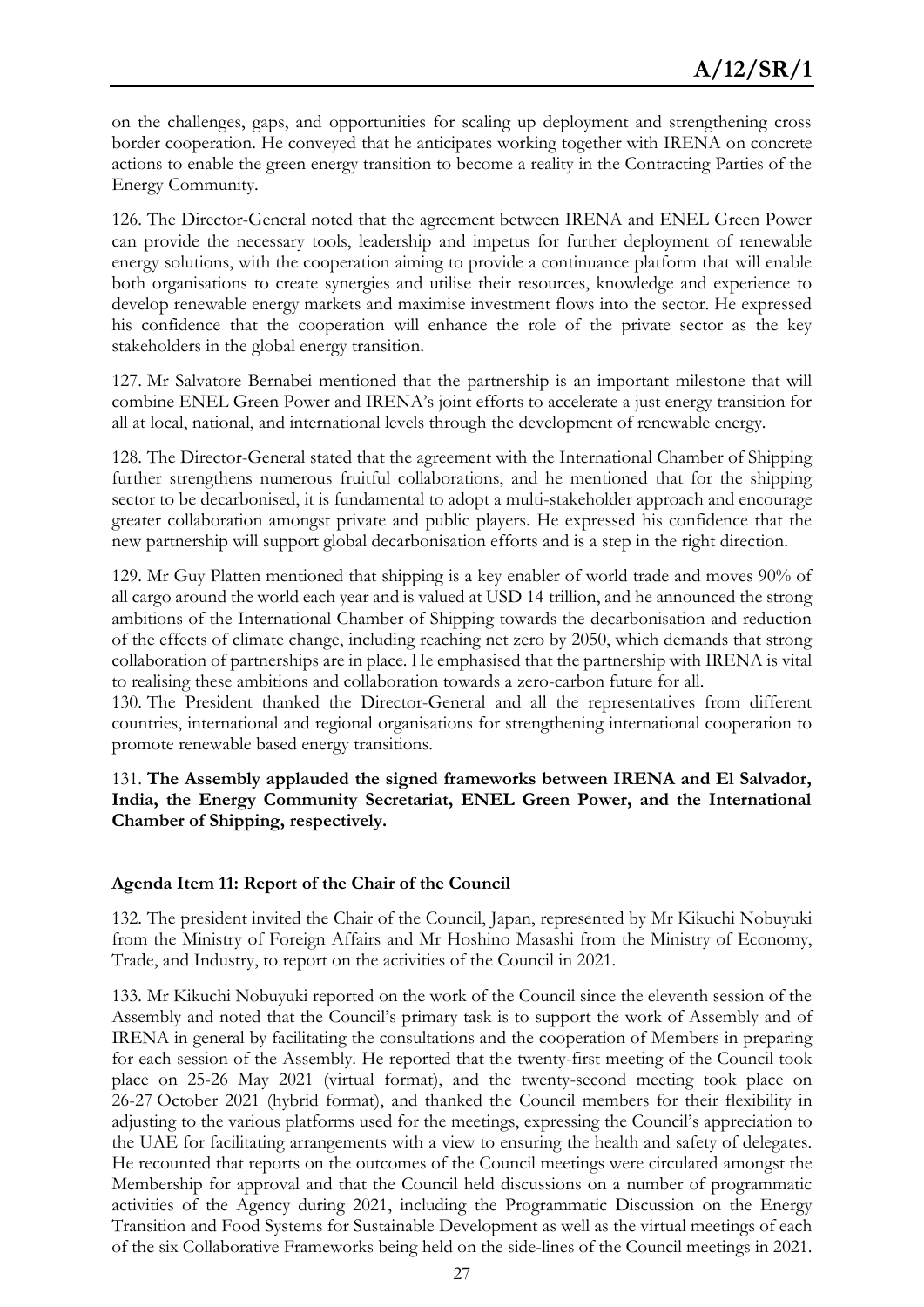# **A/12/SR/1**

134. Mr Kikuchi recalled that the Council held discussions related to the implementation of the Work Programme and Budget for 2020-2021, the Self-Assessment for the same period, as well as the Proposed Work Programme and Budget for 2022-2023, and that the Council also considered the five Administrative and Institutional matters presented to the Assembly for its consideration. He reported that the Council considered the matters relating to the tenure policy for general services staff and for professional staff and above, and he affirmed that at its twenty-first and twenty-second meetings, the Council took note of the report on the tenure policy for general services staff and supported the proposal to lift the tenure policy for general service staff with a view to making a recommendation to the twelfth session of the Assembly, as contained in a draft decision A/12/DC/L.2 for consideration and adoption by the Assembly.

135. He conveyed that both Council meetings also considered the tenure policy for professional level staff and above on which through fruitful deliberations the Council agreed to create an openended- group to further discuss the issues associated with the direct implications of the proposals as there was a general understanding that additional information is needed, and he announced that the Open-ended group will continue to discuss the matter under the leadership of Zimbabwe, in its capacity as Facilitator of the Open-ended Group on the Tenure Policy for Professional staff and above. He summarised that the Council took note of the discussions and the proposal made regarding the tenure policy for professional staff and above and agreed to continue discussions on the matter following the provision of further information requested and preparation of a general review of other human resources matters within IRENA, taking into account the current practice of other international organisations. He affirmed that the Council agreed that the Openended- group, facilitated by Zimbabwe, will continue to assist the Council in preparation for further consideration of this matter at its twenty-third meeting. He informed the Assembly that the Council requested an update of the human resources management policies and issues of IRENA, including information on human resources trends, staff turnover and average number of years of service, as well as additional data to assist Members in gaining further insight as discussions on the matter progress, and that the Secretariat provided the requested information for Members' reference, as contained in document A/12/INF/4.

136. Mr Hoshino Masashi continued with the presentation of the report to the Assembly and stated that the Council took note of the Audited Financial Statements of IRENA for 2021 and the Report of the Director-General on the Status of Implementation of the External Audit Recommendations which reflected that no external audit recommendations were made for that period, and that the Council decided to submit it to the Assembly. He further reported that the Council took note of the Report of the Director-General on the Status of Collection of Assessed Contributions and Advances to the Working Capital Fund and decided to submit it to the Assembly, and advised that the present Report was updated with a completed status of the collection as of 28 November 2021. He advised that the Council took note of the 2020 Annual Report of the Provident Fund Management Board on Operations of the Staff Provident Fund of IRENA and decided to submit it to the Assembly.

137. Mr Hoshino reported that the Council took note of the Report of the Ethics Officer and decided to submit it to the Assembly. He advised that there was a request for a more detailed report at the next reporting cycle, outlining strategies for outreach on ethics policies, and that the twenty-first meeting of the Council appointed Algeria, Germany, and the UAE as members of the Ethics Advisory Board for a two-year term from 2021 to 2023.

138. In closing, he acknowledged the support of Dr Gloria Magombo of Zimbabwe as Vice-Chair of the twenty-first and twenty-second meetings of the Council and Facilitator of the Open-ended group on the tenure policy for professional staff and above and he thanked members who served on the two committees of the Council for the essential work in assisting the Council to prepare for the twelfth session of the Assembly, including the United States of America and Algeria as Chair and Vice-Chair of the Programme Strategy Committee (PSC), and Maldives and Germany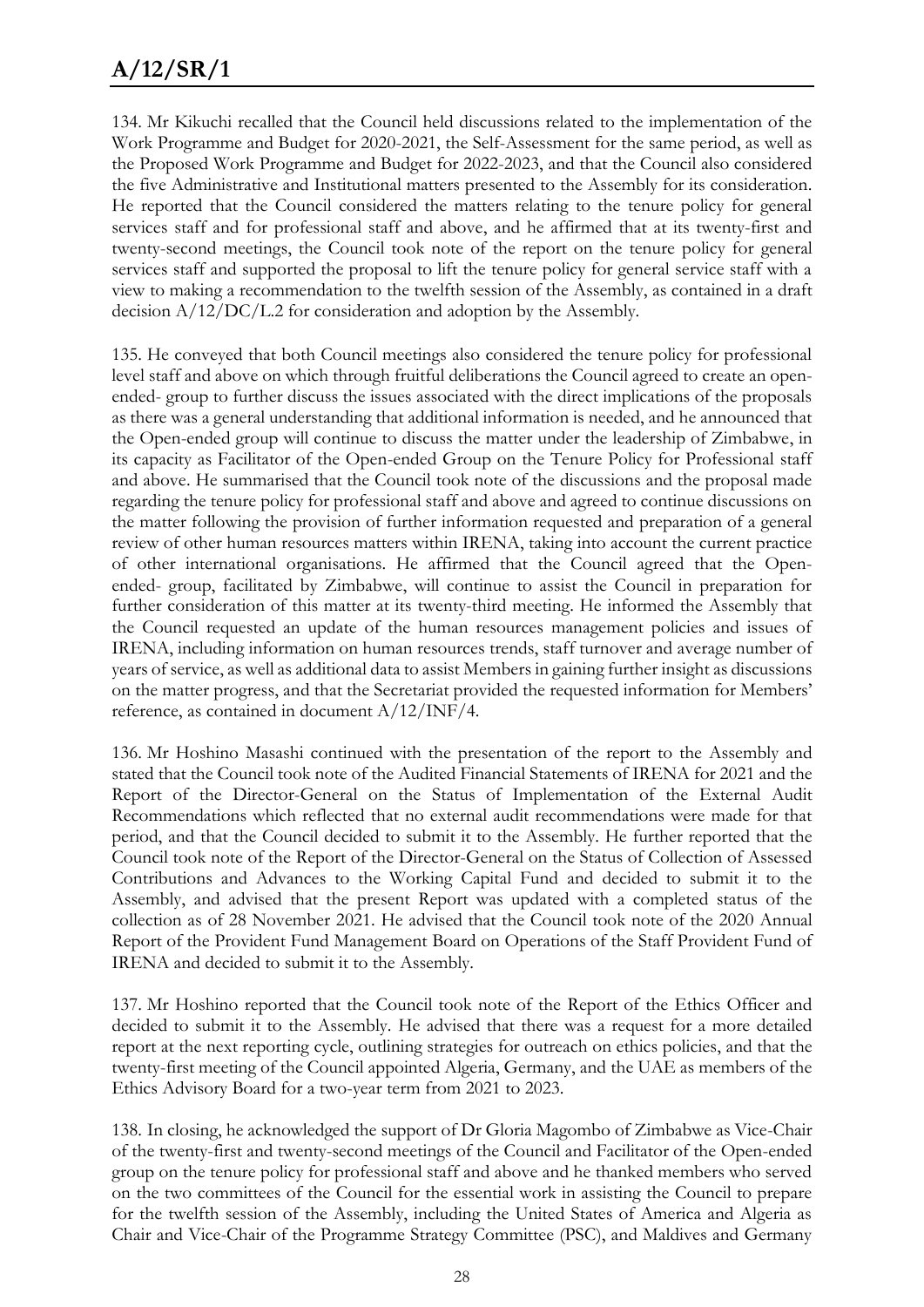as Chair and Vice-Chair of the Administration and Finance Committee (AFC). He also thanked Norway as the Rapporteur, and all the members of the Council for their participation, commitment and active contribution to the 2021 Council meetings and expressed his gratitude to the Council for entrusting Japan as Chair of the 2021 Council meetings.

#### 139. **The Assembly considered and took note, with appreciation, of the report.**

#### **Agenda Item 12: Administrative and Institutional matters**

### **a. Report of the Credentials Committee (A/12/5)**

140. The President of the Assembly invited the Chair of the Credentials Committee, the UAE, represented by Ms Beatrix Schmuelling, to introduce the Report of the Credentials Committee  $(A/12/5).$ 

141. Ms Beatrix Schmuelling reported that the Committee examined the credentials submitted to the Secretariat in accordance with Rule 24 of the Rules of Procedures of the Assembly in respect of the representatives registered to participate in the twelfth session of the Assembly as of 14 January 2022. She advised that the Committee had before it the information provided by the Secretariat on the status of the credentials received as of 15 January 2022 and that the Committee determined that as of 15 January 2022, the 102 Members listed in section 4 of the report had submitted credentials in the form required by Rule 24 of the Rules of Procedure of the Assembly, or were represented by the competent authority and therefore deemed to conform to the credentials requirement. She further advised that the committee noted that five Members had not submitted credentials in the proper form, and recommended that the Assembly accepts the credentials of the representatives of these Members on the understanding that an electronic copy of their credentials in the proper form will be submitted to the IRENA Secretariat without delay. Ms Schmuelling reported that the committee noted that 35 Members that were registered delegation as of 14 January 2022, had not submitted any credentials. The Committee recommends that a representative of these Members be permitted to participate provisionally in the twelfth session of the Assembly on the condition that an electronic copy of their credentials would be submitted to the IRENA Secretariat as soon as possible.

142. In concluding her report, Ms Schmuelling affirmed that the Committee reiterates its recommendation from previous reports that the Assembly call upon all Members to submit to the Secretariat the credentials of the representative, if possible, not less than seven days in advance of the relevant session of the Assembly as provided in Rule 24 of the Rules of Procedure of the Assembly, but in no event later than the opening of the session. She expressed her appreciation to all Committee members for their work and thanked the Secretariat for its assistance and support.

#### 143. **The Assembly considered and approved the Report of the Credentials Committee (A/12/5) and the recommendations contained therein.**

### **b. Staff Tenure Policy (A/12/INF/4; A/12/10; A/12/DC/L.2)**

144. The President advised the Assembly that the staff tenure policy agenda item is separated into two parts and that the staff tenure policy for general service staff will be discussed first followed by the staff tenure policy for professional staff and above. She informed the Assembly that document A/12/INF/4 includes information on human resources trends, staff turnover, and average number of years of service, as well as additional data to assist Members in gaining further insight.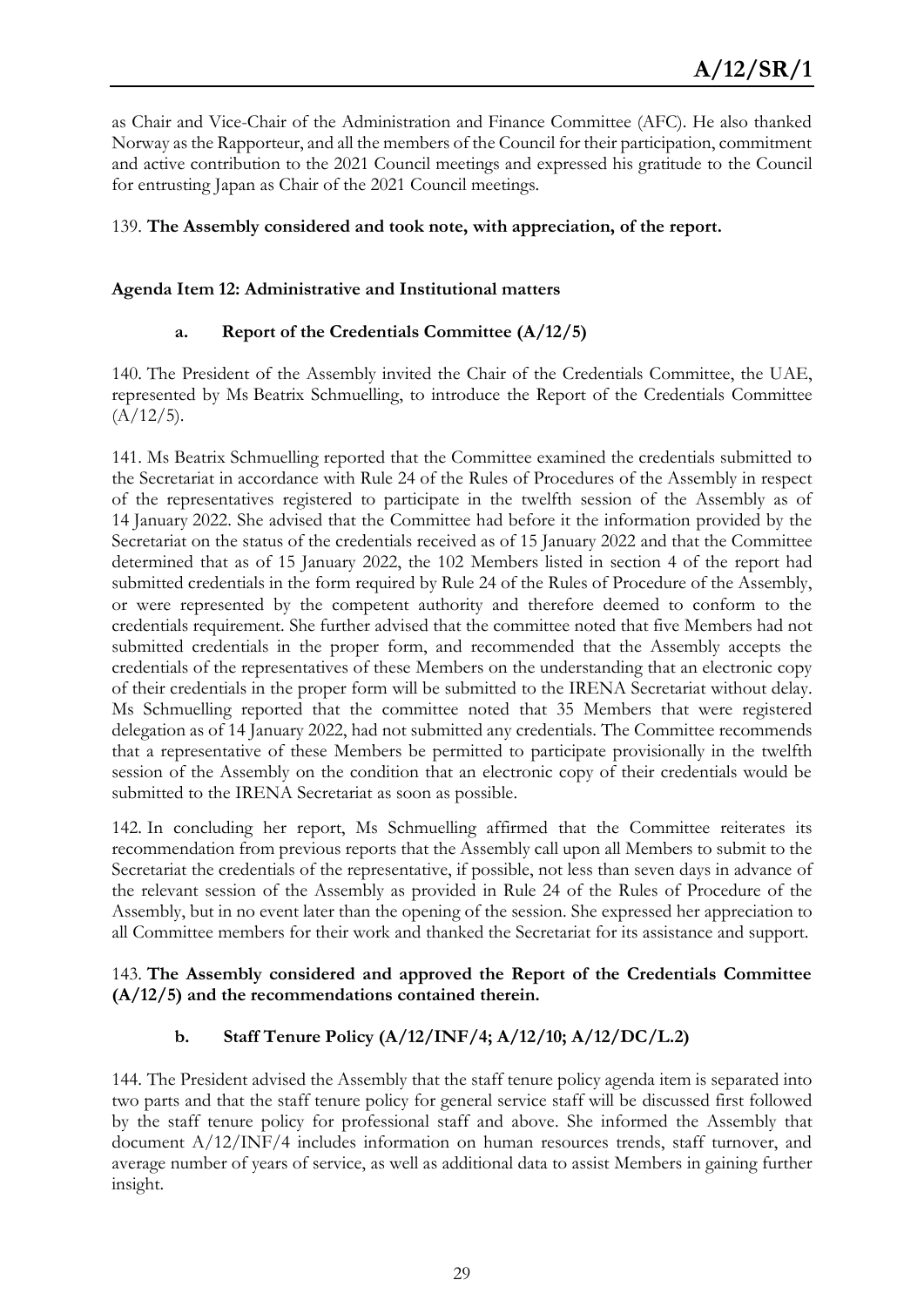### **i.** Staff Tenure Policy – General Service staff (A/12/10; A/12/DC/L.2)

145. The President advised the Assembly to refer to the document  $A/12/10$ , Note of the Director-General – Length of Service for Staff in the General Service Category, and the related draft decision A/12/DC/L.2, and she referred to the recommendation of the Council as reported by the Chair.

146. **The Assembly considered and took note of the Note of the Director-General (A/12/10), agreed with the recommendations made by the Council and adopted the draft decision entitled 'Length of Service for Staff in the General Services Category' (A/12/DC/L.2).** 

### **ii. Staff Tenure Policy – Professional staff and above**

147. The President advised the Assembly recalled the recommendation of the Council to continue deliberations on the matter at the twenty-third meeting of the Council with the support of the open-ended group, facilitated by Zimbabwe, on the understanding that the Council will submit recommendations to the Assembly.

148. **The Assembly considered the matter and agreed with the recommendation of the Council to continue its deliberations.**

#### **c. Audited Financial Statements of IRENA for 2020 (A/12/6) and Status of Implementation of the External Audit Recommendations (A/12/7)**

149. The President introduced the agenda item and referred to the report of the Chair of the Council on the matter.

150. **The Assembly considered and took note, with appreciation, of the Audited Financial Statements of IRENA for 2020 (A/12/6) and the Report of the Status of Implementation of the External Audit Recommendations (A/12/7).** 

#### **d. Report of the Director-General on the Status of Collection of Assessed Contributions and Advances to the Working Capital Fund (A/12/INF/3)**

151. The President introduced the agenda item and referred to the report of the Director-General on the Status of Collection of Assessed Contributions and Advances to the Working Capital Fund (A/12/INF/3) as well as the report of the Chair of the Council on the matter.

152. **The Assembly considered and took note of the Report of the Director-General on the Status of Collection of Assessed Contributions and Advances to the Working Capital Fund (A/12/INF/3).**

#### **e. 2020 Annual Report of the Provident Fund Management Board on Operations of the Staff Provident Fund of IRENA (A/12/8)**

153. The President invited the Assembly to refer to the 2020 Annual Report of the Provident Fund Management Board on Operations of the Staff Provident Fund of IRENA (A/12/8) as well as the report of the Chair of the Council on the matter.

154. **The Assembly considered and took note, with appreciation, of the 2020 Annual Report of the Provident Fund Management Board on Operations of the Staff Provident Fund of IRENA (A/12/8).**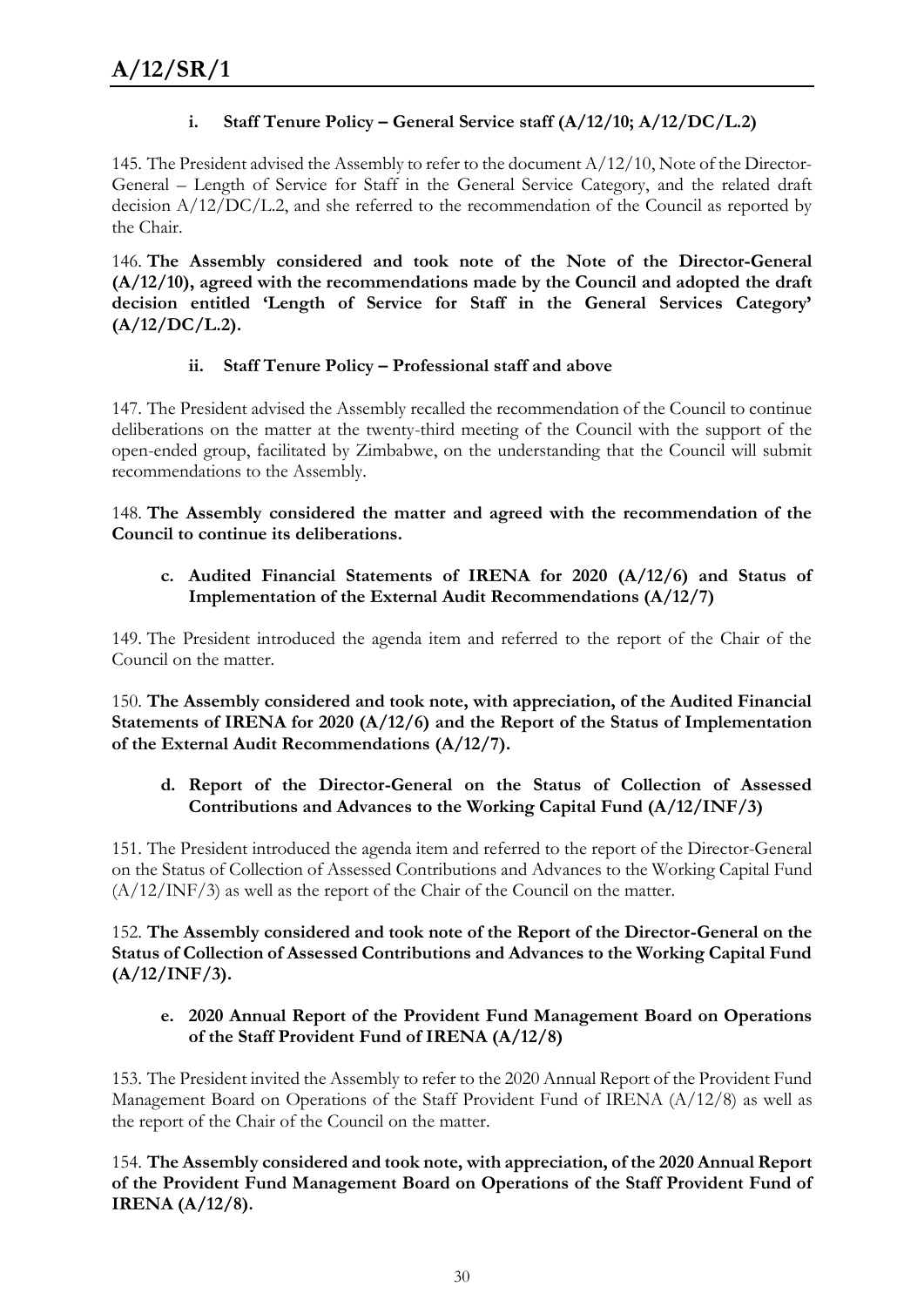### **f. Report of the Ethics Officer (A/12/9)**

155. The President recalled the report of the Chair of the Council on the Report of the Ethics Officer on the Implementation of the Policy on Ethics and Conflict of Interest (A/12/9) and the request for a more detailed report at the next reporting cycle that outlines strategies for outreach on ethic policies.

156. **The Assembly considered and took note of the Report of the Ethics Officer on the Implementation of the Policy on Ethics and Conflict of Interest (A/12/9), including the request for a more detailed report at the next reporting cycle, outlining strategies for outreach on ethics policies.** 

#### **g. Notification to the Membership pursuant to Article XI.B of the IRENA Statute**

157. The President referred to Article XI.B of the IRENA Statute on the notification to the Membership and in accordance with paragraph III (a) of the Addendum to document A/5/5. She notified the Assembly that the close of the twelfth session of the Assembly marks three years since the appointment of the Agency's Director-General Francesco La Camera. She indicated that in accordance with the Rules of Procedure, should the incumbent Director-General decide to seek renewal of this appointment for a further term, he should make this known after the twelfth session of the Assembly.

158. In the interest of ensuring transparency of the process and to provide Members with the necessary information on the established process and procedures, she referred the Assembly to document C/22/INF/4, which provides information on the timelines and necessary administrative and procedural steps relating to the abovementioned process.

#### 159. **The Assembly took note of the notification by the President.**

#### **Agenda Item 13: Arrangements for the thirteenth session of the Assembly**

160. The President noted that an expression of interest was received from India to serve as President of the thirteenth session of the Assembly.

161. The President noted that Belgium, Indonesia, Saint Vincent and the Grenadines, and Zimbabwe expressed their interest and availability to serve as Vice-Presidents of the thirteenth session of the Assembly.

#### 162. **The Assembly designated by acclamation India as President and Belgium, Indonesia, Saint Vincent and the Grenadines, and Zimbabwe as Vice-Presidents of the thirteenth session of the Assembly.**

163. The President proposed 14 and 15 January 2023 as dates for the thirteenth session of the Assembly in Abu Dhabi, United Arab Emirates which will precede the World Future Energy Summit scheduled to commence on 16 January 2023.

#### 164. **The Assembly decided to hold its thirteenth session of the Assembly on 14-15 January 2023 in Abu Dhabi, United Arab Emirates, prevailing circumstances permitting.**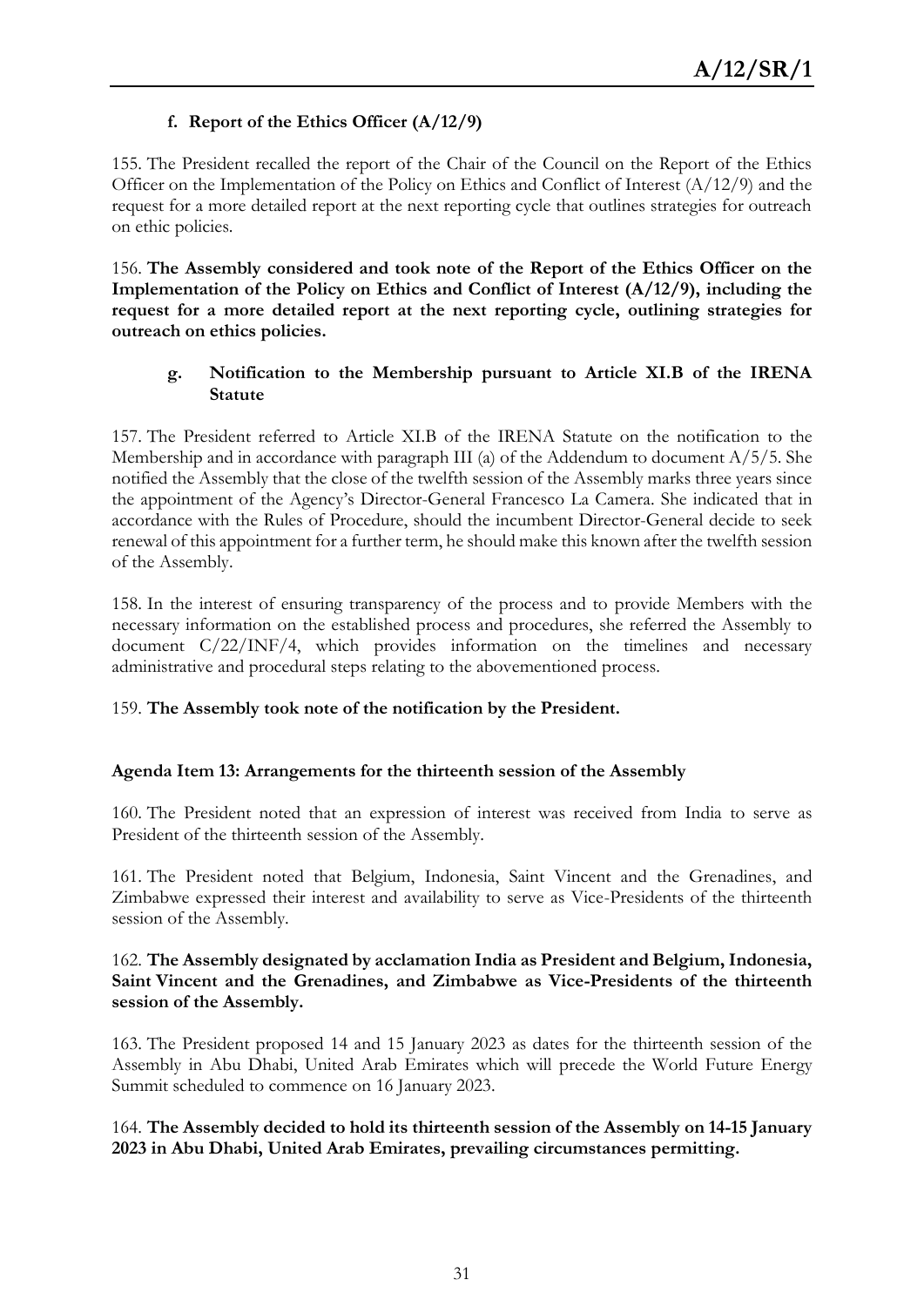#### **Agenda Item 14: Any other business**

165. The President informed that at the thirteenth session of the Assembly, the Council members for the period 2023 – 2024 would be elected, and requested the Vice-Presidents of the twelfth session of the Assembly for their support in facilitating related consultations within the respective regional groups. She announced 4 March 2022 as the deadline for receipt of expressions of interest from Members wishing to serve on the Council for the next period. She advised that regional groups are expected to hold consultations based on expressions of interest received prior to the twenty-third meeting of the Council scheduled for 24-25 May 2022. She notified the Assembly that additional information on this matter will be circulated to Members in due course.

#### 166. **The Assembly decided to set 4 March 2022 as the deadline for expressions of interest and endorsed the proposed process.**

#### **Agenda Item 15: Closing of the meeting**

167. The President expressed her gratitude to the UN Secretary-General António Guterres, Mr Achim Steiner, Administrator of the UNDP and all Ministers and delegates for their participation and contribution to the success of the Assembly. She noted that the commitments made and the valuable exchanges in the discussions will constitute important results in the energy transition and green energy use. She summarised that the twelfth session of the Assembly was a space that amassed a huge amount of knowledge, experiences, and lessons learned, which enriched the exchange that contributed to the decisions made. She mentioned that the agenda included some very ambitious but necessary issues and that the messages received will continue to resonate in multilateral spaces and constitute a critical call to action worldwide to fulfil the commitments of the Paris Agreement, especially the commitment to take action to limit temperature increase to 1.5-degrees Celsius which otherwise will jeopardise the population's future development.

168. The President emphasised that 'the future is now' and she reiterated her deep admiration and appreciation for the work done by IRENA under the leadership of Director-General Francesco La Camera, and stated that the Agency's commitment to the energy transition and green energy use is a beacon that guides countries and other actors to fulfil the historic debt that is owed to planet earth. She welcomed Members to El Salvador later in the year for the Ministerial Forum on the Global Geothermal Alliance, of which El Salvador is proud to celebrate. She thanked Members for their participation, the interpreters and all those who made it possible for the convening of the twelfth session of the Assembly. She expressed her appreciation to the Vice-Presidents - Antigua and Barbuda, Bangladesh, Egypt, and Greece - for their contribution to the various discussions, and to the panellists, moderators, stakeholder partners and colleagues for contributing to the success of the session.

169. Director-General Francesco La Camera emphasised the ambition for the twelfth session of the Assembly to turn a shared sense of urgency into a set of concrete actions, as achieved by the deliberations and conclusions of the session. He recapped the repeated calls for strong and continued international cooperation and he advised that IRENA will work with the Presidency and the Host Country to organise an in-person session of the Global High-Level Forum on Energy Transition as soon as conditions permit. In closing, he expressed his gratitude to the President and Vice-Presidents for their able and efficient steering of the Assembly deliberations and he thanked the Deputy Director-General, Ms Gauri Singh, the Chief of Staff, and Directors for their continuous contributions. He acknowledged the commendable dedication and excellence of IRENA staff and he thanked them for consistently overcoming the challenges faced. He also thanked the UAE as host country and Members for their solidarity and commitment, which is essential in ensuring IRENA's ability to carry out its important mandate.

#### **The President declared the twelfth session of the Assembly closed.**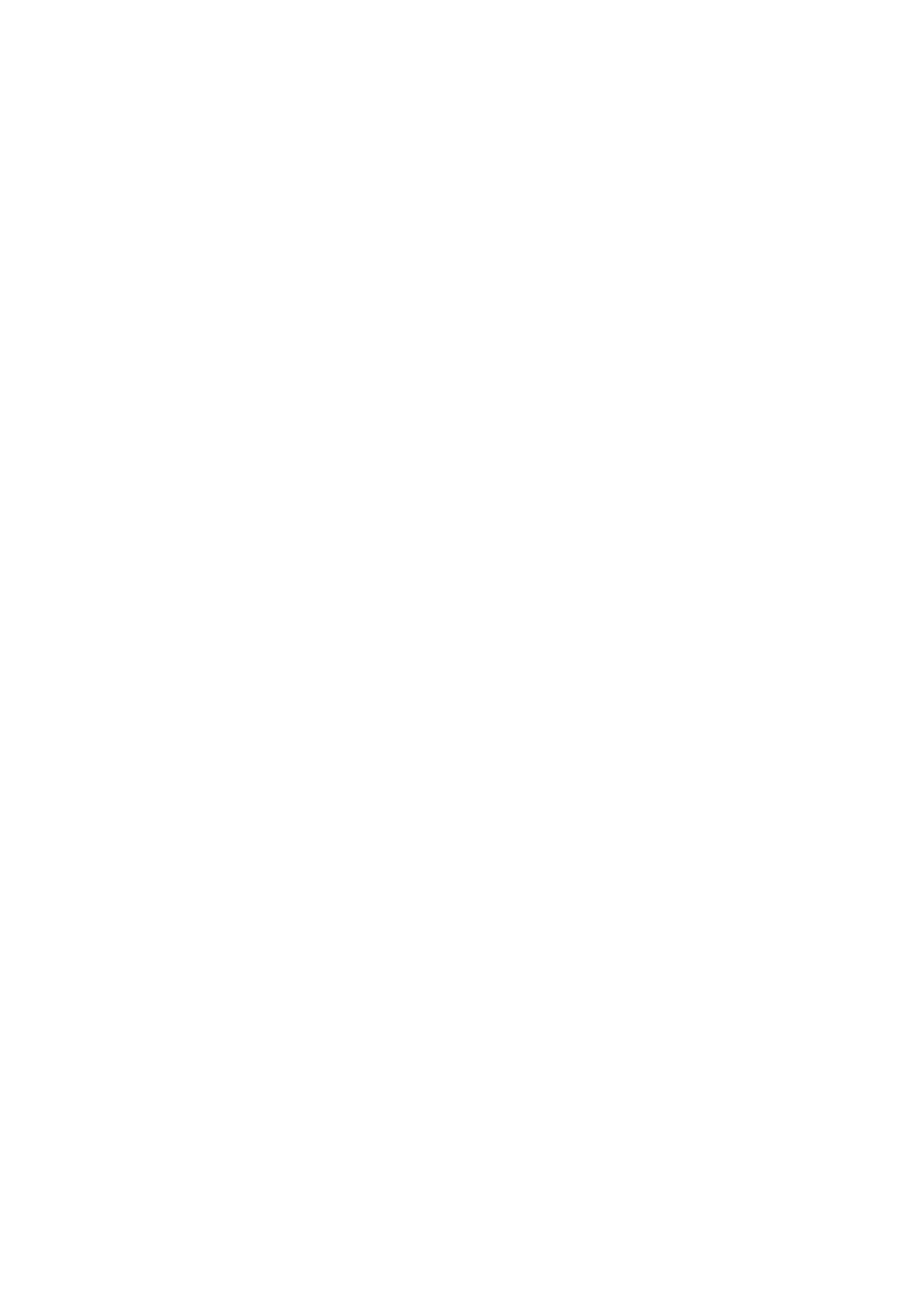

15 January 2022

Twelfth session of the Assembly Abu Dhabi, 15–16 January 2022

### **Agenda**

#### **Plenary**

- 1. **Opening of the meeting**
- 2. **Organisation of work**
	- a. Election of officials
	- b. Adoption of the agenda
	- c. Appointment of the Credentials Committee
	- d. Participation of Observers
- 3. **Host country and other opening remarks**
- 4. **High-level plenary on the outcomes of COP26 and the High-Level Dialogue on Energy**
- 5. **Annual Report of the Director-General on the Implementation of the Work Programme and Budget for 2020-2021**
- 6. **Report of the Director-General – Proposed Work Programme and Budget for 2022- 2023**
- 7. **Ministerial meeting on Flexible Grids for Smart Electrification: Pathways for Energy System Integration and End-use Decarbonisation**
- 8. **Ministerial Roundtable on the Geopolitics of Hydrogen**
- 9. **Ministerial meeting on Accelerating the Energy Transition Investments and Finance: The Role of Local Financial Institutions**
- 10. **Reports from Ministerial meetings and other events**
- 11. **Report of the Chair of the Council**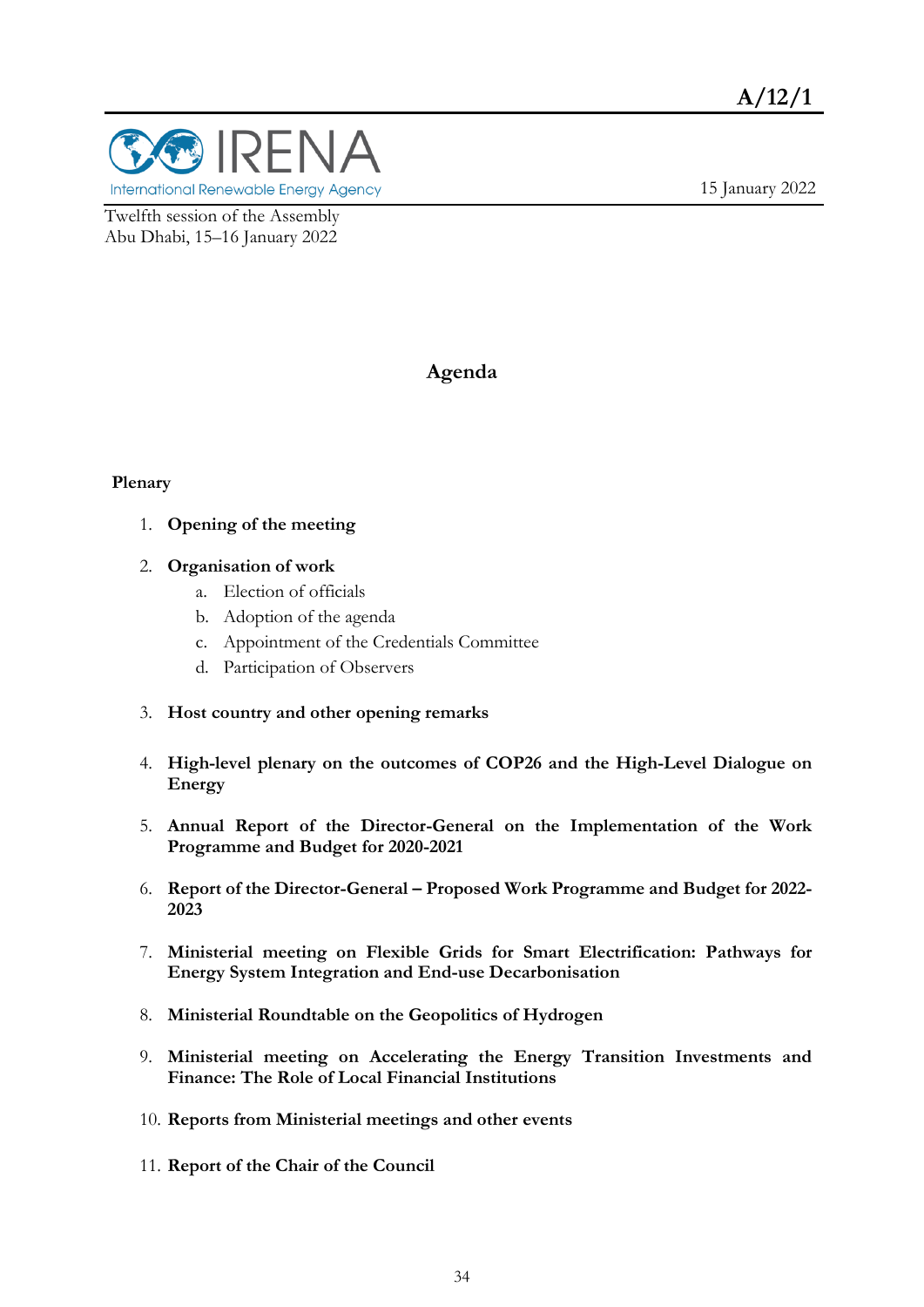#### 12. **Administrative and Institutional matters**

- a. Report of the Credentials Committee
- b. Staff Tenure Policy
	- i. Staff Tenure Policy General Service staff
	- ii. Staff Tenure Policy Professional staff and above
- c. Audited Financial Statements of IRENA for 2020 and Status of Implementation of the External Audit Recommendations
- d. Report of the Director-General on the Status of Collection of Assessed Contributions and Advances to the Working Capital Fund
- e. 2020 Annual Report of the Provident Fund Management Board on Operations of the Staff Provident Fund of IRENA
- f. Report of the Ethics Officer
- g. Notification to the Membership pursuant to Article XI.B of the IRENA Statute

#### 13. **Arrangements for the thirteenth session of the Assembly**

- 14. **Any other business**
- 15. **Closing of the meeting**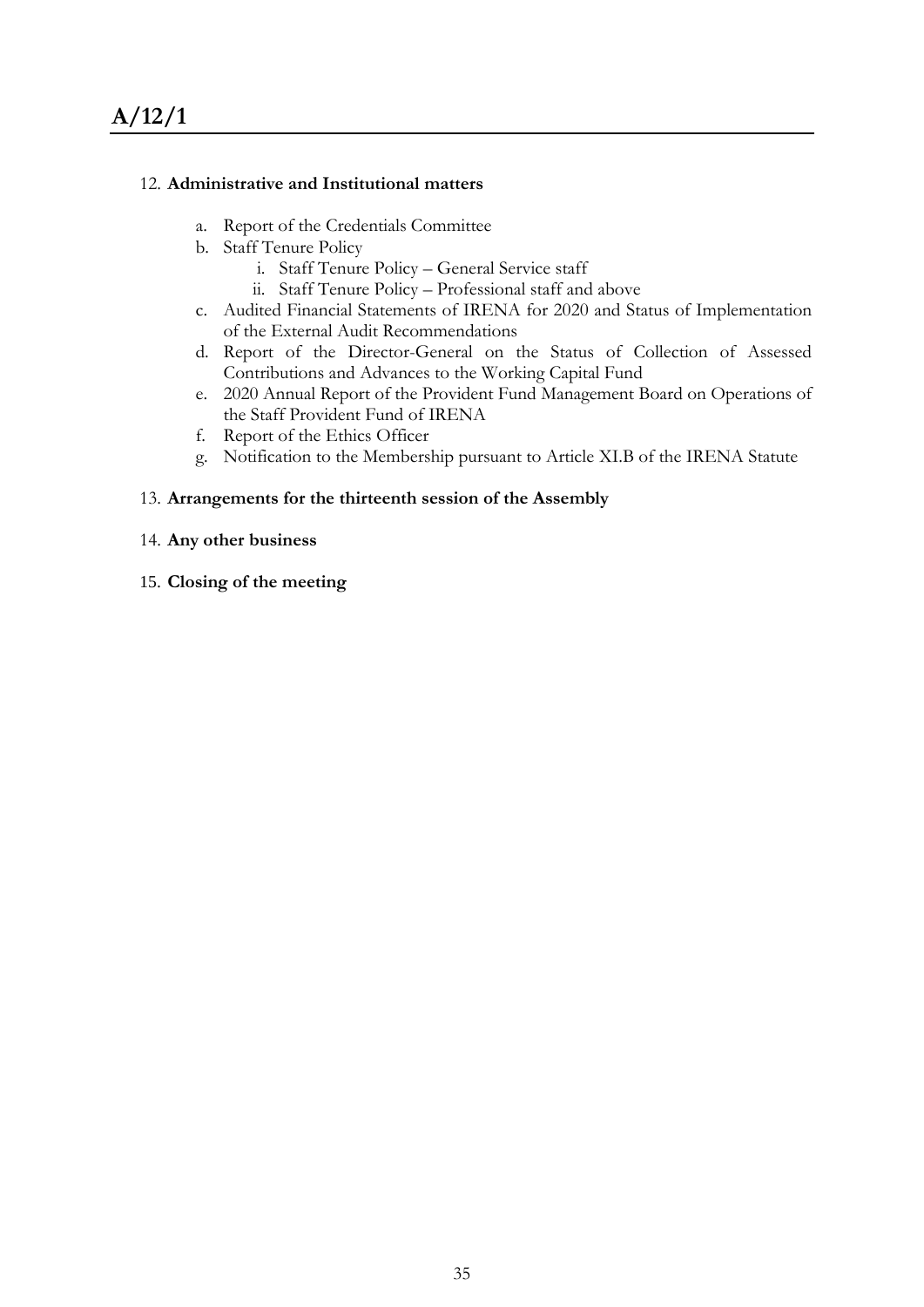

Twelfth session of the Assembly Abu Dhabi, 15-16 January 2022

15 January 2022

# **List of applicants for observer status at the twelfth session of the IRENA Assembly as of 14 January 2022**

#### **IRENA Signatories / States in Accession**

- 1. Brazil
- 2. Chile
- 3. Malawi
- 4. Syrian Arab Republic
- 5. United Republic of Tanzania

#### **Non-Member States**

1. Venezuela

#### **Others**

- 1. ACCIONA Energía
- 2. Africa50
- 3. AfricAmpere
- 4. Africa Energy Commission
- 5. Africa Renewable Energy Initiative
- 6. African Development Bank
- 7. African Union
- 8. Agronomics
- 9. Alliance for a Green Revolution in Africa (AGRA)
- 10. Alliance for Rural Electrification
- 11. AMALA Clean Energy Advisors
- 12. AMEA Power
- 13. ASEAN Center for Energy
- 14. Asian Infrastructure Investment Bank
- 15. Azelio AB
- 16. Boston Consulting Group
- 17. Caribbean Climate-Smart Accelerator
- 18. CES Global
- 19. China Renewable Energy Engineering Institute (CREEI)
- 20. China University of Mining and Technology, Beijing
- 21. Clean Cooking Alliance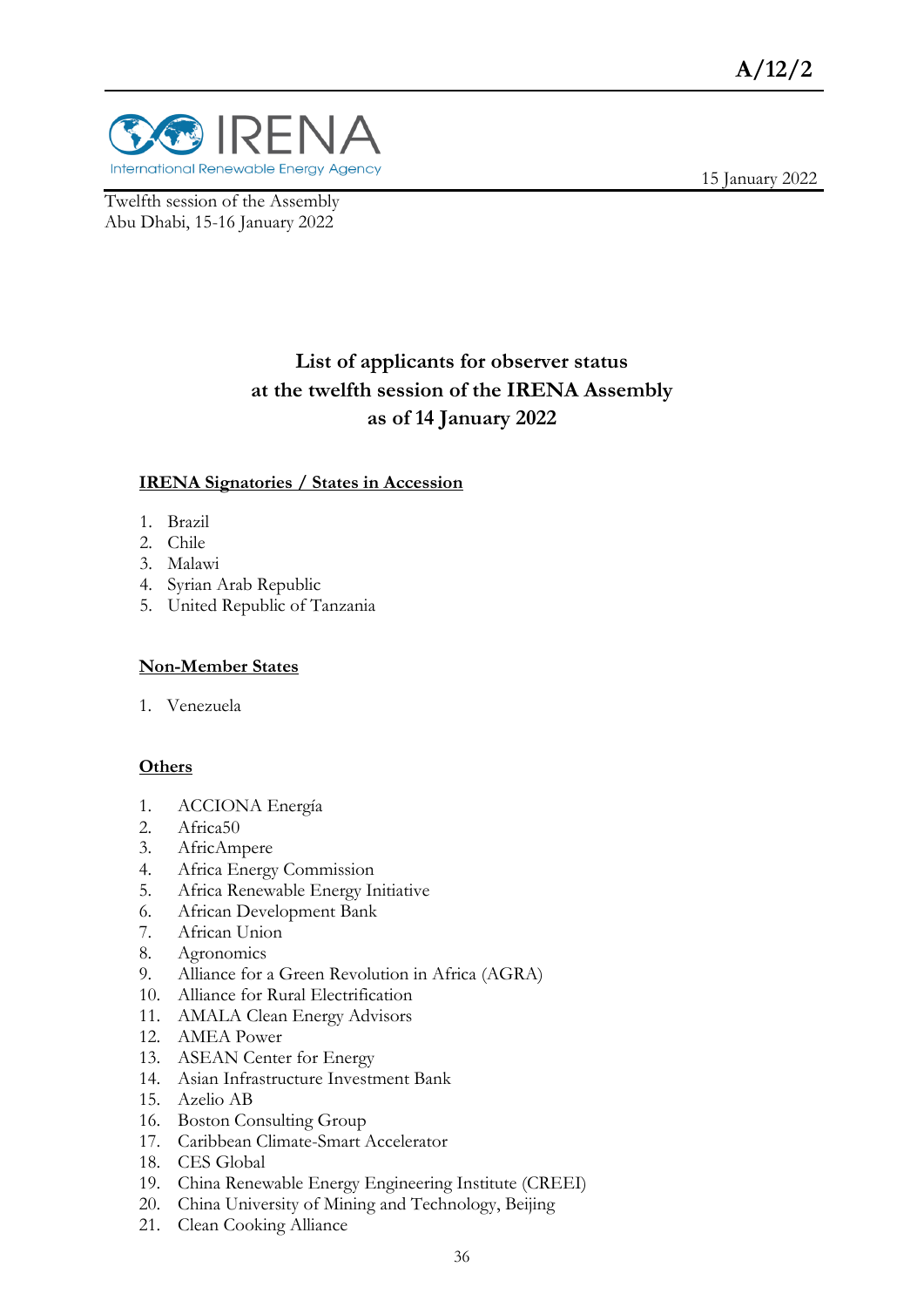- 22. Clean Energy Business Council MENA
- 23. Clean Energy Ministerial
- 24. Climate Action Network International
- 25. Climate Institute
- 26. COMET
- 27. Commissariat aux Energies Renouvables et à l'Efficacité Energétique
- 28. Council on Energy, Environment and Water (CEEW)
- 29. Desert Technologies
- 30. Deutsche Gesellschaft für Internationale Zusammenarbeit (GiZ)
- 31. Dii Desert Energy
- 32. Eastern Africa Power Pool
- 33. Eclareon GmbH
- 34. Ecologic Institute
- 35. ECOTEC
- 36. ECOWAS Center for Renewable Energy and Energy Efficiency (ECREEE)
- 37. Elsewedy Electric
- 38. Emirates Nature WWF
- 39. ENEL Green Power
- 40. ENERGIA International Network on Gender and Sustainable Energy
- 41. Energinet
- 42. Energy Charter
- 43. Energy Community
- 44. ENI SpA
- 45. EPDA
- 46. EPRI
- 47. ETOS Solar Systems
- 48. EU GCC Clean Energy Technology Network
- 49. European Bank for Reconstruction and Development (EBRD)
- 50. European Heat Pump Association
- 51. European Network of Transmission System
- 52. European Renewable Energies Federation
- 53. Factor
- 54. Falck Renewables
- 55. Finergreen
- 56. French Renewable Energy Trade Association (SER)
- 57. German Solar Association
- 58. Ghent University
- 59. Global Solar Council
- 60. Global Wind Energy Council (GWEC)
- 61. Global Women's Network for the Energy Transition
- 62. GO15
- 63. Guidehouse
- 64. Gulf Cooperation Council Interconnection Authority (GCCIA)
- 65. H2Global Stiftung
- 66. HALFWAY SAS GEODEEP
- 67. Hivos
- 68. Husk Power Systems
- 69. Iberdrola SA
- 70. Iceland Renewable Energy Cluster
- 71. ICLEI Local Governments for Sustainability
- 72. Ignite Power
- 73. Indonesian Renewable Energy Society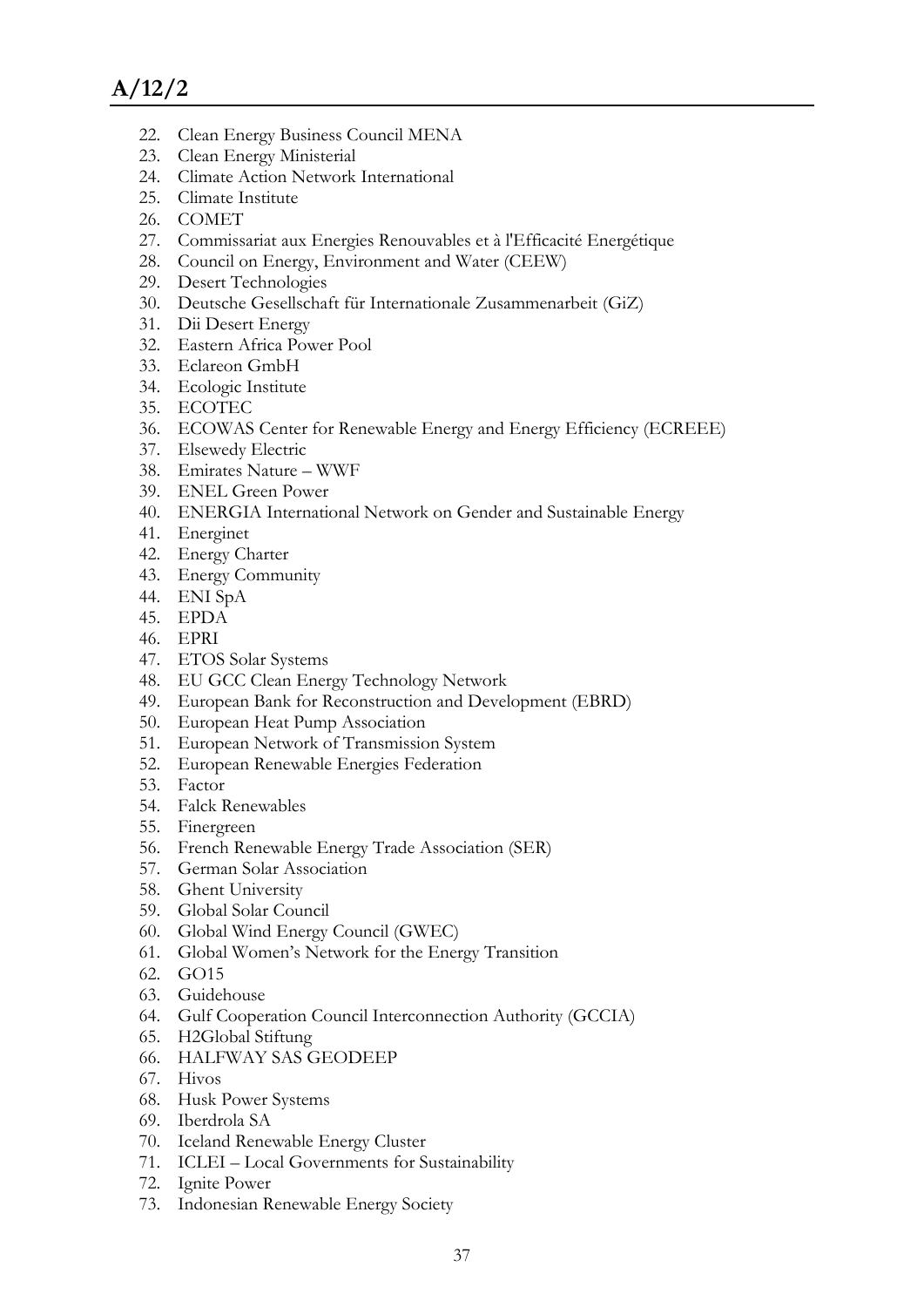- 74. Institut de la Francophonie pour le développement durable
- 75. Institute for Advanced Sustainability Studies
- 76. Institute for Sustainable Policies Japan Community Power Association
- 77. Inter-American Development Bank
- 78. International Atomic Energy Agency (IAEA)
- 79. International Centre for Integrated Mountain Development
- 80. International Chamber of Shipping (ICS)
- 81. International Council for Local Environmental Initiatives
- 82. International Electrotechnical Commission (IEC)
- 83. International Energy Agency (IEA)
- 84. International Energy Forum
- 85. International Geothermal Association
- 86. International Hydropower Association
- 87. International Institute for Applied Systems Analysis
- 88. International Labour Organization
- 89. Iran Renewable Energy Association
- 90. Islamic Development Bank
- 91. Khalifa University
- 92. kiloWattsol
- 93. King Abdullah Petroleum Studies and Research Center (KAPSARC)
- 94. Kube Energy
- 95. Latin American Energy Organization (OLADE)
- 96. Lusophone Renewable Energy Association
- 97. Mainstream Renewable Power
- 98. MaliFolkeCenter Nyeta (MFC)
- 99. MASDAR
- 100. Moroccan Agency for Sustainable Energy
- 101. Mujeres en Energías Renovables México
- 102. National Renewable Energy Laboratory
- 103. National Solar Energy Federation of India
- 104. NDC Partnership Support Unit
- 105. Observatoire Méditerranéen de l'Energie
- 106. Ocean Energy Europe
- 107. OMV PETROM
- 108. OPEC Fund for International Development
- 109. Ørsted
- 110. Pacific Community
- 111. PostScriptum Ventures
- 112. Power for All
- 113. Practical Action
- 114. PTTEP MENA Ltd. Abu Dhabi
- 115. Rahimafrooz Renewable Energy
- 116. Regional Center for Renewable Energy and Energy Efficiency (RCREEE)
- 117. Regional Electricity Regulators Association of the Southern Africa Development **Community**
- 118. Renewable Energy Institute
- 119. Renewable Energy Policy Network for the 21<sup>st</sup> Century (REN21)
- 120. Renewables Grid Initiative
- 121. Res4Africa Foundation
- 122. Rocky Mountain Institute
- 123. Ryse Energy
- 124. SADC Center for Renewable Energy and Energy Efficiency
- 125. SDB Bank PLC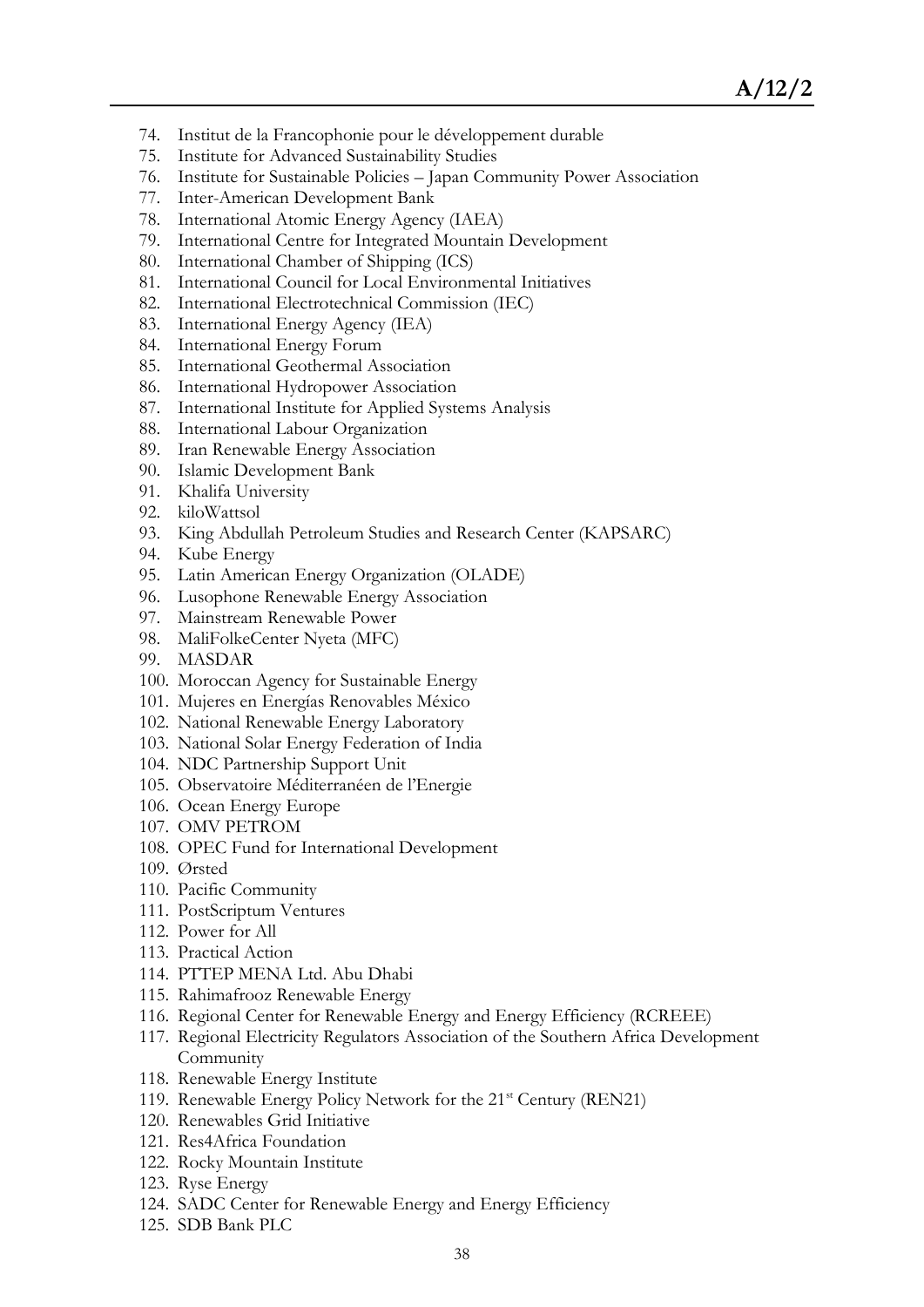- 126. SEforAll
- 127. SELCO Foundation
- 128. SER Colombia
- 129. Siemens Energy
- 130. Siemens Energy Middle East
- 131. SkyPower Global
- 132. SMA Solar Technology
- 133. Snam
- 134. SolarPower Europe
- 135. Southern African Power Pool
- 136. State Grid Corporation of China
- 137. State Grid Energy Research Institute Co., Ltd.
- 138. Stimson Center
- 139. Sunna Design
- 140. Syndicat des Energies Renouvables
- 141. TENN
- 142. TotalEnergies
- 143. Ukrainian Wind Energy Association
- 144. United Nations
- 145. UN-Habitat
- 146. United Nations Children's Fund (UNICEF)
- 147. United Nations Department of Economic and Social Affairs (UNDESA)
- 148. United Nations Development Programme (UNDP)
- 149. United Nations Economic and Social Commission for Asia and the Pacific (UNESCAP)
- 150. United Nations Economic and Social Commission for West Asia (UNESCWA)
- 151. United Nations Economic Commission for Europe (UNECE)
- 152. United Nations Economic Commission for Latin America and the Caribbean
- 153. United Nations Environment Programme (UNEP)
- 154. United Nations Food and Agriculture Organisation (FAO)
- 155. United Nations Framework Convention on Climate Change (UNFCCC)
- 156. United Nations Industrial Development Organization (UNIDO)
- 157. United Nations Institute for Training and Research (UNITAR)
- 158. United Nations Multidimensional Integrated Stabilization Mission Mali
- 159. United Nations Office of the High Representative for the Least Developed Countries, Landlocked Developing Countries and Small Island Developing States (UNOHRLLS)
- 160. University of Energy and Natural Resources
- 161. University of Southampton
- 162. University of Technology Baghdad
- 163. Vasudha Foundation
- 164. Vestas Wind Systems
- 165. VITO ARABIA
- 166. West Indies Oil Company Ltd.
- 167. Women in Renewable Energy (WiRE)
- 168. World Bank
- 169. World Bioenergy Association
- 170. World Climate Foundation
- 171. World Future Council
- 172. World Health Organization (WHO)
- 173. World Wildlife Fund (WWF)
- 174. World Wind Energy Association
- 175. Yansa Group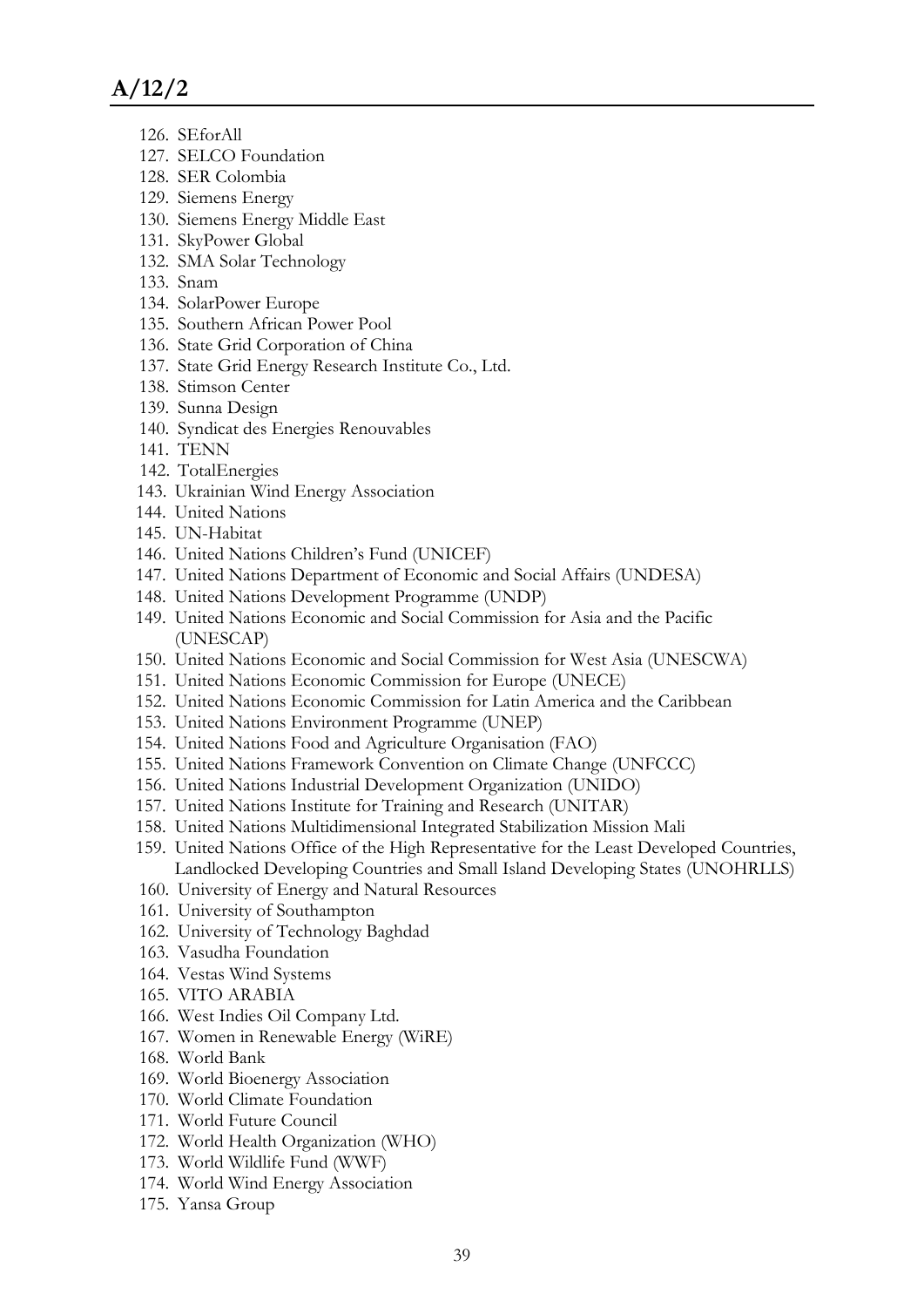

16 January 2022

Twelfth session of the Assembly Abu Dhabi, 15-16 January 2022

#### **Decision on the Work Programme and Budget for 2022-2023**

The Assembly,

*Reaffirming* its firm belief in the vast opportunities offered by renewable energy in meeting growing energy demand, addressing energy security, and stimulating economic growth and low-carbon development*;* 

*Recognising* the imperative of creating a sustainable, affordable, secure and inclusive energy system to underpin global growth;

*Stressing* the importance of the 2030 Agenda for Sustainable Development, and noting the importance of Sustainable Development Goal (SDG)7 on Energy in achieving this Agenda*;* 

*Recalling* the report of the Intergovernmental Panel on Climate Change (IPCC) on limiting global warming to 1.5°C by 2050 and the need for deep reductions in global greenhouse gas emissions by 2030;

*Reiterating* the central role of renewable energy in the achievement of sustainable development and climate goals*;* 

*Reaffirming* IRENA's leading role in the ongoing transformation of the global energy system, set out in the Medium-Term Strategy 2018-2022;

*Emphasising* IRENA's central role in enabling international cooperation and in supporting countries to transform their energy systems with a greater share of renewable energy;

*Reaffirming* its determination to strengthen the role, capacity and impact of the Agency to remain responsive to the changing global environment and evolving needs of its Members;

*Welcoming* the alignment of the Work Programme and Budget for 2022-2023 with the strategies and objectives of IRENA's Medium-term Strategy 2018-2022;

*Welcoming* also the consultations in the preparation of the proposed Work Programme and Budget for 2022-2023;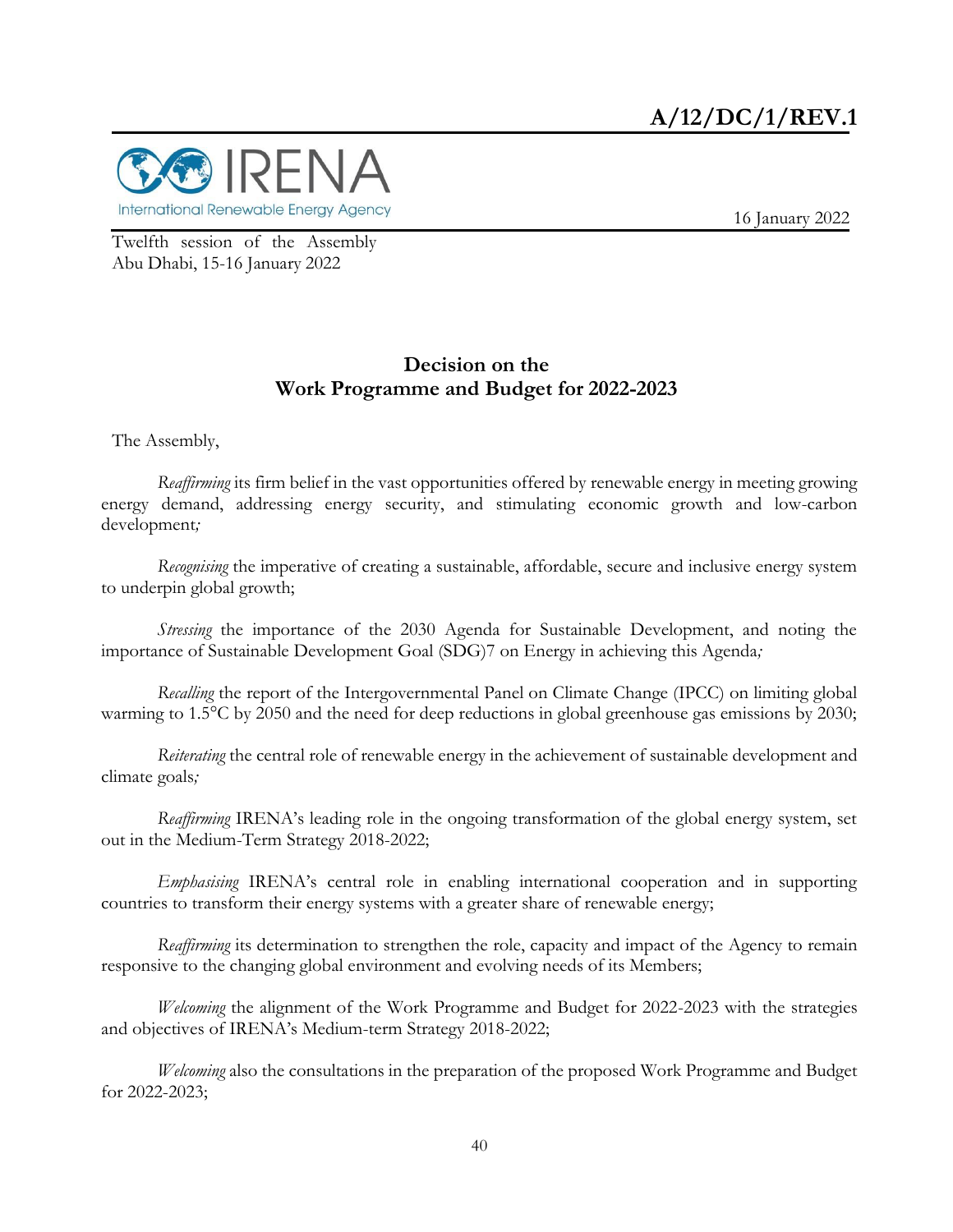*Noting* the continued increase in the Agency's membership and the resulting demand for its services;

*Bearing in mind* that new Members join the Agency periodically pursuant to Article VI of the IRENA Statute, and that the IRENA Scale of Contributions is to be adjusted to account for such new membership in accordance with Financial Regulations 6.2 to 6.4 and *having considered* the revision to the scale of assessments for the year 2022, contained in document  $A/12/4/$ Rev.1;

*Stressing* the need for a diversified resource base to allow for growth commensurate with IRENA's global role;

*Recalling* Article XII of the Statute on the budget of the International Renewable Energy Agency;

*Having considered* the Report of the Director-General on the Proposed Work Programme and Budget for 2022-2023 contained in document  $A/12/4$  and  $A/12/4/$ Rev.1;

*Taking into account* the views expressed by Members during the consideration of this item:

- 1. *Approves* the Work Programme and Budget for 2022-2023, with budgetary requirements amounting to USD 64,788 million as specified on page 30 of document A/12/4, comprising USD 44,778 million in core assessed and USD 20,010 million in core non- assessed resources;
- 2. *Notes with appreciation* core non-assessed contributions of USD 9.12 million from the UnitedArab Emirates to support the programme implementation, and USD 10.89 million from Germany for the operations of the IRENA Innovation and Technology Centre in Bonn;
- 3. *Adopts* the indicative scale of contributions for 2022 contained in Annex II of document A/12/4/Rev.1;
- 4. *Requests* the Director-General to establish partnerships and cooperative arrangements withbilateral, multilateral and international initiatives and entities to jointly implement elementsof the Work Programme, as appropriate;
- 5. *Authorises* the Director-General to make transfers between appropriations subprogrammes pursuant to Financial Procedure 104.1 (b) up to the limit of 15 percent of theamount appropriated for the sub-programme in question.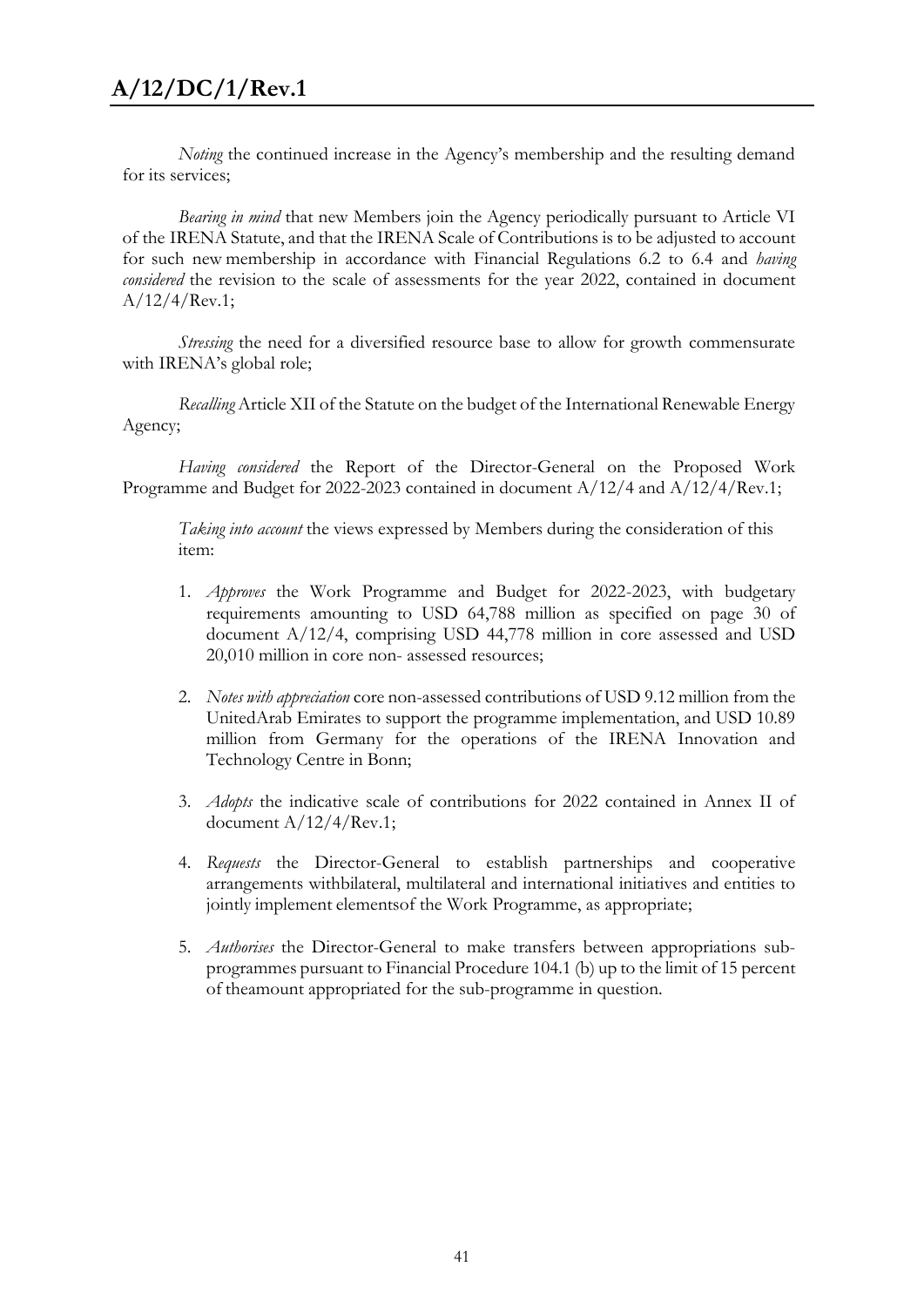

16 January 2022

Twelfth session of the Assembly Abu Dhabi, 15 – 16 January 2022

## **Decision Length of Service for Staff in the General Service Category**

The *Assembly*,

*Noting* the restrictions applicable to the length of service of staff pursuant to Staff Regulation 5.4;

*Recalling* that IRENA staff tenure policies have been under active review for several years and that, in 2017, the Assembly provided the Director-General with the authority to extend appointments of staff members recruited and serving the Agency as of 15 January 2017 for up to four years, in addition to the periods currently provided in Staff Regulations 5.4 (b) and (c) (A/7/DC/4);

*Noting* previous deliberations at the Assembly and Council in relation to the length of service for staff in the general service category, as summarized in the Note of the Director-General - Length of Service for Staff in the General Service Category;

*Mindful* of the need to maintain the requisite skillset and expertise of staff to meet the operational requirements, in the best interest of the Agency and its staff;

*Recalling* Article XI.C. of the IRENA Statute, which stipulates that the paramount consideration in the employment of staff shall be the necessity of securing the highest standards of efficiency, competence and integrity;

*Emphasizing* that staff performance and programmatic needs shall continue to be the main considerations in the extension of staff appointments;

*Having considered* the recommendation made by the Council at its twenty-second meeting;

*Noting that* pursuant to Staff Regulation 13.1, the staff regulations may be amended by the Assembly;

*Noting further* that pursuant to Staff Regulations 13.2 and 13.3, the Director-General shall provide and enforce such staff rules as necessary for the implementation of the staff regulations, and report to the Assembly such new and/or amended staff rules:

- 1. *Decides* to lift restrictions on the length of service for staff in the general service category and to establish a mandatory retirement age of 65 years for all such staff;
- 2. *Adopts* the proposed amendments to the staff regulations required to implement the decision under (1) above, as set out in Annex I to this Decision (the "Revised Staff Regulations");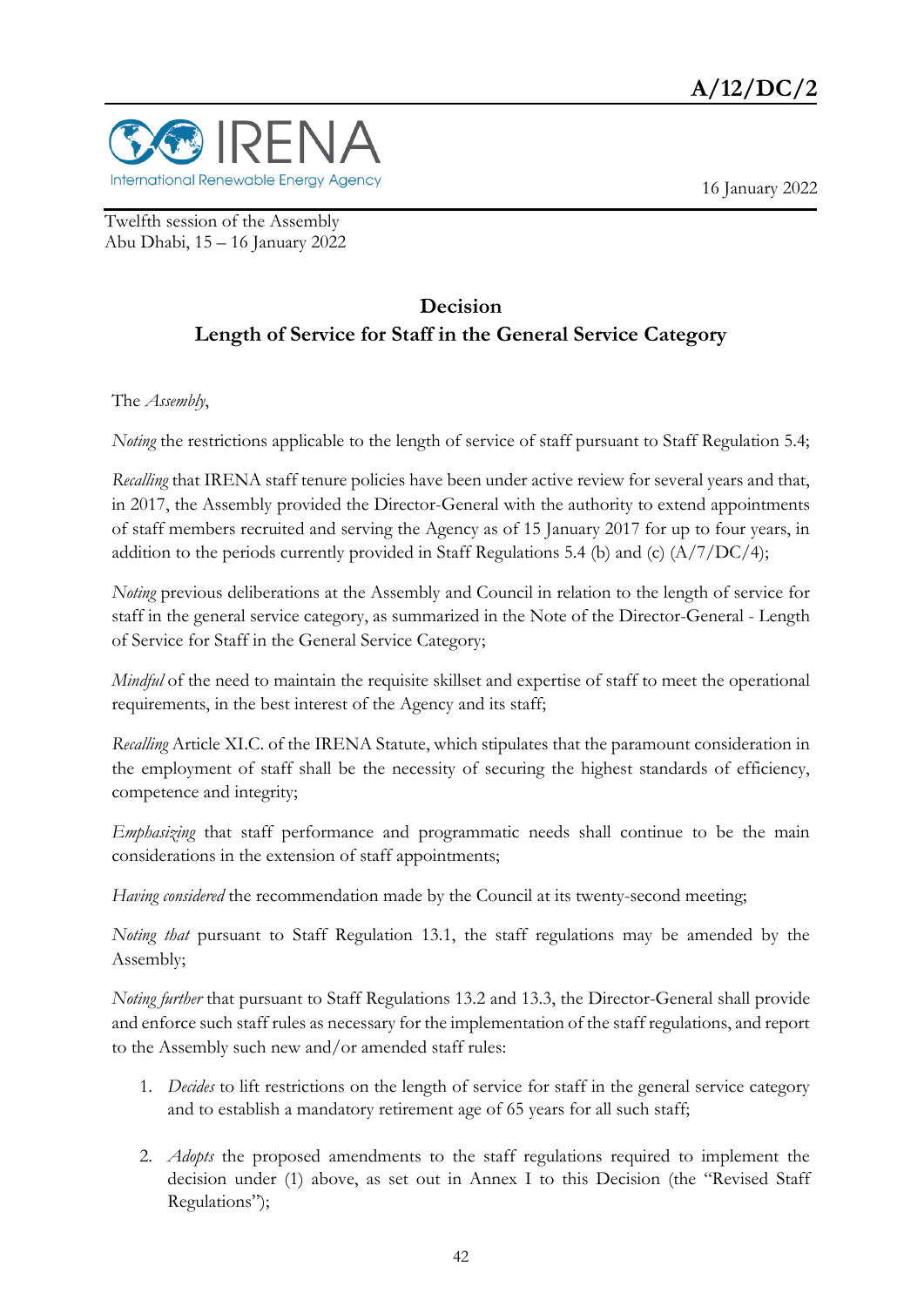- 3. *Takes note* of the amendments to the staff rules proposed by the Director-General in accordance with Staff Regulations 13.2 and 13.3 for the implementation of the Revised Staff Regulations, as set out in Annex II to this Decision (the "Revised Staff Rules");
- 4. *Decides* that the Revised Staff Regulations and the Revised Staff Rules shall become effective as of the date of adoption of this Decision.
- 5. *Requests* the Director-General to take appropriate action to update the staff regulations and staff rules to reflect the changes thereto adopted pursuant to this Decision and to inform staff accordingly.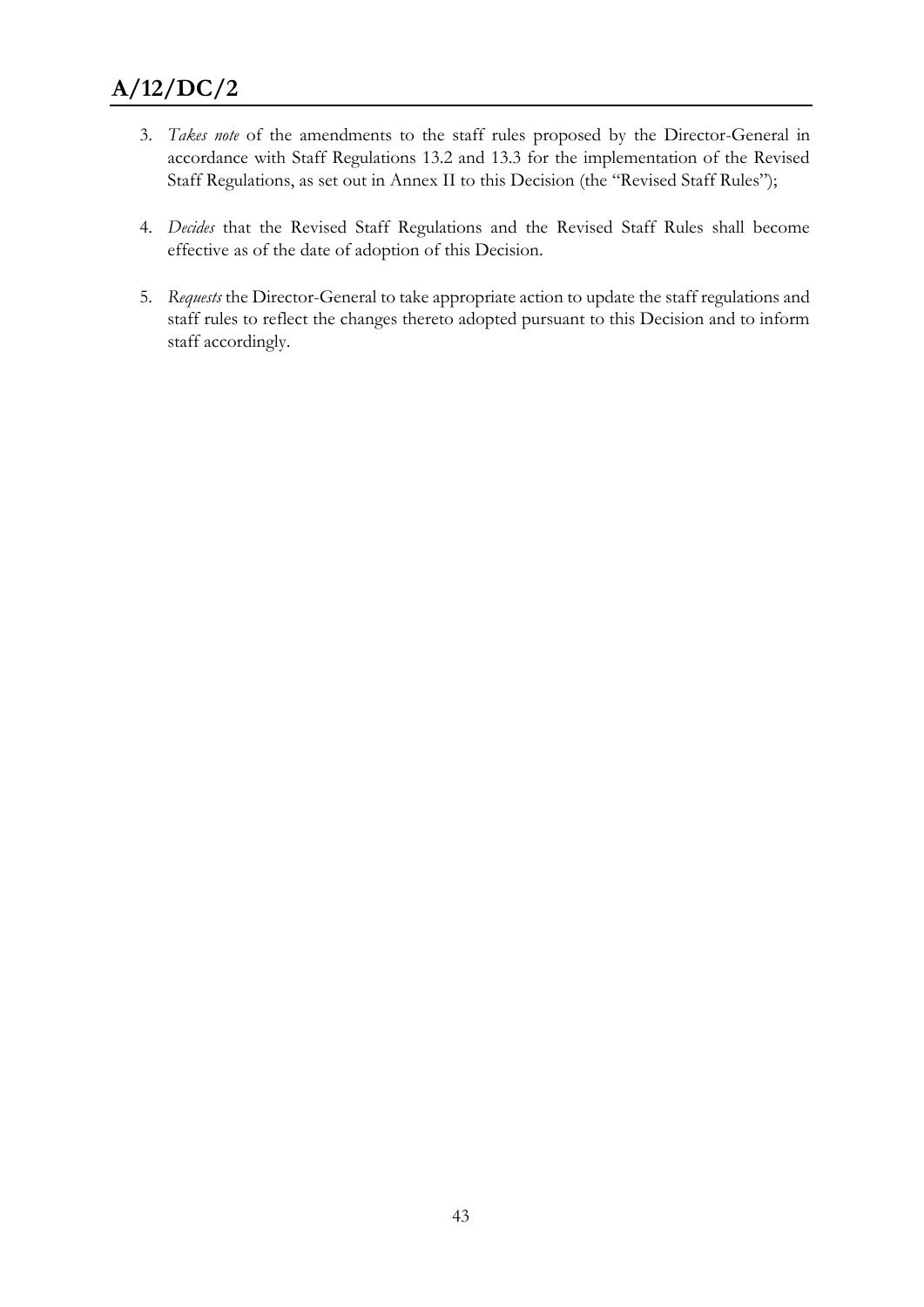

Twelfth session of the Assembly Abu Dhabi, 15-16 January 2022

### **Report of the Credentials Committee**

1. At its twelfth session the Assembly appointed the Credentials Committee, consisting of the following members: Antigua and Barbuda, Bahrain, Bangladesh, Ghana, Colombia, Cuba, Peru, Portugal and the United Arab Emirates.

2. The Credentials Committee met on **15 January 2022**. The Committee elected Ms Beatrix Schmuelling, the representative of the United Arab Emirates as Chairperson.

3. The Committee examined the credentials submitted to the Secretariat in accordance with Rule 24 of the Rules of Procedure of the Assembly in respect of the representatives registered to participate in the twelfth session of the Assembly as of 14 January 2022. The Committee had before it the information provided by the Secretariat on the status of the credentials received as of 15 January 2022.

4. The Committee determined that, as of 15 January 2022, the Members listed below had submitted credentials in the form required by Rule 24 of the Rules of Procedure of the Assembly, or were represented by the competent authority and therefore deemed to conform to the credentials requirement:

Albania; Algeria; Antigua and Barbuda; Argentina; Azerbaijan; Bahrain; Bangladesh; Belarus; Belgium; Belize; Bosnia and Herzegovina; Burkina Faso; China; Colombia; Costa Rica; Croatia; Cuba; Cyprus; Czech Republic; Denmark; Djibouti; Dominican Republic; Ecuador; Egypt; El Salvador; Eswatini; Ethiopia; European Union; Fiji; Finland; Germany; Ghana; Greece; Guyana; Honduras; Hungary; India; Indonesia; Iran (Islamic Republic of); Iraq; Ireland; Italy; Japan; Jordan; Kazakhstan; Kenya; Latvia; Lebanon; Luxembourg; Malaysia; Maldives; Mali; Malta; Marshall Islands; Mauritania; Mauritius; Mexico; Mozambique; Nauru; Nepal; Netherlands (Kingdom of); New Zealand; Nigeria; Norway; Pakistan; Peru; Philippines; Poland; Portugal; Qatar; Republic of Korea; Republic of Moldova; Romania; Russian Federation; Rwanda; Saint Lucia; Saint Vincent and the Grenadines; Samoa; San Marino; Senegal; Serbia; Seychelles; Singapore; Slovenia; South Africa; Spain; Sweden; Switzerland; Tajikistan; Thailand; Tonga; Trinidad and Tobago; Turkey; Turkmenistan; Tuvalu; Uganda; United Arab Emirates; United Kingdom of Great Britain and Northern Ireland; United States of America; Uruguay; Yemen; and Zimbabwe.

16 January 2022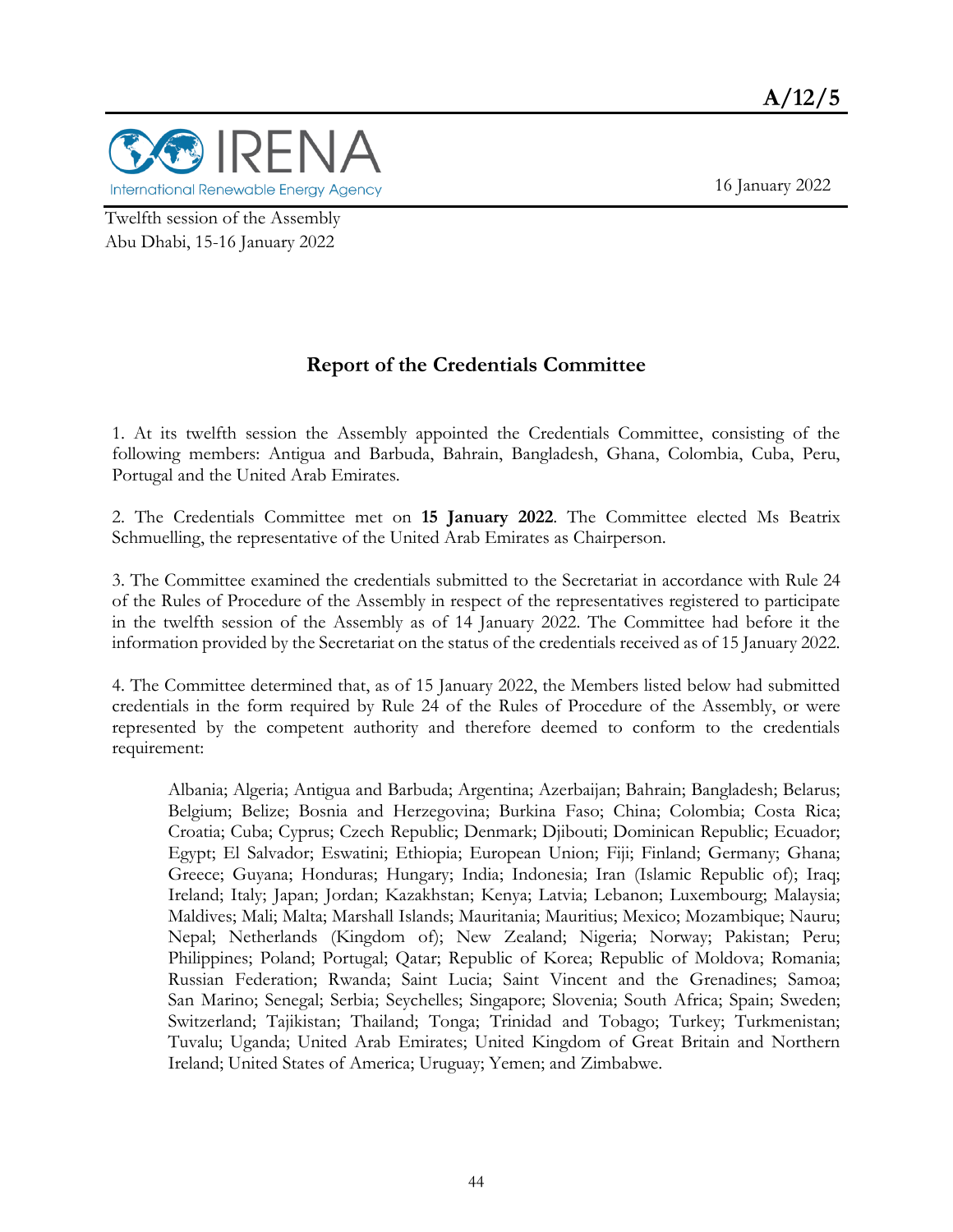5. The Committee noted that five Members had not submitted credentials in the proper form and recommends that the Assembly accepts the credentials of the representatives of these Members on the understanding that an electronic copy of their credentials in the proper form will be submitted to the IRENA Secretariat as soon as possible.

6. The Committee noted that thirty-five Members with a registered delegation as of 14 January 2022 had not submitted any credentials. The Committee recommends that the representatives of these Members be permitted to participate provisionally in the twelfth session of the Assembly on the condition that an electronic copy of their credentials will be submitted to the Secretariat as soon as possible.

7. The Committee recommends that the Assembly call upon all Members to submit to the Secretariat the credentials of their representative, if possible, not less than seven days in advance of the relevant session of the Assembly as provided in Rule 24 of the Rules of Procedure of the Assembly, but in no event later than the opening of the session.

8. The Committee recommends that the Assembly requests the Secretariat to issue to all IRENA Members, at least three months before each session of the Assembly and as may be needed thereafter, a reminder about the requirement to submit the credentials of their representatives in accordance with Rule 24 of the Rules of Procedure of the Assembly, and no later than the opening of the session.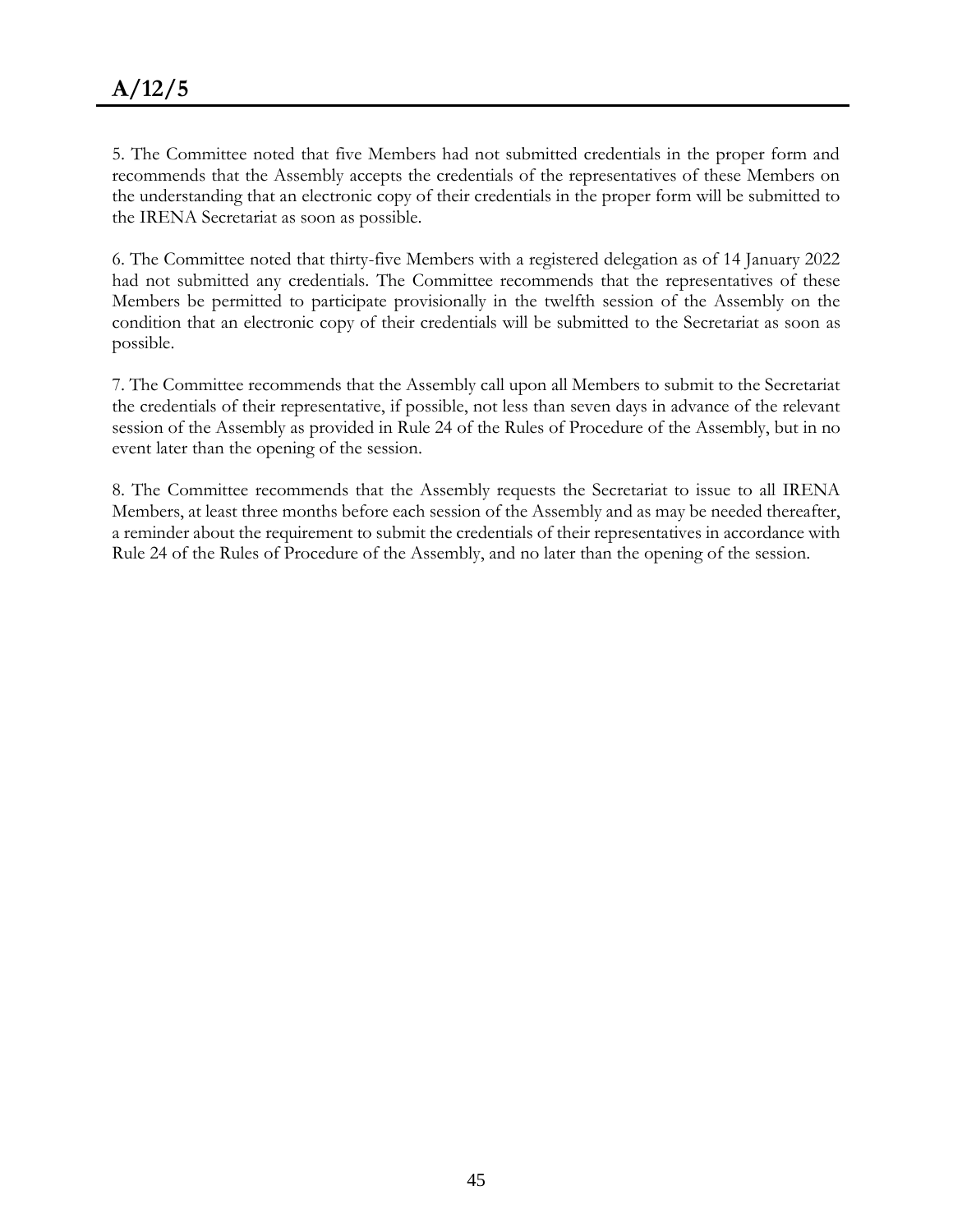

26 April 2022

Twelfth session of the Assembly Abu Dhabi, 15-16 January 2022

### **LIST OF PARTICIPANTS**

### **A. MEMBERS**

| <b>ALBANIA</b>             |                                                                                                                                                                                                  |
|----------------------------|--------------------------------------------------------------------------------------------------------------------------------------------------------------------------------------------------|
|                            | Mr Ergys Verdho                                                                                                                                                                                  |
|                            | Chief Executive Officer                                                                                                                                                                          |
|                            | Albanian Power Corporation, Tirana                                                                                                                                                               |
| <b>ALGERIA</b>             | H.E. Mr Ziane Benattou<br>Minister<br>Ministry of Energy Transition and Renewable Energy, Algiers<br>Ms Fadila Kebir<br>Director General of Electricity<br>Ministry of Energy and Mines, Algiers |
|                            | Ms Nacima Rachedi<br>Director, Energy Efficiency<br>Ministry of Energy Transition and Renewable Energy, Algiers                                                                                  |
|                            | Mr Mourad Chikhi<br>Director<br>Ministry of Energy Transition and Renewable Energy, Algiers                                                                                                      |
| <b>ANTIGUA AND BARBUDA</b> | Mr Mehdi Remaoun<br>Deputy Director of Cooperation in Sustainable Development<br>Ministry of Foreign Affairs and National Community, Algiers                                                     |
|                            | Hon Molwyn Joseph<br>Minister<br>Ministry of Health, Wellness and the Environment, Saint John's                                                                                                  |
|                            | H.E. Mr Conrod Hunte<br>Permanent Representative to IRENA and Ambassador<br>Government of Antigua and Barbuda Offices, New York                                                                  |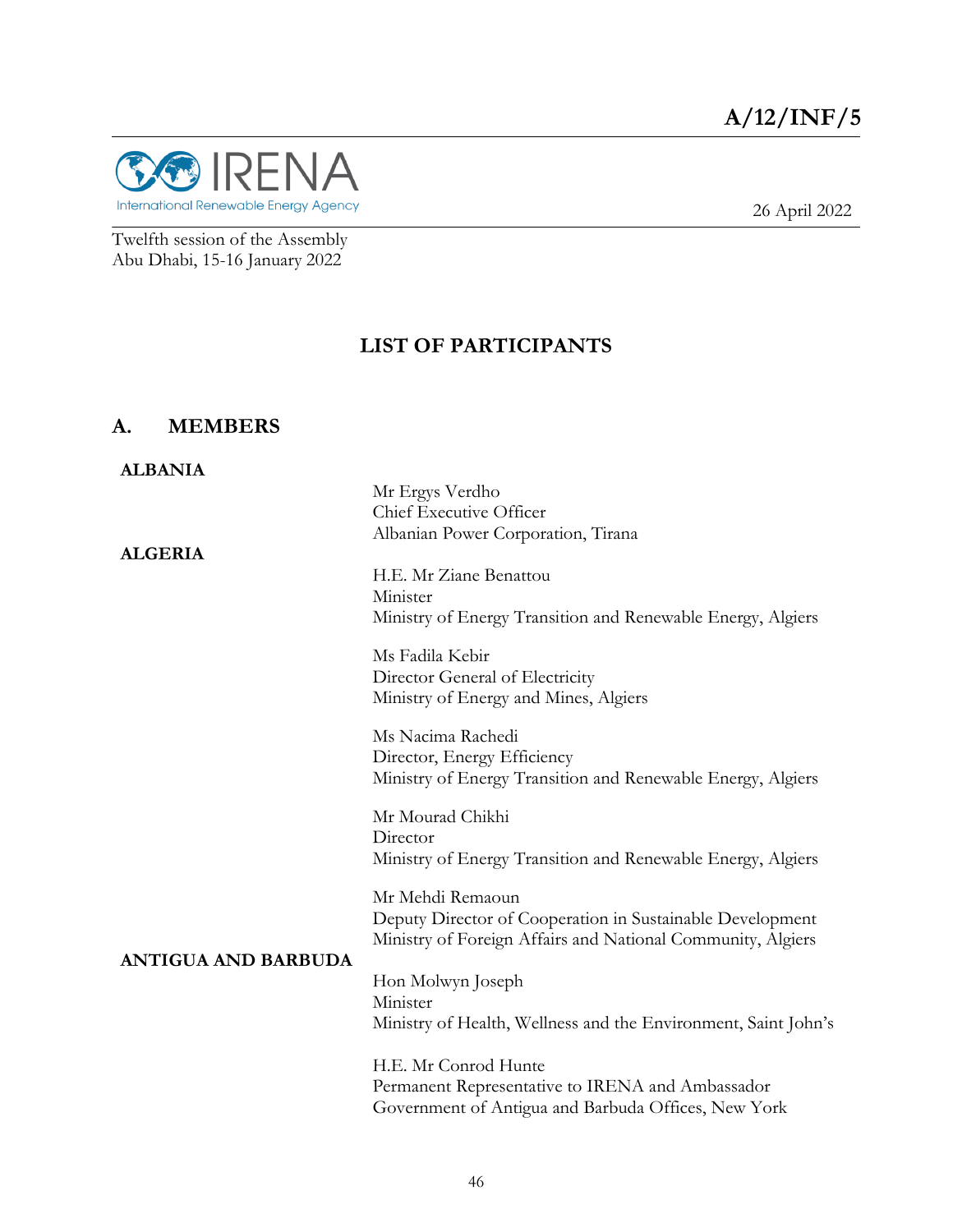|                   | H.E. Ms Diann Black-Layne<br>Director<br>Department of Environment, Saint John's                                                        |
|-------------------|-----------------------------------------------------------------------------------------------------------------------------------------|
|                   | H.E. Mr Brian Challenger<br>Advisor<br>Ministry of Energy, Saint John's                                                                 |
|                   | Mr Pierre-Alexandre Briemel<br>Project Technical Officer<br>Department of Environment, Saint John's                                     |
|                   | Mr Ita Jah Simmons<br><b>Energy Officer</b><br>Ministry of Civil Aviation, Public Utilities, Transportation and Energy,<br>Saint John's |
|                   | Mr Shemrick Rodney<br>Manager of Information Technology<br>West Indies Oil Company Ltd., Saint John's                                   |
| <b>ARGENTINA</b>  | H.E. Mr Jorge Agustin Molina Arambarri<br>Ambassador<br>Embassy of Argentina to the UAE, Abu Dhabi                                      |
|                   | Mr Carlos Risso Dominguez<br>Counsellor<br>Embassy of Argentina to the UAE, Abu Dhabi                                                   |
| <b>AUSTRIA</b>    | H.E. Mr Andreas Liebmann<br>Ambassador<br>Embassy of Austria in Abu Dhabi                                                               |
| <b>AZERBAIJAN</b> | Mr Alexander Eriksroed<br>Counsellor<br>Embassy of Austria in Abu Dhabi                                                                 |
|                   | Ms Jasmin Haider<br>Expert<br>Federal Ministry for Climate Action, Environment, Energy, Mobility,<br>Innovation and Technology, Vienna  |
|                   | Mr Tabeiz Ammayev<br>Director<br>State Agency for Renewable Energy Sources, Ministry of Energy, Baku                                    |
|                   | Mr Fagan Abdurahmanov<br>Head of Department<br>State Agency for Renewable Energy Sources, Ministry of Energy, Baku                      |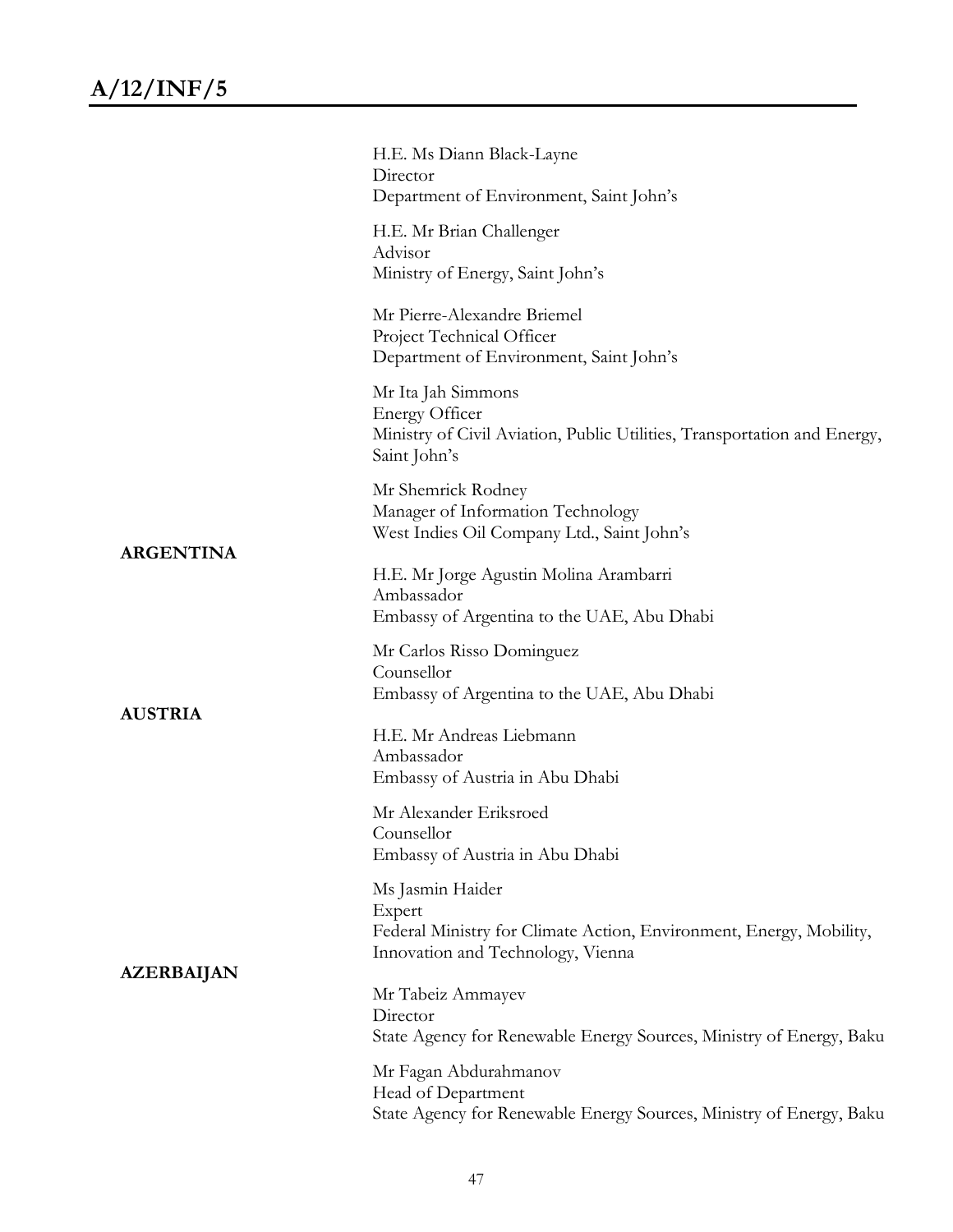| <b>BAHAMAS</b>    | Mr Gilles Deal<br><b>Energy Analyst</b><br>Ministry of Environment and Natural Resources, Nassau                                   |
|-------------------|------------------------------------------------------------------------------------------------------------------------------------|
| <b>BAHRAIN</b>    | H.E. Mr Abdulhussain Mirza<br>President<br>Sustainable Energy Authority, Manama                                                    |
|                   | Mr Ahmed A. Rasool Bucheery<br>Office Manager<br>Sustainable Energy Authority, Manama                                              |
|                   | Ms Latifa Khalifa<br>PR Senior Specialist<br>Sustainable Energy Authority, Manama                                                  |
| <b>BANGLADESH</b> | Mr Abduljabbar Naser<br>Advisor<br>Sustainable Energy Authority, Manama                                                            |
|                   | H.E. Mr Nasrul Hamid<br><b>State Minister</b><br>Ministry of Power, Energy & Mineral Resources, Dhaka                              |
|                   | H.E. Mr Md. Abu Zafar<br>Permanent Representative to IRENA and Ambassador<br>Embassy of Bangladesh to the UAE, Abu Dhabi           |
|                   | Mr Mohammad Alauddin<br>Chairman<br>Sustainable and Renewable Energy Development Authority, Dhaka                                  |
|                   | Mr Muhammad Mizanur Rahman<br>Deputy Chief of Mission<br>Embassy of Bangladesh to the UAE, Abu Dhabi                               |
|                   | Mr Mir Mohammad Aslam Uddin<br>Deputy Principal Information Officer (DPIO)<br>Ministry of Power, Energy & Mineral Resources, Dhaka |
|                   | Mr A. T. M. Mostafa Kamal<br><b>Additional Secretary</b><br>Government of Bangladesh, Dhaka                                        |
| <b>BELARUS</b>    | Mr Md. Jahangir Alam<br>Personal Officer to State Minister<br>Ministry of Power, Energy & Mineral Resources, Dhaka                 |
|                   | H.E. Mr Vitaly Kretsky<br>Deputy Chairman<br>Department for Energy Efficiency, Minsk                                               |
|                   |                                                                                                                                    |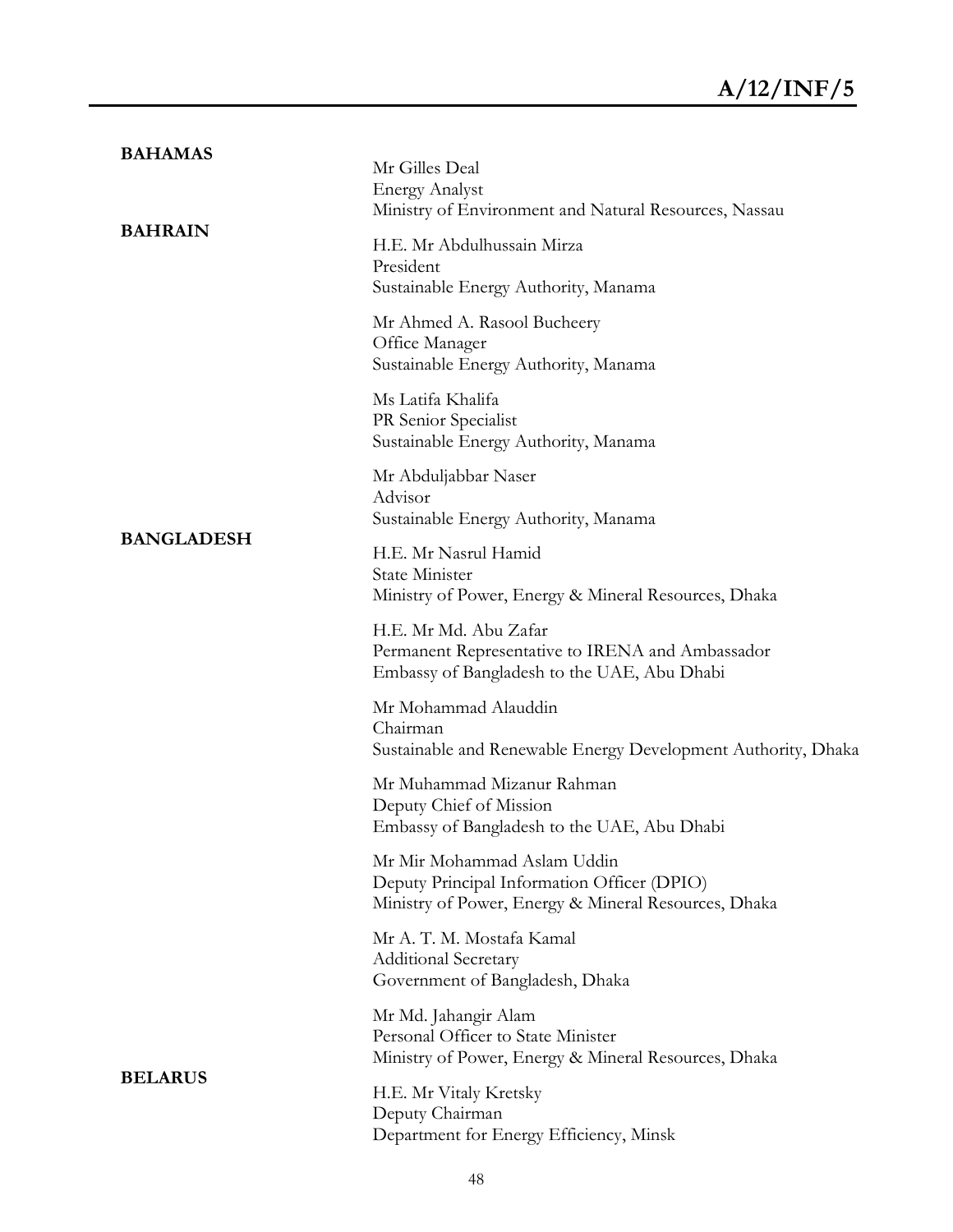| <b>BELGIUM</b>                          | Mr Vladimir Shevchenok<br>Deputy Head, Unit for Technical-Scientific Policy and External<br><b>Economic Relations</b><br>Department for Energy Efficiency, Minsk |
|-----------------------------------------|------------------------------------------------------------------------------------------------------------------------------------------------------------------|
|                                         | H.E. Mr Peter Claes<br>Permanent Representative to IRENA and Ambassador<br>Embassy of Belgium to the UAE, Abu Dhabi                                              |
|                                         | Ms Marie Schippers<br><b>International Policy Advisor</b><br>SWP Territoire Logement Patrimoine Energie, Brussels                                                |
|                                         | Mr Frederic Van Peteghem<br>Deputy Head of Mission<br>Embassy of Belgium to the UAE, Abu Dhabi                                                                   |
| <b>BELIZE</b>                           | Ms Quirina Huet<br>Policy Advisor<br>Department of Environment and Spatial Development, Brussels                                                                 |
|                                         | Hon Rodwell Ferguson Sr.<br>Minister<br>Ministry of Public Utilities, Energy and Logistics, Belmopan                                                             |
|                                         | Mr Ryan Cobb<br><b>Energy Director</b><br>Ministry of Public Service, Energy and Public Utilities, Belmopan                                                      |
| <b>BHUTAN</b>                           | Mr Phuntsho Namgyal<br>Director, Department of Renewable Energy<br>Ministry of Economic Affairs, Thimphu                                                         |
| <b>BOSNIA AND</b><br><b>HERZEGOVINA</b> | Mr Admir Softić<br>Assistant Minister of the Energy Sector<br>Ministry of Foreign Trade and Economic Relations, Sarajevo                                         |
| <b>BRUNEI DARUSSALAM</b>                | H.E. Mr Šerif Mujkanović<br>Permanent Representative to IRENA and Ambassador<br>Embassy of Bosnia and Herzegovina to the UAE, Abu Dhabi                          |
|                                         | Mr Awang Haji Mohd Zaki Haji Hassanol AsShari<br>Acting Director<br>Ministry of Energy, Bandar Seri Begawan                                                      |
|                                         | Mr Izma Rahem Zukhairri Abdul Zani Rahman Yahaya<br><b>Acting Deputy Director</b><br>Ministry of Energy, Bandar Seri Begawan                                     |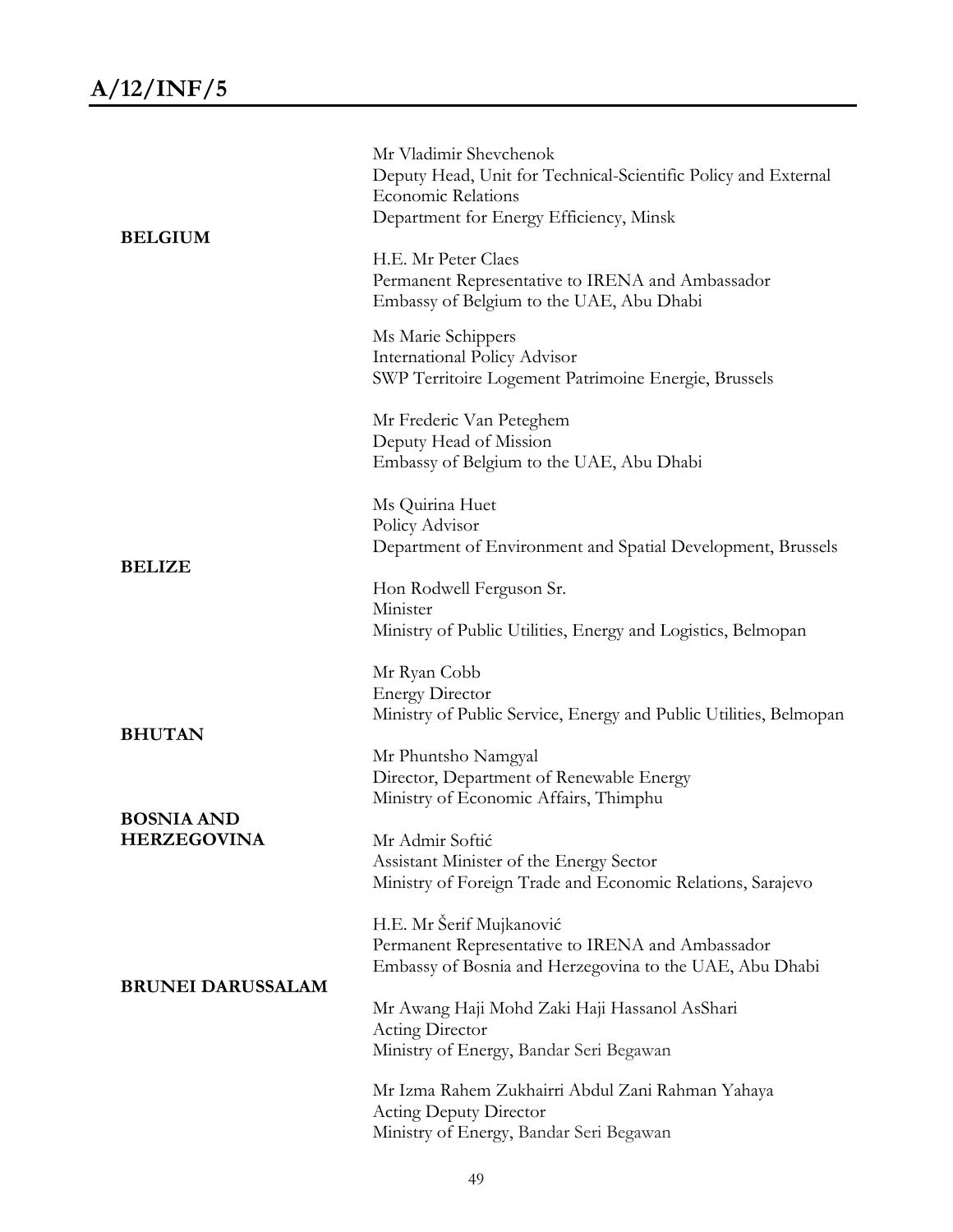|                                           | Ms Dayangku Nooraslina Pengiran Ahmad<br>Special Duties Officer Grade II<br>Ministry of Energy, Bandar Seri Begawan           |
|-------------------------------------------|-------------------------------------------------------------------------------------------------------------------------------|
|                                           | Mr Muhd Hasbur Rahman Yahaya<br>Special Duties Officer Grade II<br>Ministry of Energy, Bandar Seri Begawan                    |
|                                           | Mr Abdul Matiin Haji Muhd Kasim<br>Geologist<br>Ministry of Energy, Bandar Seri Begawan                                       |
| <b>BURKINA FASO</b>                       | H.E. Mr Bachir Ismael Ouedraogo<br>Minister<br>Ministry of Energy, Mines and Quarries, Ouagadougou                            |
|                                           | Mr Issouff Zoungrana<br>Director General<br>Ministry of Energy, Mines and Quarries, Ouagadougou                               |
|                                           | Mr Ismael Nacoulma<br>Director General, Rurual Electrification Agency,<br>Ministry of Energy, Mines and Quarries, Ouagadougou |
|                                           | Mr Amadou Diallo<br>Official<br>Ministry of Energy, Mines and Quarries, Ouagadougou                                           |
| <b>CANADA</b>                             | Mr Franck W. Kabore<br><b>Energy Engineer</b><br>Ministry of Energy, Mines and Quarries, Ouagadougou                          |
|                                           | Mr André Bernier<br>Director General<br>Natural Resources Canada, Ottawa                                                      |
|                                           | Ms Abigail Lixfeld<br>Senior Director<br>Natural Resources Canada, Ottawa                                                     |
|                                           | Mr Michael Paunescu<br>Deputy Director, Renewable and Electrical Energy<br>Natural Resources Canada, Ottawa                   |
|                                           | Mr Jean-Philippe Bernier<br>Policy Advisor, Renewable and Electrical Energy<br>Natural Resources Canada, Ottawa               |
| <b>CENTRAL AFRICAN</b><br><b>REPUBLIC</b> | Mr Mousa Ousman<br>Director General of Energy<br>Ministry of Energy Development and Hydraulics Resources, Bangui              |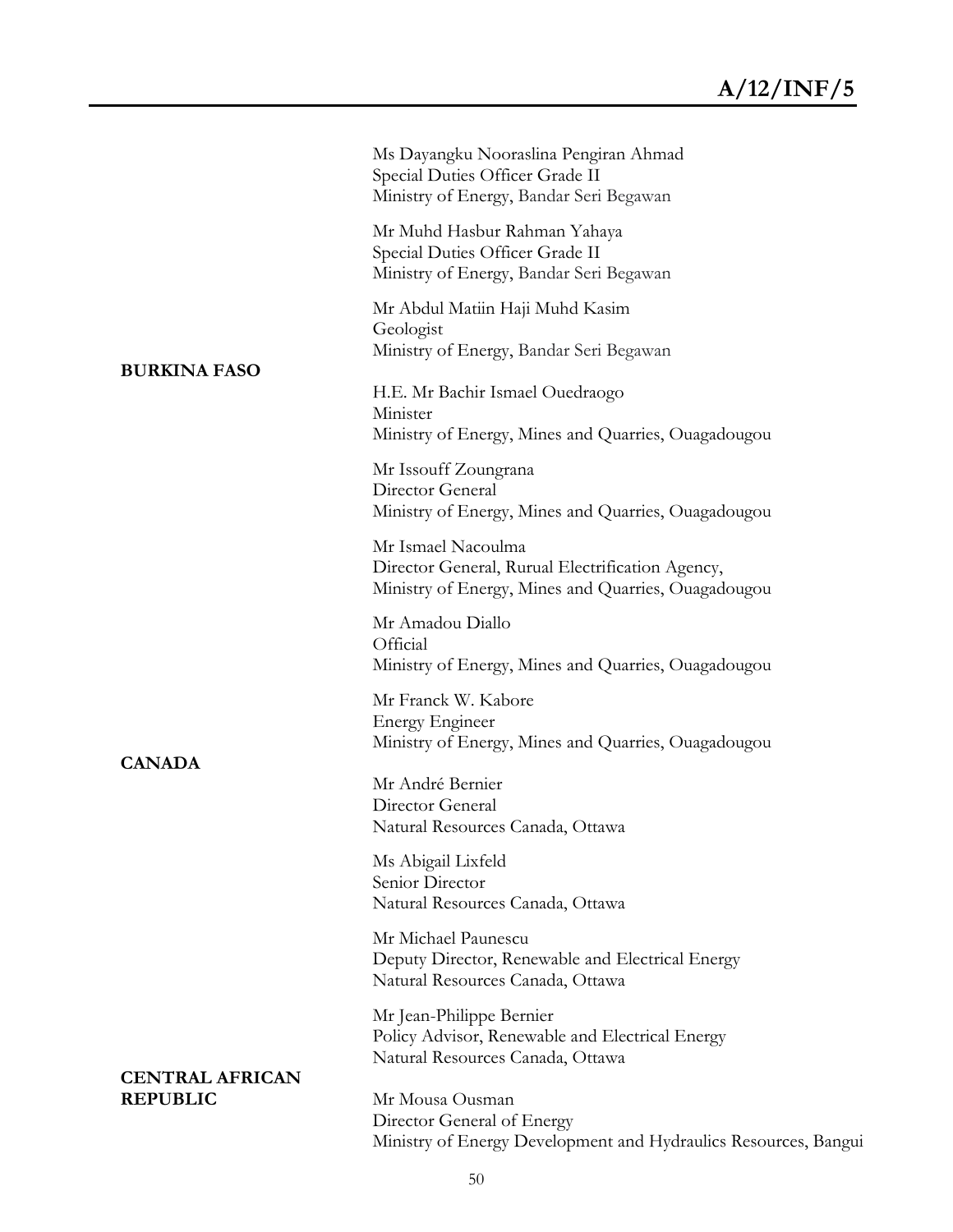| <b>CHINA</b>    |                                                                                                        |
|-----------------|--------------------------------------------------------------------------------------------------------|
|                 | H.E. Mr Jianhua Zhang<br>Administrator<br>National Energy Administration (NEA), Beijing                |
|                 | Mr Feng Gou<br>Deputy Director General<br>National Energy Administration (NEA), Beijing                |
|                 | Ms Huimin Pan<br>Deputy Director General<br>National Energy Administration (NEA), Beijing              |
|                 | Ms Xiaowei Wei<br>Deputy Director General<br>National Energy Administration (NEA), Beijing             |
|                 | Mr Xiang Lei<br>Deputy Division Director<br>National Energy Administration (NEA), Beijing              |
|                 | Ms Lifen Wang<br>Deputy Division Director<br>National Energy Administration (NEA), Beijing             |
|                 | Ms Yicheng Wang<br>Officer<br>National Energy Administration (NEA), Beijing                            |
|                 | Ms Chang Liu<br>Officer<br>National Energy Administration (NEA), Beijing                               |
| <b>COLOMBIA</b> | H.E. Mr Diego Mesa Puyo<br>Minister<br>Ministry of Mines and Energy, Bogotá                            |
|                 | Mr Manuel Alejandro Roa Sierra<br><b>Executive Secretary</b><br>Ministry of Mines and Energy, Bogotá   |
|                 | Ms Gabriela Gutiérrez Morales<br>Head of International Affairs<br>Ministry of Mines and Energy, Bogotá |
|                 | Ms Lina Maria Ricaurte Sierra<br>International Affairs Advisor<br>Ministry of Mines and Energy, Bogotá |
|                 | Mr Cesar Augusto Dominguez Ardila<br>Minister Counsellor<br>Embassy of Colombia in the UAE, Abu Dhabi  |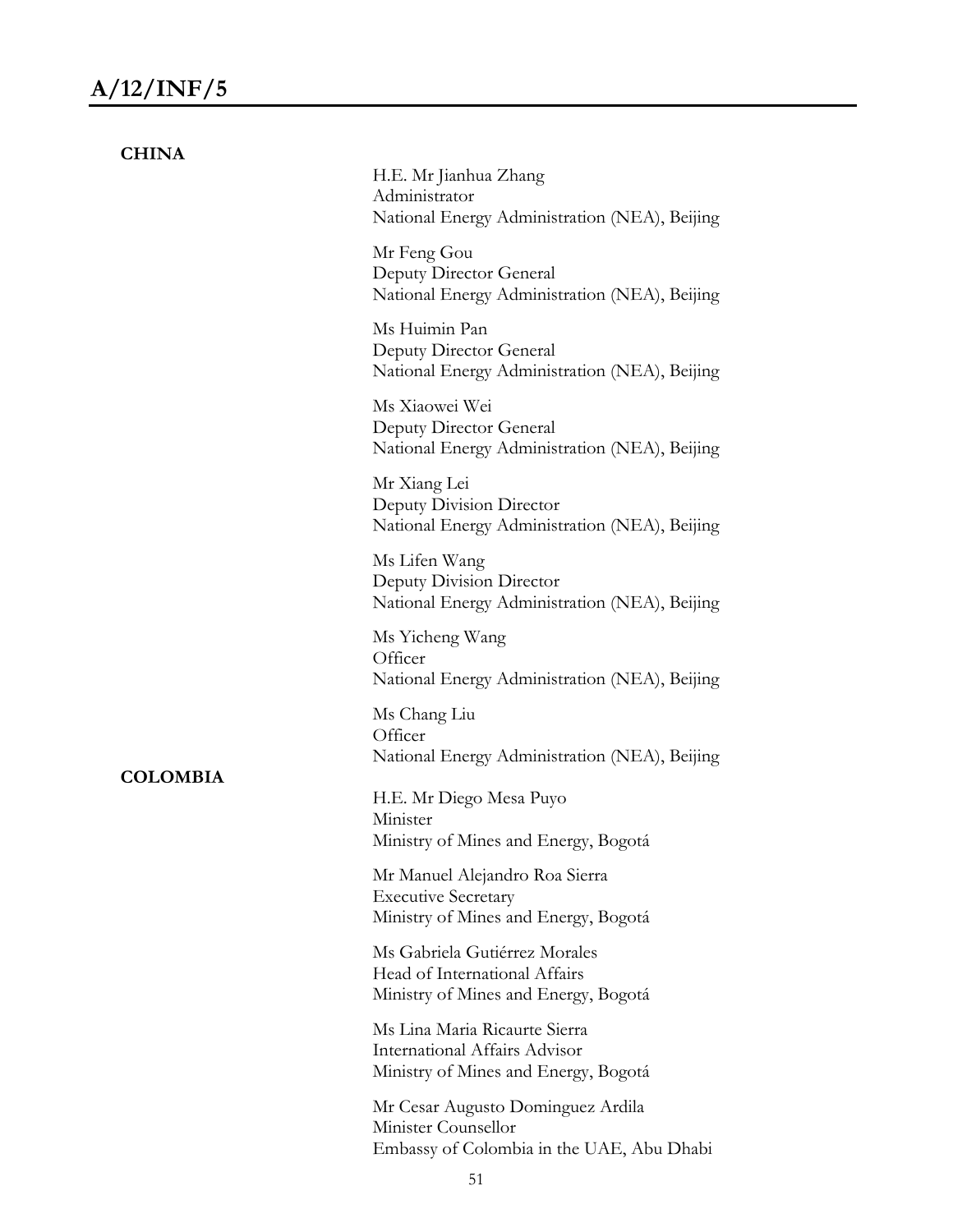|                   | Mr Miguel Felipe Castiblanco Monsalve<br><b>First Secretary</b><br>Ministry of Foreign Affairs, Bogotá                                |
|-------------------|---------------------------------------------------------------------------------------------------------------------------------------|
|                   | Ms Paula Ximena Sanmiguel Patiño<br>Coordinator of Environmental Affairs<br>Ministry of Foreign Affairs, Bogotá                       |
| <b>COMOROS</b>    | Ms Claudia Katherine Ortiz Vaca<br>Third Secretary<br>Ministry of Foreign Affairs, Bogotá                                             |
|                   | H.E. Mr Aly Iboura Moussa<br>Minister<br>Ministry of Energy, Moroni                                                                   |
|                   | Mr Naoildine Houmadi<br>Director of Cabinet<br>Ministry of Finance, Moroni                                                            |
|                   | Mr Mohamed Ali Said Mkandzilé<br><b>Technical Director</b><br>Society of National Electricity, Moroni                                 |
|                   | Ms Farida Ahmed Karim<br>Employee<br>Ministry of Energy, Moroni                                                                       |
| <b>COSTA RICA</b> | H.E. Mr Rolando Castro<br>Deputy Minister<br>Ministry of Environment and Energy, San José                                             |
|                   | H.E. Mr Francisco Chacón Hernández<br>Permanent Representative to IRENA and Ambassador<br>Embassy of Costa Rica to the UAE, Abu Dhabi |
|                   | Ms Laura Lizano<br>Director<br>Ministry of Environment and Energy, San José                                                           |
| <b>CROATIA</b>    | Mr Ivo Milatić<br><b>State Secretary</b><br>Ministry of Economy and Sustainable Development, Zagreb                                   |
|                   | Mr Marijan Krpan<br>President of the Management Board<br>Croatian Hydrocarbon Agency, Zagreb                                          |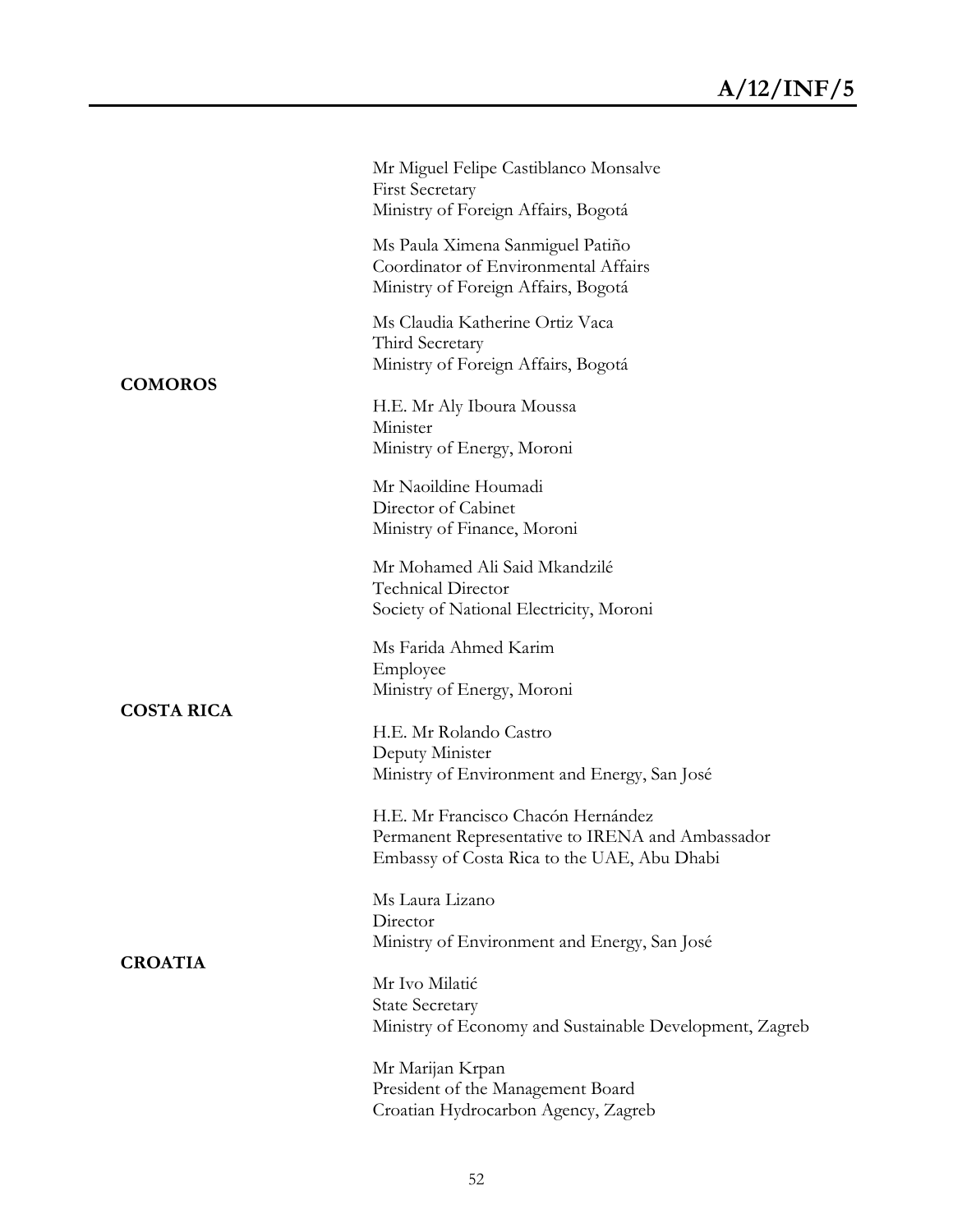|                       | Mr Zeljko Krevzelj<br>Attache                                                                                                 |
|-----------------------|-------------------------------------------------------------------------------------------------------------------------------|
|                       | Permanent Mission of Croatia to the EU, Brussels                                                                              |
| <b>CUBA</b>           | H.E. Mr Roberto Blanco<br>Ambassador                                                                                          |
| <b>CYPRUS</b>         | Embassy of Cuba, Abu Dhabi                                                                                                    |
|                       | H.E. Mr Yannis Michaelides<br>Permanent Representative to IRENA and Ambassador<br>Embassy of Cyprus to the UAE, Abu Dhabi     |
|                       | Ms Georgina Lahdo<br>Industrial Extension Officer<br>Ministry of Energy, Commerce and Industry, Nicosia                       |
|                       | Mr George Partasides<br>Industrial Extension Officer A<br>Ministry of Energy, Commerce and Industry, Nicosia                  |
| <b>CZECH REPUBLIC</b> | H.E. Mr Jiri Slavik<br>Ambassador<br>Embassy of the Czech Republic to the UAE, Abu Dhabi                                      |
|                       | H.E. Mr Vaclav Bartuska<br>Ambassador-at-Large for Energy Security<br>Ministry of Foreign Affairs, Prague                     |
|                       | Mr Michal Florus<br>Commercial Counsellor<br>Embassy of Czech Republic to the UAE, Abu Dhabi                                  |
| <b>DENMARK</b>        | Ms Lenka Petrova<br><b>Energy Advisor</b><br>Ministry of Industry and Trade, Prague                                           |
|                       | H.E. Mr Franz-Michael Mellbin<br>Permanent Representative to IRENA and Ambassador<br>Embassy of Denmark to the UAE, Abu Dhabi |
|                       | H.E. Mr Tomas Anker Christensen<br>Climate Ambassador<br>Ministry of Foreign Affairs, Copenhagen                              |
|                       | Ms Laura Skt<br>Adviser<br>Ministry of Climate, Energy and Building Utilities, Copenhagen                                     |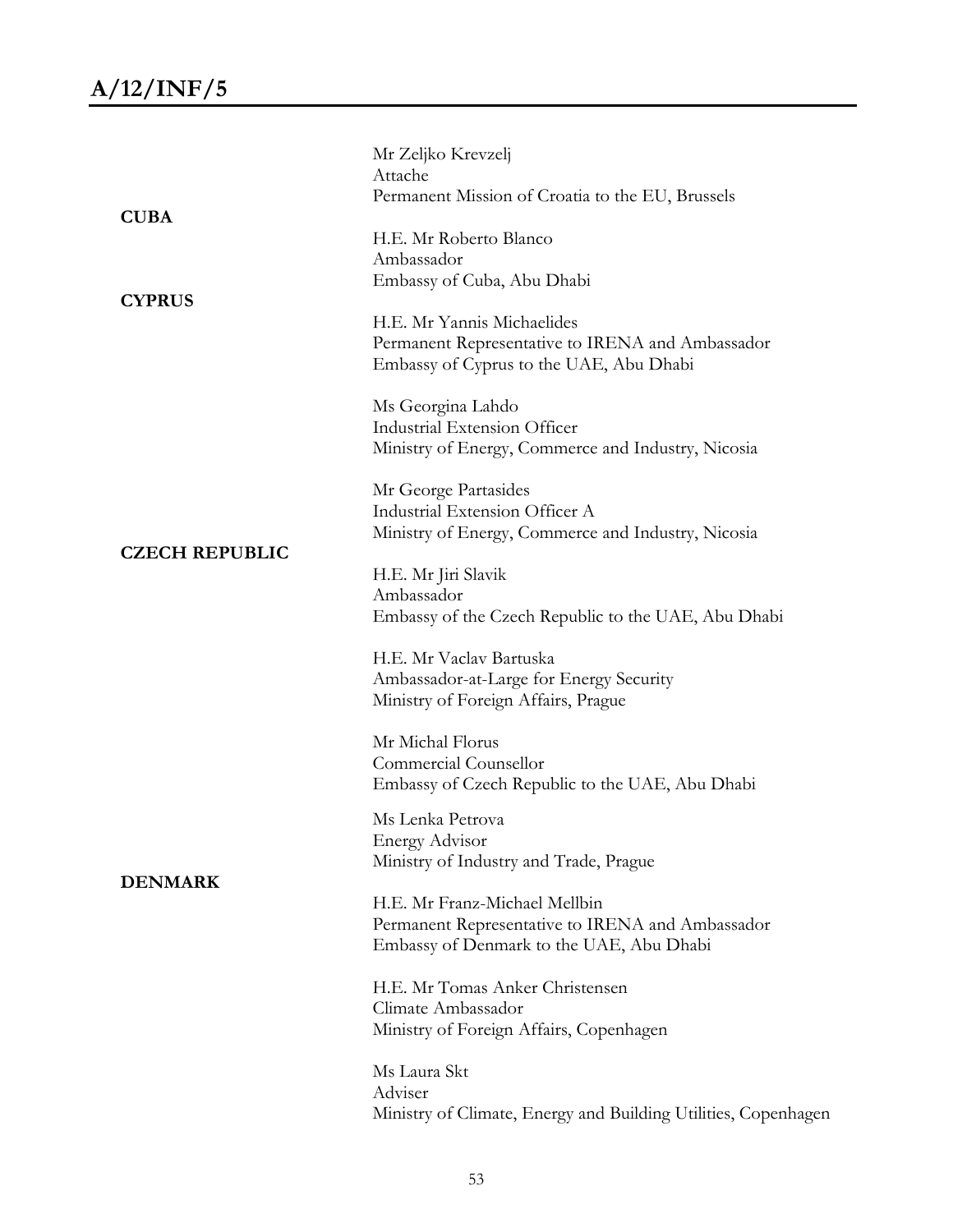|                           | Ms Dorthea Damkjaer<br>Chief Consultant<br>Ministry of Foreign Affairs, Copenhagen                                                                                                                  |
|---------------------------|-----------------------------------------------------------------------------------------------------------------------------------------------------------------------------------------------------|
|                           | Mr Yassin Abouardini<br>Intern<br>Embassy of Denmark to the UAE, Abu Dhabi                                                                                                                          |
| <b>DJIBOUTI</b>           | H.E. Mr Moussa Mohamed Ahmed<br>Permanent Representative to IRENA and Ambassador<br>Embassy of Djibouti to the UAE, Abu Dhabi                                                                       |
| <b>DOMINICA</b>           | Ms Gloria Joseph<br><b>Permanent Secretary</b><br>Ministry for Planning, Economic Development, Climate Resilience,<br>Sustainable Development and Renewable Energy, Roseau                          |
| <b>DOMINICAN REPUBLIC</b> | Mr Michael Savarin<br>Coordinator, Green Climate Fund<br>Ministry of Economic Affairs, Investment, Planning, Resilience,<br>Sustainable Development, Telecommunications and Broadcasting,<br>Roseau |
|                           | Mr Rafael Gómez<br>Deputy Minister of Energy<br>Ministry of Energy and Mines, Santo Domingo                                                                                                         |
|                           | Mr Antonio Alfonso Rodriguez Tejada<br>Deputy Minister of Energy Efficiency<br>Ministry of Energy and Mines, Santo Domingo                                                                          |
|                           | Mr Gustavo Mejia<br>Director of International Relations<br>Ministry of Energy and Mines, Santo Domingo                                                                                              |
|                           | Mr Samuel Castro<br>Minister Counsellor<br>Embassy of the Dominican Republic to the UAE, Abu Dhabi                                                                                                  |
| <b>ECUADOR</b>            | Mr Edward Veras<br><b>Executive Director</b><br>National Energy Commission, Santo Domingo                                                                                                           |
|                           | H.E. Mr Rafael Veintimilla Chiriboga<br>Permanent Representative to IRENA and Ambassador<br>Embassy of Ecuador in Egypt, Cairo                                                                      |
|                           | Mr Juan Andrés Salvador Muñoz<br>Official<br>Ministry of Foreign Affairs and Human Mobility, Quito                                                                                                  |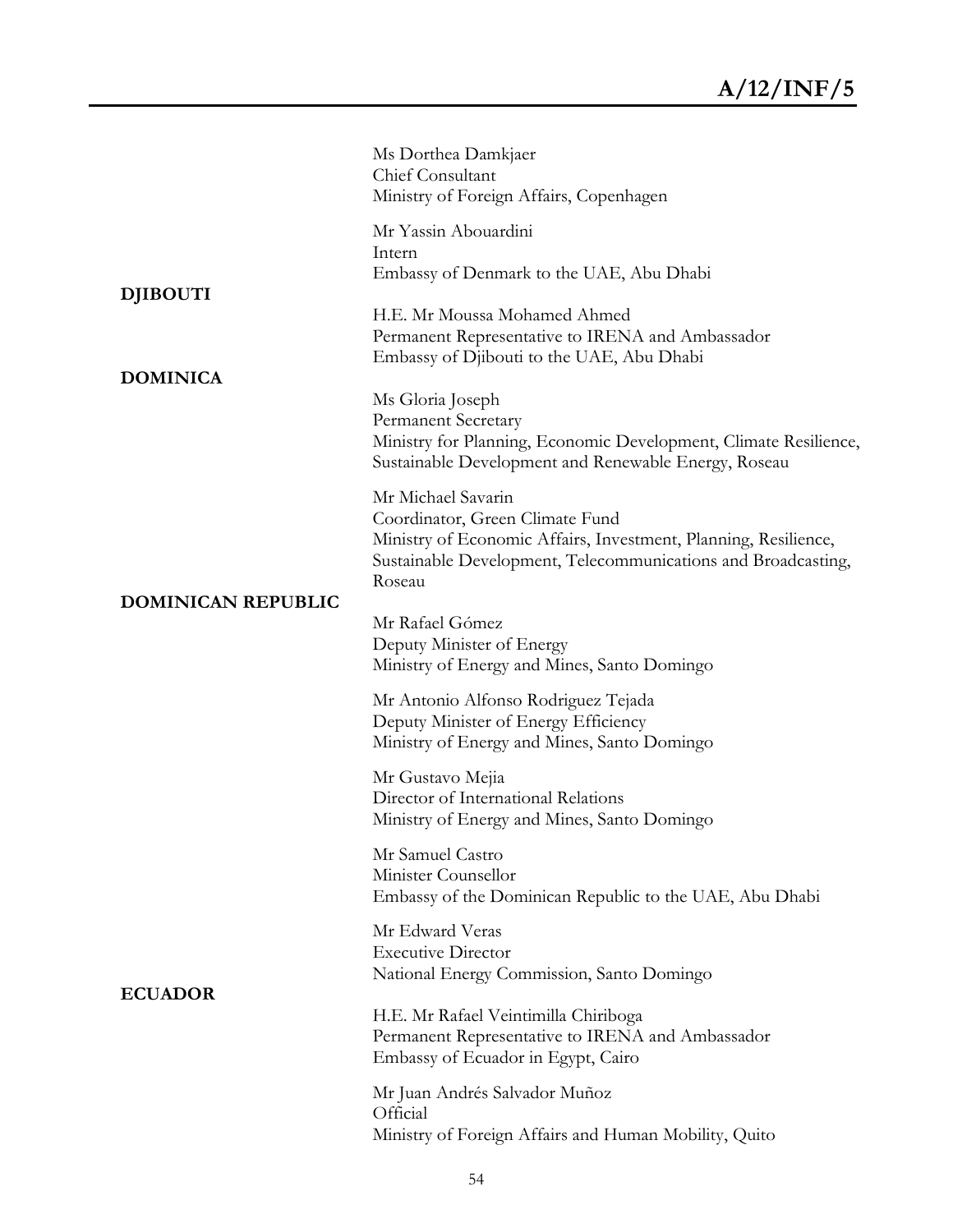| <b>EGYPT</b>       |                                                                                                                            |
|--------------------|----------------------------------------------------------------------------------------------------------------------------|
|                    | H.E. Mr Mohamed El-Markabi<br>Minister<br>Ministry of Electricity and Renewable Energy, Cairo                              |
|                    | Dr Ahmed Mohina<br>Senior Undersecretary<br>Ministry of Electricity and Renewable Energy, Cairo                            |
|                    | Ms Hala Yousef<br>Deputy Assistant to the Minister<br>Ministry of Foreign Affairs, Cairo                                   |
|                    | Mr Mohamed El-Khayat<br>Chairman<br>New and Renewable Energy Authority, Cairo                                              |
|                    | Mr Ali Ahmed Ali<br>Department Director<br>Ministry of Electricity and Renewable Energy, Cairo                             |
|                    | Mr Hazem Abdellatif<br>General Manager of International Cooperation<br>Ministry of Electricity and Renewable Energy, Cairo |
|                    | Mr Ali Ahmed Ali<br>Department Director<br>Ministry of Electricity and Renewable Energy, Cairo                             |
|                    | Ms Nahla Derby<br>Head of Foreign Relations Administration<br>New and Renewable Energy Authority, Cairo                    |
|                    | Ms Maha Kassab<br><b>International Cooperation Specialist</b><br>New and Renewable Energy Authority, Cairo                 |
|                    | Ms Sanaa Hussein<br>Director of Foreign Relations<br>New and Renewable Energy Authority, Cairo                             |
|                    | Mr Ahmed El-Nahass<br>General Manager<br>New and Renewable Energy Authority, Cairo                                         |
|                    | Mr Ahmed Monib<br><b>First Secretary</b><br>Embassy of Egypt to the UAE, Abu Dhabi                                         |
| <b>EL SALVADOR</b> | H.E. Ms Alexandra Hill Tinoco<br>Minister                                                                                  |

Ministry of Foreign Affairs, San Salvador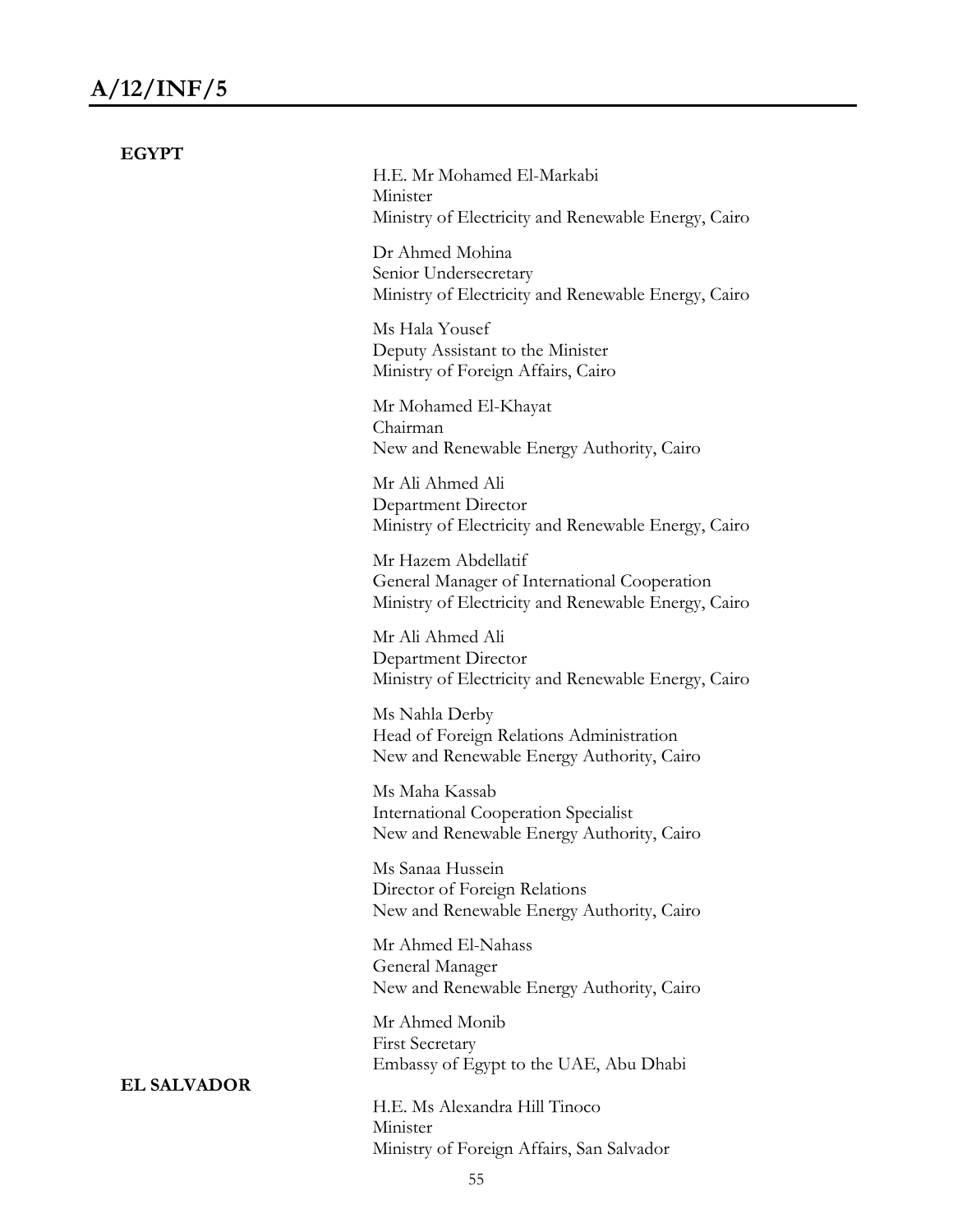H.E. Ms Vanessa Interiano Ambassador and Special Presidential Envoy Embassy of El Salvador to the United Kingdom, London

Mr Daniel Alejandro Alvarez Campos President and Legal Representative Hydroelectric Commission of the Lempa River (CEL), San Salvador

Mr Salvador Handal Candray Executive Secretary Ministry of the Economy, San Salvador

Mr Mynor Gil President LaGeo, Grupo CEL, San Salvador

Mr Francisco Reyes President Inversiones Energéticas, San Salvador

Mr Sigfredo Figueroa Director LaGeo, San Salvador

Ms Nelly Abrego Director Inversiones Energéticas, San Salvador

Mr Fernando Acosta Director ETESAL, San Salvador

Mr Juan Jose Garcia Director of Energy Planning National Council of Energy, San Salvador

Mr Juan Carlos Guevara Commerical Manager CEL, San Salvador

Mr Carlos Eduardo Sosa Escobar Counsellor Embassy of El Salvador to Italy, Rome

Mr Rafael Muñoz Advisor CEL, San Salvador

Mr Gustavo Cuellar Strategic Project Advisor CEL, San Salvador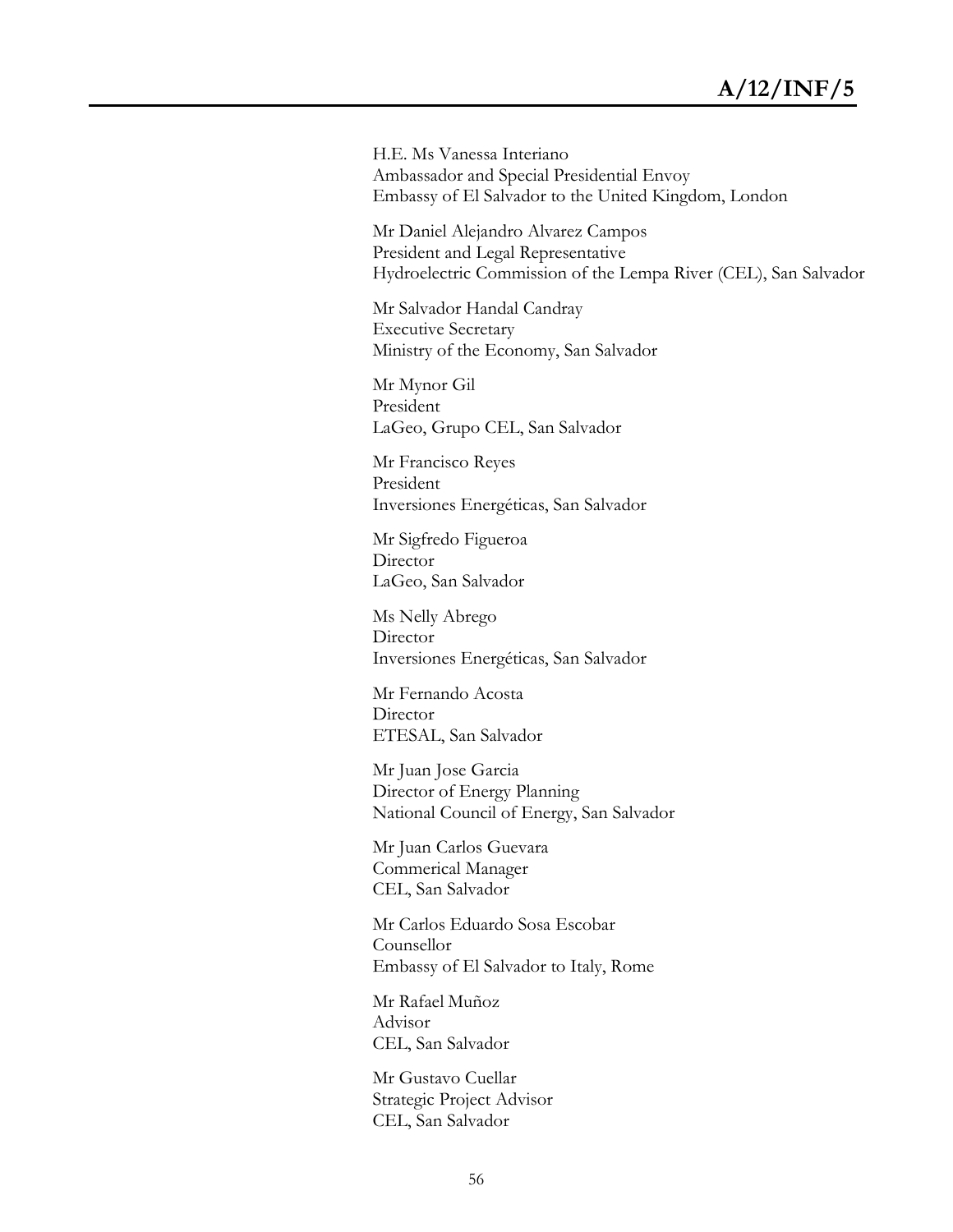| <b>ESWATINI</b> | Mr Adán Armando Godoy Muñoz<br>Advisor<br>Executive Hydroelectric Commission of the Río Lampa, San Salvador |
|-----------------|-------------------------------------------------------------------------------------------------------------|
|                 | Ms Claudia Cruz de Meléndez<br>Officer<br>CEL, San Salvador                                                 |
|                 | Ms Karla Montoya<br>Officer<br>Ministry of Foreign Affairs, San Salvador                                    |
|                 | Ms Thabile Nkosi<br>Director<br>Eswatini Energy Department, Mbabane                                         |
|                 | Ms Nolwazi Khumalo<br>Senior Energy Officer<br>Ministry of Natural Resources and Energy, Mbabane            |
|                 | Ms Mandla Vilakati<br>Principal Energy Officer<br>Ministry of Natural Resources and Energy, Mbabane         |
|                 | Ms Thandazile Dlamini<br>Principal Energy Officer<br>Ministry of Natural Resources and Energy, Mbabane      |
|                 | Mr Mzwandile Ndzinisa<br><b>Energy Officer</b><br>Ministry of Natural Resources and Energy, Mbabane         |
|                 | Mr S'khumbuzo Tsabedze<br>Chief Executive Officer<br>Eswatini Energy Regulatory Authority, Mbabane          |
|                 | Mr Simphiwe Khumalo<br>General Manager, Regulation<br>Eswatini Energy Regulatory Authority, Mbabane         |
|                 | Mr Joseph Ncwane<br>General Manager, Research and Development<br>Eswatini Electricity Company, Mbabane      |
|                 | Mr Thabiso Masina<br>Legal Counsel<br>Eswatini Electricity Company, Mbabane                                 |
|                 | Mr Ernest Mkhonta<br>Managing Director<br>Eswatini Electricity Company, Mbabane                             |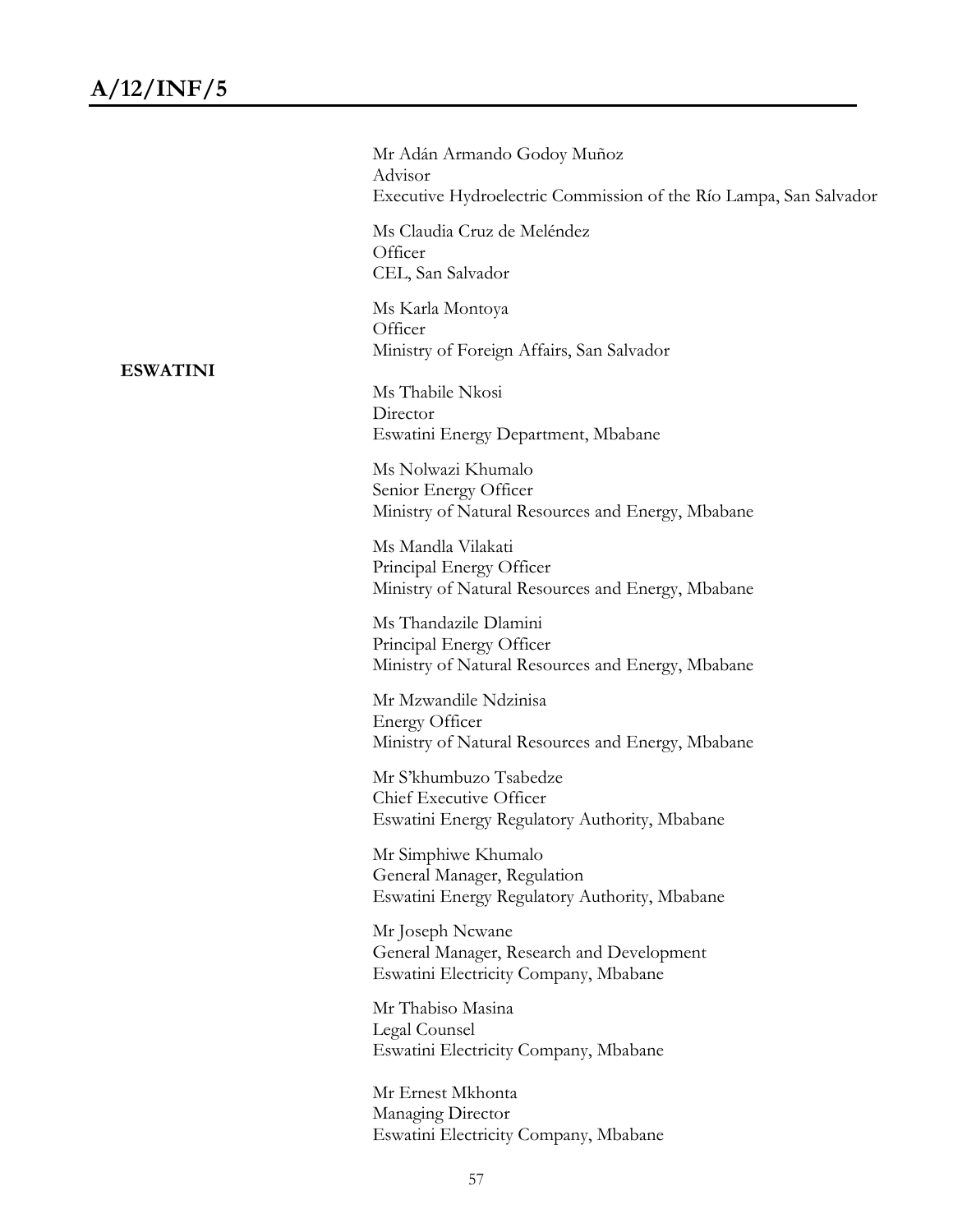| <b>ETHIOPIA</b>       | Ms Khulile Fakudze<br>Research and Development Engineer<br>Eswatini Electricity Company, Mbabane                               |
|-----------------------|--------------------------------------------------------------------------------------------------------------------------------|
|                       | H.E. Mr Suleiman Dedefo Woshe<br>Permanent Representative to IRENA and Ambassador<br>Embassy of Ethiopia to the UAE, Abu Dhabi |
|                       | Mr Yiheyis Eshetu Gudeta<br>Director<br>Ministry of Water and Energy, Addis Ababa                                              |
| <b>EUROPEAN UNION</b> | Ms Habiba Kassaye Seid<br>Counsellor<br>Embassy of Ethiopia to the UAE, Abu Dhabi                                              |
|                       | H.E. Mr Fransciscus Timmermans<br><b>Executive Vice-President</b><br>European Commission, Brussels                             |
|                       | H.E. Ms Kadri Simson<br><b>Energy Commissioner</b><br>European Commission, Brussels                                            |
|                       | H.E. Mr Andrea Matteo Fontana<br>Ambassador<br>Delegation of the European Union to the UAE, Abu Dhabi                          |
|                       | Ms Ditte Juul Jørgensen<br>Director-General<br>European Commission Directorate-General for Energy, Brussels                    |
|                       | Mr Emil Paulsen<br>Deputy Head of Delegation<br>Delegation of the European Union to the UAE, Abu Dhabi                         |
|                       | Ms Aleksandra Tomczak<br>Cabinet Member<br>European Commission, Brussels                                                       |
|                       | Mr Matthieu Ballu<br>Officer<br>European Commission, Brussels                                                                  |
|                       | Mr Alessandro Polito<br>Policy Officer<br>European Commission, Brussels                                                        |
| FIJI                  | Hon Mr Jone Usamate<br>Minister<br>Ministry of Infrastructure and Transport, Suva                                              |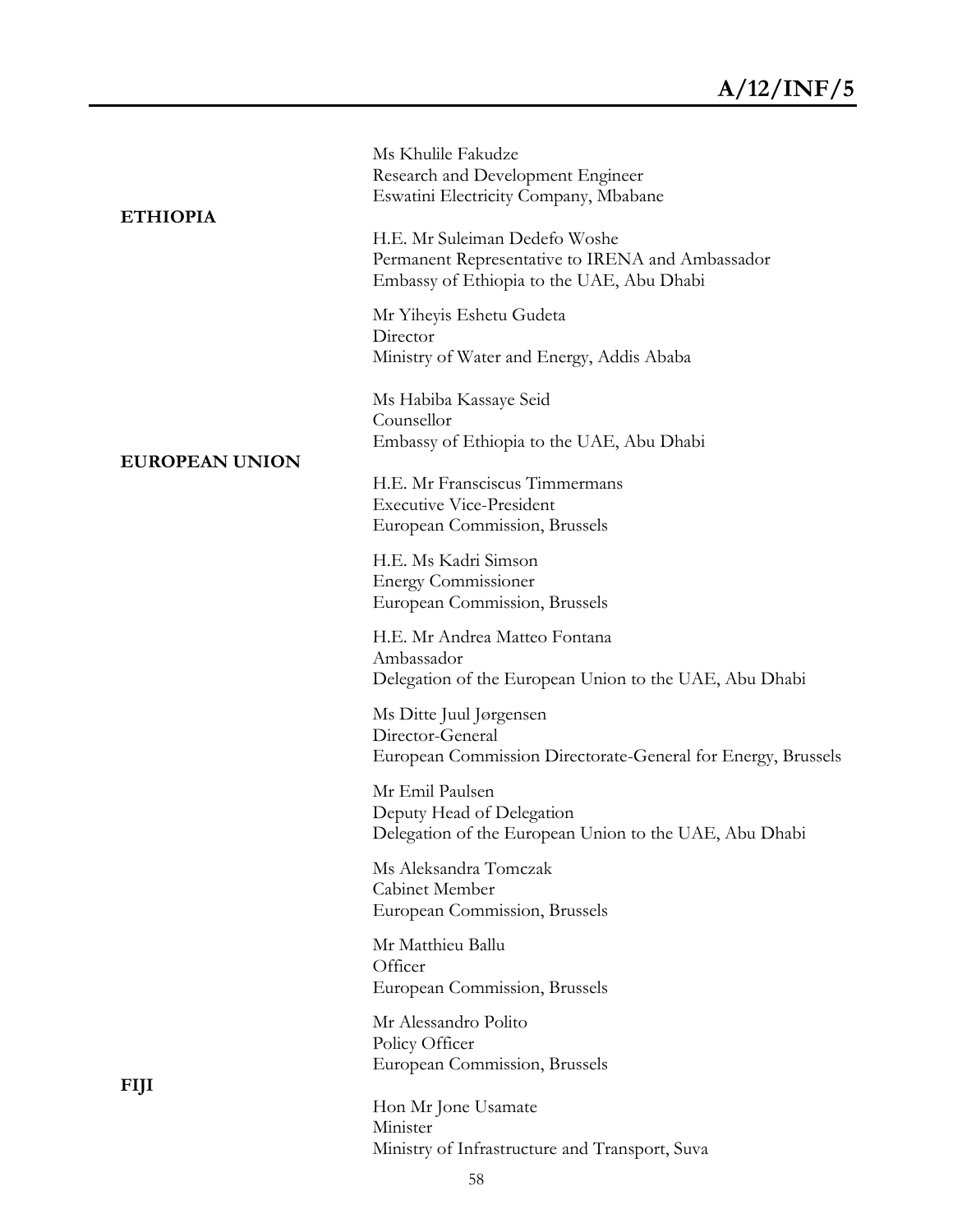|                | H.E. Mr Naipote Katonitabua<br>Ambassador<br>Embassy of Fiji to the UAE, Abu Dhabi                                          |
|----------------|-----------------------------------------------------------------------------------------------------------------------------|
|                | Mr Taniela Tabuya<br>Senior Scientific Officer<br>Department of Energy, Suva                                                |
| <b>FINLAND</b> | Mr Jaljeet Kumar<br>Second Secretary<br>Embassy of Fiji to the UAE, Abu Dhabi                                               |
|                | Mr Riku Huttunen<br>Director General<br>Ministry of Economic Affairs and Employment, Helsinki                               |
|                | H.E. Ms Marianne Kristiina Nissilä<br>Permanent Representative to IRENA and Ambassador<br>Embassy of Finland in Abu Dhabi   |
|                | Ms Kati Veijonen<br>Senior Specialist<br>Ministry of Economic Affairs and Employment, Helsinki                              |
|                | Ms Outi Vilén<br>Senior Specialist<br>Ministry of Economic Affairs and Employment, Helsinki                                 |
| <b>FRANCE</b>  | H.E. Ms Barbara Pompili<br>Minister<br>Ministry of the Ecological Transition, Paris                                         |
| <b>GERMANY</b> | Mr Quentin Perret<br>Chargé de Mission<br>Ministry for the Ecological Transition, Paris                                     |
|                | H.E. Dr Anna Luhrmann<br>Minister<br>Ministry of State for Europe and Climate, Berlin                                       |
|                | Mr Michael Kellner<br>Parliamentary State Secretary<br>Federal Ministry for Economic Affairs and Climate Action, Berlin     |
|                | H.E. Mr Ernst Peter Fischer<br>Permanent Representative to IRENA and Ambassador<br>Embassy of Germany to the UAE, Abu Dhabi |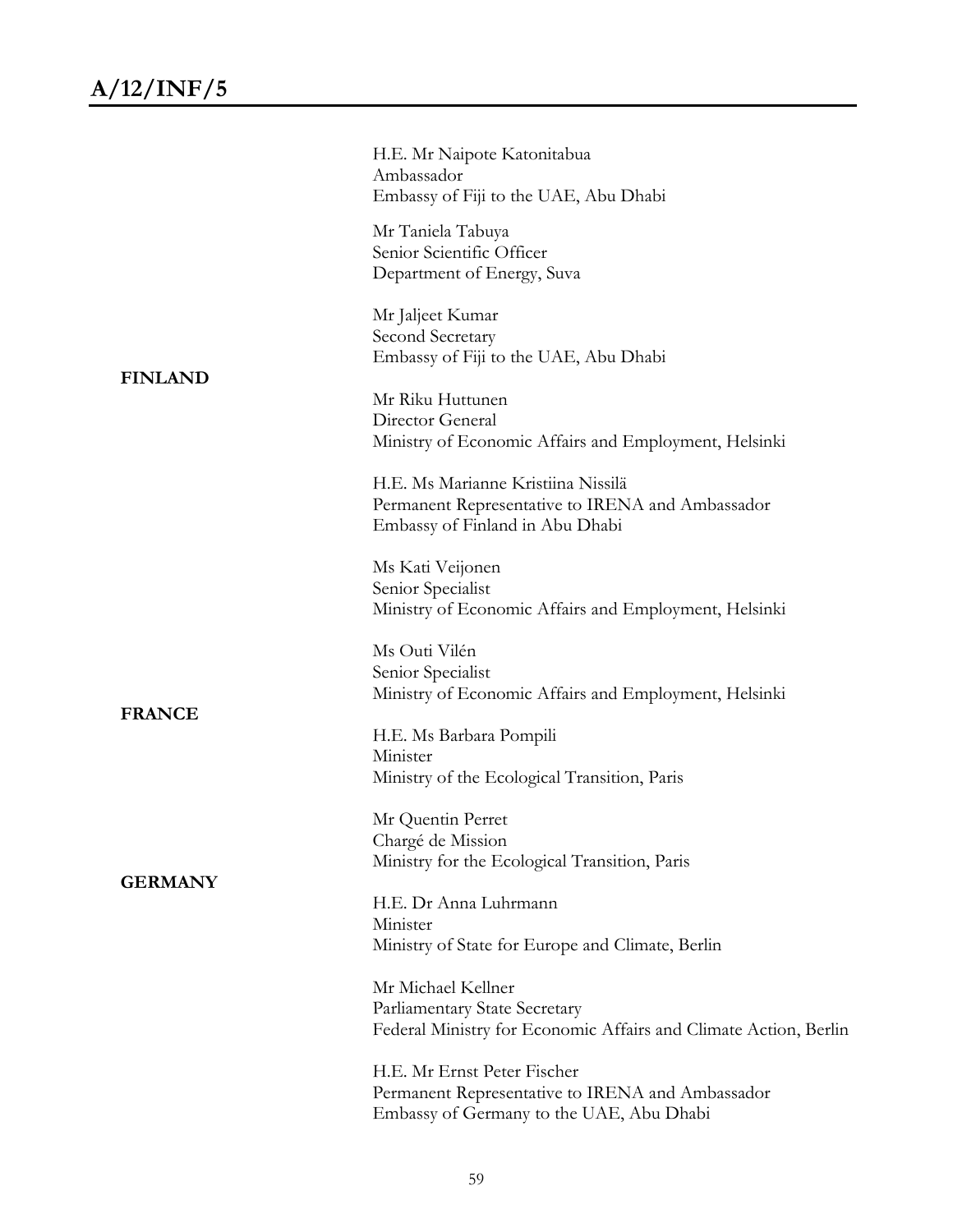Mr Jurgen Zattler Director General Federal Ministry for Economic Affairs and Energy, Berlin

Mr Norbert Gorissen Deputy Director General Federal Ministry for Environment, Nature Conservation*,* Nuclear Safety and Consumer Protection, Berlin

Mr Michael Hackethal Head of Division Federal Ministry for Economic Affairs and Energy, Berlin

Mr Alexander Kauer Deputy Head of Division Ministry for Economic Cooperation and Development, Berlin

Mr Holger Klitzing Head of Unit Federal Foreign Office, Berlin

Mr Ulf Oliver Hoesch Third Secretary Embassy of Germany to the UAE, Abu Dhabi

Ms Katja Decker Head of Economic Affairs Embassy of Germany to the UAE, Abu Dhabi

Mr Jan Weidner Desk Officer Federal Ministry for Economic Affairs and Energy, Berlin

Ms Likki Pitzen Energy Officer Federal Foreign Office, Berlin

Mr Ricardo Kuelheim Advisor German International Cooperation Agency, Berlin

Mr Paul Recknagel Advisor German International Cooperation Agency, Berlin

Ms Dorothea Otremba Advisor German International Cooperation Agency, Berlin

Hon Mathew Opoku Prempeh Minister Ministry of Energy, Accra

**GHANA**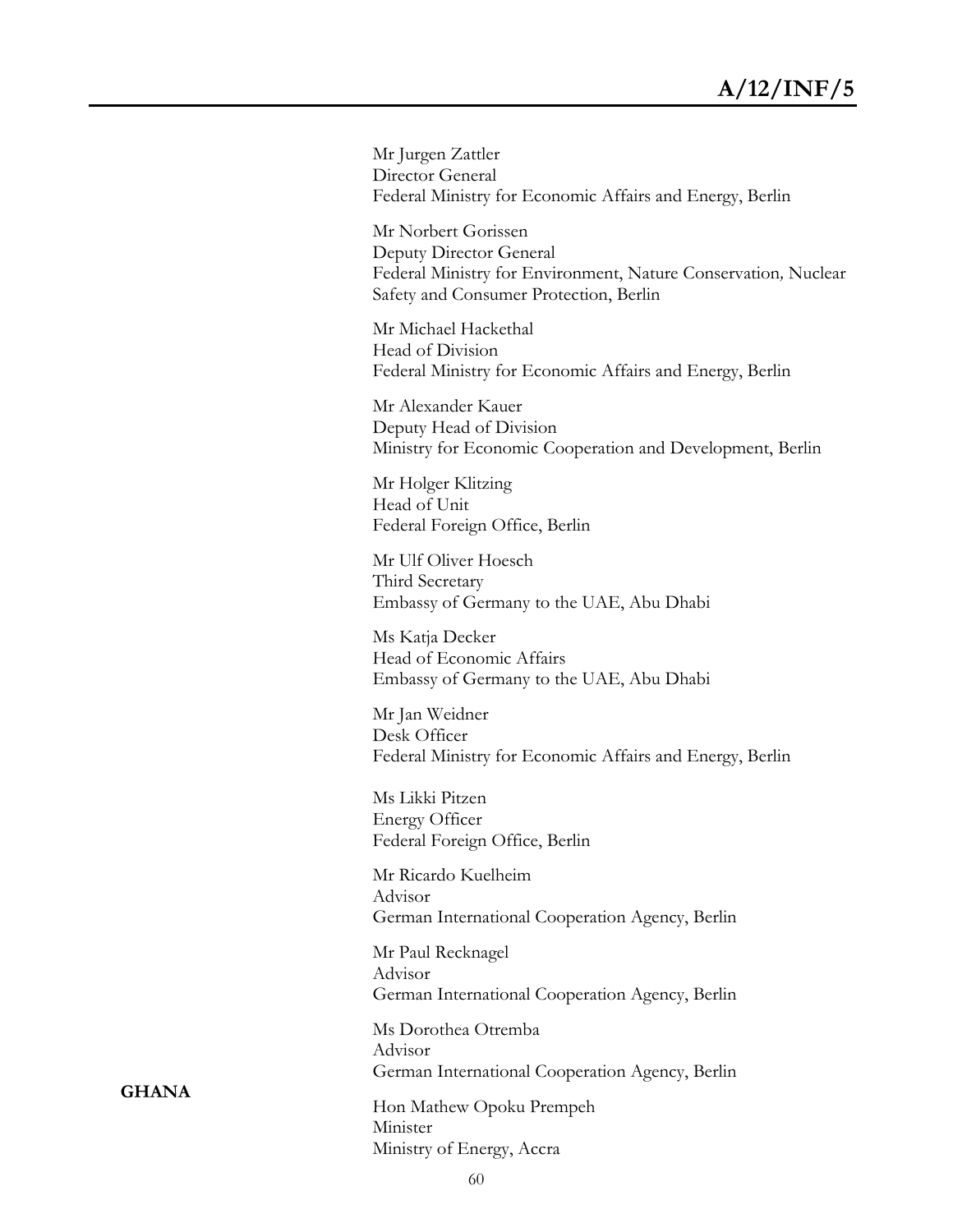H.E. Mr Ahmed Ramadan Ambassador Embassy of Ghana to the UAE, Abu Dhabi

Mr Mohammed Amin Adam Deputy Minister Ministry of Energy, Accra

Mr Solomon Adjetey Sowah Director Ministry of Energy, Accra

Mr Seth Agbeve Mahu Deputy Director Ministry of Energy, Accra

Ms Maame Afua Quansah Deputy Director Ministry of Energy, Accra

Mr Bradley Kwaku Poku-Amankwah Technical Assistant Ministry of Energy, Accra

Ms Laila Abubakari Special Assistant Ministry of Energy, Accra

Mr Peter Acheampong Senior Manager, Renewables BUI Power Authority, Accra

**GREECE**

Ms Alexandra Sdoukou Secretary General for Energy and Mineral Resources Ministry of Environment and Energy, Athens

H.E. Mr Dionyssios Zois Ambassador Embassy of Greece to the UAE, Abu Dhabi

Ms Nektaria Karakatsani Advisor to the Minister Ministry of Environment and Energy, Athens

Mr Vasileios Theocharidis Deputy Head Embassy of Greece to the UAE, Abu Dhabi

Ms Angeliki Boura Energy Expert Ministry of Foreign Affairs, Athens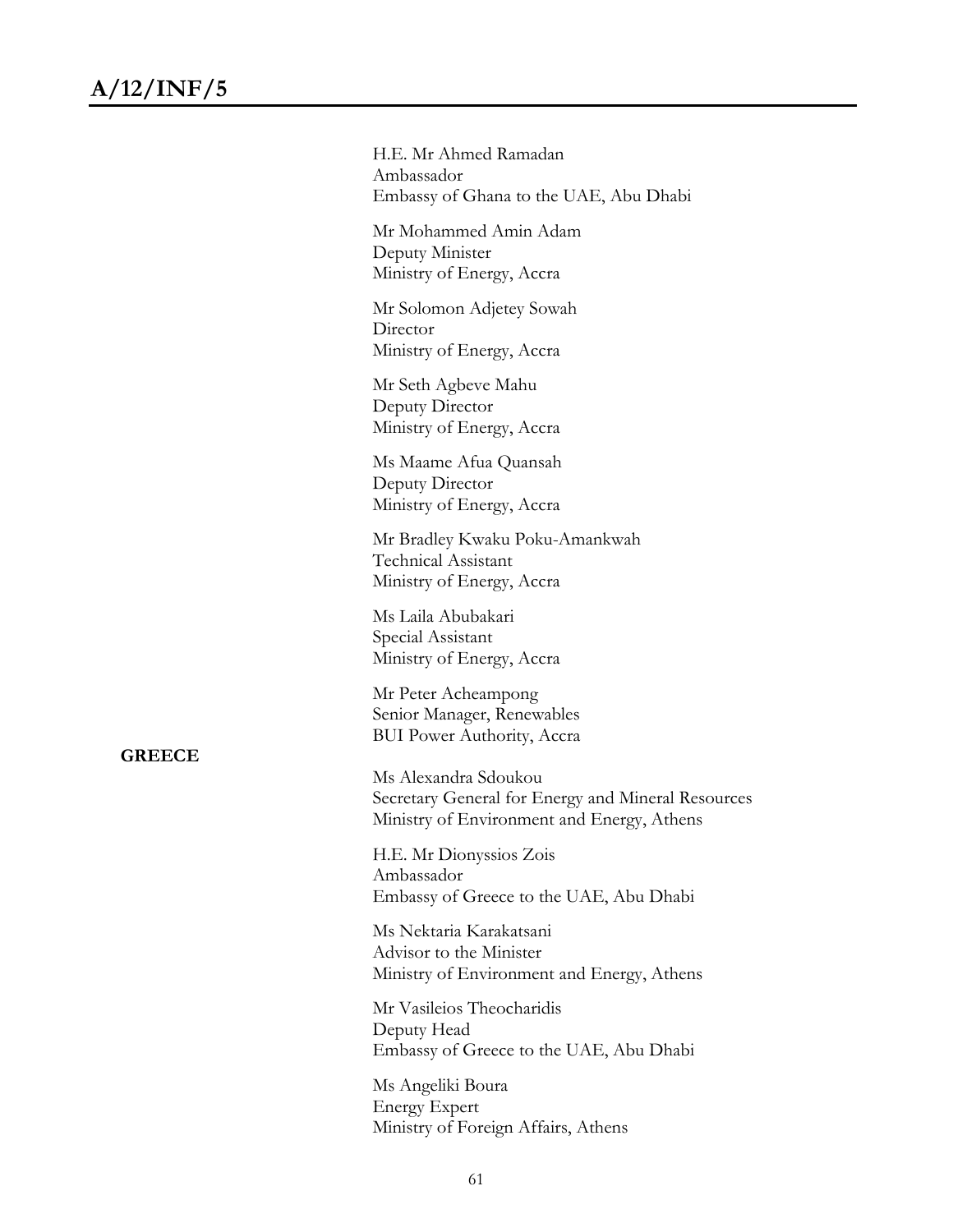|                 | Ms Stavroula Asimakopoulou                                       |
|-----------------|------------------------------------------------------------------|
|                 | <b>International Energy Affairs Expert</b>                       |
|                 | Ministry of Environment and Energy, Athens                       |
| <b>GRENADA</b>  |                                                                  |
|                 | Hon Gregory Bowen                                                |
|                 | Minister                                                         |
|                 | Ministry of Finance, Public Utilities and Energy, Saint George's |
| <b>GUINEA</b>   |                                                                  |
|                 | Mr Mohamed Kourouma                                              |
|                 | Counsellor                                                       |
|                 | Embassy of Guinea to the UAE, Abu Dhabi                          |
|                 |                                                                  |
|                 | Mr Albert Saa Dembadouno                                         |
|                 | Engineer in Charge of Renewable Energy                           |
| <b>GUYANA</b>   | Ministry of Energy, Hydraulics and Hydrocarbons, Conakry         |
|                 | Mr Mahender Sharma                                               |
|                 | Chief Executive Officer                                          |
|                 | Guyana Energy Agency, Georgetown                                 |
|                 |                                                                  |
|                 | Ms Shevon Wood                                                   |
|                 | Head, Energy and Energy Statistics Division                      |
|                 | Guyana Energy Agency, Georgetown                                 |
| <b>HONDURAS</b> |                                                                  |
|                 | Ms Gloria Alvarenga                                              |
|                 | Director of External Cooperation                                 |
| <b>HUNGARY</b>  | Secretary of Energy, Tegucigalpa                                 |
|                 | Mr Balazs Gerstl                                                 |
|                 | Deputy Head of Mission                                           |
|                 | Embassy of Hungary to the UAE, Abu Dhabi                         |
|                 |                                                                  |
|                 | Mr László Márton                                                 |
|                 | Trade Counsellor                                                 |
| <b>ICELAND</b>  | Embassy of Hungary to the UAE, Abu Dhabi                         |
|                 | Mr Geir Oddsson                                                  |
|                 | Director                                                         |
|                 | Ministry for Foreign Affairs, Reykjavik                          |
| <b>INDIA</b>    |                                                                  |
|                 | Mr Indu Shekhar Chaturvedi                                       |
|                 | Secretary                                                        |
|                 | Ministry of New and Renewable Energy, New Delhi                  |
|                 | H.E. Mr Sunjay Sudhir                                            |
|                 | Ambassador                                                       |
|                 | Embassy of India to the UAE, Abu Dhabi                           |
|                 |                                                                  |
|                 |                                                                  |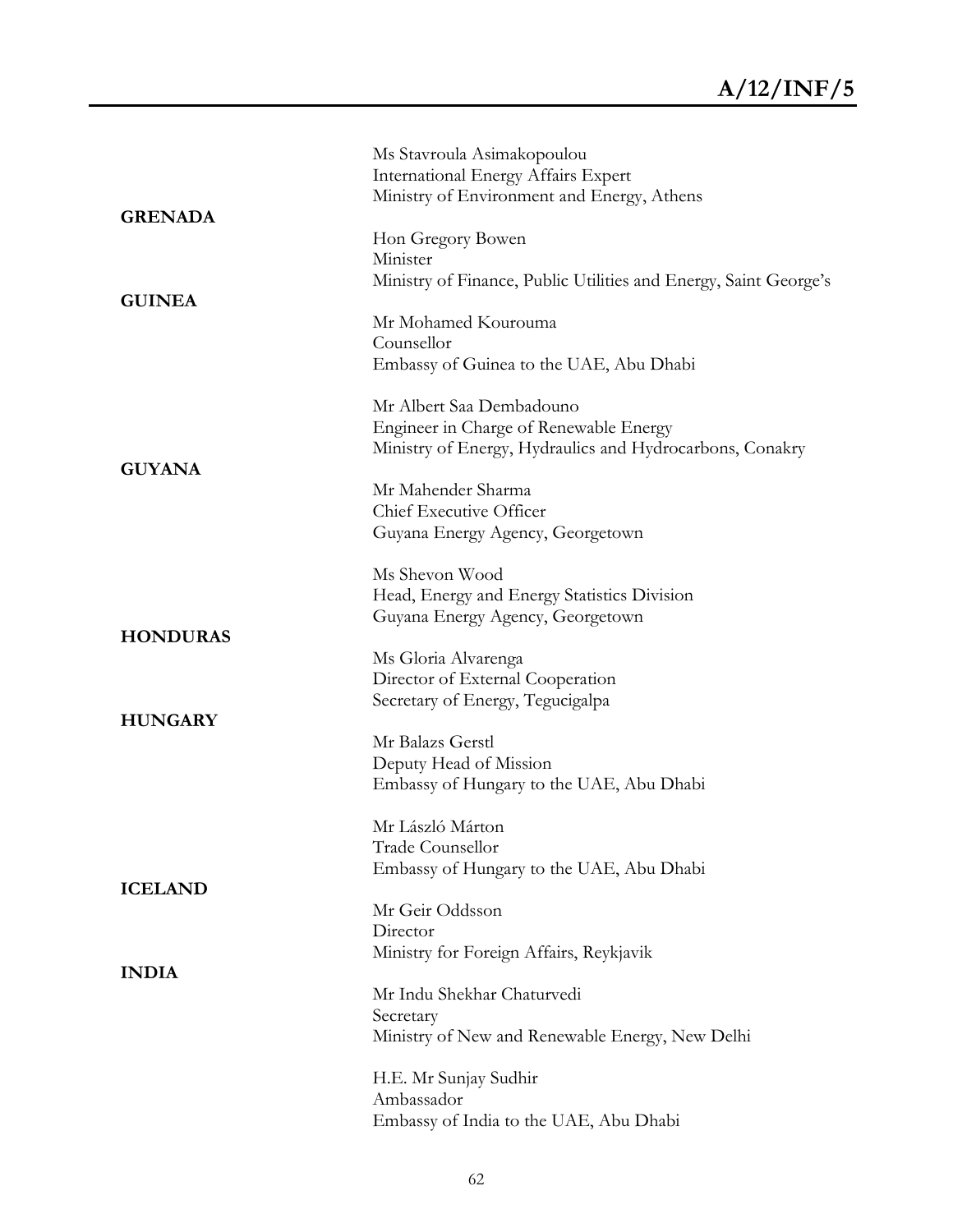|                  | Mr Dinesh Dayanand Jagdale<br>Joint Secretary<br>Ministry of New and Renewable Energy, New Delhi                     |
|------------------|----------------------------------------------------------------------------------------------------------------------|
|                  | Mr Vinod Bahade<br>Director<br>Ministry of External Affairs, New Delhi                                               |
|                  | Mr Sandeep Kumar Bayyapu<br>Deputy Chief of Mission<br>Embassy of India to the UAE, Abu Dhabi                        |
|                  | Mr Umar Farooque<br>Second Secretary<br>Embassy of India to the UAE, Abu Dhabi                                       |
|                  | Ms Risha Oberai<br>Second Secretary<br>Embassy of India to the UAE, Abu Dhabi                                        |
| <b>INDONESIA</b> | Mr Dadan Kusdiana<br>Director General<br>Ministry of Energy and Mineral Resources, Jakarta                           |
|                  | Mr Ahrul Tsani<br>Counsellor<br>Embassy of Indonesia to the UAE, Abu Dhabi                                           |
|                  | Mr Yudistian Yunis<br>Director of Operations<br>PT Pertamina Geothermal Energy, Jakarta                              |
| <b>IRAN</b>      | Mr Jafar Mohammadnejad Sigaroudi<br>Director General<br>Renewable Energy and Energy Efficiency Organization, Tehran  |
| <b>IRAQ</b>      | Mr Falah Ibrahim Al-Attar<br>Director of Solar Energy Research Center<br>Ministry of Science and Technology, Baghdad |
|                  | Mr Muddathir Saber Othman<br><b>First Secretary</b><br>Embassy of Iraq to the UAE, Abu Dhabi                         |
|                  | Mr Bahaa Al Hanota<br>Third Secretary<br>Embassy of Iraq to the UAE, Abu Dhabi                                       |
| <b>IRELAND</b>   | H.E. Mr Aidan Cronin<br>Ambassador<br>Embassy of Ireland to the UAE, Abu Dhabi                                       |
|                  |                                                                                                                      |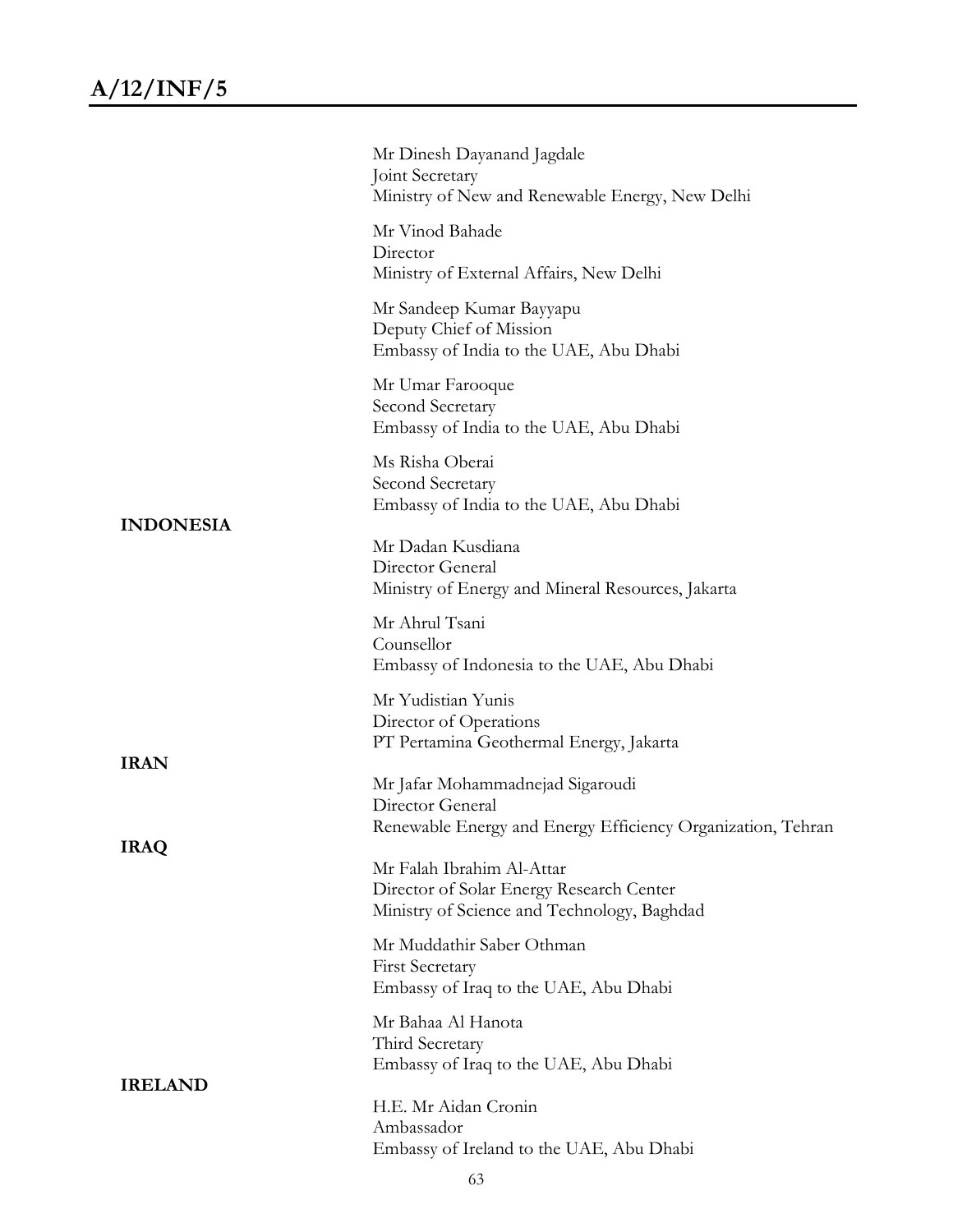| <b>ISRAEL</b> | Mr Yuval Zohar<br>Chairman<br>Ashalim Solar Energy Administration Electricity Authority, Tel Aviv                  |
|---------------|--------------------------------------------------------------------------------------------------------------------|
| <b>ITALY</b>  | Ms Ilaria Fontana<br>Undersecretary of State<br>Ministry for Ecological Transition, Rome                           |
|               | H.E. Mr Nicola Lener<br>Permanent Representative to IRENA and Ambassador<br>Embassy of Italy to the UAE, Abu Dhabi |
|               | Mr Nicola Bazanni<br>Deputy Head of Office<br>Ministry of Foreign Affairs and International Cooperation, Rome      |
|               | Ms Valeria Gravagno<br><b>First Secretary</b><br>Embassy of Italy to the UAE, Abu Dhabi                            |
|               | Mr Michele Panella<br>Expert<br>Italian Energy Services Agency (GSE), Rome                                         |
| <b>JAPAN</b>  | Mr Kiyoshi Odawara<br>State Minister<br>Ministry of Foreign Affairs, Tokyo                                         |
|               | Mr Kenichi Hosoda<br>State Minister<br>Ministry of Economy, Trade and Industry, Tokyo                              |
|               | H.E. Mr Akio Isomata<br>Ambassador<br>Embassy of Japan to the UAE, Abu Dhabi                                       |
|               | Mr Masashi Hoshino<br>Director<br>Ministry of Economy, Trade and Industry, Tokyo                                   |
|               | Mr Kimura Norihiro<br>Deputy Director<br>Ministry of Economy, Trade and Industry, Tokyo                            |
|               | Mr Daisuke Hayamizu<br><b>Assistant Director</b><br>Ministry of Economy, Trade and Industry, Tokyo                 |
|               | Ms Kyoko Furuta<br>Deputy Director<br>Ministry of Agriculture, Forestry, and Fisheries, Tokyo                      |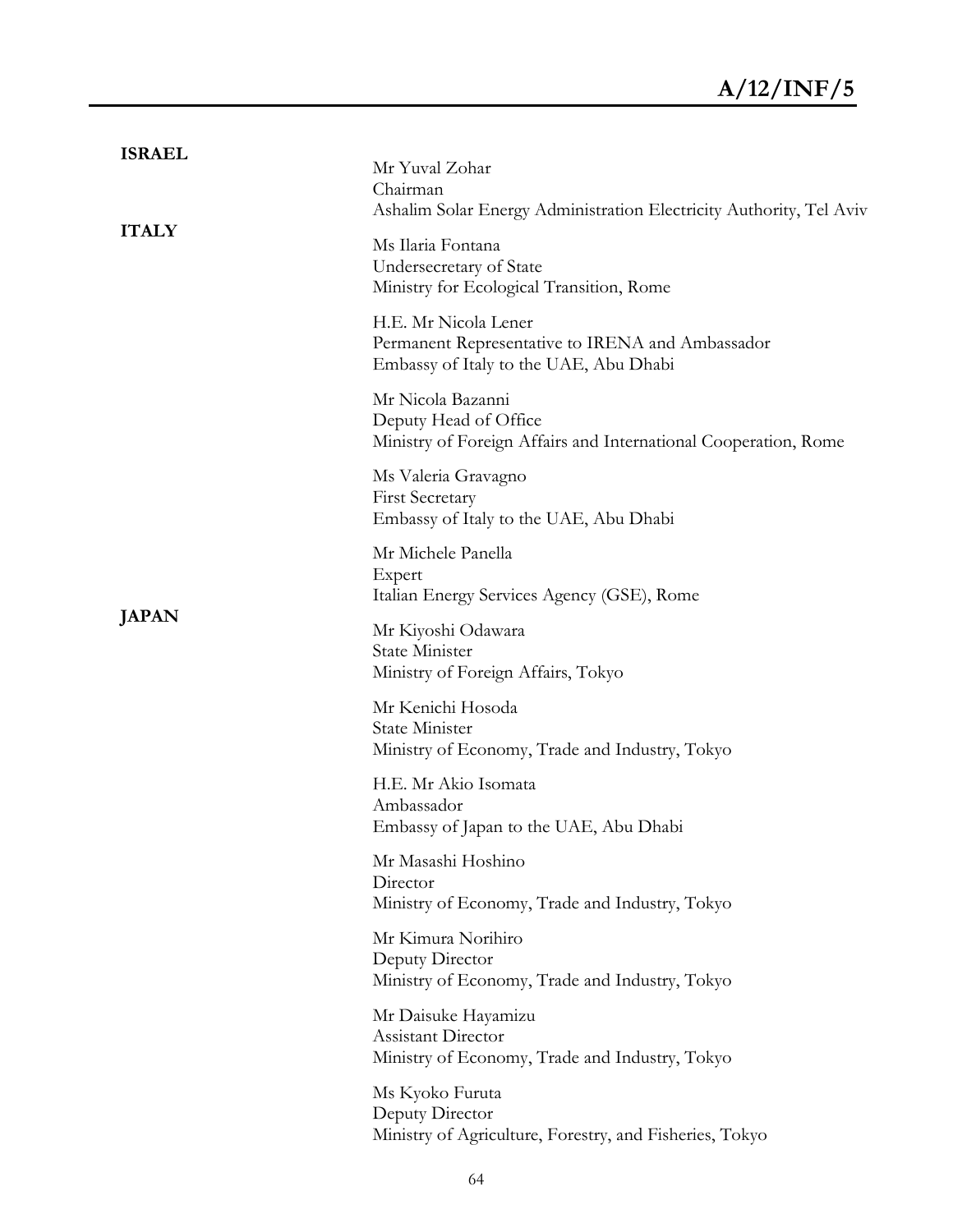|                   | Mr Nobuyuki Kikuchi<br>Director<br>Ministry of Foreign Affairs, Tokyo                                                                         |
|-------------------|-----------------------------------------------------------------------------------------------------------------------------------------------|
|                   | Mr Masato Handa<br>Deputy Director<br>Ministry of Foreign Affairs, Tokyo                                                                      |
|                   | Mr Hiroshi Nakamura<br>Deputy Director<br>Ministry of Foreign Affairs, Tokyo                                                                  |
|                   | Mr Takaya Yonaha<br>Official<br>Ministry of Agriculture, Forestry, and Fisheries, Tokyo                                                       |
|                   | Ms Miku Oshita<br><b>First Secretary</b><br>Embassy of Japan in the UAE, Abu Dhabi                                                            |
|                   | Mr Takayuki Kawamura<br>Second Secretary<br>Embassy of Japan in the UAE, Abu Dhabi                                                            |
|                   | Ms Hiroko Nakamura<br>Senior Researcher<br>Institute of Energy Economics, Tokyo                                                               |
|                   | Ms Tomoko Matsumoto<br>Senior Researcher<br>Institute of Energy Economics, Tokyo                                                              |
| <b>JORDAN</b>     | H.E. Mr Saleh Ali Hamed Alkharabsh<br>Minister<br>Ministry of Energy and Mineral Resources, Amman                                             |
| <b>KAZAKHSTAN</b> | Mr Yacoub Marar<br>Director of Renewable Energy & Energy Efficiency Department<br>Ministry of Energy and Mineral Resources, Amman             |
|                   | H.E. Mr Madiyar Menilbekov<br>Permanent Representative to IRENA and Ambassador<br>Embassy of the Republic of Kazakhstan to the UAE, Abu Dhabi |
| <b>KENYA</b>      | H.E. Mr Kariuki Mugwe<br>Ambassador<br>Embassy of Kenya to the UAE, Abu Dhabi                                                                 |
|                   | Mr Paul Mbuthi<br>Senior Deputy Director<br>Ministry of Energy, Nairobi                                                                       |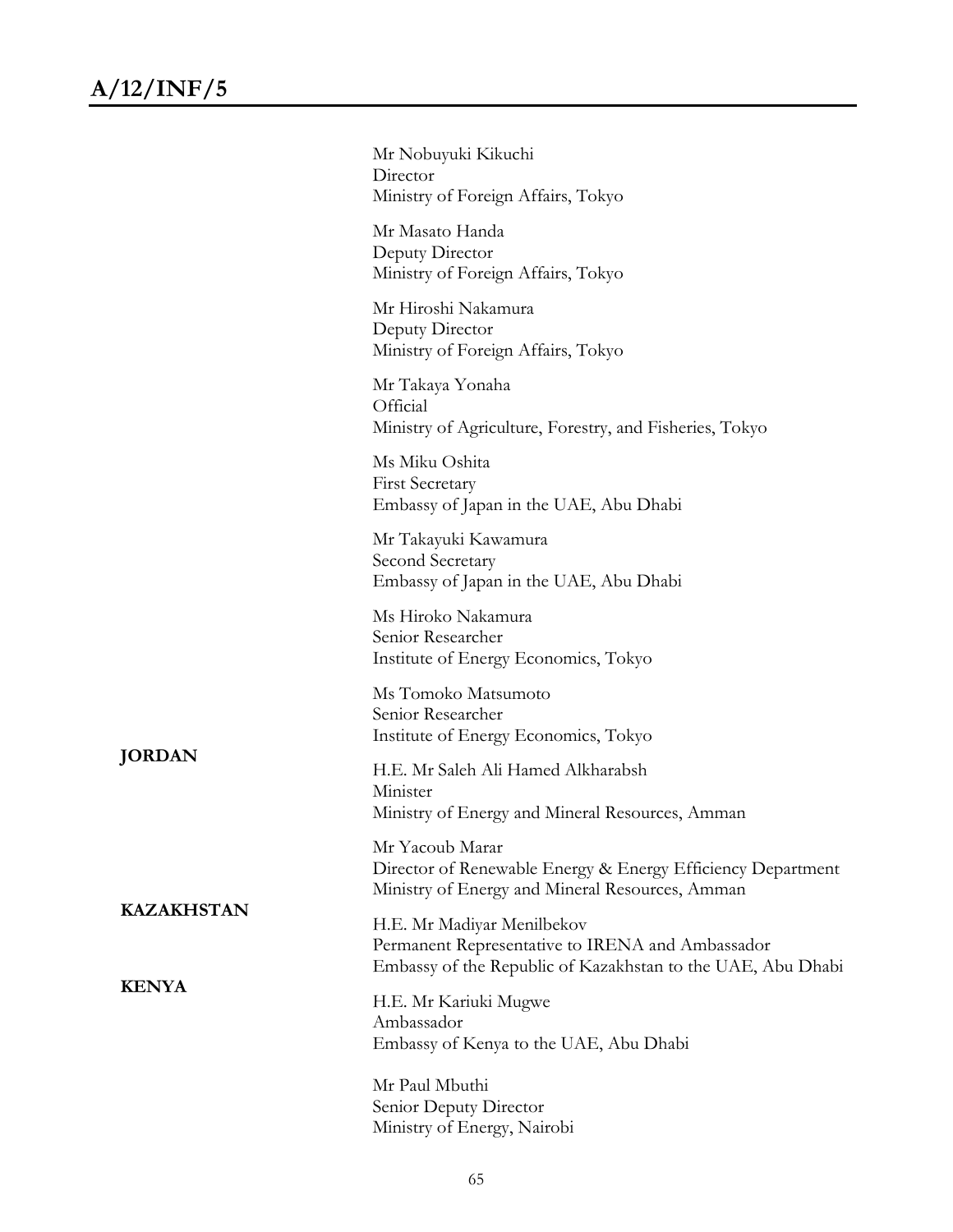|                   | Mr Peter Mwendwa<br>Consul General<br>Consulate General of Kenya, Dubai                                      |
|-------------------|--------------------------------------------------------------------------------------------------------------|
|                   | Ms Mercy Atieno Odongo<br>First Counsellor<br>Consulate General of Kenya, Dubai                              |
|                   | Mr Cosmas Kimutai<br>Counsellor<br>Embassy of Kenya to the UAE, Abu Dhabi                                    |
|                   | Mr Eugene Makokha<br><b>First Secretary</b><br>Embassy of Kenya to the UAE, Abu Dhabi                        |
|                   | Ms Sharon Ekuam<br>Second Secretary<br>Embassy of Kenya to the UAE, Abu Dhabi                                |
|                   | Mr Bakari Mwinyi Chinda<br>Third Secretary<br>Embassy of Kenya to the UAE, Abu Dhabi                         |
| <b>KUWAIT</b>     | Mr Osamah Alsayegh<br>Principal Research Scientist<br>Kuwait Institute fior Scientific Research, Kuwait City |
| <b>KYRGYZSTAN</b> | H.E. Mr Doskul Bekmurzaev<br>Minister<br>Ministry of Energy, Bishkek                                         |
| <b>LATVIA</b>     | Ms Ilze Indriksone<br><b>Parliamentary Secretary</b><br>Ministry of Economics, Riga                          |
| <b>LEBANON</b>    | H.E. Mr Atis Sjanits<br>Ambassador<br>Embassy of Latvia to the UAE, Abu Dhabi                                |
|                   | H.E. Mr Fouad Chehab Dandan<br>Ambassador<br>Embassy of Lebanon to the UAE, Abu Dhabi                        |
|                   | Mr Jean Claude El Khoury<br>Economic Attaché<br>Embassy of Lebanon to the UAE, Abu Dhabi                     |
| <b>LUXEMBOURG</b> | H.E. Mr Jean Claude Turmes<br>Minister<br>Ministry of Energy, Luxembourg                                     |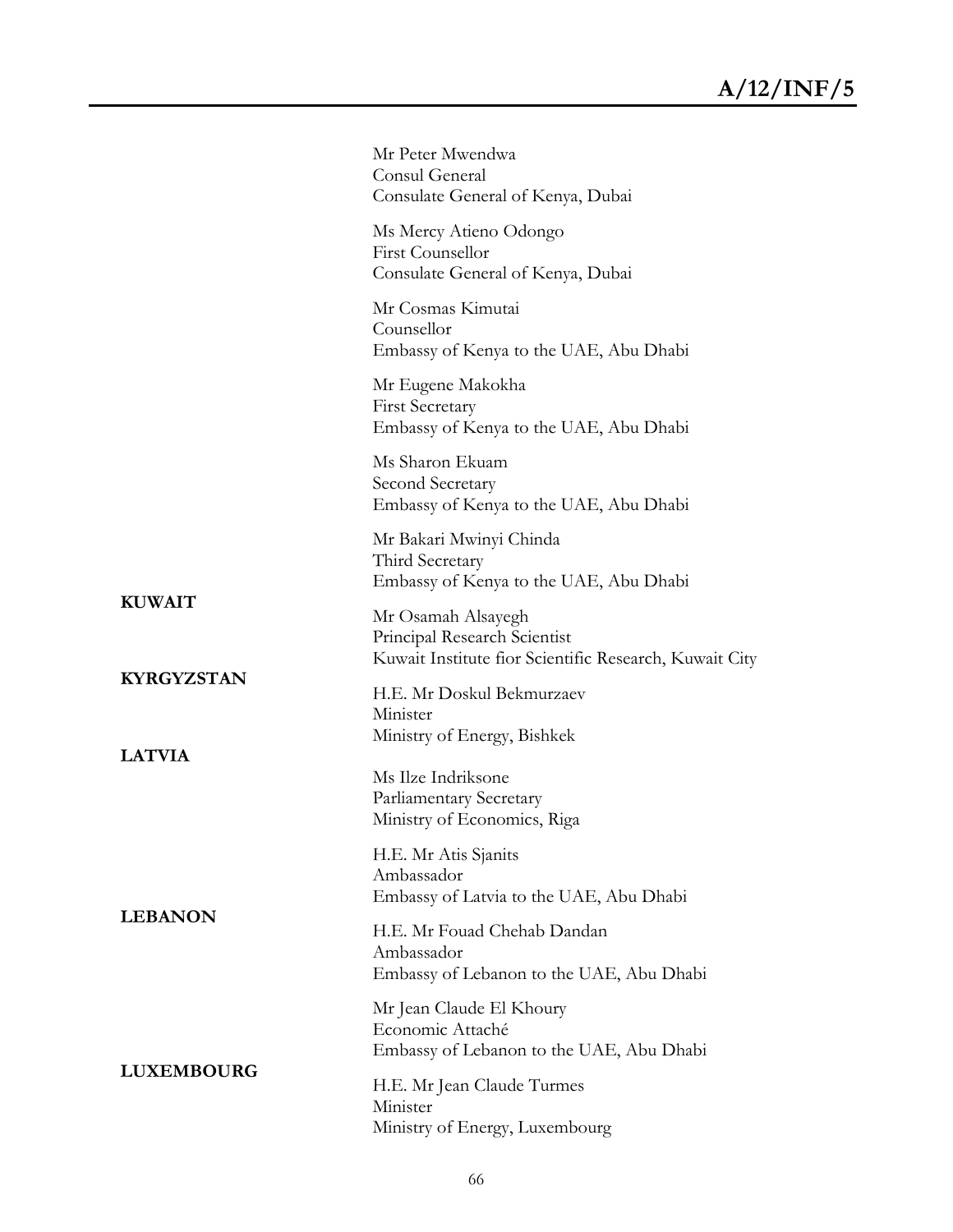| <b>MALAYSIA</b> | H.E. Mr Robert Lauer<br>Permanent Representative to IRENA and Ambassador<br>Embassy of Luxembourg to the UAE, Abu Dhabi   |
|-----------------|---------------------------------------------------------------------------------------------------------------------------|
|                 | Mr Loris Nicoletti<br>Counsellor - Political and Administrative Affairs<br>Embassy of Luxembourg to the UAE, Abu Dhabi    |
|                 | Ms Noor Afifah Abdul Razak<br>Deputy Secretary General for Energy<br>Ministry of Energy and Natural Resources, Putrajaya  |
|                 | Mr Asdirhyme Abdul Rasib<br>Senior Undersecretary<br>Ministry of Energy and Natural Resources, Putrajaya                  |
|                 | Mr Abdul Razib Dawood<br>Chief Executive Officer<br>Energy Commission of Malaysia, Putrajaya                              |
|                 | Ms Esther Lew<br>Senior Principal Assistant Secretary<br>Ministry of Energy and Natural Resources, Putrajaya              |
|                 | Ms Zamzurina Zulkifli<br>Principal Assistant Secretary<br>Ministry of Energy and Natural Resources, Putrajaya             |
|                 | Mr Muhammad Hafiz Wildan Hassan<br><b>Assistant Secretary</b><br>Ministry of Energy and Natural Resources, Putrajaya      |
|                 | Ms Zawani Zainuddin<br><b>Assistant Secretary</b><br>Ministry of Energy and Natural Resources, Putrajaya                  |
| <b>MALDIVES</b> | H.E. Ms Aminath Shauna<br>Minister<br>Ministry of Environment, Climate Change and Technology, Malé                        |
|                 | H.E. Ms Aminath Shabeena<br>Permanent Representative to IRENA and Ambassador<br>Embassy of Maldives to the UAE, Abu Dhabi |
| <b>MALI</b>     | H.E. Mr Lamine Seydou Traore<br>Minister<br>Ministry of Mines, Energy and Water, Bamako                                   |
|                 | Mr Souleymane Berthé<br>Director General<br>Renewable Energy Agency of Mali, Bamako                                       |
|                 | 67                                                                                                                        |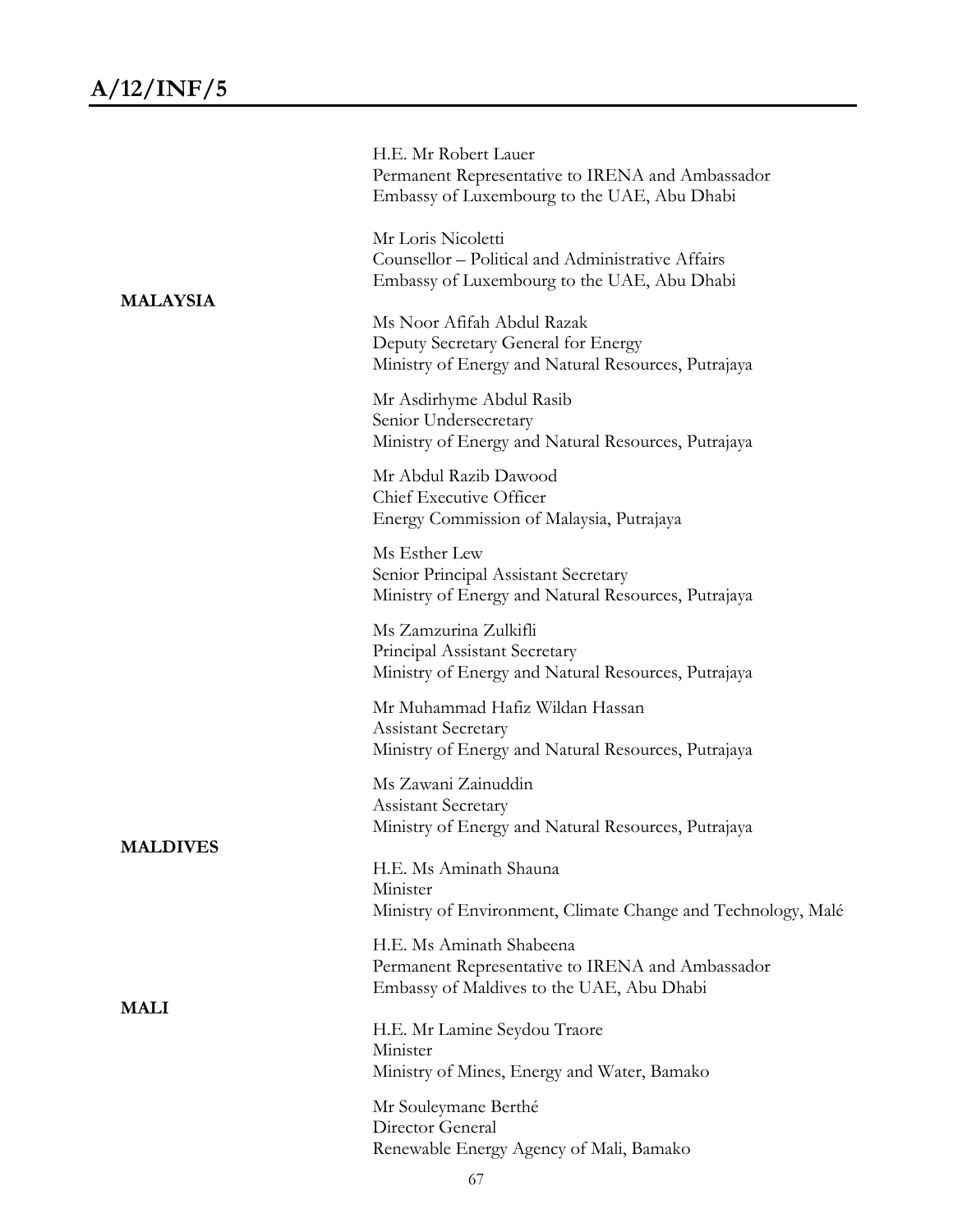|                         | Mr Famakan Kamissoko<br><b>Technical Counsellor</b><br>Ministry of Mines, Energy and Water, Bamako                            |
|-------------------------|-------------------------------------------------------------------------------------------------------------------------------|
| <b>MALTA</b>            | Mr Amadou Sidibe<br>Director-General<br>AMADER, Bamako                                                                        |
|                         | H.E. Ms Maria Camilleri Calleja<br>Permanent Representative to IRENA and Ambassador<br>Embassy of Malta to the UAE, Abu Dhabi |
|                         | Ms Amanda Zammit<br>Director<br>Ministry of Energy, Enterprise and Sustainable Development, Valetta                           |
| <b>MARSHALL ISLANDS</b> | H.E. Ms Doreen DeBrum<br>Ambassador<br>Ministry of Foreign Affairs and Trade, Majuro                                          |
|                         | Mr Walter Myazoe<br>Deputy Secretary<br>Ministry of Natural Resources & Commerce, Majuro                                      |
|                         | Ms Angeline Heine-Reimers<br>Director<br>National Energy Office, Majuro                                                       |
| <b>MAURITANIA</b>       | H.E. Mr Abdessalam Ould Ahmed Mohamed Saleh<br>Minister<br>Ministry of Petroleum, Mines and Energy, Nouakchott                |
|                         | Mr Brahim Abdallahi<br>Director of Electricity and Energy Management<br>Ministry of Petroleum, Mines and Energy, Nouakchott   |
| <b>MAURITIUS</b>        | Mr Mamadou Amadou Kane<br>Senior Advisor of the Minister<br>Ministry of Petroleum, Energy and Mining, Nouakchott              |
|                         | Hon Georges Pierre Lesjongard<br>Minister<br>Ministry of Energy and Public Utilities, Port Louis                              |
|                         | H.E. Mr Showkutally Soodhun<br>Permanent Representative to IRENA and Ambassador<br>Embassy of Mauritius to the UAE, Dubai     |
|                         | Ms Zeenat Guness Goolbar<br><b>Permanent Secretary</b><br>Ministry of Energy and Public Utilities, Port Louis                 |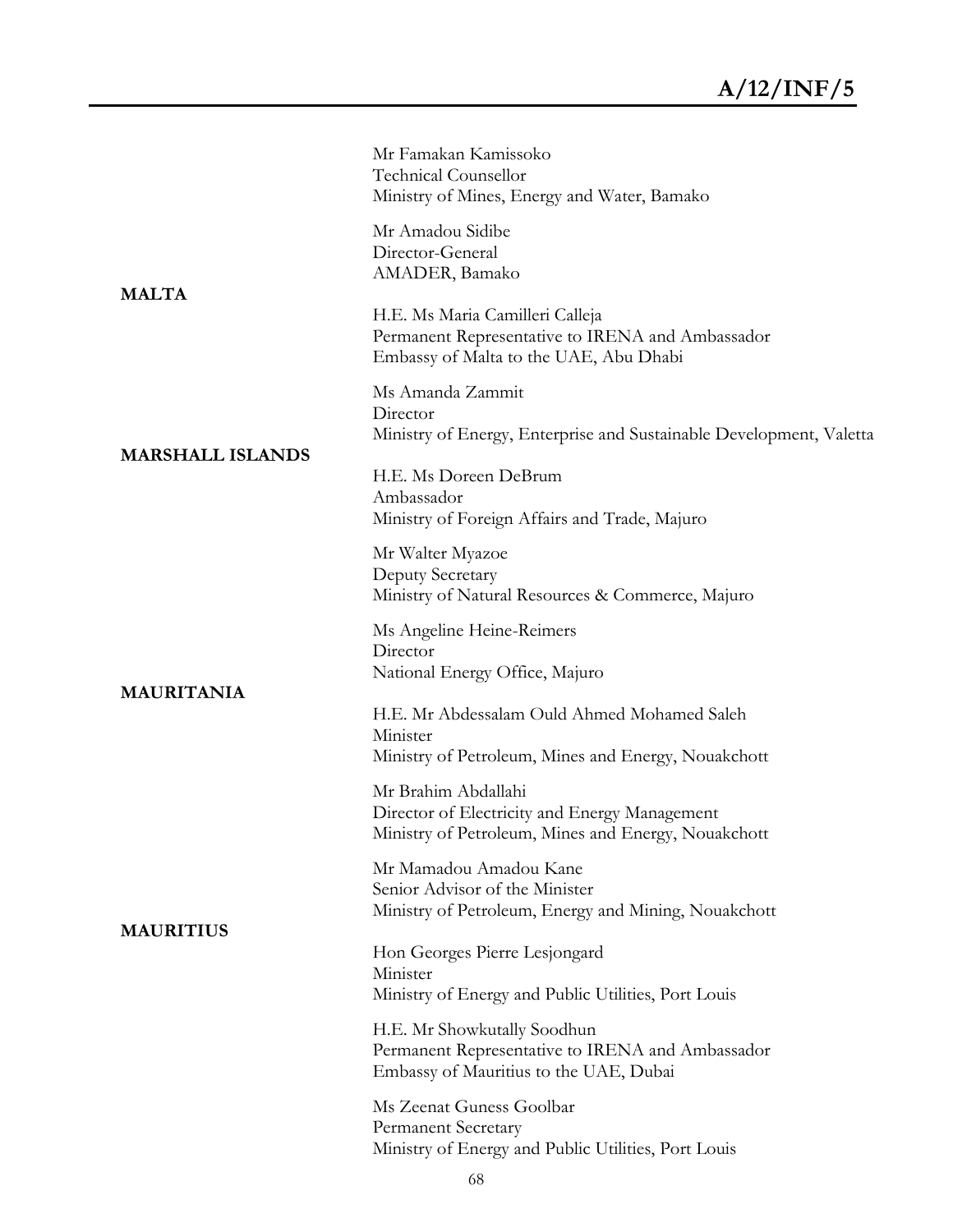|                 | Mr Pradeep Mahess Soonarane<br>Director of Technical Services<br>Ministry of Energy and Public Utilities, Port Louis                               |
|-----------------|----------------------------------------------------------------------------------------------------------------------------------------------------|
|                 | Ms Mreedula Mungra<br>Chief Executive Officer<br>Mauritius Renewable Energy Agency, Port Louis                                                     |
|                 | Mr Louis Jean Rex Victor Donat<br>General Manager<br>Central Electricity Board, Port Louis                                                         |
| <b>MEXICO</b>   | Mr Heberto Barrios<br>Officer, Undersecretariat of Planning & Energy Transition<br>Ministry of Energy, Mexico City                                 |
|                 | Mr David Davila Estefan<br>Consul<br>Embassy of Mexico to the UAE, Abu Dhabi                                                                       |
| <b>MONGOLIA</b> | Mr Enkhtuvshin Ganbbaatar<br>Director, Renewable Energy Division<br>Ministry of Energy, Ulaanbaatar                                                |
| <b>MOROCCO</b>  | H.E. Ms Leila Benali<br>Minister<br>Ministry of Energy Transition and Sustainable Development, Rabat                                               |
|                 | Mr Mohamed Ouhmed<br>Director of Renewable Energies and Energy Efficiency<br>Ministry of Energy, Mines and Sustainable Development, Rabat          |
|                 | Mr Bouzekri Razi<br>Director of Climate Change, Biodiversity and Green Economy<br>Ministry of Energy Transition and Sustainable Development, Rabat |
|                 | Mr Rachid Firadi<br>Director of Partnership, Communication and Cooperation<br>Ministry of Energy Transition and Sustainable Development, Rabat     |
|                 | Mr Benabou Abderraouf<br>Director of Electricity<br>Ministry of Energy Transition and Sustainable Development, Rabat                               |
|                 | Ms Hind Abdaoui<br>Head of Hydropower Service<br>Ministry of Energy Transition and Sustainable Development, Rabat                                  |
|                 | Mr Ahmed Ghzaoui<br>Head of Renewable Energies Department<br>Ministry of Energy Transition and Sustainable Development, Rabat                      |
|                 |                                                                                                                                                    |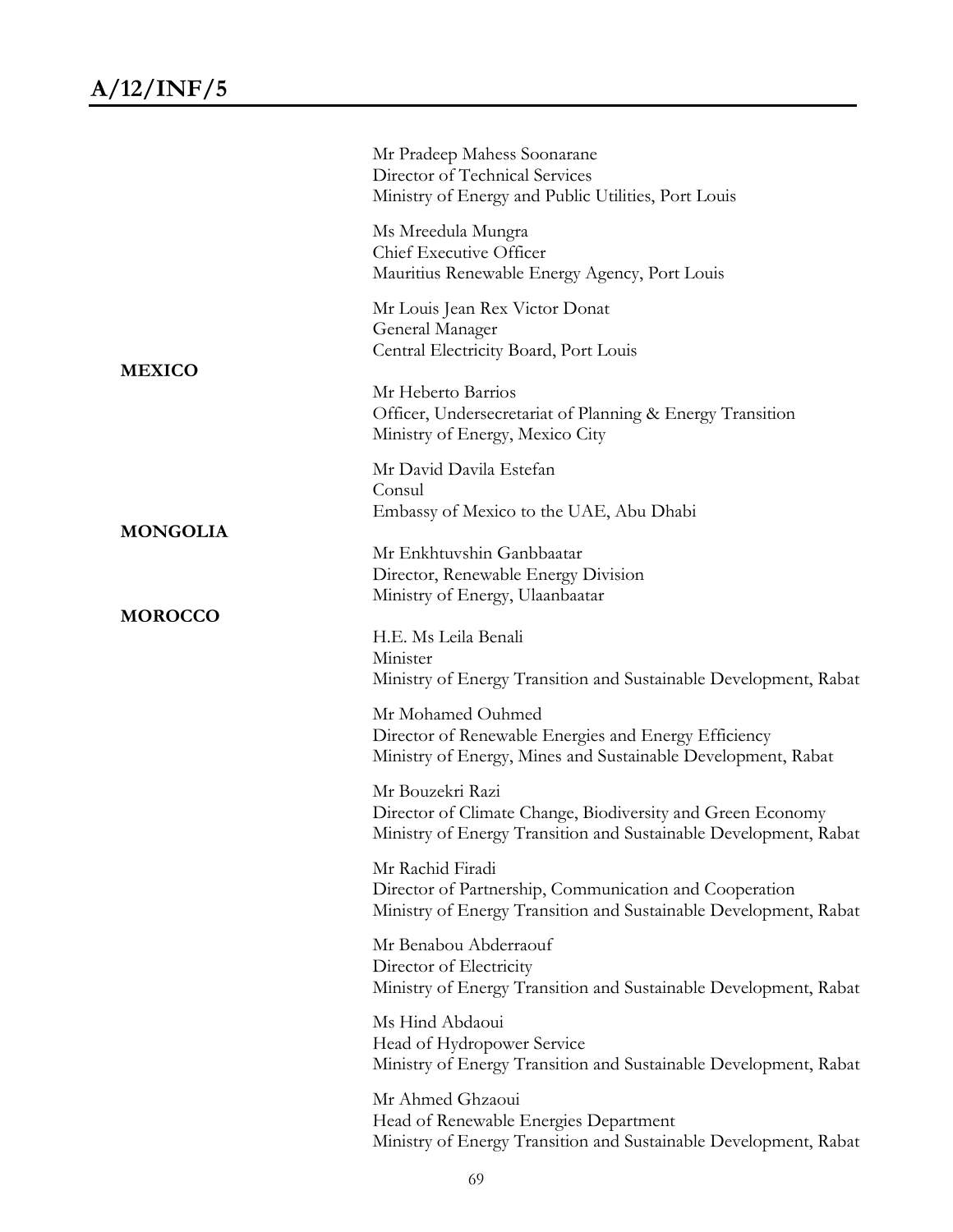|                   | Mr Abdelmonim Chentouf<br>Head of Cooperation and Communication Division<br>Ministry of Energy Transition and Sustainable Development, Rabat |
|-------------------|----------------------------------------------------------------------------------------------------------------------------------------------|
|                   | Mr Jamal Ramdane<br>Official<br>Ministry of Energy Transition and Sustainable Development, Rabat                                             |
| <b>MOZAMBIQUE</b> | H.E. Mr Tiago Recibo Castigo<br>Permanent Representative to IRENA and Ambassador<br>Embassy of Mozambique to the UAE, Abu Dhabi              |
|                   | Mr Damião Namuera<br>Head of Renewable Energy Department<br>Ministry of Mineral Resources and Energy, Maputo                                 |
|                   | Ms Amelia Santos<br>Technical of Cooperation<br>Ministry of Mineral Resources and Energy, Maputo                                             |
|                   | Mr Antonio Osvaldo Saide<br>Chairperson, Energy Fund<br>Ministry of Mineral Resources and Energy, Maputo                                     |
|                   | Mr Joaquim Comboio<br><b>First Secretary</b><br>Embassy of Mozambique to the UAE, Abu Dhabi                                                  |
|                   | Mr Euclides Dgedge<br>Head of On-Grid Department<br>Mozambique Electricity Company, Maputo                                                   |
|                   | Mr Celson António Cossa<br>Technical<br>Energy Fund – FUNAE, Maputo                                                                          |
| <b>NAMIBIA</b>    | Mr James Mnyupe<br>Presidential Economic Advisor and Hydrogen Commissioner<br>Office of the President, Windhoek                              |
| <b>NAURU</b>      | Ms Berilyn Jeremiah<br>Secretary<br>Department of Commerce, Industry and Environment, Yaren District                                         |
| <b>NEPAL</b>      | Ms Phaedora Harris<br>Project Manager<br>Department of Climate Change and National Resilience, Yaren District                                |
|                   | Hon Pampha Bhusal<br>Minister<br>Ministry of Energy, Water Resources and Irrigation, Kathmandu                                               |
|                   |                                                                                                                                              |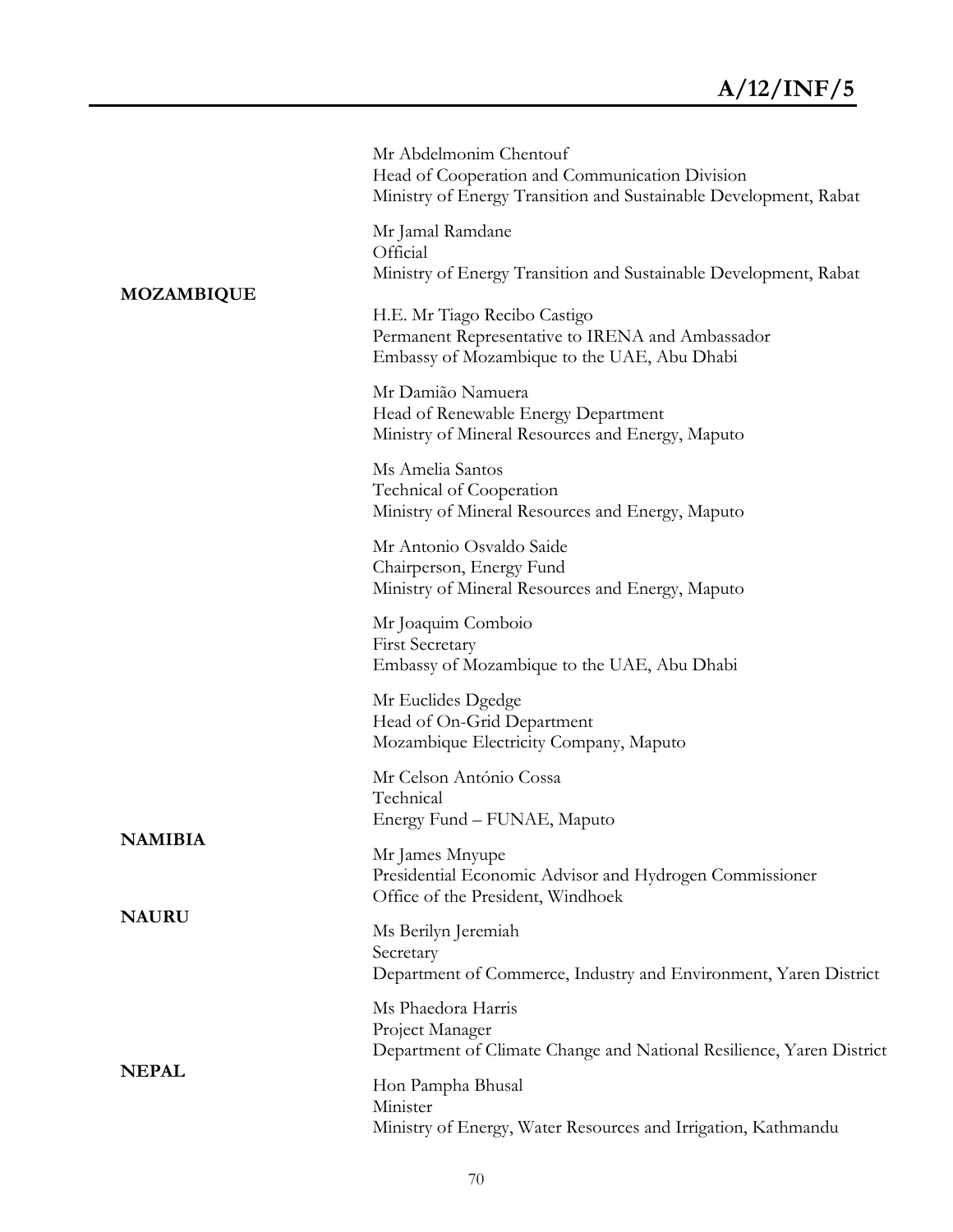|                                        | H.E. Mr Krishna Prasad Dhakal<br>Permanent Representative to IRENA and Ambassador<br>Embassy of Nepal to the UAE, Abu Dhabi        |
|----------------------------------------|------------------------------------------------------------------------------------------------------------------------------------|
|                                        | Mr Madhusudhan Adhikari<br><b>Executive Director</b><br>Alternative Energy Promotion Center, Kathmandu                             |
|                                        | Mr Bishal Bhattarai<br>Minister Counsellor and Deputy Chief of Mission<br>Embassy of Nepal to the UAE, Abu Dhabi                   |
|                                        | Mr Bhuwan Ojha<br>Second Secretary<br>Embassy of Nepal to the UAE, Abu Dhabi                                                       |
| <b>NETHERLANDS</b><br>(KINGDOM OF THE) | H.E. Mr Aloijsius Embrechts<br>Ambassador<br>Embassy of the Kingdom of the Netherlands to the UAE, Abu Dhabi                       |
|                                        | Ms Chaima Faiq<br>Economic Officer<br>Embassy of the Kingdom of the Netherlands to the UAE, Abu Dhabi                              |
| <b>NEW ZEALAND</b>                     | H.E. Mr Matthew Hawkins<br>Permanent Representative to IRENA and Ambassador<br>Embassy of New Zealand to the UAE, Abu Dhabi        |
| <b>NICARAGUA</b>                       | Mr Mike Allen<br>Special Envoy for Renewable Energy<br>Ministry of Foreign Affairs and Trade, Wellington                           |
|                                        | Ms Rosa Martinez<br>Head of Hydroelectricity Department<br>Ministry of Energy and Mines, Managua                                   |
| <b>NIGER</b>                           | Mr Mahamadou Mamoudou Mory<br><b>Electrical Engineer</b><br>Ministry of Petroleum, Energy and Renewable Enrgies, Niamey            |
|                                        | Mr Harouna Diaouga<br>Researcher<br>National Solar Energy Agency (ANERSOL), Niamey                                                 |
|                                        | Mr Salouhou Hamidine<br>General Director<br>National Agency for the Promotion of Electrification in Rural Areas<br>(ANPER), Niamey |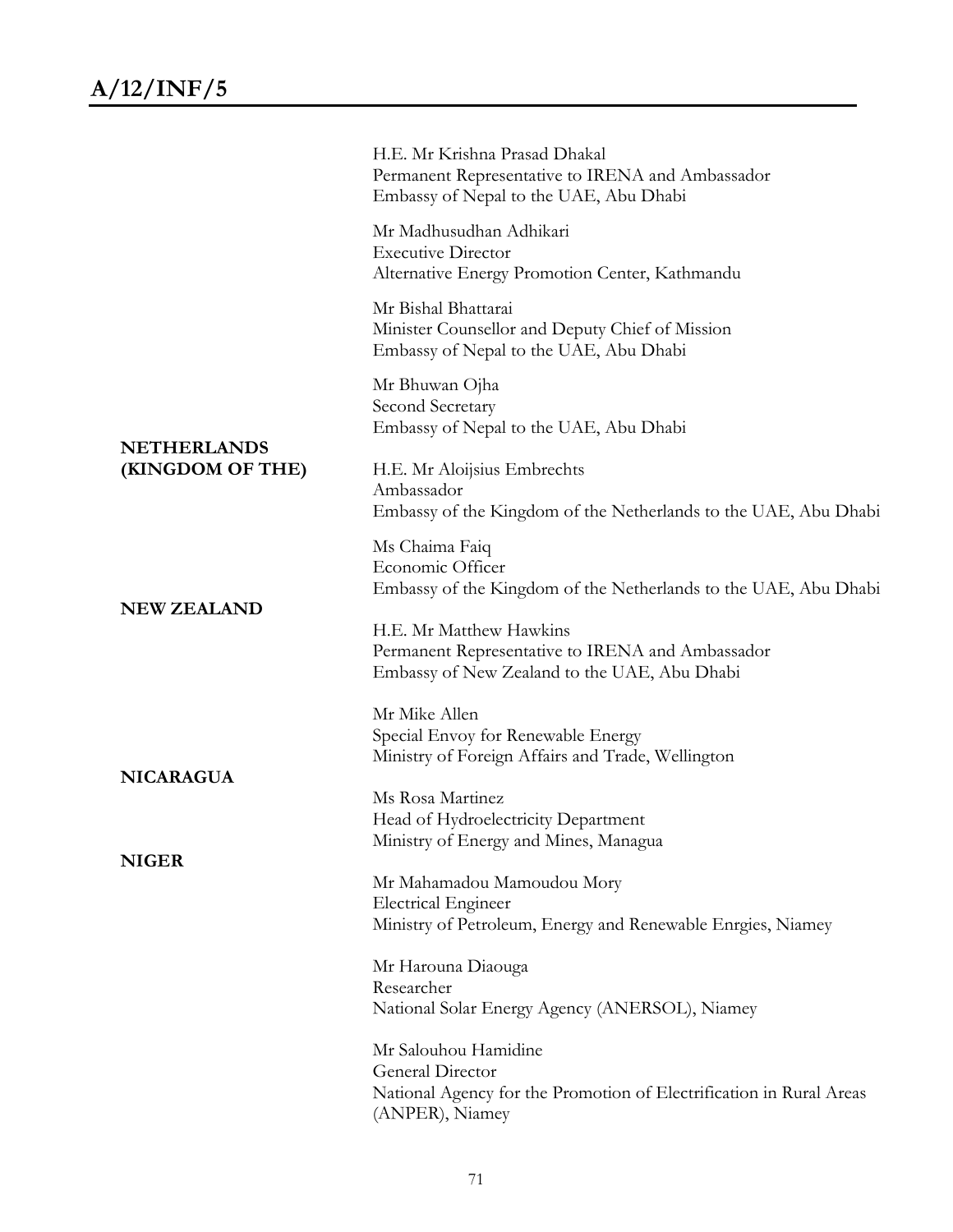| <b>NIGERIA</b><br><b>NORWAY</b>   | Hon Ogbonnaya Onu<br>Minister<br>Federal Ministry of Science, Technology and Innovation, Abuja<br>Mr Eli Bala<br>Director General<br>Energy Commission of Nigeria, Abuja<br>Mr Abdelnasser Musa Abdallah<br>Chief Scientific Officer<br>Energy Commission of Nigeria, Abuja<br>H.E. Mr Sten Arne Rosnes<br>Permanent Representative to IRENA and Ambassador<br>Embassy of Norway to the UAE, Abu Dhabi<br>Mr Oivind Johansen<br><b>Assistant Director-General</b><br>Ministry of Petroleum and Energy, Oslo<br>Mr Hans Olav Ibrekk<br>Policy Director |
|-----------------------------------|-------------------------------------------------------------------------------------------------------------------------------------------------------------------------------------------------------------------------------------------------------------------------------------------------------------------------------------------------------------------------------------------------------------------------------------------------------------------------------------------------------------------------------------------------------|
| <b>OMAN</b><br><b>PAKISTAN</b>    | Ministry of Foreign Affairs, Oslo<br>Ms Helene Kvam Sigmond<br>Second Secretary<br>Embassy of Norway to the UAE, Abu Dhabi<br>Mr Abdulrahim Al Baram<br>Senior Renewable Engineer<br>Ministry of Oil and Gas, Muscat<br>H.E. Mr Afzaal Mahmood<br>Ambassador                                                                                                                                                                                                                                                                                          |
| <b>PERU</b><br><b>PHILIPPINES</b> | Embassy of Pakistan to the UAE, Abu Dhabi<br>Mr Imtiaz Feroz<br>Deputy Head of Mission<br>Embassy of Pakistan to the UAE, Abu Dhabi<br>Mr Alan Campos Tarazona<br>Specialist<br>Ministry of Energy and Mines, Lima<br>H.E. Ms Hjayceelyn Quintana<br>Permanent Representative to IRENA and Ambassador<br>Embassy of Philippines to the UAE, Abu Dhabi                                                                                                                                                                                                 |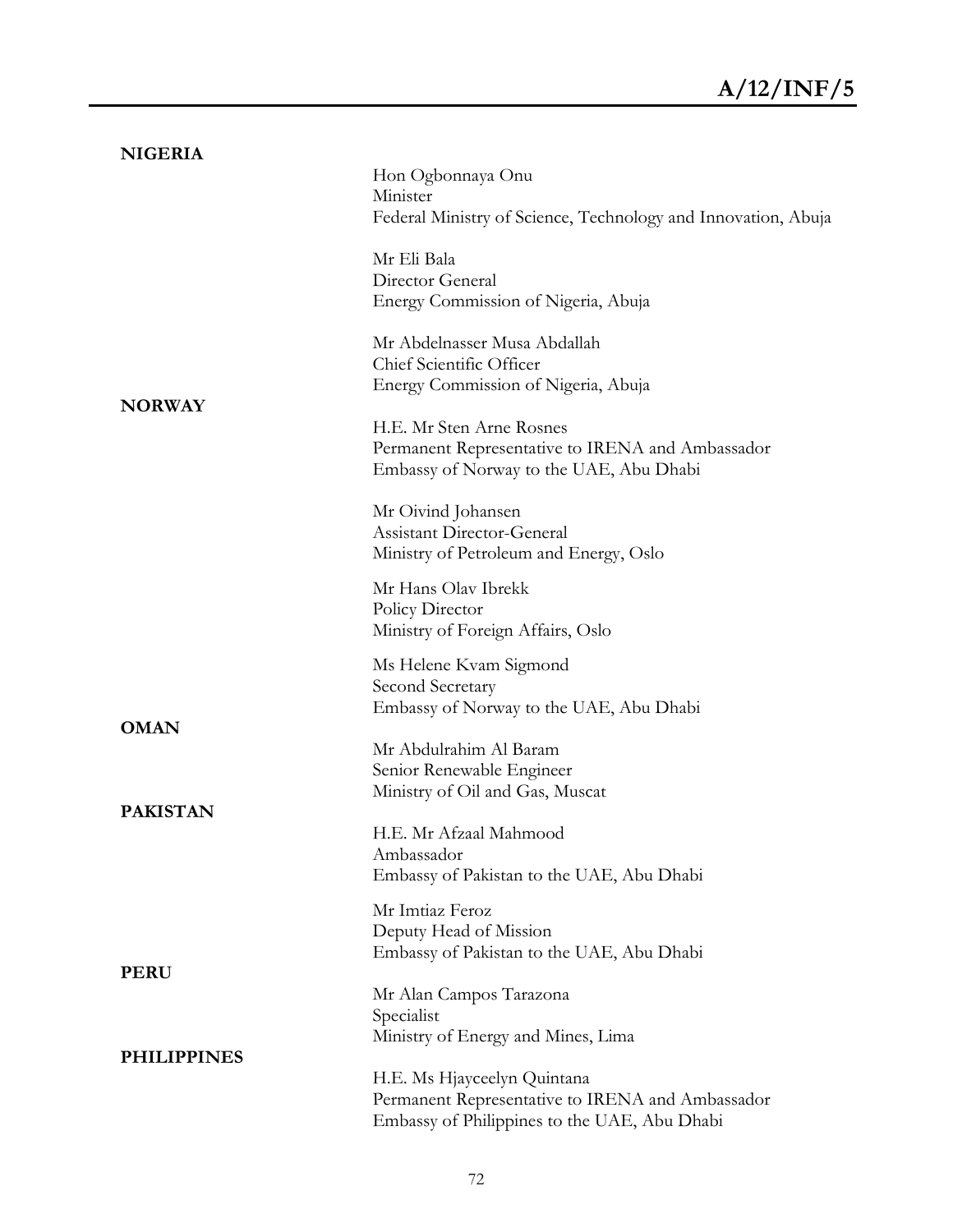|                 | Mr Marford Angeles<br>Consul General<br>Embassy of the Philippines to the UAE, Abu Dhabi                   |
|-----------------|------------------------------------------------------------------------------------------------------------|
|                 | Ms Marissa Perez Cerezo<br><b>Assistant Director</b><br>Department of Energy, Manila                       |
|                 | Ms Liza Pangillinan<br>Supervising SRS, Renewable Energy Management Bureau<br>Department of Energy, Manila |
| <b>POLAND</b>   | Mr Adam Guibourge-Czetwertynski<br>Deputy Minister<br>Ministry of Climate and Environment, Warsaw          |
|                 | Mr Marcin Scigan<br>Director of Department<br>Ministry of Climate and Environment, Warsaw                  |
| <b>PORTUGAL</b> | H.E. Mr Joaquim Moreira de Lemos<br>Ambassador<br>Embassy of Portugal to the UAE, Abu Dhabi                |
|                 | Ms Adriana Reais Pinto<br>Advisor of the Cabinet<br>Ministry of Environment and Climate Action, Lisbon     |
|                 | Mr Eduardo Braganca<br>Deputy Head of Mission<br>Embassy of Portugal to the UAE, Abu Dhabi                 |
|                 | Ms Carla Lourenço<br>Head of Department<br>Ministry of Environment and Climate Action, Lisbon              |
|                 | Ms Isabel Soares<br>Head of Department<br>Ministry of Environment and Climate Action, Lisbon               |
|                 | Mr Paulo Partidário<br>Head of Division<br>Ministry of Environment and Climate Action, Lisbon              |
|                 | Mr Paulo Zoio<br>Senior Officer<br>Ministry of Environment and Climate Action, Lisbon                      |
|                 | Mr Pedro Liberato<br>Senior Officer<br>Ministry of Environment and Climate Action, Lisbon                  |
|                 |                                                                                                            |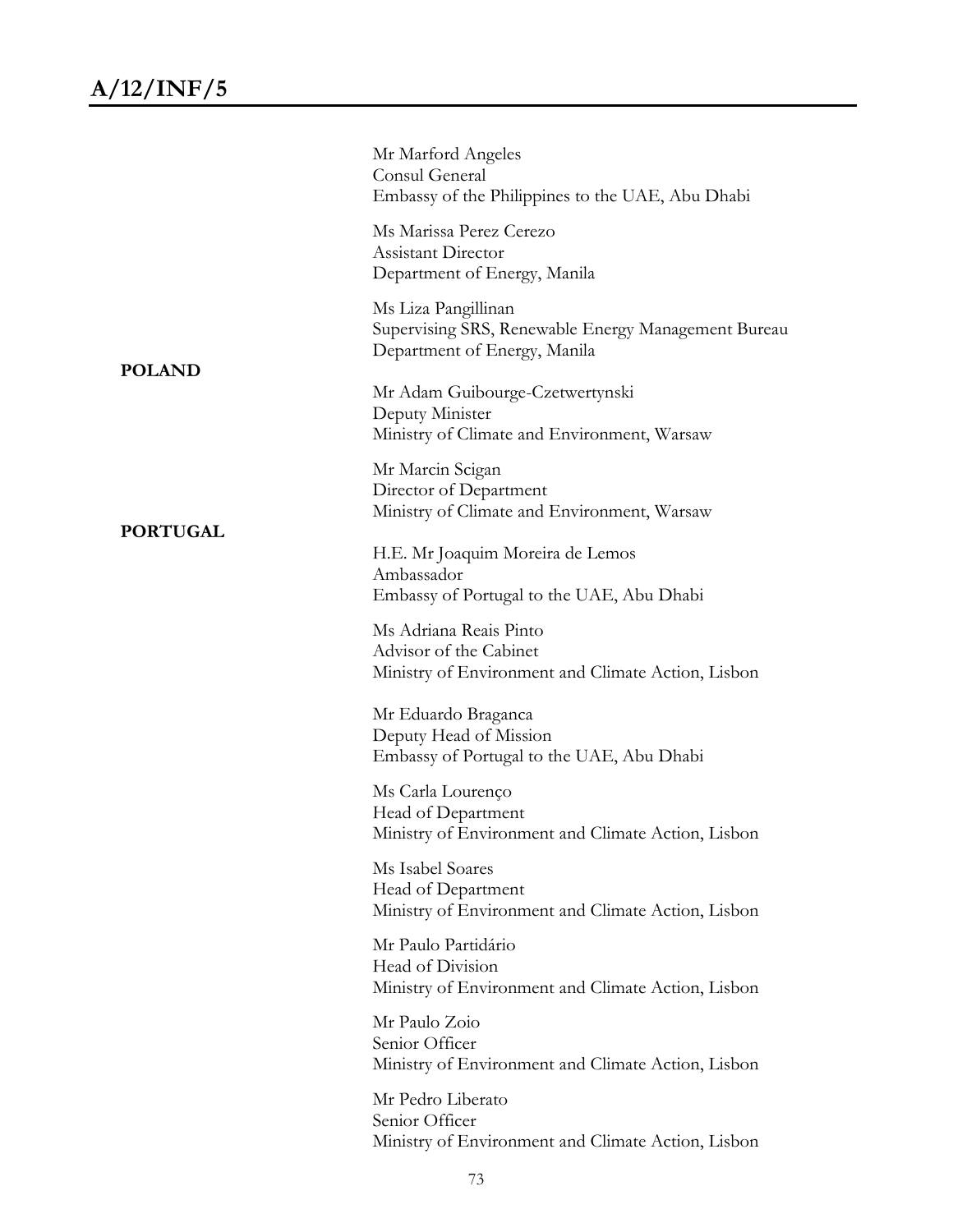|                                          | Mr David Prata<br>Senior Officer<br>Ministry of Environment and Climate Action, Lisbon              |
|------------------------------------------|-----------------------------------------------------------------------------------------------------|
|                                          | Ms Diana Carlos<br>Senior Officer<br>Ministry of Environment and Climate Action, Lisbon             |
| <b>QATAR</b><br><b>REPUBLIC OF KOREA</b> | Mr Ricardo Aguiar<br>Researcher<br>Ministry of Environment and Climate Action, Lisbon               |
|                                          | H.E. Mr Mishal Ben Jabor Al-Thani<br>Senior Advisor<br>Qatar Energy, Doha                           |
|                                          | Mr Ali Abdulla Salatt<br><b>International Relations Advisor</b><br>Qatar Energy, Doha               |
|                                          | Ms Muna Mubarak Al-Naemi<br>Senior Energy Policy Analyst<br>Qatar Energy, Doha                      |
|                                          | H.E. Ms Jihye Myeong<br>Minister<br>Ministry of Trade, Industry and Energy, Seoul                   |
|                                          | Ms Minyoung Han<br>Deputy Director General<br>Ministry of Foreign Affairs, Seoul                    |
|                                          | Mr Kunhyung Ahn<br>Second Secretary<br>Ministry of Foreign Affairs, Seoul                           |
| <b>REPUBLIC OF MOLDOVA</b>               | Ms Heewon Im<br>Researcher<br>Ministry of Foreign Affairs, Seoul                                    |
|                                          | H.E. Mr Victor Haruta<br>Ambassador<br>Embassy of the Republic of Moldova to the UAE, Abu Dhabi     |
| <b>ROMANIA</b>                           | Ms Dumitrita Craciun<br>Third Secretary<br>Embassy of the Republic of Moldova to the UAE, Abu Dhabi |
|                                          | Mr George-Sergiu Niculescu<br>Secretary of State<br>Ministry of Energy, Bucharest                   |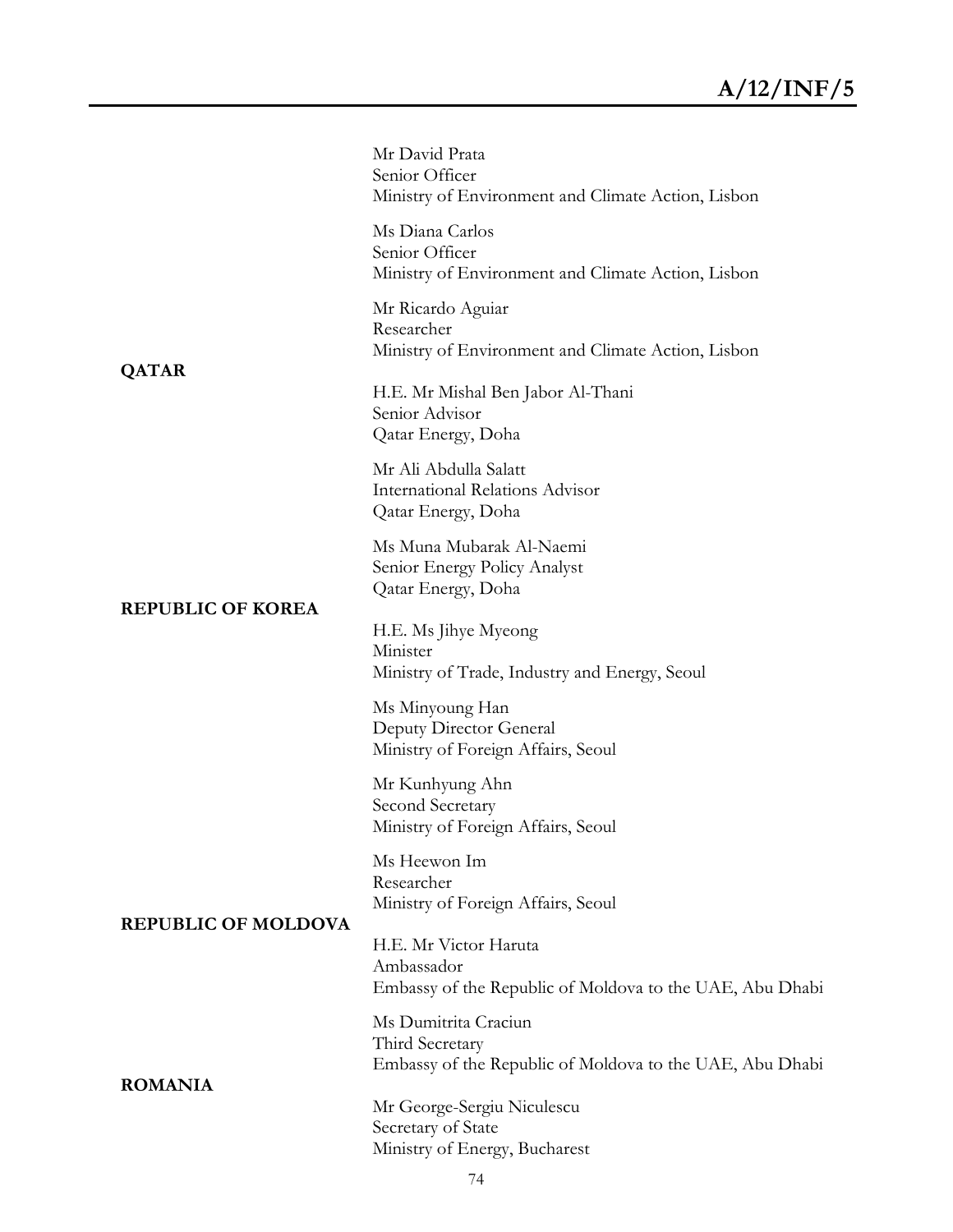| <b>RUSSIAN FEDERATION</b>                  |                                                                                                                                                                              |
|--------------------------------------------|------------------------------------------------------------------------------------------------------------------------------------------------------------------------------|
|                                            | Mr Petr Bobylev<br>Deputy Minister<br>Ministry of Energy, Moscow                                                                                                             |
|                                            | Ms Irina Ananich<br>Director<br>Ministry of Energy, Moscow                                                                                                                   |
| <b>RWANDA</b>                              | H.E. Mr Emmanuel Hategeka<br>Ambassador<br>Embassy of Rwanda to the UAE, Abu Dhabi                                                                                           |
| <b>SAINT LUCIA</b>                         | H.E. Mr Malek El-Sayed<br>Permanent Representative to IRENA and Ambassador<br>Consulate of Saint Lucia to Lebanon, Beirut                                                    |
|                                            | Mr Kurt Inglis<br>Public Utilities Officer<br>Ministry of Infrastructure, Ports, Energy and Labour, Castries                                                                 |
| <b>SAINT VINCENT AND</b><br>THE GRENADINES | Mr Ellsworth Dacon<br>Advisor                                                                                                                                                |
| <b>SAMOA</b>                               | Government of St. Vincent and the Grenadines, Kingstown                                                                                                                      |
| <b>SAN MARINO</b>                          | H.E. Ms Faalavaau Perina Jacqueline Sila-Tualaulelei<br>Permanent Representative to IRENA and Ambassador<br>Embassy of Samoa to Japan, Tokyo                                 |
|                                            | H.E. Mr Teodoro Lonfernini<br>Minister<br>Ministry of Labour, Economic Planning, Sport, Information and<br>Relations with the Public Utilities State Corporation, San Marino |
| <b>SAUDI ARABIA</b>                        | Mr Raoul Chiaruzzi<br>Director<br>Autonomous Public Utilities State Corporation, San Marino                                                                                  |
|                                            | Ms Bojana Gruska<br><b>First Secretary</b><br>Department of Foreign Affairs, San Marino                                                                                      |
|                                            | H.E. Mr Khaled Bin Saleh Al Sultan<br>Chairman<br>King Abdullah City for Atomic and Renewable Energy, Riyadh                                                                 |
|                                            | Mr Abdullah Alshehri<br><b>Business Development Head</b><br>Ministry of Energy, Riyadh                                                                                       |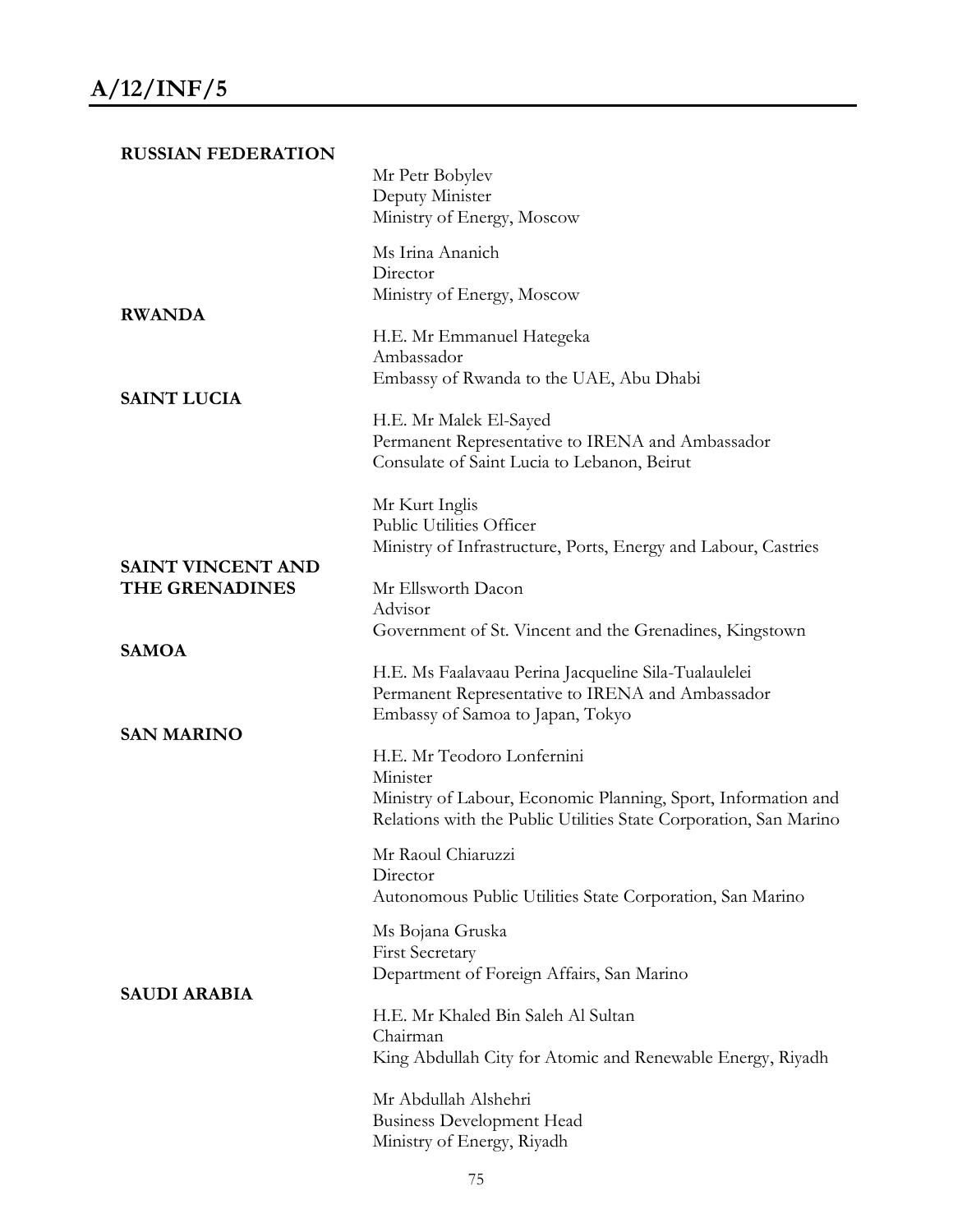|                   | Mr Saleh Al Nafisah<br>Head of International Cooperation<br>King Abdullah City for Atomic and Renewable Energy, Riyadh                          |
|-------------------|-------------------------------------------------------------------------------------------------------------------------------------------------|
|                   | Mr Ahmed Aldowsary<br>Senior Business Development Specialist<br>Ministry of Energy, Riyadh                                                      |
|                   | Mr Ali Alshalawi<br>Engineer<br>Ministry of Energy, Riyadh                                                                                      |
|                   | Mr Mohammed Albarrak<br>Engineer<br>Ministry of Energy, Riyadh                                                                                  |
|                   | Mr Hosam Alnaser<br>Office Manager<br>King Abdullah City for Atomic and Renewable Energy, Riyadh                                                |
|                   | Mr Hussain Shibli<br>Head Assistant<br>King Abdullah City for Atomic and Renewable Energy, Riyadh                                               |
|                   | Mr Khalid Alsaleh<br>Expert<br>King Abdullah City for Atomic and Renewable Energy, Riyadh                                                       |
| <b>SENEGAL</b>    | H.E. Mr Ibrahim Sory Sylla<br>Permanent Representative to IRENA and Ambassador<br>Embassy of Senegal to the UAE, Abu Dhabi                      |
|                   | Mr Abasse Fall<br>First Counsellor<br>Embassy of Senegal to the UAE, Abu Dhabi                                                                  |
| <b>SERBIA</b>     | Mr Papa Assane Mbengue<br>Second Counsellor<br>Embassy of Senegal to the UAE, Abu Dhabi                                                         |
|                   | Ms Natalija Luković<br>Assistant Minister for Green Energy<br>Ministry of Mining and Energy, Belgrade                                           |
|                   | H.E. Mr Stanimir Vukicevic<br>Permanent Representative to IRENA and Ambassador<br>Embassy of Serbia to the UAE, Abu Dhabi                       |
| <b>SEYCHELLES</b> | Mr Will Michel Agricole<br>Technical Advisor for Climate Change and Energy<br>Ministry of Agriculture, Climate Change and Environment, Victoria |
|                   |                                                                                                                                                 |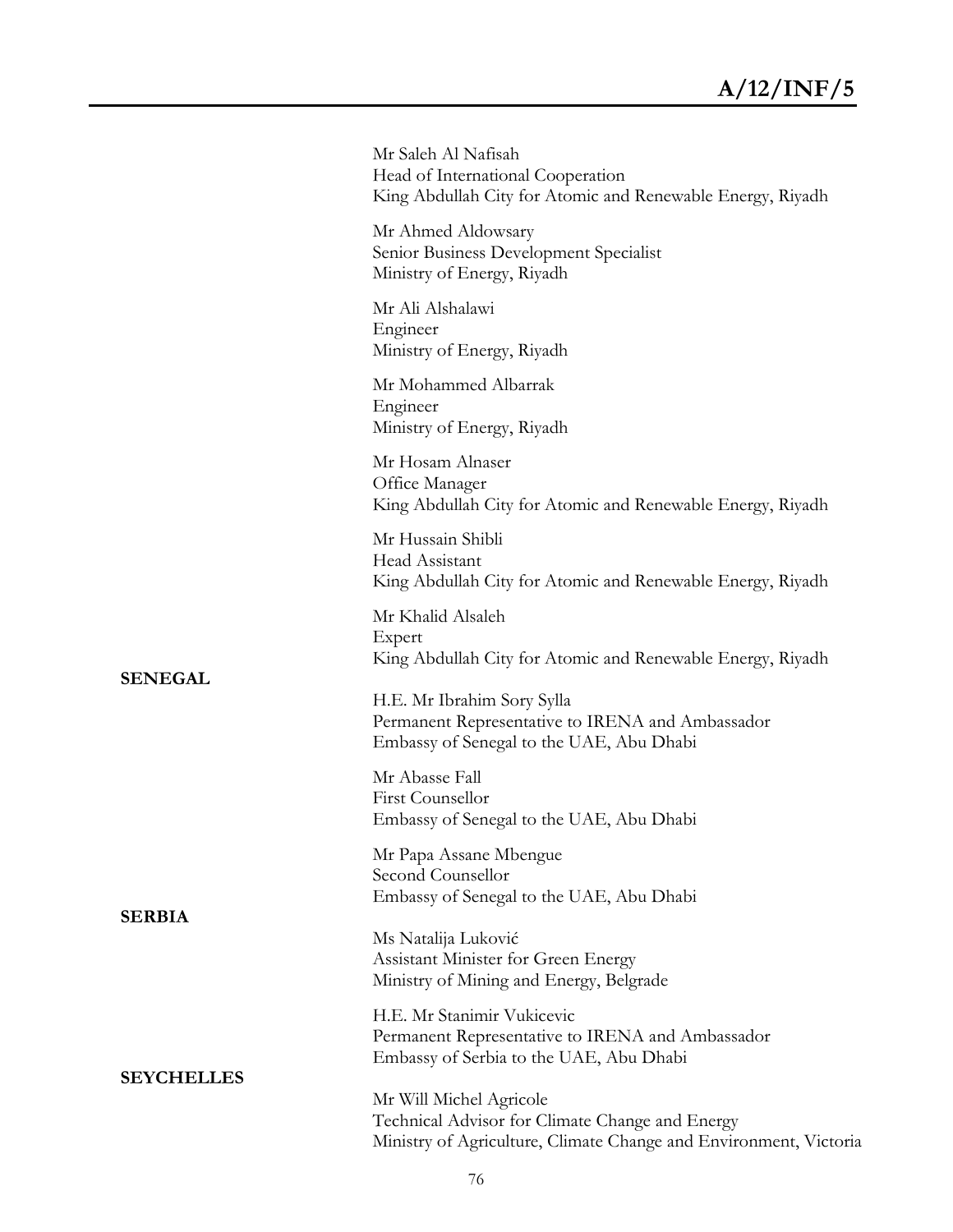| <b>SINGAPORE</b>    | Ms Cynthia Alexander<br>Principal Officer<br>Seychelles Energy Commission, Victoria<br>Mr Choon Heng Joseph Teo             |
|---------------------|-----------------------------------------------------------------------------------------------------------------------------|
|                     | Chief Negotiator for Climate Change<br>Ministry of Sustainability and the Environment, Singapore                            |
|                     | Ms Phyllis Brown<br>Executive<br>Ministry of Sustainability and the Environment, Singapore                                  |
| <b>SLOVAKIA</b>     | H.E. Mr Michal Kovác<br>Ambassador<br>Embassy of Slovakia to the UAE, Abu Dhabi                                             |
| <b>SLOVENIA</b>     | H.E. Mr Oto Pungartnik<br>Ambassador<br>Embassy of Slovenia to the UAE, Abu Dhabi                                           |
|                     | Mr Hinko Šolinc<br>Director-General of the Energy Directorate<br>Ministry of Infrastructure, Ljubljana                      |
| <b>SOUTH AFRICA</b> | H.E. Mr Saa'D Cachalia<br>Permanent Representative to IRENA and Ambassador<br>Embassy of South Africa to the UAE, Abu Dhabi |
|                     | Mr Francois Hentschel<br>Counsellor<br>Embassy of South Africa to the UAE, Abu Dhabi                                        |
| <b>SPAIN</b>        | H.E. Ms Teresa Ribera Rodríguez<br>Deputy Prime Minister<br>Ministry for Ecological Transition, Madrid                      |
|                     | H.E. Mr Inigo de Palacio<br>Ambassador<br>Embassy of Spain to the UAE, Abu Dhabi                                            |
|                     | Mr Joan Groizard<br>Director General<br>Ministry for Ecological Transition, Madrid                                          |
|                     | Ms Susana Fernández<br>Vice Deputy-Director General for International Affairs<br>Ministry for Ecological Transition, Madrid |
|                     | Ms Irina Sanchis Vives<br>Deputy Head of Mission<br>Embassy of Spain to the UAE, Abu Dhabi                                  |
|                     |                                                                                                                             |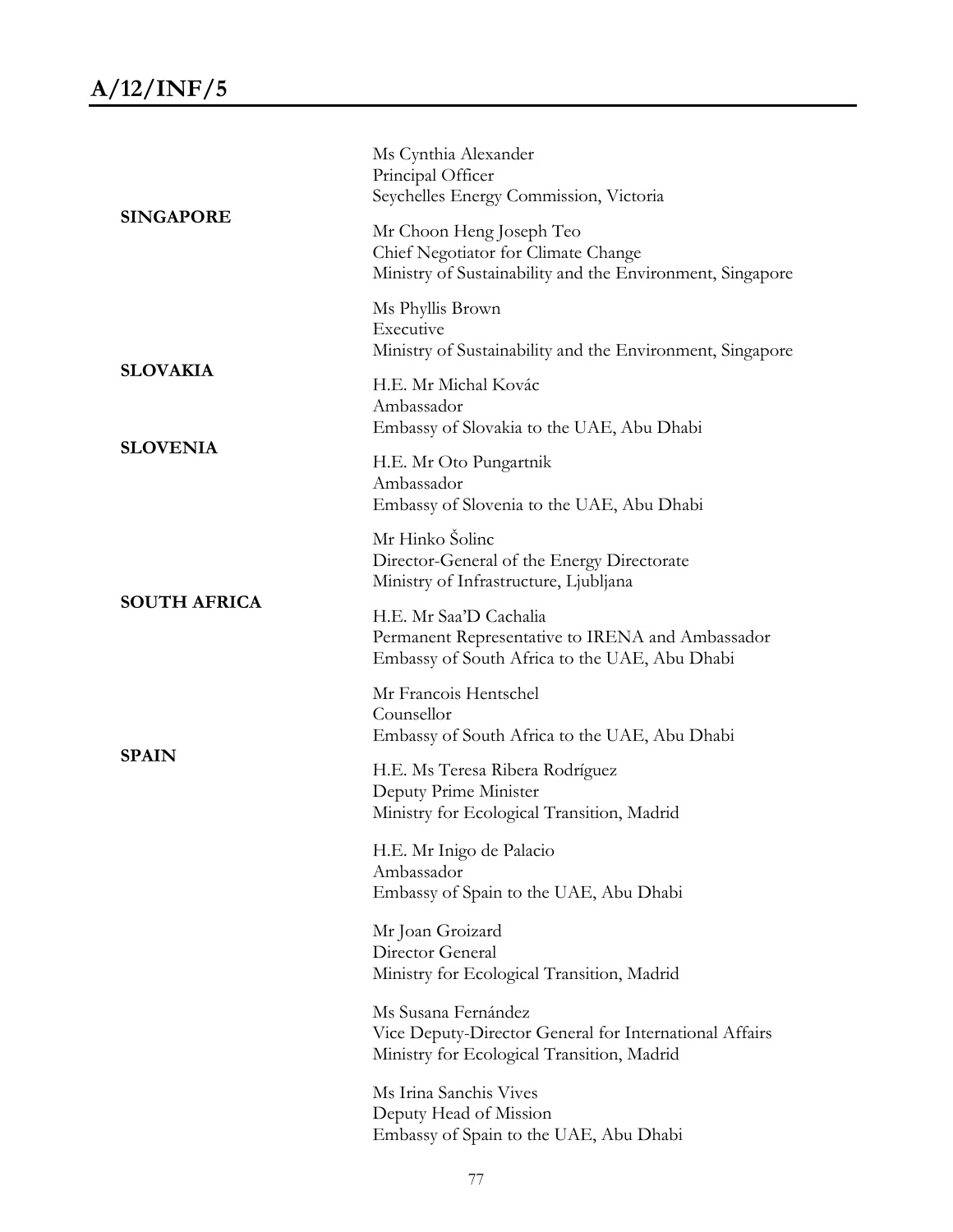|                    | Ms Marisa Olano<br>Head, International Relations Department<br>IDEA, Madrid                                                                                        |
|--------------------|--------------------------------------------------------------------------------------------------------------------------------------------------------------------|
|                    | Mr Javier Pamplona Gómez<br>Cabinet Advisor<br>Ministry for Ecological Transition, Madrid                                                                          |
| <b>SUDAN</b>       | Ms Sara de la Serna Fernández<br>Communities Expert<br>Ministry for Ecological Transition, Madrid                                                                  |
|                    | Ms Azza Mohammed Abdalla Hassan<br><b>First Secretary</b><br>Embassy of the Republic of Sudan in Abu Dhabi                                                         |
| <b>SWEDEN</b>      | H.E. Ms Liselott Andersson<br>Ambassador<br>Embassy of Sweden to the UAE, Abu Dhabi                                                                                |
| <b>SWITZERLAND</b> | H.E. Mr Benoît Revaz<br><b>State Secretary</b><br>Federal Office of Energy, Bern                                                                                   |
|                    | Mr Christoph Buehler<br>Deputy Head of Mission<br>Embassy of Switzerland to the UAE, Abu Dhabi                                                                     |
|                    | Ms Laura Wyss<br>Diplomatic Advisor for the Energy Sector<br>Federal Office of Energy, Bern                                                                        |
| <b>TAJIKISTAN</b>  | Ms Ladina Lange<br>Diplomatic Sdvisor<br>Ministry of Foreign Affairs, Bern                                                                                         |
|                    | H.E. Mr Bahodur Sharifi Mahmudzoda<br>Ambassador<br>Embassy of Tajikistan to the UAE, Abu Dhabi                                                                    |
| <b>THAILAND</b>    | Ms Sutthasini Glawgitigul<br>Director of Energy Cooperation Section<br>Department of Alternative Energy Development and Efficiency,<br>Ministry of Energy, Bangkok |
|                    | Ms Munlika Sompranon<br>Director of Policy and Strategy Section<br>Department of Alternative Energy Development and Efficiency,<br>Ministry of Energy, Bangkok     |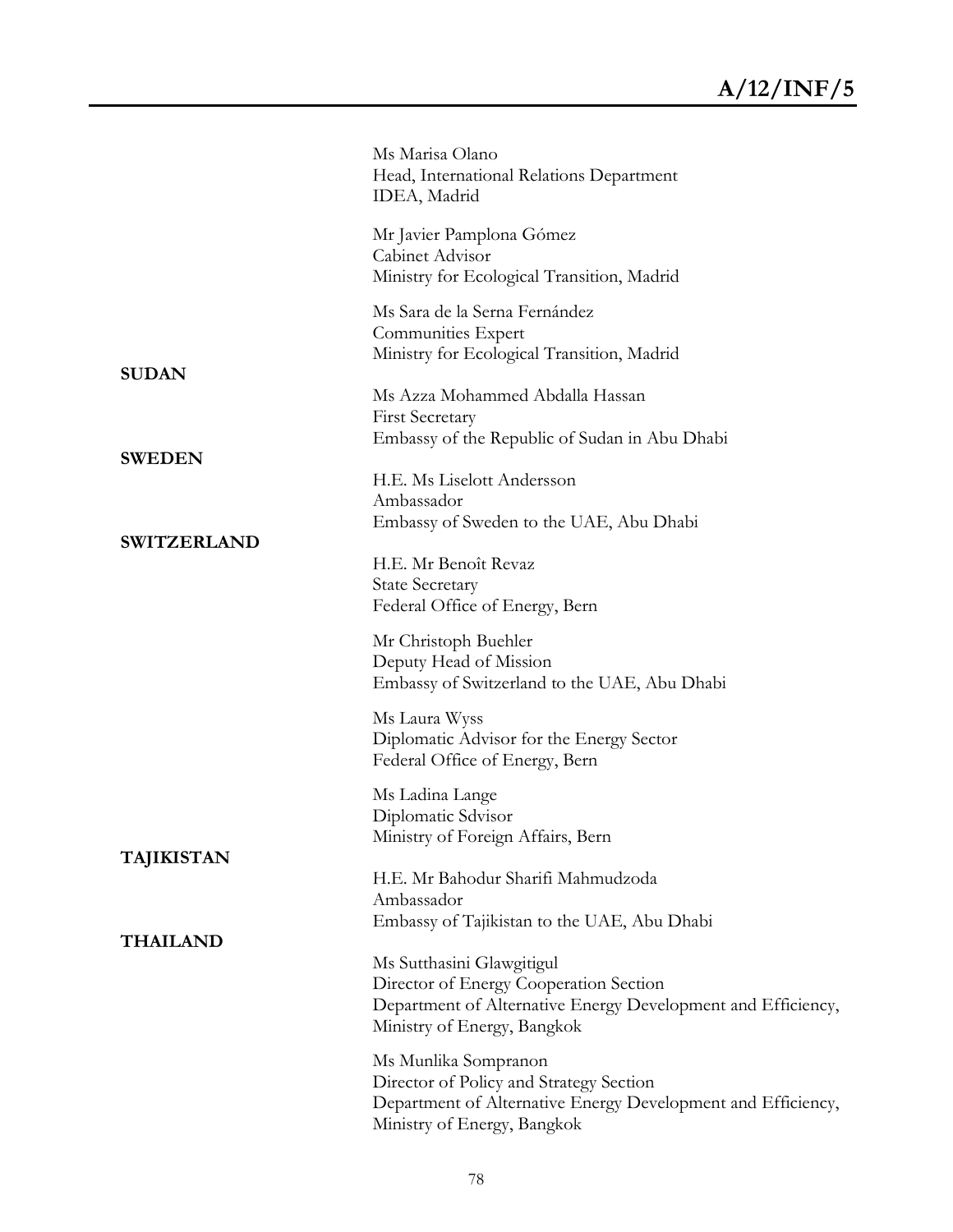|                            | Ms Boonnian Na Thalang<br>Foreign Relations Officer<br>Ministry of Energy, Bangkok                                             |
|----------------------------|--------------------------------------------------------------------------------------------------------------------------------|
| <b>TOGO</b>                | Mr Afanous N'bouéké<br>Senior Officer<br>Ministry of Mines and Energy, Lomé                                                    |
| <b>TONGA</b>               | H.E. Mr Honourable Akauola<br>Ambassador<br>Embassy of Tonga to the UAE, Abu Dhabi                                             |
|                            | Mr Sione Sonata Tupou<br>Minister-Counsellor<br>Embassy of Tonga to the UAE, Abu Dhabi                                         |
| <b>TRINIDAD AND TOBAGO</b> | Mr Craig Boodoo<br>Head of Renewable Energy Section<br>Ministry of Energy and Energy Industries, Port of Spain                 |
| <b>TURKEY</b>              | Mr Hannibal Anyika<br>Senior Sustainable Energy Development Analyst<br>Ministry of Energy and Energy Industries, Port of Spain |
|                            | Mr Alparslan Bayraktar<br>Deputy Minister<br>Ministry of Energy and Natural Resources, Ankara                                  |
|                            | Mr Ozturk Selvitop<br>Director General<br>Ministry of Energy and Natural Resources, Ankara                                     |
|                            | Mr Sebahattin Oz<br><b>Acting Deputy Director General</b><br>Ministry of Energy and Natural Resources, Ankara                  |
|                            | Ms Halime Semerci<br>Head of Department<br>Ministry of Energy and Natural Resources, Ankara                                    |
|                            | Mr Mustafa Çaliskan<br>Head of Department<br>Ministry of Energy and Natural Resources, Ankara                                  |
|                            | Mr Hakan Sener Akata<br><b>Energy Expert</b><br>Ministry of Energy and Natural Resources, Ankara                               |
|                            |                                                                                                                                |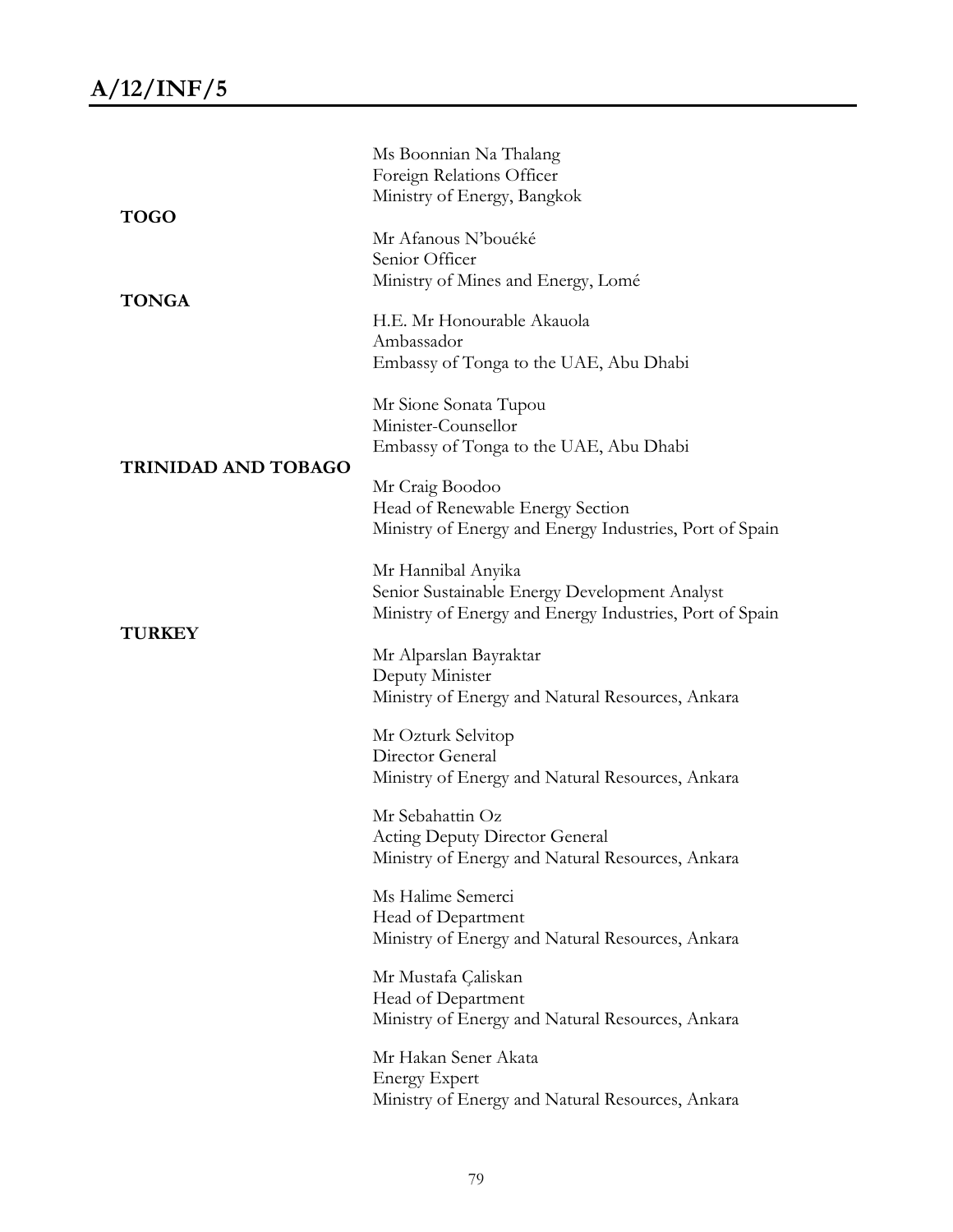| TURKMENISTAN   |                                                                                                                            |
|----------------|----------------------------------------------------------------------------------------------------------------------------|
|                | H.E. Mr Hajymuhammet Rejepmyradov<br>Minister                                                                              |
|                | Minister of Energy, Ashgabat                                                                                               |
|                | H.E. Mr Serdarmammet Garajayev<br>Ambassador                                                                               |
| <b>TUVALU</b>  | Embassy of Turkmenistan to the UAE, Abu Dhabi                                                                              |
|                | Hon Mr Nielu Meisake<br>Minister                                                                                           |
|                | Ministry of Transport, Energy and Tourism                                                                                  |
|                | H.E. Mr Aunese Makoi Simati<br>Permanent Representative to IRENA and Ambassador<br>Embassy of Tuvalu to the UAE, Abu Dhabi |
|                | Ms Sunema Simati                                                                                                           |
|                | <b>First Secretary</b><br>Embassy of Tuvalu to the UAE, Abu Dhabi                                                          |
|                | Mr Simona Kilei<br><b>Assistant Secretary</b>                                                                              |
| <b>UGANDA</b>  | Department of Energy, Funafuti                                                                                             |
|                | Hon Okasaai Opolot<br>Minister of State<br>Ministry of Energy and Mineral Development, Kampala                             |
|                | Mr Michael Ahimbisibwe                                                                                                     |
|                | Official<br>Ministry of Energy and Mineral Development, Kampala                                                            |
|                | Mr Daniel Wadada<br>Second Secretary                                                                                       |
| <b>UKRAINE</b> | Embassy of Uganda to the UAE, Abu Dhabi                                                                                    |
|                | H.E. Ms Yuliia Pidkomorna<br>Deputy Minister<br>Ministry of Energy, Kiev                                                   |
|                | Mr Volodymyr Kuryliak<br><b>First Secretary</b><br>Embassy of Ukraine to the UAE, Abu Dhabi                                |
|                | Mr Iaroslav Linkevych<br>Third Secretary<br>Embassy of Ukraine to the UAE, Abu Dhabi                                       |
|                |                                                                                                                            |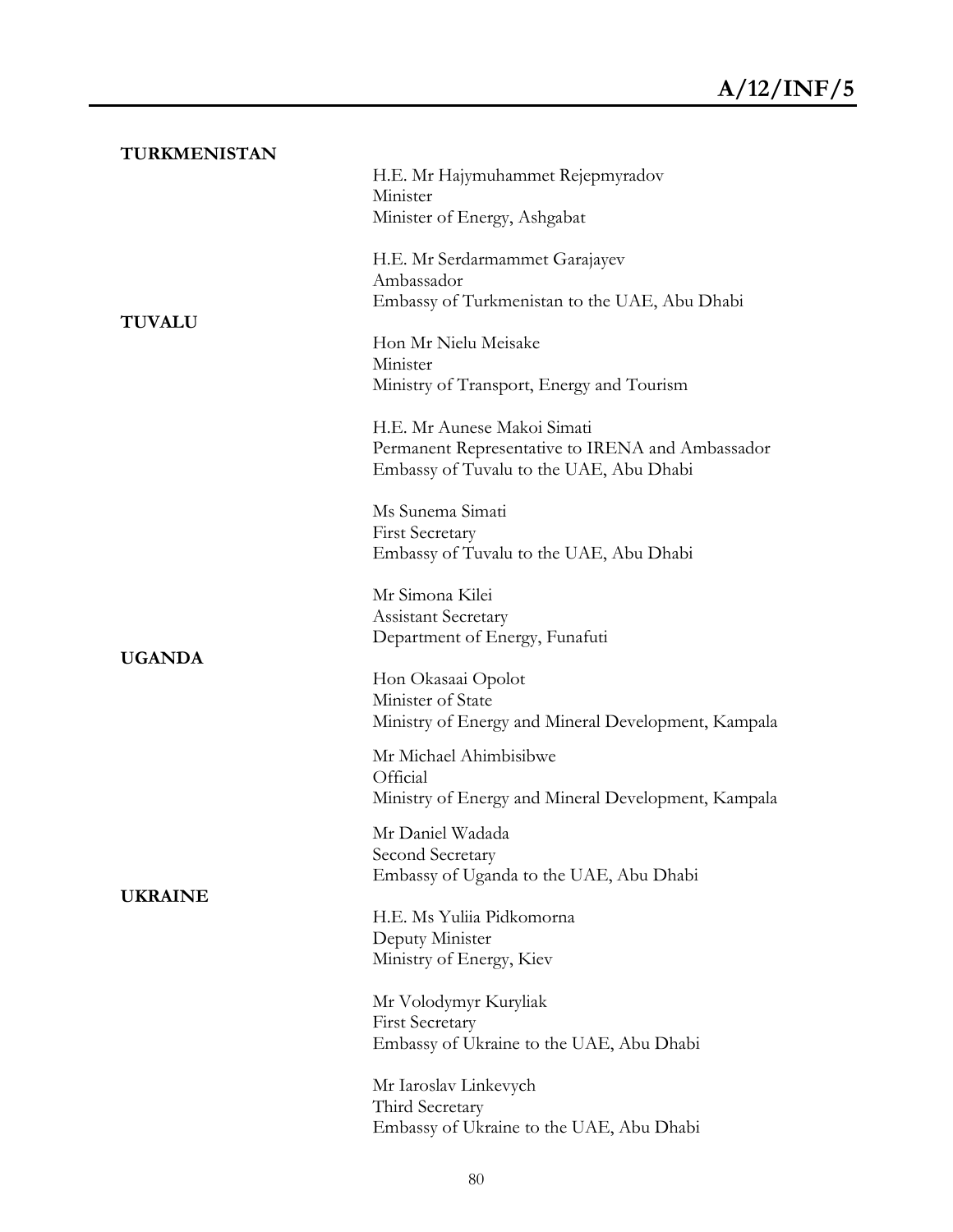**UNITED ARAB EMIRATES** 

**UNITED KINGDOM OF GREAT BRITAIN AND NORTHERN IRELAND**

| Mr Ievgen Rossikov<br>State Expert on Hydrogen<br>Ministry of Energy, Kiev                                                        |
|-----------------------------------------------------------------------------------------------------------------------------------|
| Ms Olena Lenska<br>Deputy Director<br>State Agency on Energy Efficiency and Energy Saving (SAEE), Kiev                            |
| H.E. Ms Mariam Almheiri<br>Minister<br>Ministry of Climate Change and Environment, Abu Dhabi                                      |
| H.E. Mr Suhail Al Mazrouei<br>Minister<br>Ministry of Energy and Infrastructure, Abu Dhabi                                        |
| H.E. Dr Thani bin Ahmed Al Zeyoudi<br>Minister of State<br>Ministry of Economy, Abu Dhabi                                         |
| H.E. Dr Nawal Al-Hosany<br>Permanent Representative of the UAE to IRENA<br>Permanent Mission of the UAE to IRENA, Abu Dhabi       |
| Mr Yousif Ahmed Al Ali<br>Assistant Undersecretary<br>Ministry of Energy and Infrastructure, Abu Dhabi                            |
| Ms Nawal Al Hanaee<br>Director of Future Energy Department<br>Ministry of Energy and Infrastructure, Abu Dhabi                    |
| Ms Beatrix Schmuelling<br>Senior Advisor, Renewable Energy and Climate Change<br>Permanent Mission of the UAE to IRENA, Abu Dhabi |
| Ms Hanadi Al Nasa<br>Community Outreach Officer<br>Permanent Mission of the UAE to IRENA, Abu Dhabi                               |
| Mr Roman Kaminski<br>Advisor<br>Ministry of Energy and Infrastructure, Abu Dhabi                                                  |
| Hon Greg Hands<br>Minister of State<br>Department for Business, Energy and Industrial Strategy, London                            |
|                                                                                                                                   |

H.E. Mr Patrick Moody Ambassador Embassy of the United Kingdom to the UAE, Abu Dhabi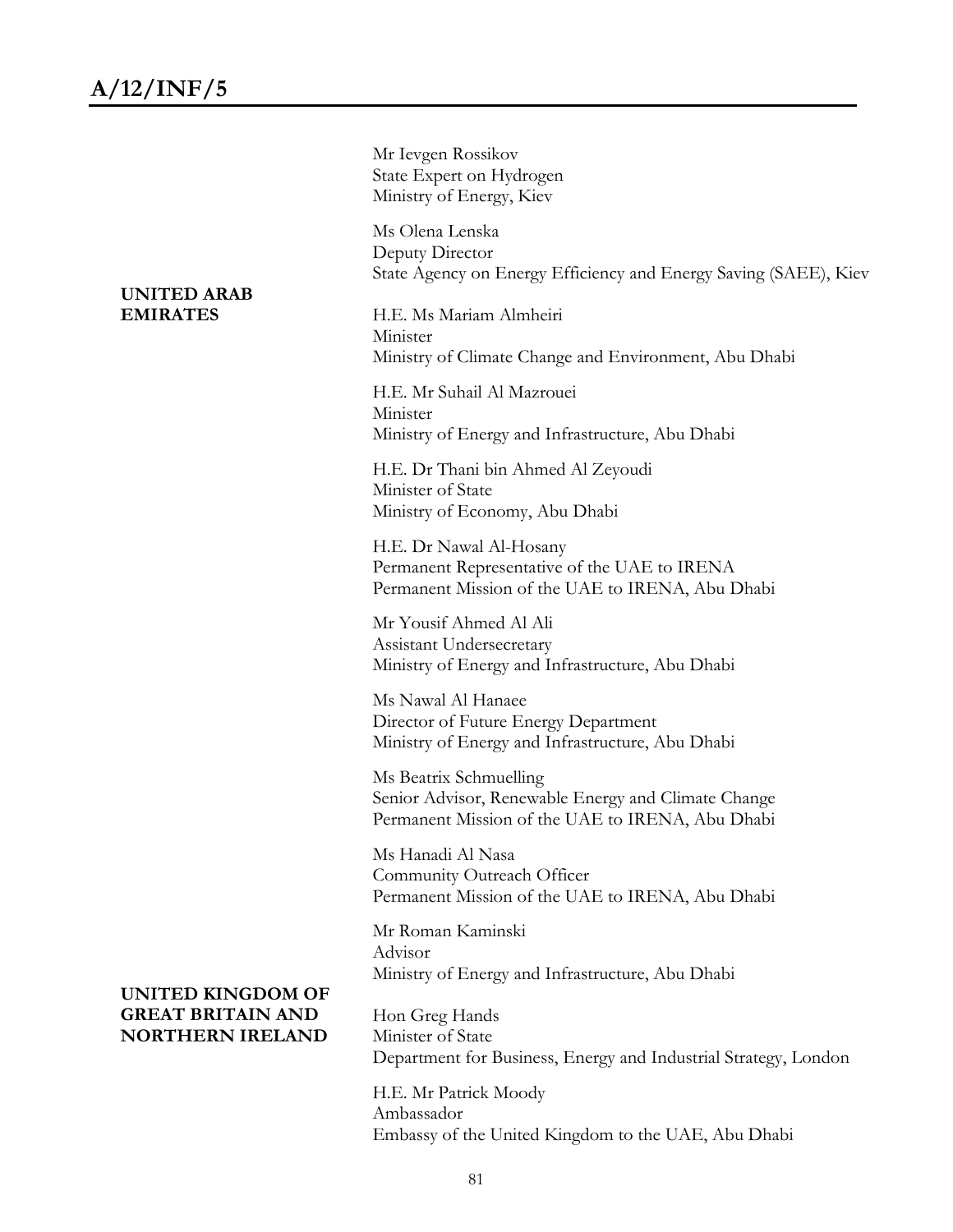Ms Mahek Mehta Head, Clean Energy and Advanced Economies Department for Business, Energy and Industrial Strategy, London

Ms Aliya Alikhanbayova Policy Advisor, Clean Energy and Advance Economies Department for Business, Energy and Industrial Strategy, London

Deputy Assistant Secretary Department of State, Washington, D.C.

Ms Helaina R. Matza Director Department of State, Washington, D.C.

Ms Jennifer Eldridge Senior Climate/Environment Officer Department of State, Washington, D.C.

Mr Joel Hansen Senior Energy Officer Department of State, Washington, D.C.

Ms Sandra Dickison Senior International Affairs Advisor Department of Energy, Washington, D.C.

H.E. Mr Alvaro Ceriani Permanent Representative to IRENA and Ambassador Embassy of Uruguay to the UAE, Abu Dhabi

Ms Valentina Aguerre International Rekations and Cooperation Advisor Ministry of Industry, Energy and Mining, Montevideo

Ms Karen Meyer First Secretary, Consul Embassy of Uruguay to the UAE, Abu Dhabi

Mr Rami Ali Mohammed Al-Shaibani Director General, Planning and Statistics Department Ministry of Electricity and Energy, Sana'a

Mr Mohammed Al-Shabi Director General, Renewable Energy Department Ministry of Electricity and Energy, Sana'a

Mr Mohammed Alawlaqi First Secretary Embassy of Yemen to the UAE, Abu Dhabi

## **UNITED STATES OF AMERICA** Ms Anna Shpitsberg

**URUGUAY**

**YEMEN**